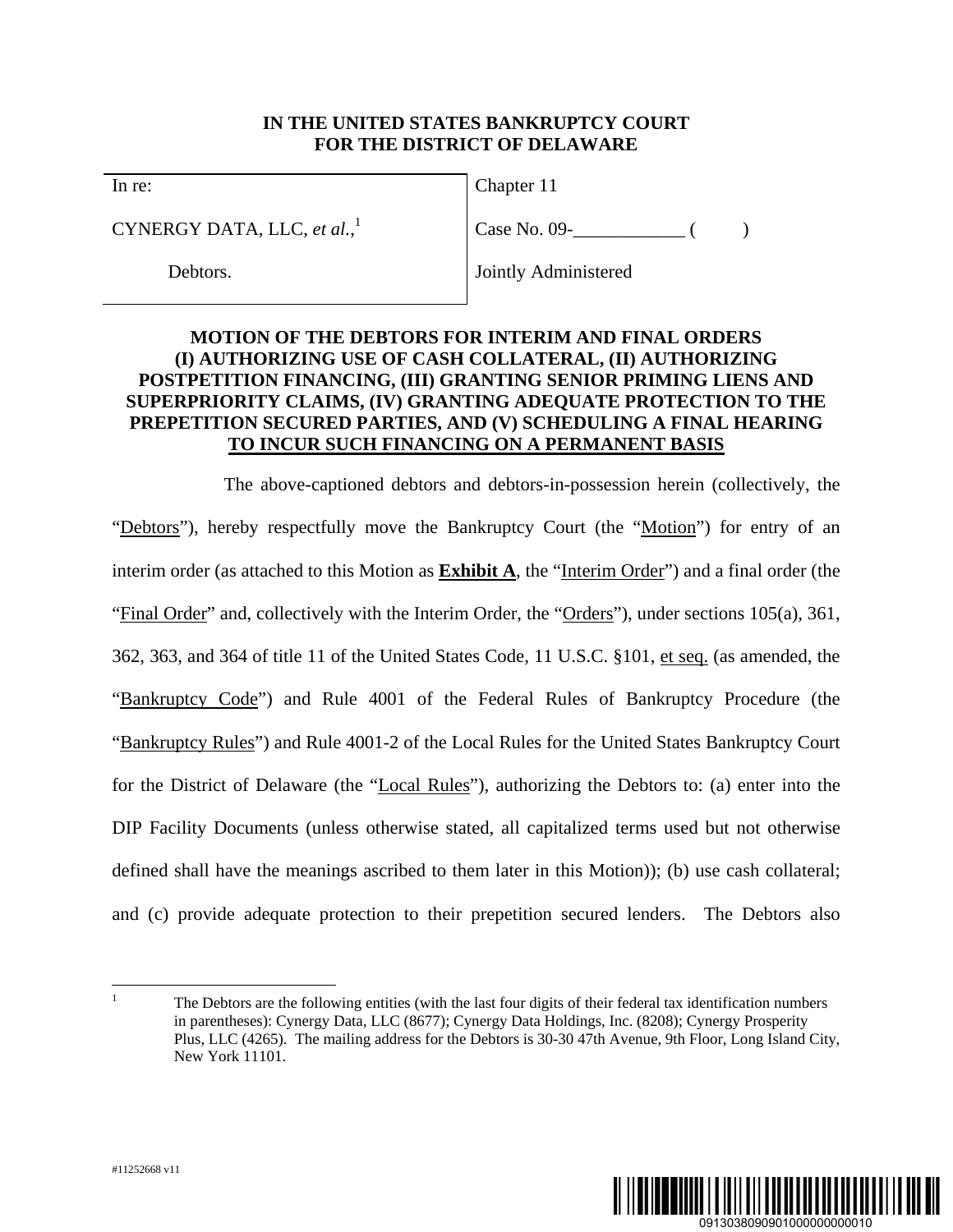request that the Bankruptcy Court schedule a final hearing with respect to the relief requested in this Motion. In support of this Motion, the Debtors respectfully state as follows:

## **PRELIMINARY STATEMENT**

1. The Bankruptcy Court should authorize the Debtors to enter into the DIP Facility Documents because the Debtors satisfy the standard in section 364 of the Bankruptcy Code: they are unable to obtain comparable unsecured credit elsewhere and have granted adequate protection to holders of primed liens.

2. The Debtors are in need of additional financing. The DIP Facility Documents are fair and reasonable and provide significant new liquidity for the Debtors. The DIP Facilities will thus enable the Debtors to preserve their assets as a going concern, which will enable the Debtors to identify the optimum financial transaction, which may include a sale of all or substantially all of their assets pursuant to section 363 of the Bankruptcy Code. Without the financing provided for in the DIP Facility Documents, the Debtors would not be able to meet their direct operating expenses, would suffer irreparable harm, would jeopardize the prospects of completing a reorganization, including any future sale, and would probably have to liquidate their assets, which would benefit none of the constituents the Bankruptcy Code is designed to protect. Accordingly, the Bankruptcy Court should authorize the Debtors to enter into the DIP Facility Documents.

3. The Bankruptcy Court should also authorize the use of cash collateral as requested in this Motion. The Debtors are indebted to the Prepetition Senior Lenders and the Prepetition Subordinated Lenders. The Prepetition Senior Lender Indebtedness is secured by all assets of the Debtors, Prosperity, and Holdings. The Prepetition Subordinated Indebtedness is secured by third priority and continuing pledges, liens, and security interests on and in the Prepetition Lender Collateral.

-2-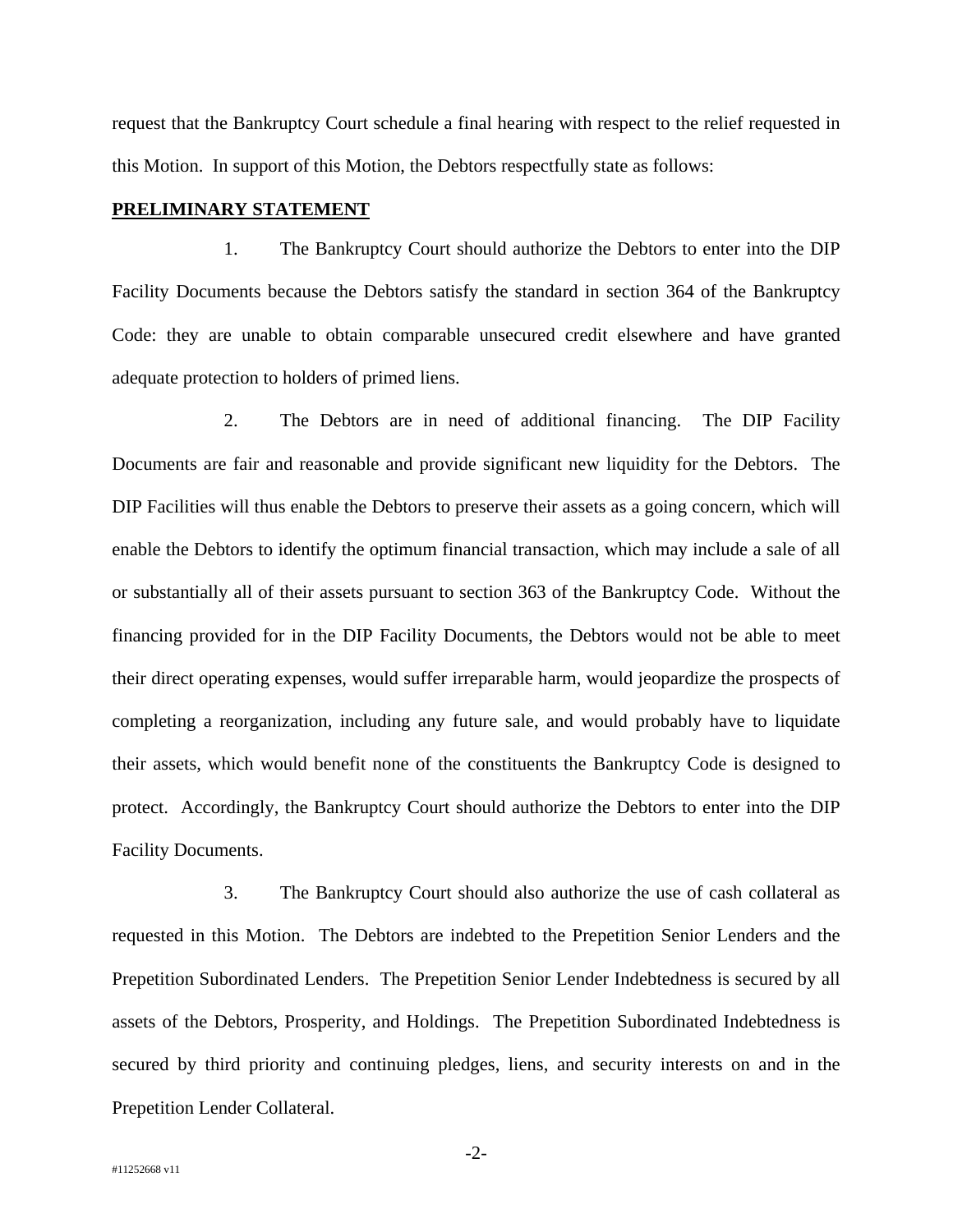4. The Prepetition Secured Parties are adequately protected. The Prepetition Secured Parties consent to the Debtors' use of cash collateral as set forth in the Interim Order. As a condition to obtaining this consent and in satisfaction of section 363(e) of the Bankruptcy Code, the Debtors will adequately protect the Prepetition Secured Parties by giving them superpriority claims under section 507(b) of the Bankruptcy Code, as well as additional and replacement security interests in and liens upon all or substantially all of the Debtors' assets, including cash collateral, as well as currently owned and after-acquired real and personal property, assets and rights, of any kind or nature, wherever located (excepting avoidance actions), and the proceeds, products, rents and profits thereof. Accordingly, the Bankruptcy Court should grant the Debtors' use of cash collateral as requested in this Motion.

## **SUMMARY OF RELIEF REQUESTED AND LOCAL RULE 4001-2 DISCLOSURES**

5. The Debtors respectfully request the entry of an interim order:

a. authorizing and approving, pursuant to sections 105, 361, 362, and 364 of Title 11 of the United States Code (the "Bankruptcy Code") and Rules 2002, 4001, and 9014 of the Federal Rules of Bankruptcy Procedure (the "Bankruptcy Rules"), (x) Debtors to obtain postpetition financing up to the Working Capital DIP Facility Cap (as defined below) (the "Working Capital DIP Facility") from Comerica Bank ("Comerica"), as agent to the Working Capital DIP Lenders (as defined below) (in such capacity, the "Working Capital DIP Agent"), and Comerica and Wells Fargo Foothill, LLC ("Wells Fargo"), in their respective capacities as lenders under the Working Capital DIP Facility (in such capacities, collectively, the "Working Capital DIP Lenders"), pursuant to the Working Capital DIP Facility Notes (as defined below) and the other Working Capital DIP Facility Documents (as defined below) and (y) Debtors to obtain postpetition financing in an aggregate principal outstanding amount of up to \$7,500,000 (the "Interchange DIP Facility," and together with the Working Capital DIP Facility, the "DIP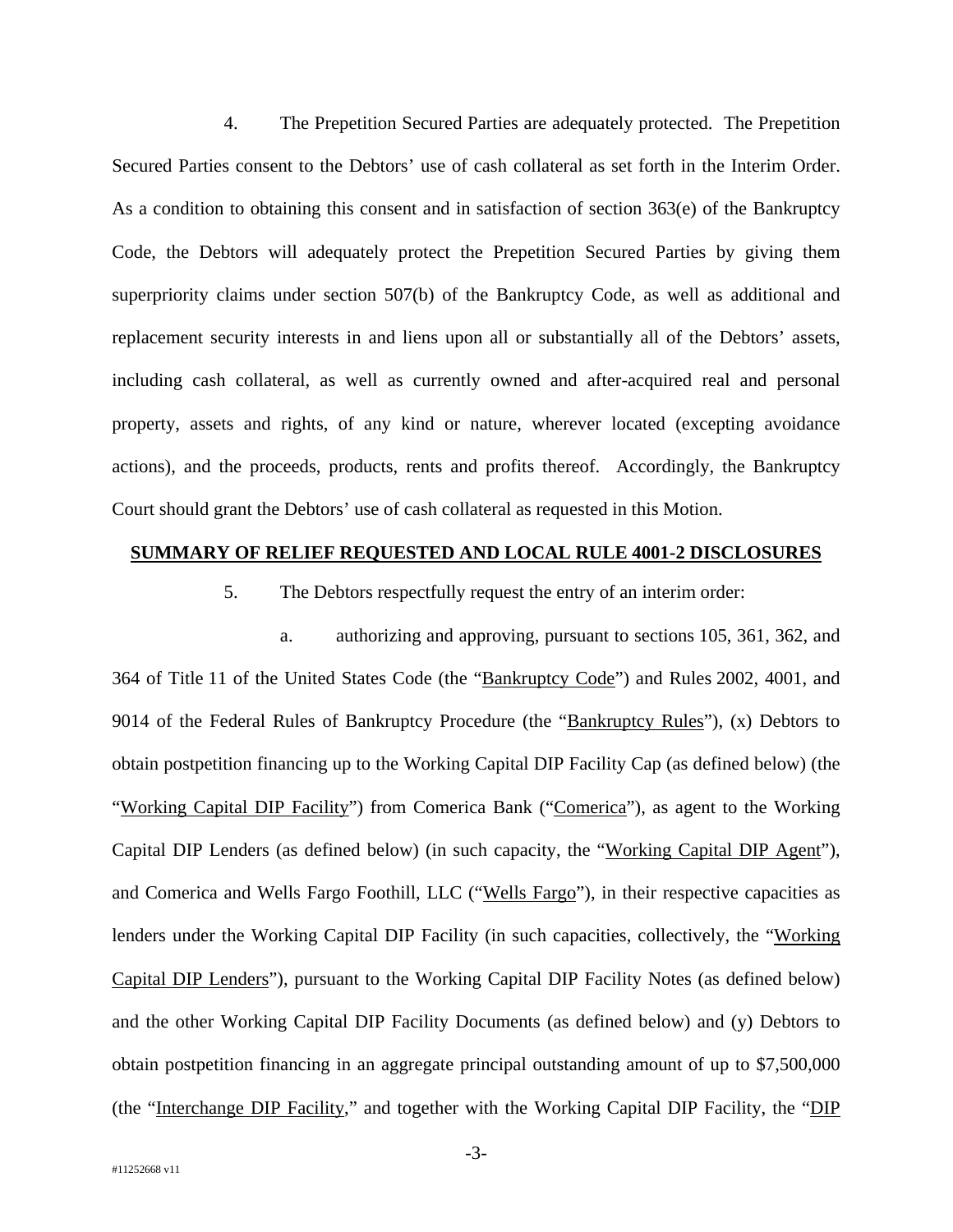Facilities") from Harris, N.A. and Moneris Solutions, Inc. (collectively, "Harris" or the "Interchange DIP Lenders"), pursuant to the Prepetition Harris Documents as supplemented or modified by this Order (the "Interchange DIP Facility Documents"), and together with the Working Capital DIP Facility Documents, the "DIP Facility Documents"), to (A) fund, among other things, Interchange and Network Reimbursement Fees (as defined below) and ongoing working capital, general corporate, and other financing needs of Debtors, (B) provide the Prepetition Senior Agent, First Out Banks and Harris (collectively, the "Prepetition Secured Parties") Adequate Protection (as defined below), and (C) pay fees and expenses owed under the DIP Facility Documents to the Working Capital DIP Agent, the Working Capital DIP Lenders and the Interchange DIP Lenders (other than attorney fees owed under the DIP Facility Documents, which, notwithstanding anything to the contrary in this Order, shall be accrued and included in the respective claims of those parties in accordance with their respective priority, but not paid (by transfer, setoff, recoupment or in any other manner) until the earlier of a Termination Event or the Termination Date;

b. authorizing and empowering Debtors to execute and enter into the DIP Facility Documents and to perform such other and further acts as may be required in connection with the DIP Facility Documents;

c. providing, pursuant to section 364(c) and (d) of the Bankruptcy Code, that the financing under the Working Capital DIP Facility:

(1) has priority over any and all administrative expenses, including, without limitation, the kind specified in sections 105, 326, 328, 330, 331, 503(b), 506(c), 507(a), 507(b), 546(c), 726, 1113, or 1114 of the Bankruptcy Code, whether or not such expenses or claims may become secured by a judgment lien or other consensual or non-

-4-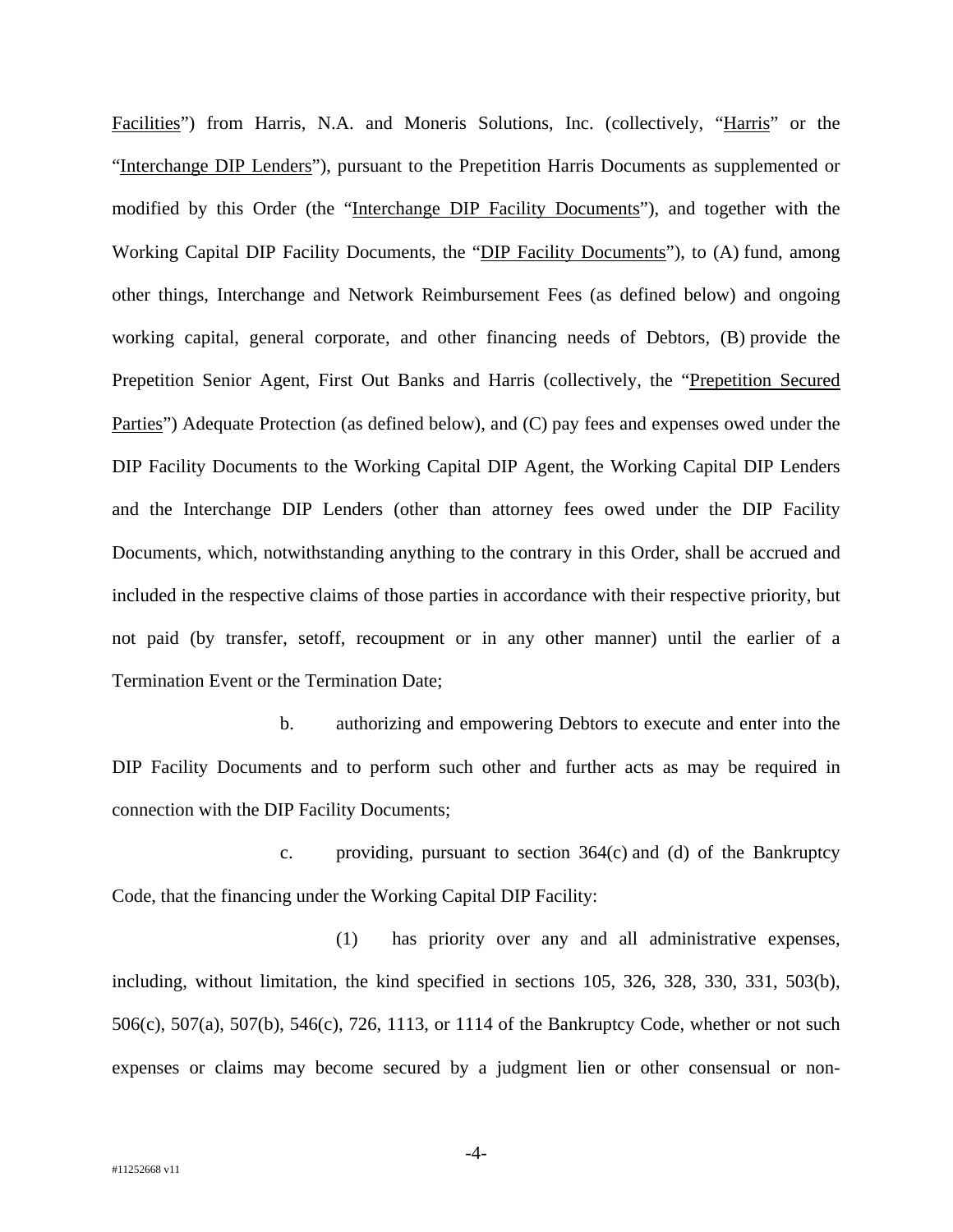consensual lien, levy or attachment, whether incurred in the Cases or any successor case (the "Working Capital DIP Facility Superpriority Claims"); provided, however, that the Working Capital DIP Facility Superpriority Claims shall be *pari passu* with the Interchange DIP Facility Superpriority Claims (as defined below) and shall be payable from and have recourse to all prepetition and postpetition property of Debtors, and

(2) be and be deemed immediately secured by valid, binding, continuing, enforceable, fully perfected and unavoidable first priority senior priming security interests and liens (the "Working Capital DIP Facility Liens") in and on all prepetition and postpetition property and assets of Debtors, wherever located, whether real or personal, whether tangible or intangible, and whether now existing or hereafter acquired, including proceeds, products, offspring, rents and profits thereof, and including, without limitation, (i) the Prepetition Lender Collateral (as defined below); (ii) all accounts, accounts receivable, instruments, documents, drafts, notes, acceptances, chattel paper, general intangibles (including, without limitation, all goodwill, copyrights, patents, trademarks, trade names and franchises), software, contract rights, rights to payment evidenced by chattel paper, documents or instruments, deposit accounts, rights to payment for money or funds advanced or sold, causes of action, choses in action, commercial tort claims, letters of credit, letter of credit rights, supporting obligations, investment property or other property in possession or control of Working Capital DIP Lenders, all personal property received as returns and repossessions, all other forms of receivables, tax refunds of any form, all inventory, including all goods held for sale and documents evidencing inventory, all equipment (together with spare and repair parts, special tools and equipment and replacements), the proceeds of credit and other forms of insurance coverage of any of the foregoing and all books and records pertaining to all of the foregoing; and (iii) all interests in real

-5-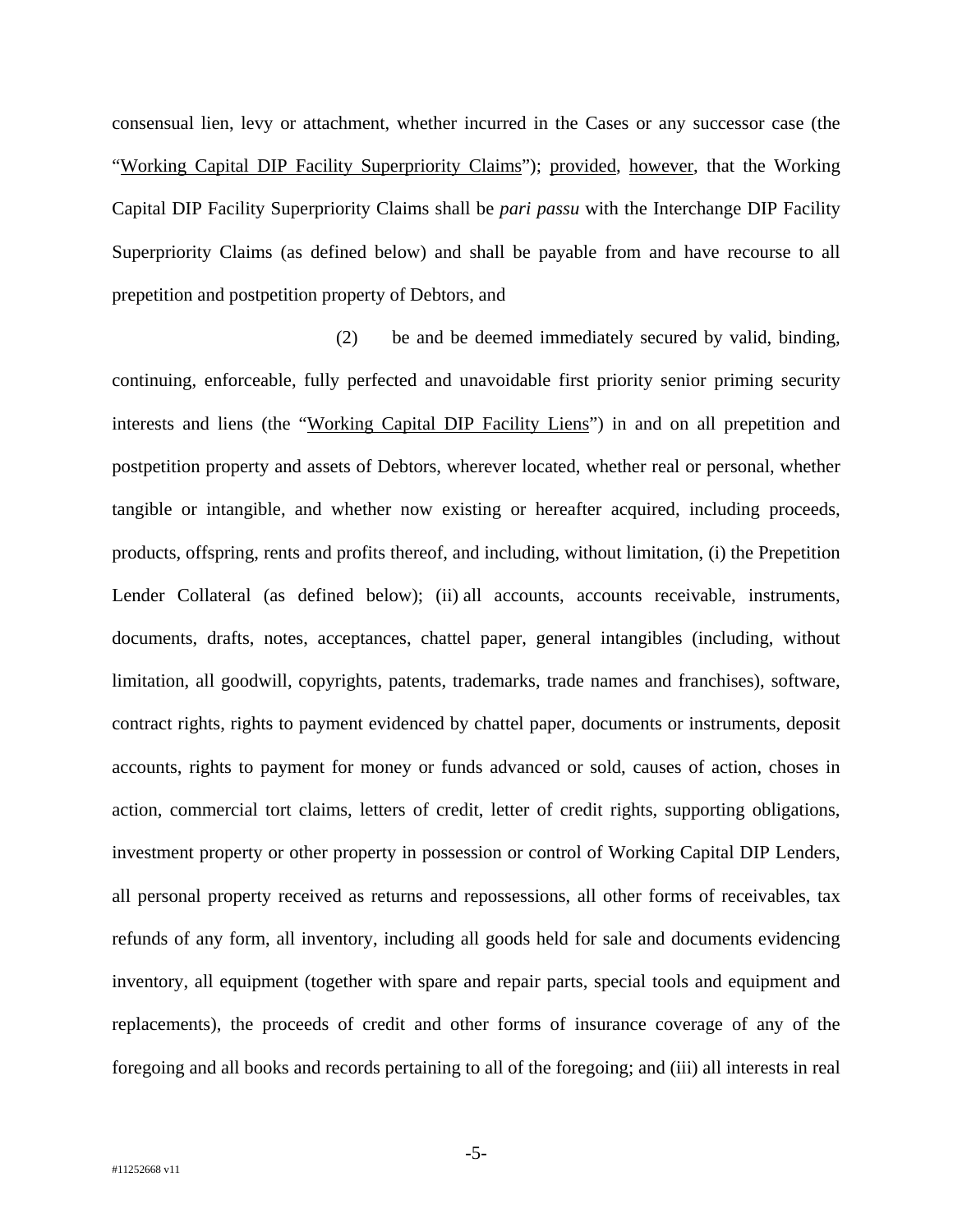property and fixtures (collectively, the "Working Capital Collateral"), subject only to the Permitted Prior Liens (as defined below) and the Interchange DIP Facility Liens (as defined below) in the Interchange Collateral (as defined below); provided, however, that the Working Capital Collateral shall not include avoidance actions pursuant to sections 502(d), 544, 545, 547, 548, 549, 550 or 553 of the Bankruptcy Code (the "Avoidance Actions") or proceeds of any Avoidance Actions unless approved in the Final Order (terms used but not defined herein that are defined in the Michigan Uniform Commercial Code shall have the meaning set forth therein);

d. providing, pursuant to section 364(c) and (d) of the Bankruptcy Code, that the financing under the Interchange DIP Facility:

(1) has priority over any and all administrative expenses, including, without limitation, the kind specified in sections 105, 326, 328, 330, 331, 503(b), 506(c), 507(a), 507(b), 546(c), 726, 1113, or 1114 of the Bankruptcy Code, whether or not such expenses or claims may become secured by a judgment lien or other consensual or nonconsensual lien, levy or attachment, whether incurred in the Cases or any successor case (the "Interchange DIP Facility Superpriority Claims," and together with the Working Capital DIP Facility Superpriority Claims, the "DIP Facility Superpriority Claims"); provided, however, that the Interchange DIP Facility Superpriority Claims shall be *pari passu* with the Working Capital DIP Facility Superpriority Claims and shall be payable from and have recourse to all prepetition and postpetition property of Debtors, and

(2) be and be deemed immediately secured by valid, binding, continuing, enforceable, fully perfected and unavoidable first priority senior priming security interests and liens (the "Interchange DIP Facility Liens," and together with the Working Capital DIP Facility Liens, the "DIP Facility Liens") in and on all of Debtors' ISO Revenue (as such

-6-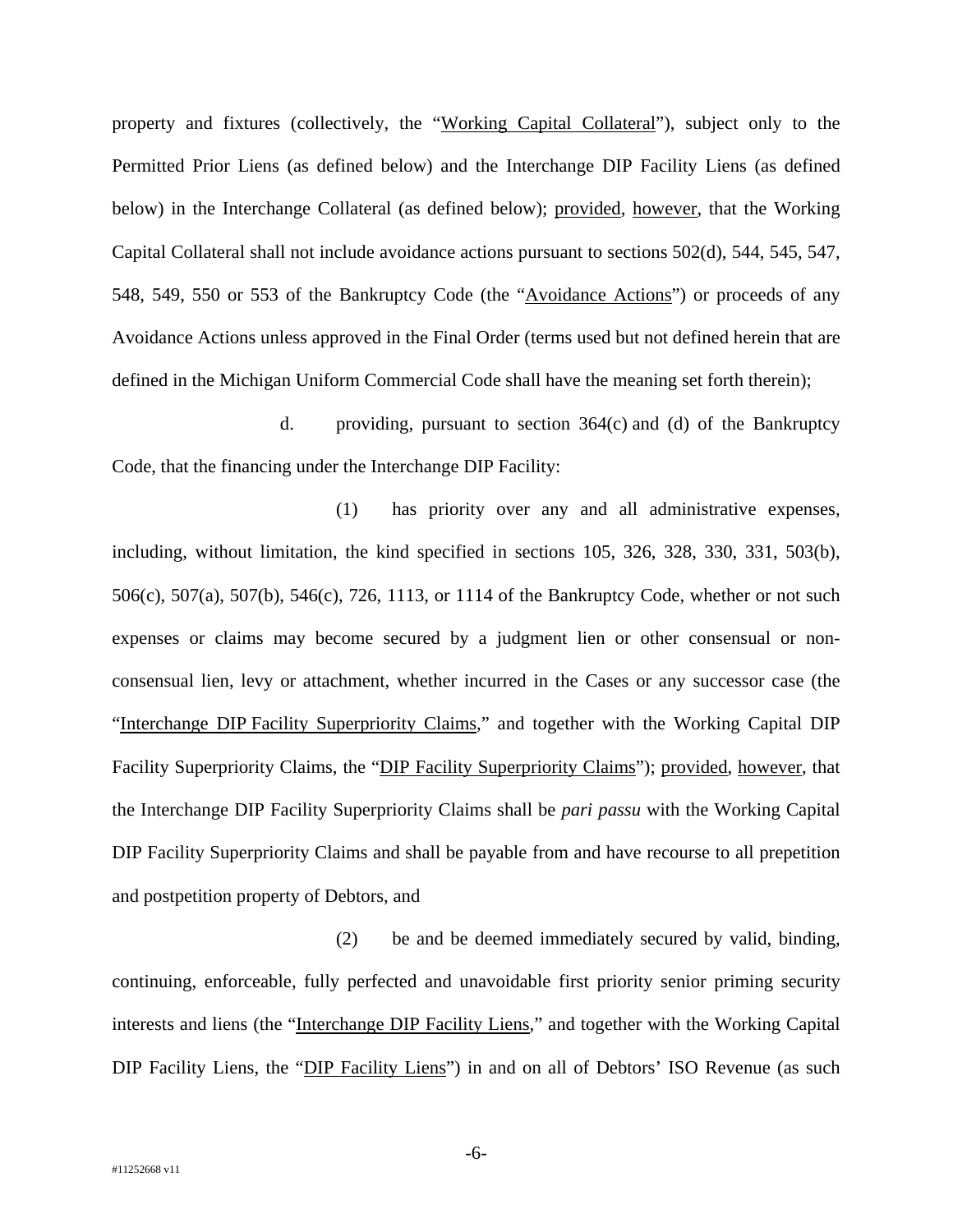term is defined in the Forbearance Agreement (as defined below)), the Reserve Account, the ISO Operating Account, the Merchant Suspense Account, the ISO Clearing Account and all other of Debtors' deposit accounts maintained with the Interchange DIP Lenders, wherever located, whether now existing or hereafter acquired (collectively, the "Interchange Collateral"), subject only to the Permitted Prior Liens (as defined below) to the extent any such Permitted Prior Liens were senior in priority to the Prepetition Harris Liens (as defined below). Terms used but not defined herein that are defined in the Interchange DIP Facility Documents shall have the meaning set forth in the Interchange DIP Facility Documents.

e. authorizing Debtors, pursuant to sections 361, 363(c) and (e), and 364(d)(1) of the Bankruptcy Code, to use "cash collateral" as defined under section 363 of the Bankruptcy Code (the "Cash Collateral") to pay, first, the Prepetition Senior Lender Forbearance Indebtedness (as defined below); second, the Prepetition Senior Lender Non-Forbearance Indebtedness (as defined below); and, third, the Working Capital DIP Facility Indebtedness (as defined below), and to provide Adequate Protection to the Prepetition Secured Parties on account of their claims under the Prepetition Loan Documents (as defined below) for any diminution to the Prepetition Collateral (as defined below) caused by the use of Cash Collateral and the terms of the financing being granted herein; provided, however, that with respect to Cash Collateral arising from ISO Revenue (the "Interchange Cash Collateral"), the application of Cash Collateral provided in this subparagraph shall be net of such Interchange Cash Collateral that is used to pay the indebtedness under the Prepetition Harris Documents with respect to the funding of Interchange and Network Reimbursement Fees and the Interchange DIP Facility Indebtedness (defined below);

-7-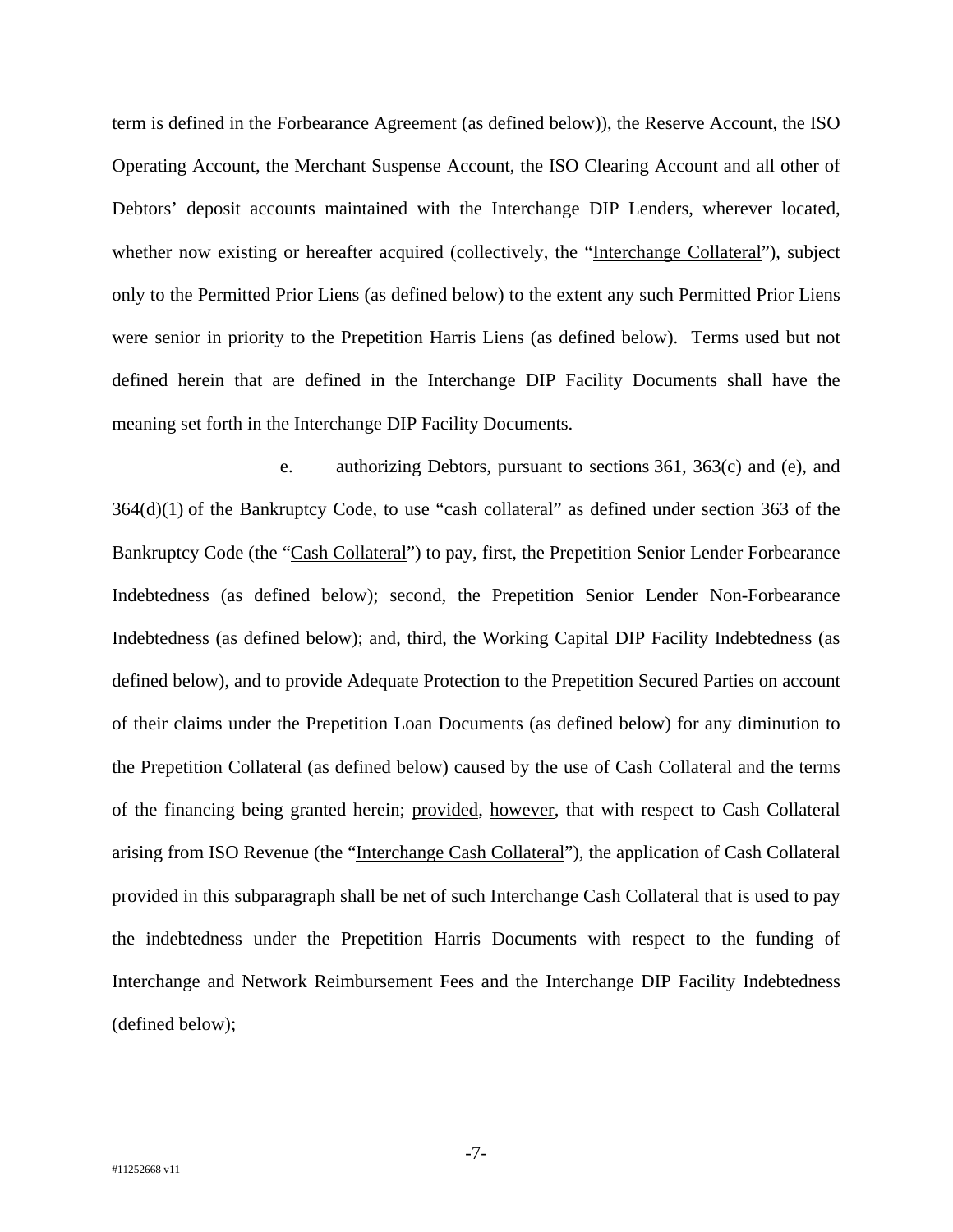f. pending approval at the Final Hearing (as defined below), authorizing Debtors, pursuant to sections  $363$  and  $364(d)(1)$  of the Bankruptcy Code, to borrow under the Working Capital DIP Facility in an aggregate outstanding principal amount at any one time of up to an amount equal to the lesser of (i) the amount of (A) \$9,000,000 less (B) the amount of the outstanding Prepetition Senior Lender Forbearance Indebtedness as of the Petition Date plus (C) the aggregate amount of payments or proceeds of Collateral that are applied after the Petition Date to reduce the amount of Prepetition Senior Lender Indebtedness and (ii) \$25,000,000 (the "Working Capital DIP Facility Cap") (together with interest, fees, charges and expenses payable under the Working Capital DIP Facility Notes (as defined below)), in each case, pursuant to the terms and conditions of the Working Capital DIP Facility Documents, and to use the amounts borrowed to fund Debtors' working capital and other general corporate needs, in accordance with the terms of the Working Capital DIP Facility Documents and this Order; and

g. pending approval at the Final Hearing, authorizing Debtors, pursuant to sections  $363$  and  $364(d)(1)$  of the Bankruptcy Code, to borrow under the Interchange DIP Facility to fund Debtors' Interchange and Network Reimbursement Fees in an aggregate outstanding principal amount at any one time of up to \$7,500,000 (together with interest, fees, charges and expenses payable under the Interchange DIP Facility Documents) pursuant to the terms and conditions of the Interchange DIP Facility Documents and this Order;

h. authorizing Debtors and the Interchange DIP Lenders, pursuant to sections 105, 363 and 365 of the Bankruptcy Code, to perform under the Interchange DIP Facility Documents in their entirety, including authorizing Interchange DIP Lenders to withhold amounts in accordance with the Interchange DIP Facility Documents regardless of whether such amounts pertain to prepetition or postpetition transactions;

-8-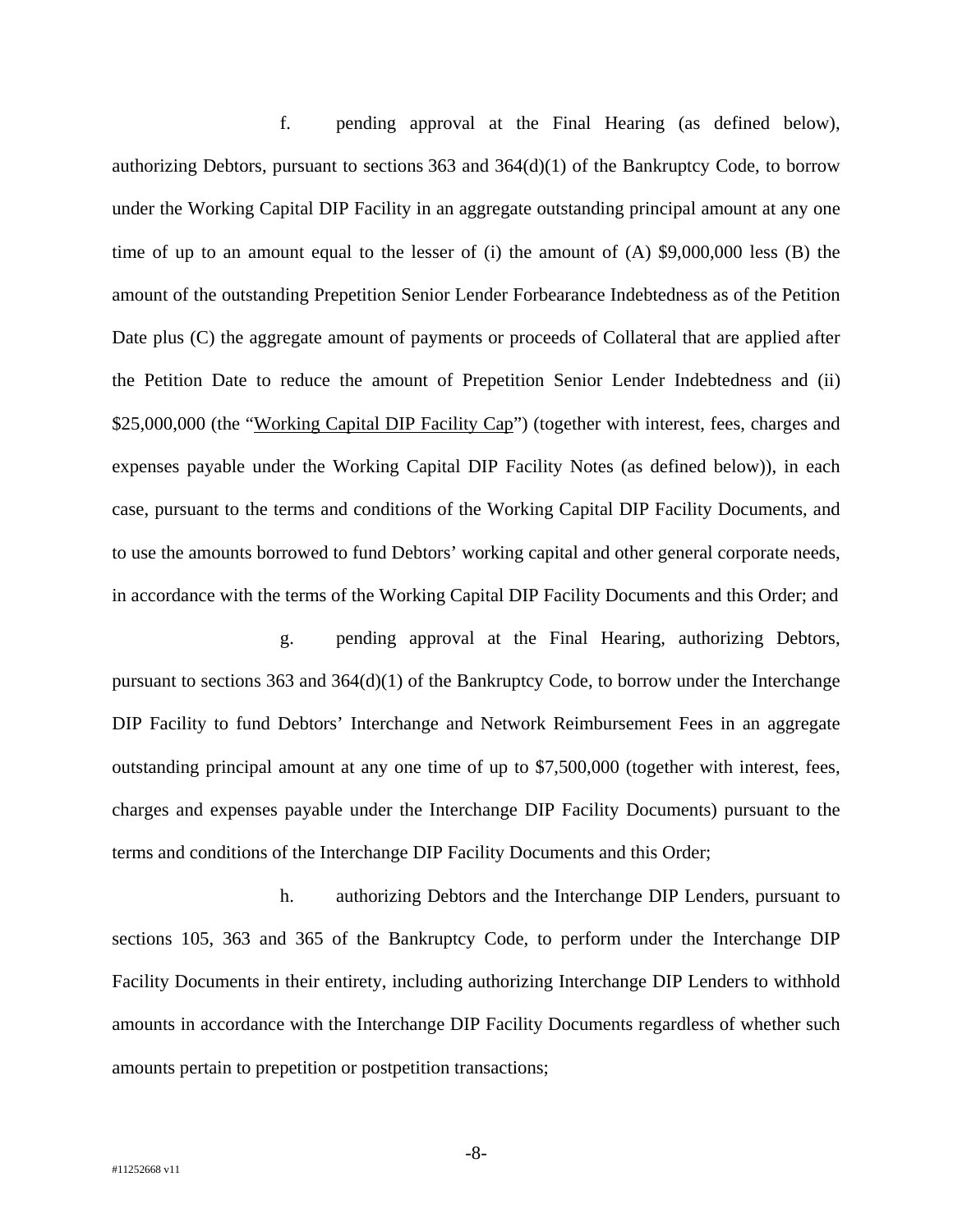i. pending approval at the Final Hearing, authorizing the waiver by Debtors of any right to surcharge against the Working Capital Collateral and Interchange Collateral;

j. scheduling, pursuant to Bankruptcy Rule 4001, a final hearing (the "Final Hearing") before this Court to consider entry of an order (a) approving the DIP Facilities and authorizing Debtors to borrow all amounts available under the DIP Facilities and use such borrowed amounts (i) from the Working Capital DIP Facility, to fund Debtors' working capital and other general corporate needs and pay such other amounts required or allowed to be paid pursuant to the Working Capital DIP Facility Documents, this Order and any other order of this Court, and (ii) from the Interchange DIP Facility, to fund Debtors' Interchange and Network Reimbursement Fees and pay such other amounts required or allowed to be paid pursuant to the Interchange DIP Facility Documents, this Order and any other order of this Court, (b) authorizing the use of Cash Collateral first to pay the Prepetition Senior Lender Indebtedness until paid in full and thereafter to pay the Working Capital DIP Facility Indebtedness; provided, however, that with respect to Interchange Cash Collateral, the application of Cash Collateral provided in this Order shall be net of such Interchange Cash Collateral that is used to pay the indebtedness under the Prepetition Harris Documents with respect to the funding of Interchange and Network Reimbursement Fees and the Interchange DIP Facility Indebtedness, and (c) authorizing the grant of Adequate Protection to the Prepetition Secured Parties, pursuant to the Final Order, as set forth in the Motion; and

k. modifying the automatic stay imposed under section 362 of the Bankruptcy Code to the extent necessary to permit Debtors, the Working Capital DIP Agent, the

-9-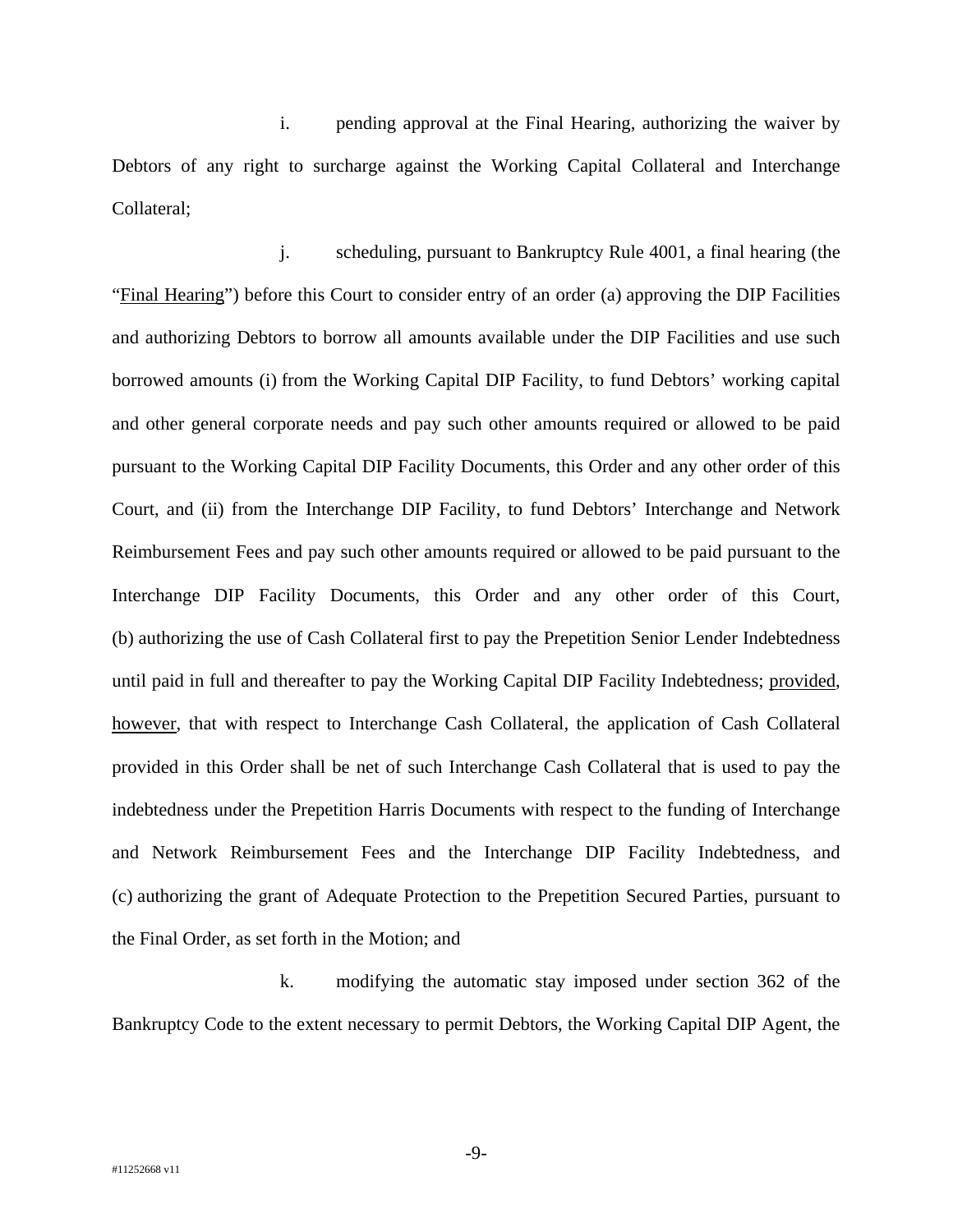Working Capital DIP Lenders, and the Interchange DIP Lenders to implement the terms of this Order.

6. Pursuant to Local Bankruptcy Rule 4001-2, the following provisions are highlighted<sup>2</sup>:

## a. Granting of Cross-Collateralization (Local Rule  $4001-2(a)(i)(A)$ :

None

# b. Limitations on Investigation (Local Rule 4001-2(a)(i)(B)): None

# c. Waiver of Surcharge Rights under § 506(c) (Local Rule 4001-

 $2(a)(i)(C)$ : Upon entry of a Final Order, no cost or expenses of administration shall be imposed against the Working Capital DIP Agent, the Working Capital DIP Lenders, the Interchange DIP Lenders, any of their claims, or the Collateral under sections 105, 506(c) or 552 of the Bankruptcy Code, or otherwise, by Debtors or any other party in interest without the prior written consent of the Prepetition Senior Agent, the Working Capital DIP Agent and the Interchange DIP Lenders, and no such consent shall be implied from any action, inaction, or acquiescence by any party, including, but not limited to, funding of Debtors' ongoing operations by the Working Capital DIP Agent, Working Capital DIP Lenders and Interchange DIP Lenders. The "equities of the case" exception contained in section 552(b) of the Bankruptcy Code shall be deemed waived. Neither the Working Capital DIP Agent, nor any of the Working Capital DIP Lenders, Interchange DIP Lenders or Prepetition Secured Parties, shall be subject to the

1

<sup>2</sup> This summary is qualified in all respects by the terms of the Interim Order and the DIP Facility Documents (as applicable).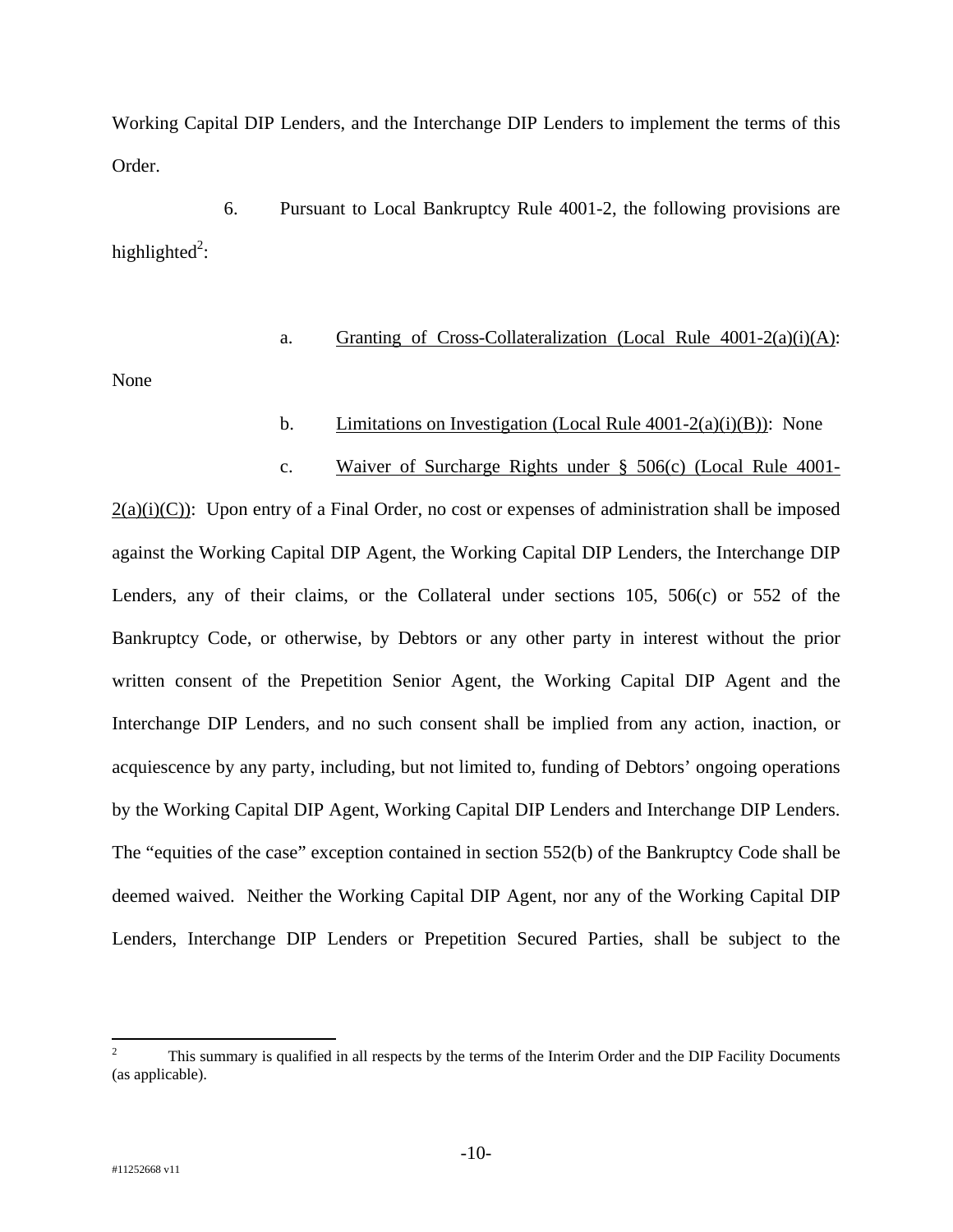equitable doctrine of "marshaling" or any similar doctrine with respect to the Collateral. (Interim Order ¶ 8).

d. Lien on Avoidance Actions (Local Rule 4001-2(a)(i)(D)): The Working Capital Collateral shall not Avoidance Actions or proceeds of any Avoidance Actions unless approved in the Final Order (Interim Order, ¶ 3(b)).

e. Limited "Roll-Over" Provision (Local Rule 4001-2(a)(i)(E)): The Order does permit the Debtor to use up to \$1,500,000 of cash collateral on a weekly basis to pay down certain prepetition indebtedness. (Interim Order, ¶ 2(a)(vi).

f. Disparate Treatment of Professionals ((Local Rule 4001-  $2(a)(i)(F)$ : None

g. Priming of Secured Liens Without Consent (Local Rule 4001-  $2(a)(i)(G)$ : None

7. Pursuant to Bankruptcy Rule 4001(c), the following provisions are highlighted<sup>3</sup>:

a. Bankruptcy Rule  $4001(c)(1)(B)(i)$ . Grant of Priority or Lien on Property of Estate under section 364(c) or (d): Financing under the Working Capital DIP Facility: (1) has priority over any and all administrative expenses, whether or not such expenses or claims may become secured by a judgment lien or other consensual or non-consensual lien, levy or attachment, whether incurred in the Cases or any successor case (the "Working Capital DIP Facility Superpriority Claims"); provided, however, that the Working Capital DIP Facility Superpriority Claims shall be *pari passu* with the Interchange DIP Facility Superpriority Claims

 $\overline{a}$ 

<sup>3</sup> This summary is qualified in all respects by the terms of the Interim Order and the DIP Facility Documents (as applicable).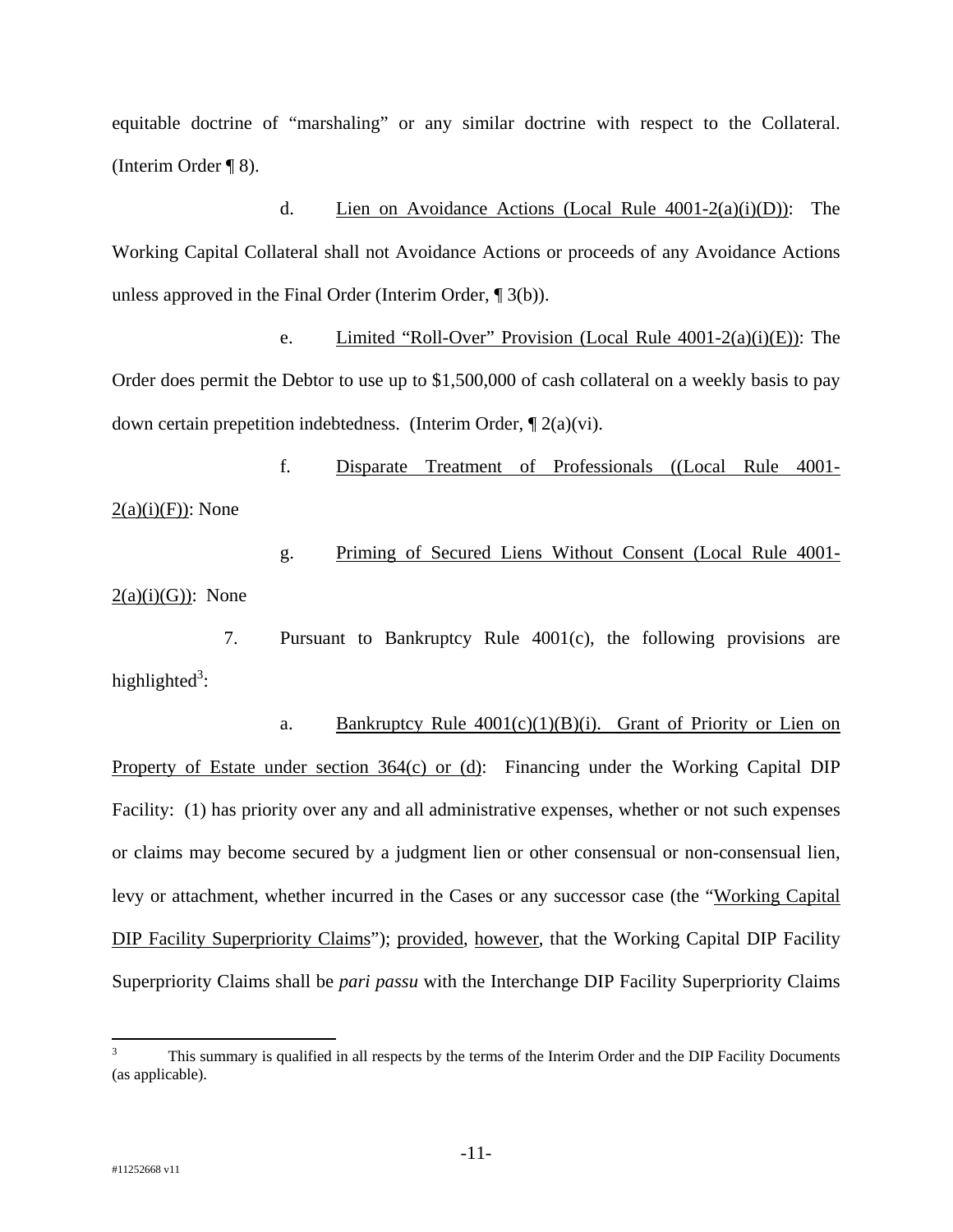and shall be payable from and have recourse to all prepetition and postpetition property of Debtors, and (2) is secured by valid, binding, continuing, enforceable, fully perfected and unavoidable first priority senior priming security interests and liens (the "Working Capital DIP Facility Liens") in and on all prepetition and postpetition property and assets of Debtors, wherever located, whether real or personal, whether tangible or intangible, and whether now existing or hereafter acquired, including proceeds, products, offspring, rents and profits thereof, subject only to the Permitted Prior Liens and the Interchange DIP Facility Liens in the Interchange Collateral . (Interim Order, ¶ 3 and 4).

Financing under the Interchange DIP Facility: (1) has priority over any and all administrative expenses, whether or not such expenses or claims may become secured by a judgment lien or other consensual or non-consensual lien, levy or attachment, whether incurred in the Cases or any successor case (the "Interchange DIP Facility Superpriority Claims," and together with the Working Capital DIP Facility Superpriority Claims, the "DIP Facility Superpriority Claims"); provided, however, that the Interchange DIP Facility Superpriority Claims shall be *pari passu* with the Working Capital DIP Facility Superpriority Claims and shall be payable from and have recourse to all prepetition and postpetition property of Debtors, and (2) is secured by valid, binding, continuing, enforceable, fully perfected and unavoidable first priority senior priming security interests and liens (the "Interchange DIP Facility Liens," and together with the Working Capital DIP Facility Liens, the "DIP Facility Liens") in and on all of Debtors' ISO Revenue (as such term is defined in the Forbearance Agreement), the Reserve Account, the ISO Operating Account, the Merchant Suspense Account, the ISO Clearing Account, the ISO Settlement Account, and all other of Debtors' deposit accounts maintained with the Interchange DIP Lenders, wherever located, whether now existing

-12-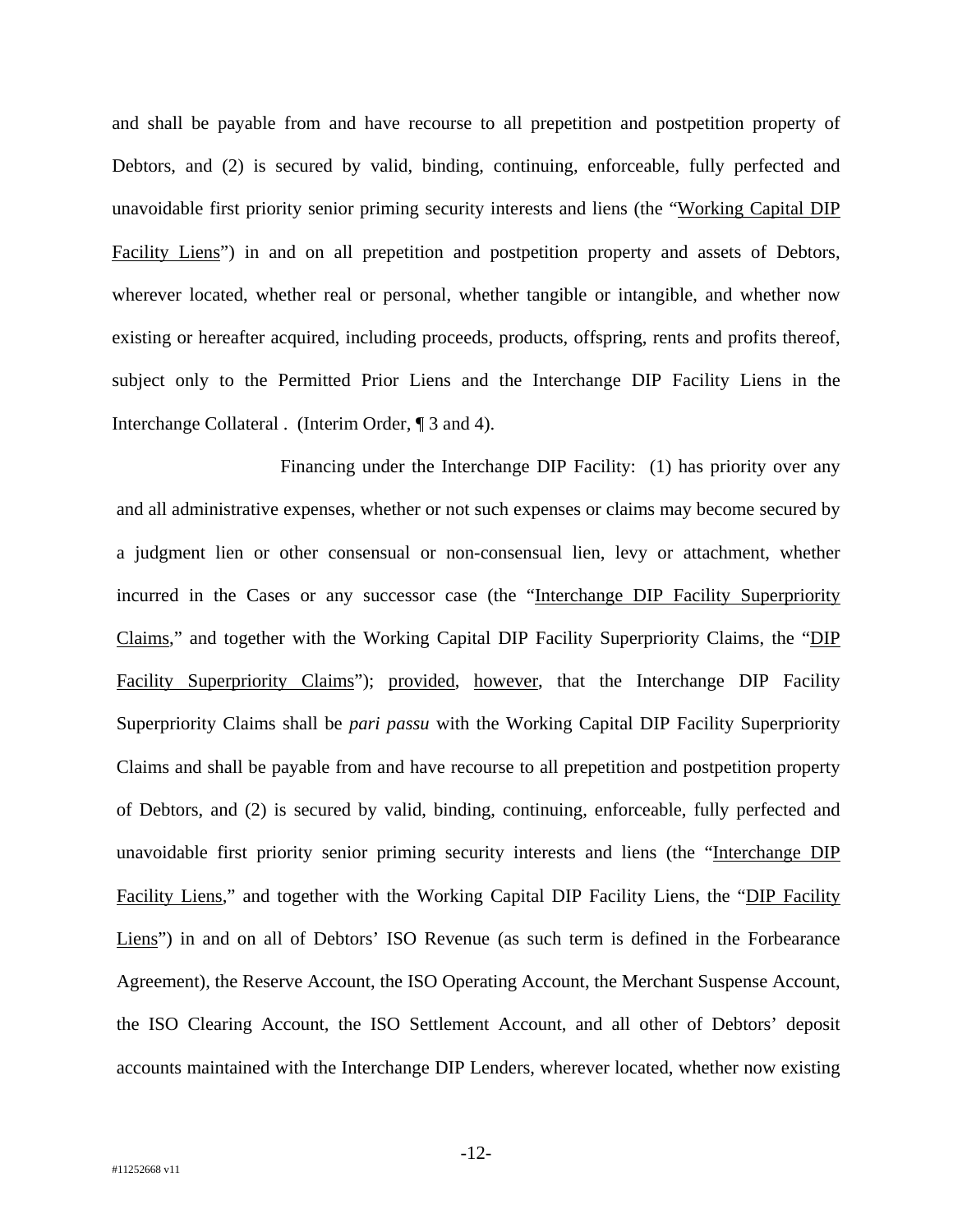or hereafter acquired (collectively, the "Interchange Collateral"), subject only to the Permitted Prior Liens to the extent any such Permitted Prior Liens were senior in priority to the Prepetition Harris Liens. (Interim Order, ¶ 5 and 6).

b. Bankruptcy Rule  $4001(c)(1)(B)(ii)$ . Adequate Protection or Priority for Prepetition Claims: Adequate Protection will be provided to the Prepetition Secured Parties on account of their claims under the Prepetition Loan Documents for any diminution to the Prepetition Collateral caused by the use of Cash Collateral and the terms of the financing being granted herein. (Interim Order ¶ 9 through11)

c. Bankruptcy Rule  $4001(c)(1)(B)(iii)$ . Determination of Validity, Enforceability, and Priority of Prepetition Lien: The Interim Order provides that the Prepetition Senior Lenders' Liens are valid and enforceable against the estates. (Interim Order ¶ D4). The Interim Order further provides that the Prepetition Subordinated Lenders' Liens are valid and enforceable against the estates. (Interim Order  $\P$ E(4)). The Interim Order also provides that the Prepetition Harris Liens are valid and enforceable against the estates. (Interim Order ¶ F(8)). Pursuant to the Subordination Agreement, the Prepetition Senior Lender Indebtedness is senior in right to payment to the Prepetition Subordinated Lender Indebtedness and the Prepetition Senior Lenders' Liens are senior in priority to the Prepetition Subordinated Lenders' Liens on all of the Prepetition Collateral. (Subordination Agreement ¶ 2).

d. Bankruptcy Rule  $4001(c)(1)(B)(iv)$ . Waiver of Automatic Stay: The Interim Order provides that, to the extent necessary, Interchange DIP Lenders are granted relief from the automatic stay to set off, recoup or otherwise collect against the ISO Revenue or amounts maintained in Debtors' accounts at any Interchange DIP Lender, in the ordinary course of business, all Interchange DIP Facility Indebtedness as and when such amounts are due.

-13-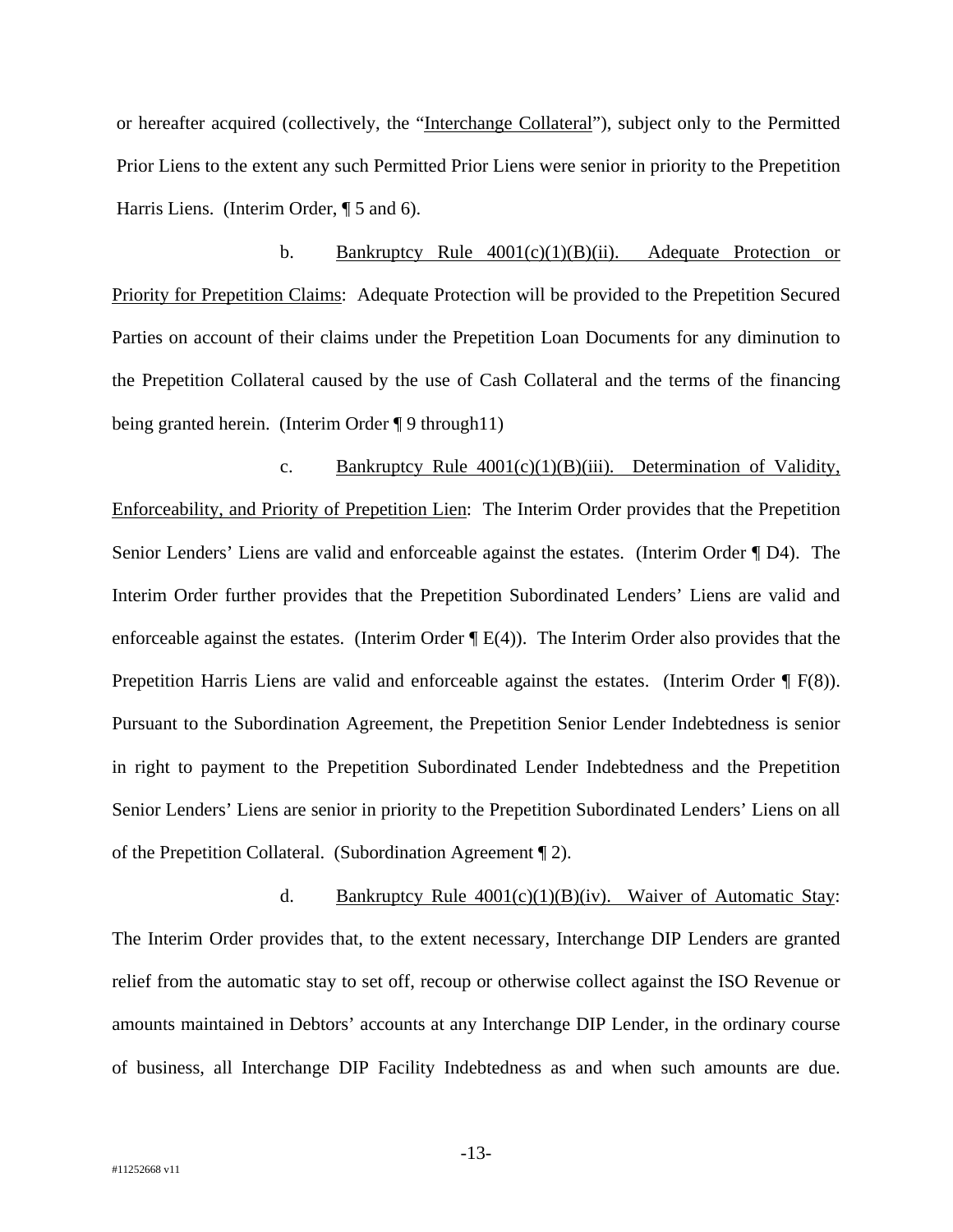(Interim Order, ¶ 2(b)(iv). Additionally, the Interim Order provides that the automatic stay is vacated and modified to the extent necessary to (a) permit Harris to perform under the Prepetition Harris Documents and, upon the occurrence of a Termination Event, to exercise all rights and remedies provided for in the Prepetition Harris Documents and (b) permit the Working Capital DIP Agent, Working Capital DIP Lenders and Interchange DIP Lenders, upon the occurrence of a Termination Event, to exercise all rights and remedies provided for in the DIP Facility Documents. (Interim Order ¶ 15). The Interim Order further provides that the Working Capital DIP Agent, any Working Capital DIP Lender, any Interchange DIP Lender, and/or any Prepetition Secured Party may, in their sole discretion, file confirm perfection of such liens, security interests, and mortgages, without seeking modification of the automatic stay. (Interim Order ¶ 13).

e. Bankruptcy Rule  $4001(c)(1)(B)(v)$ . Wavier of Right to File Plan, Seek Extension of Time to File Plan, Request Use of Cash Collateral or Request Authority to Obtain Credit under Section 364 of the Bankruptcy Code: None.

f. Bankruptcy Rule  $4001(c)(1)(B)(vi)$ . Deadlines for Filing Plan, Approval of Disclosure Statement, Plan Confirmation: None.

g. Bankruptcy Rule 4001(c)(1)(B)(vii). Waiver or Modification of Applicability of Non-Bankruptcy Law Relating to Prepetition Lien or Foreclosure: None.

h. Bankruptcy Rule 4001(c)(1)(B)(viii). Release, Waiver or Limitation on Claim or Cause of Action by the Debtors: None.

i. Bankruptcy Rule  $4001(c)(1)(B)(ix)$ . Indemnification of any Entity: None.

-14-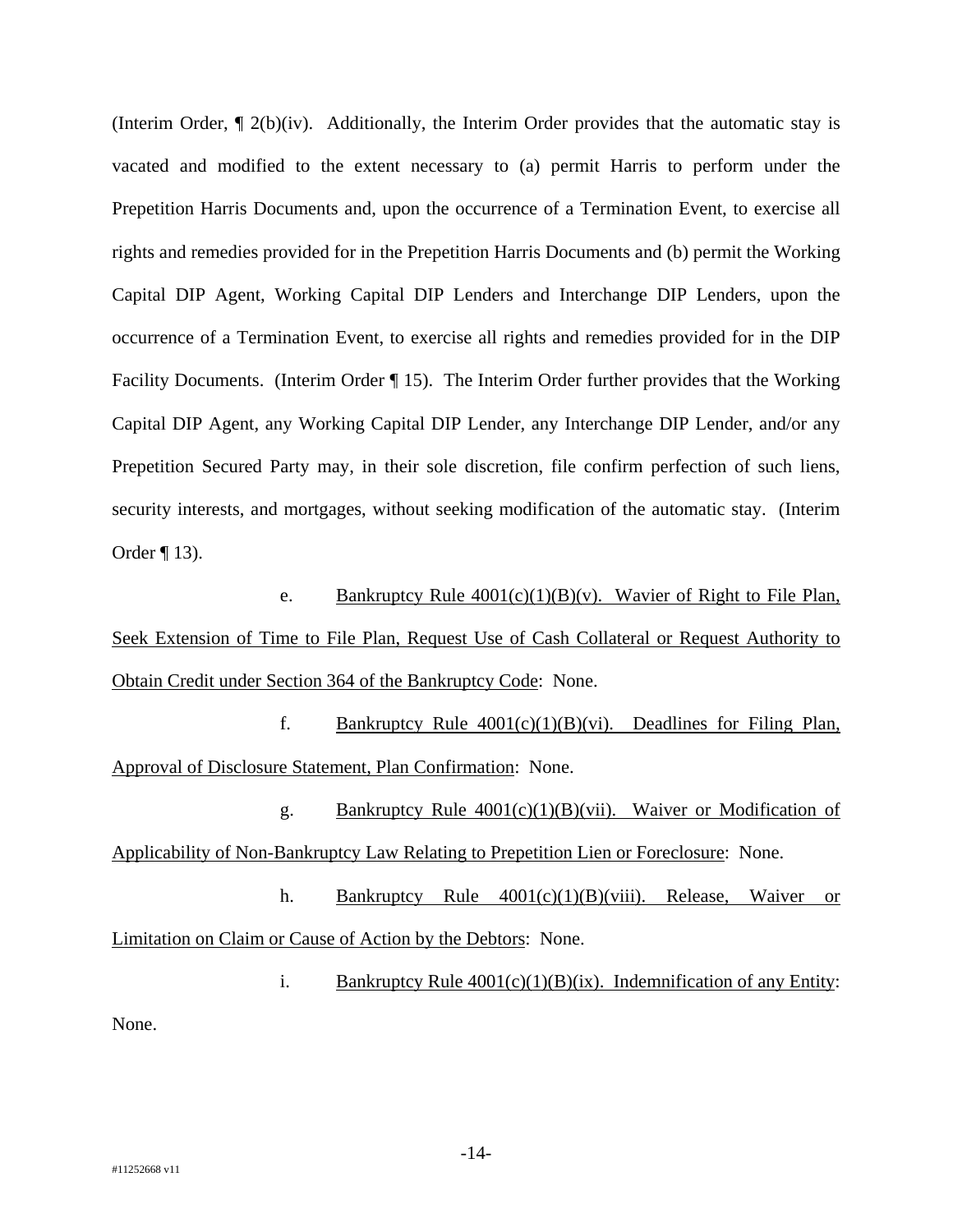j. Bankruptcy Rule  $4001(c)(1)(B)(x)$ . Release, Waiver or Limitation on 506(c) Rights: The Interim Order provides for a waiver of Section 506(c) surcharge rights against the Working Capital DIP Agent, the Working Capital DIP Lenders and the Interchange DIP Lenders under entry of the Final Order. (Interim Order, ¶ 8).

k. Bankruptcy Rule  $4001(c)(1)(B)(xi)$ . Lien on Actions under sections 544, 545, 547, 548, 549, 553(b), 723(a), or 724(a): The Working Capital Collateral shall not include Avoidance Actions or proceeds of any Avoidance Actions unless approved in the Final Order (Interim Order, ¶ 3(b)).

#### **JURISDICTION AND VENUE**

8. The Bankruptcy Court has jurisdiction over this Motion pursuant to 28 U.S.C. §§ 157 and 1334. Venue in this District is proper pursuant to 28 U.S.C. §§ 1408 and 1409. This is a core proceeding pursuant to 28 U.S.C. § 157(b).

9. The statutory predicates for the relief requested are sections 105, 361, 362, 363 and 364 of the Bankruptcy Code, Bankruptcy Rules 2002, 4001 and 9014 and Local Rule 4001-2.

### **BACKGROUND**

10. On September 1, 2009 (the "Petition Date"), the Debtors each filed a voluntary petition for relief under Chapter 11 of the Bankruptcy Code. The Debtors continue to operate their businesses and manage their property as debtors-in-possession pursuant to sections 1107(a) and 1108 of the Bankruptcy Code.

11. No creditors' committee has yet been appointed in these cases. No trustee or examiner has been appointed.

12. A full description of the Debtors' business operations, corporate structures, capital structures, and reasons for commencing these cases is set forth in full detail in

-15-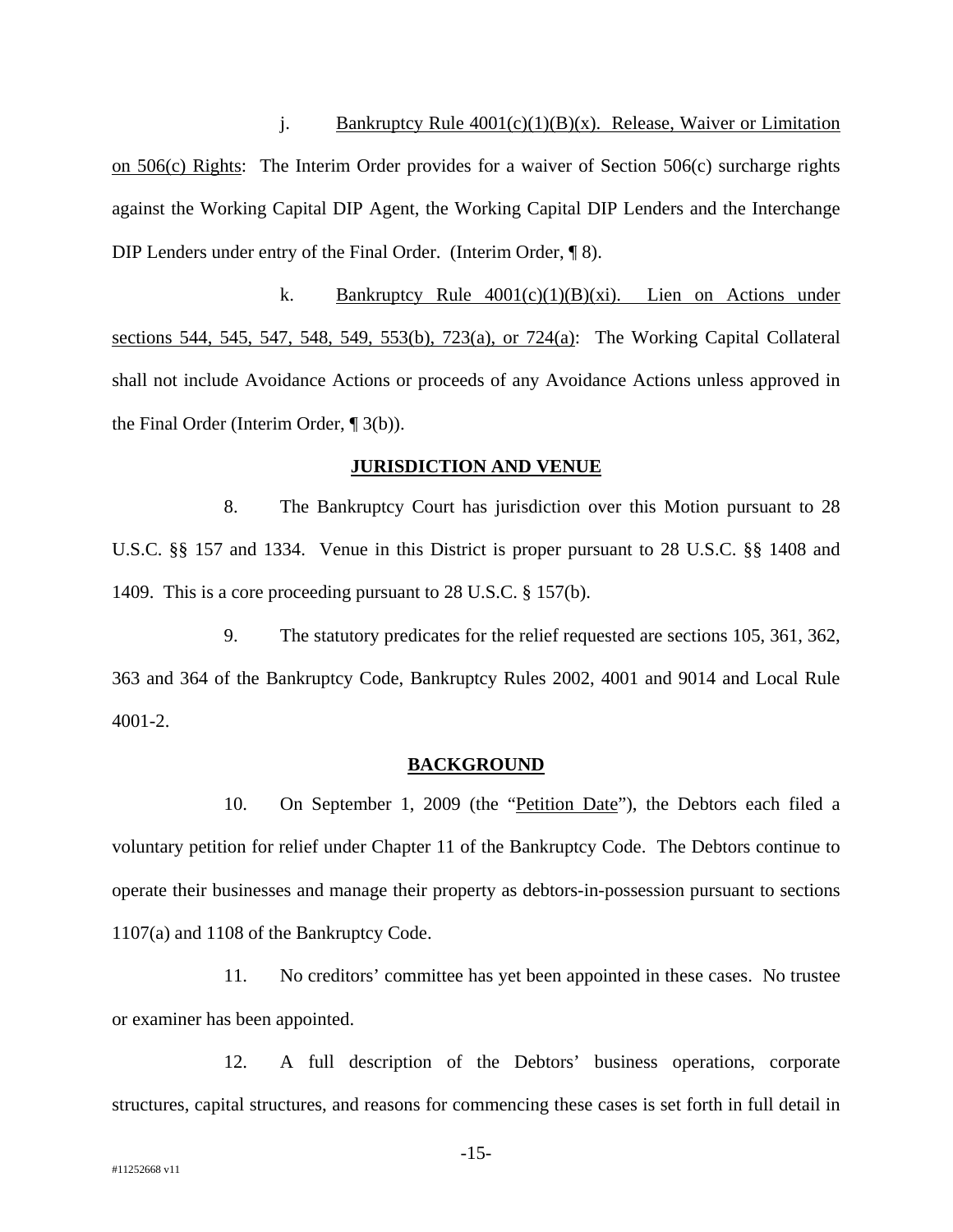the declaration of Charles M. Moore in Support of chapter 11 petitions and various first-day motions (the "Moore Declaration"), which is filed concomitantly herewith and which is incorporated into this Motion by reference. Additional facts in support of the specific relief sought in this Motion are set forth below.

## **DEBTORS' PREPETITION LIEN HOLDERS**

13. Debtors are indebted to Comerica, as agent to the Prepetition Senior Lenders (as defined below) (in such capacity, the "Prepetition Senior Agent"), and to Comerica, Wells Fargo ("Comerica and Wells Fargo", in their capacity as Prepetition Senior Lenders, are referred to collectively as the "First Out Banks"), A3 Funding LP ("A3"), Ableco Finance LLC ("Ableco"), Garrison Credit Investments I, LLC ("GCI") and Garrison Credit Opportunities Holdings L.P. ("GCH", together with A3, Ableco and GCI, the "Term Loan B Banks" and together with First Out Banks, the "Prepetition Senior Lenders"), as follows:

a. under a certain Master Revolving Note executed by Cynergy to the order of Comerica on July 24, 2009 in the original principal amount of \$4,316,807.50 ("Comerica Revolving Note  $#1$ "). The indebtedness under the Comerica Revolving Note  $#1$  as of the Petition Date includes principal of \$4,316,807.50, and interest of \$28,509.70;

b. under a certain Master Revolving Note executed by Cynergy to the order of Wells Fargo on July 24, 2009 in the original principal amount of \$4,683,192.50 ("Wells Fargo Revolving Note #1"). The indebtedness under the Wells Fargo Revolving Note #1 as of the Petition Date includes principal of \$4,683,192.50, and interest of \$30,929.44.

c. under a certain Revolving Credit Note executed by Cynergy to the order of Comerica on December 15, 2008 in the original principal amount of \$10,704,245.28

-16-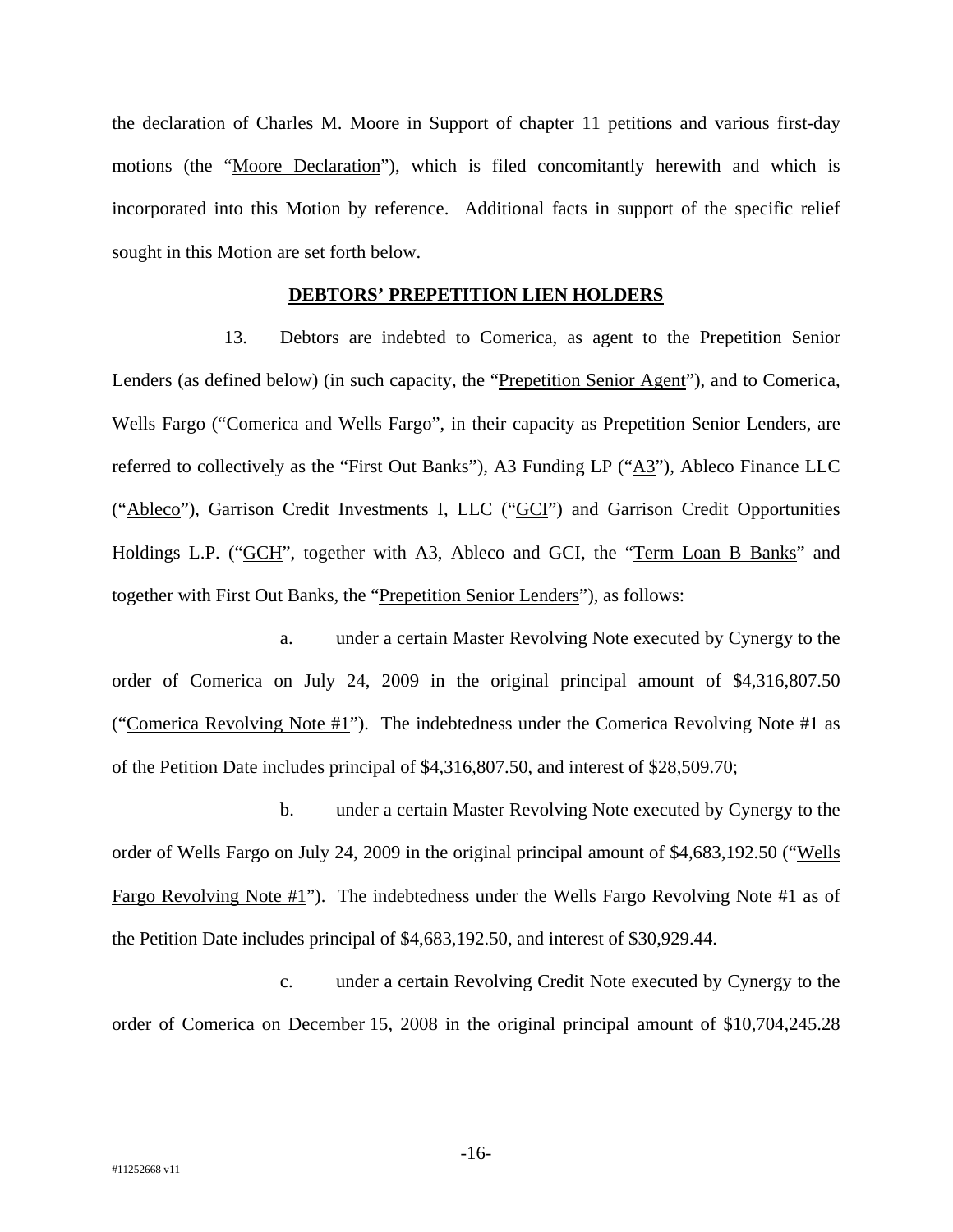("Comerica Revolving Note  $#2$ "). The indebtedness under the Comerica Revolving Note  $#2$  as of the Petition Date includes principal of \$10,514,549.09, and interest of \$130,993.76;

d. under a certain Revolving Credit Note executed by Cynergy to the order of Wells Fargo on December 15, 2008 in the original principal amount of \$8,195,754.72 ("Wells Fargo Revolving Note #2"). The indebtedness under the Wells Fargo Revolving Note #2 as of the Petition Date includes principal of \$7,318,126.16, and interest of \$91,171.66. The Comerica Revolving Note #1, Comerica Revolving Note #2, the Wells Fargo Revolving Note #1 and the Wells Fargo Revolving Note #2 are identified collectively as the "Prepetition Revolving Notes";

e. under a certain Term Loan A Note executed by Cynergy to the order of Comerica on August 1, 2008 in the original principal amount of \$11,695,754.71 ("Comerica Term Loan A Note"). The indebtedness under the Comerica Term Loan A Note as of the Petition Date includes principal of \$9,155,772.78, and interest of \$114,065.66;

f. under a certain Term Loan A Note executed by Cynergy to the order of Wells Fargo on August 1, 2008 in the original principal amount of \$16,804,245.29 ("Wells Fargo Term Loan A Note"). The indebtedness under the Wells Fargo Term Loan A Note as of the Petition Date includes principal of \$13,154,845.97, and interest of \$163,887.45. The Comerica Term Loan A Note and the Wells Fargo Term Loan A Note are identified collectively as the "Prepetition Term Loan A Notes";

g. under a certain Term Loan B Facility in the original principal amount of \$26,500,000 ("Term Loan B Facility"). The indebtedness under the Term Loan B Facility as of the Petition Date includes principal of \$26,901,732.65, and interest of \$429,867.28;

-17-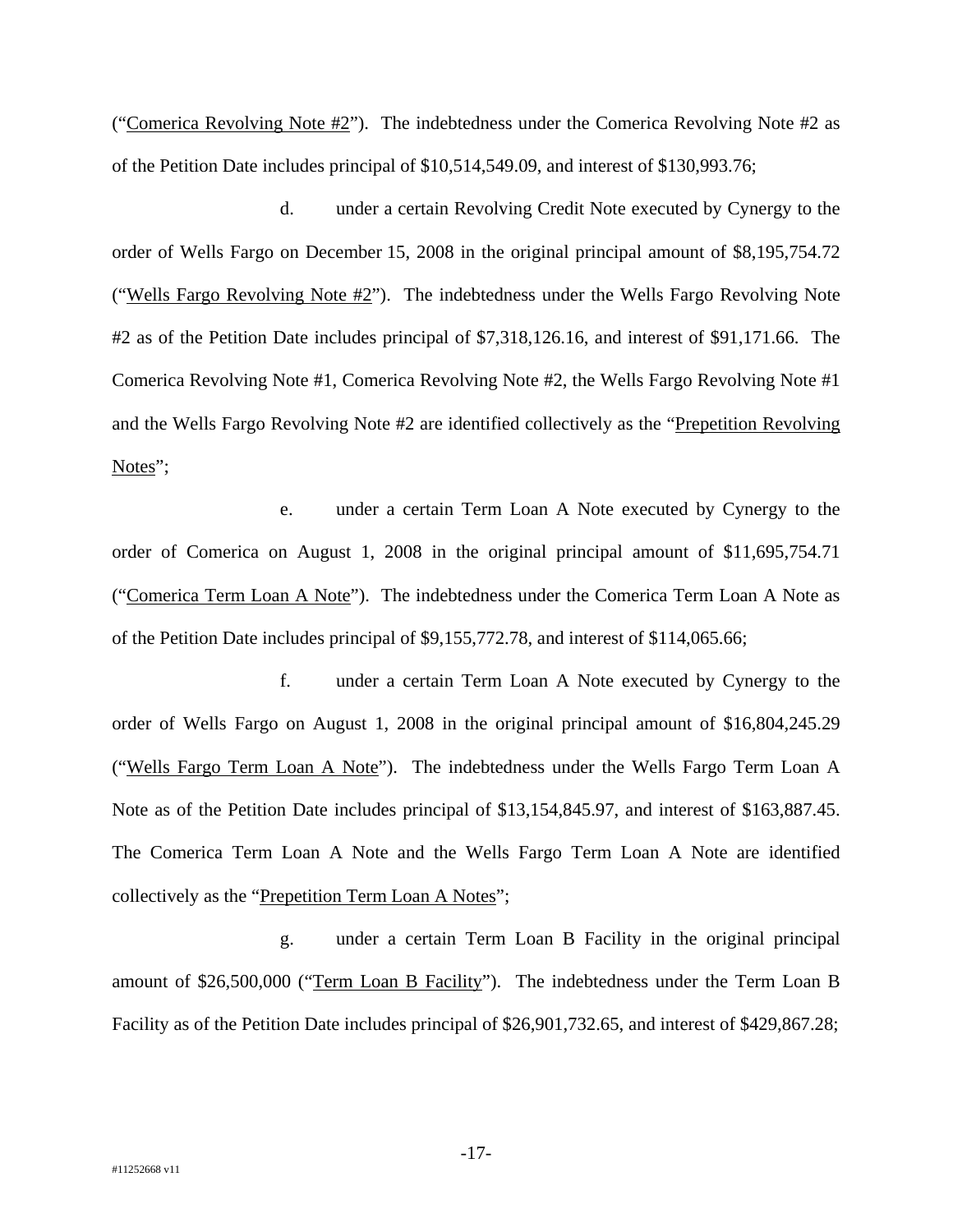h. under a Revolving Credit Note dated December 15, 2008 in the principal amount of \$10,100,000 (the "Prosperity Note") executed by Prosperity to the order of Comerica, and guaranteed under a guaranty (the "Prosperity Guaranty") dated as of September 20, 2007 by Cynergy in favor of Comerica. The indebtedness under the Prosperity Note and Prosperity Guaranty as of the Petition Date includes principal of \$9,050,000, and interest of \$237,059.72; and

i. in respect of each of the foregoing, accruing interest, costs, fees and expenses.

14. As used herein, the Prepetition Revolving Notes, the Prepetition Term Loan A Notes, the Term Loan B Facility, and the Prosperity Notes are identified collectively as the "Prepetition Notes." All of the Debtors' obligations to the Prepetition Senior Agent and the Prepetition Senior Lenders under the Prepetition Notes, the Prosperity Guaranty, and the other documents, instruments and agreements related to or executed in connection with the Prepetition Notes and the Prosperity Guaranty (collectively, the "Prepetition Senior Loan Documents," which includes, without limitation, that certain Amended and Restated Credit Agreement dated as of August 1, 2008 by and among Cynergy, the Prepetition Senior Agent and the Prepetition Senior Lenders (the "Cynergy Prepetition Credit Agreement"), that certain Credit Agreement dated as of September 20, 2007 between Comerica (as Agent and Lender) and Prosperity (the "Prosperity Prepetition Credit Agreement"), and that certain Forbearance Agreement dated as of July 24, 2009 (the "Forbearance Agreement") among the Credit Parties, the Prepetition Senior Agent, the Prepetition Senior Lenders, and Harris) including, without limitation, all principal, accrued interest, unpaid fees and expenses (including attorneys' fees) are identified as the "Prepetition Senior Lender Indebtedness." All of Debtors' obligations to the Prepetition Senior

-18-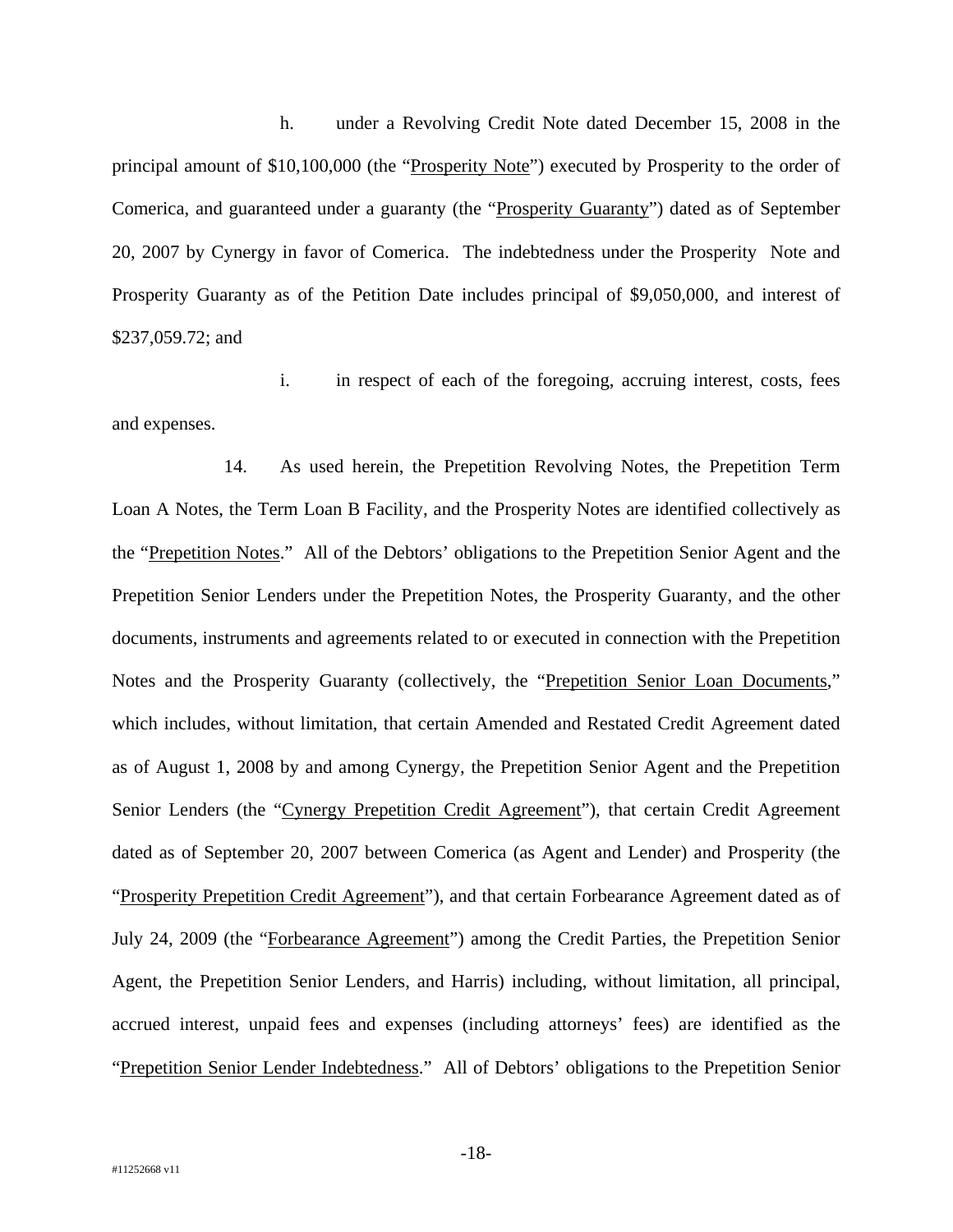Lenders under Comerica Revolving Note #2, Wells Fargo Revolving Note #2, Comerica Term Loan A Note, Wells Fargo Term Loan A Note, and Prosperity Note including, without limitation, all principal, accrued interest, and unpaid fees and expenses (including attorneys' fees), are identified as the "Prepetition Senior Lender Non-Forbearance Indebtedness."

15. The Prepetition Senior Lender Indebtedness is guaranteed by Prosperity and Holdings. The Prepetition Senior Lender Indebtedness, except for the amounts advanced under Comerica Revolving Note #1 and Wells Fargo Revolving Note #1, is guaranteed by Marcelo Paladini. Debtors and Marcelo Paladini are identified collectively as the "Credit Parties."

16. The Prepetition Senior Lender Indebtedness is secured by all assets of Debtors, including without limitation, all of their respective now owned or after acquired:

a. accounts;

b. chattel paper (whether tangible chattel paper or electronic chattel paper);

c. general intangibles (including, without limitation, payment intangibles);

- d. equipment;
- e. inventory and goods;
- f. documents;

g. instruments (including, without limitation, promissory notes);

h. deposit accounts and any other cash collateral, deposit or investment accounts, including all cash collateral, deposit or investment accounts established or maintained pursuant to the terms of the Security Agreement (as defined below) or the other

-19-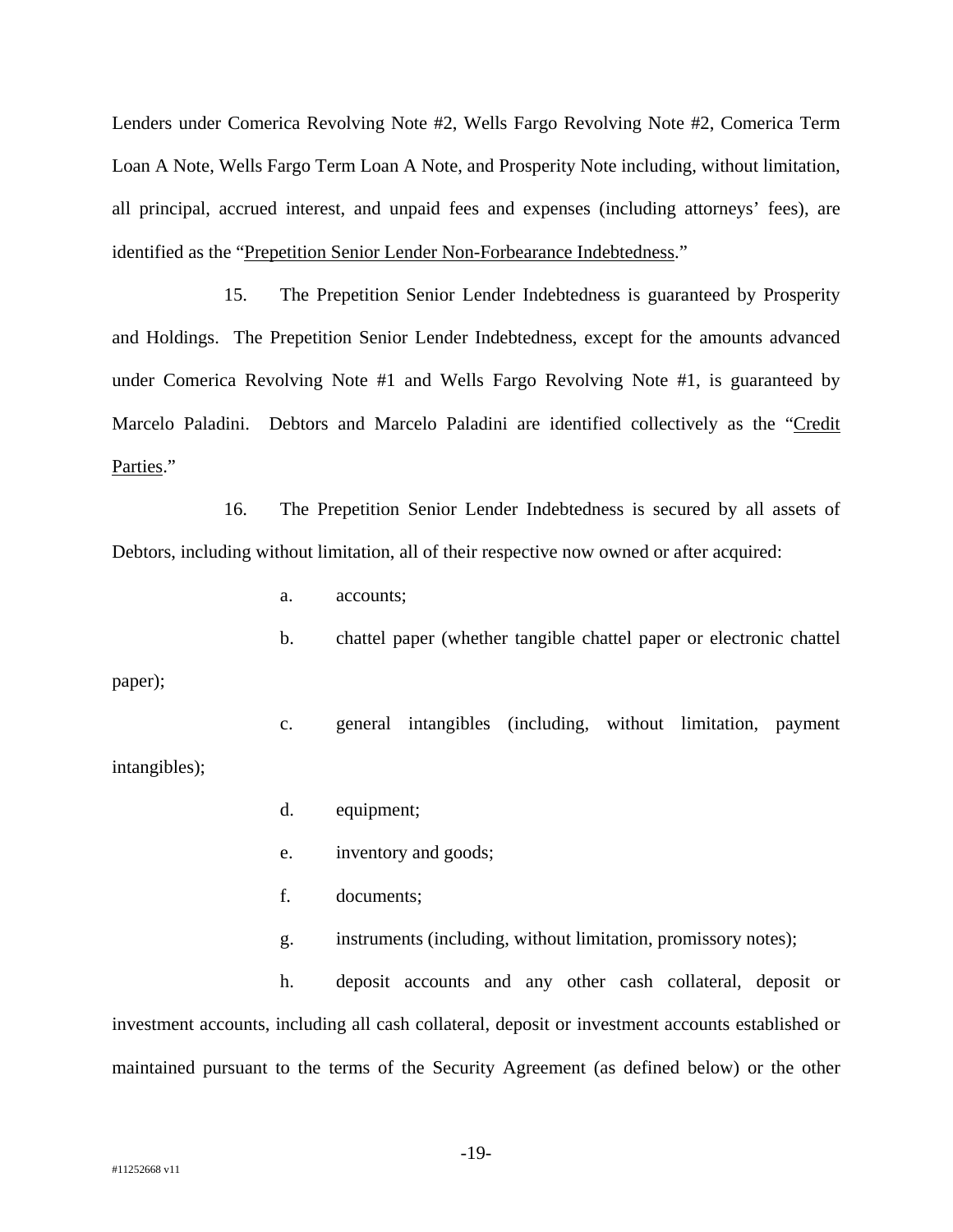Prepetition Senior Loan Documents, together with all cash and other assets and property from time to time deposited therein and the monies, assets and properties in the possession or control of Prepetition Senior Agent or any Prepetition Senior Lender or any affiliate, representative, agent or correspondent of Prepetition Senior Agent or any Prepetition Senior Lender;

i. computer records and software, whether relating to the foregoing collateral or otherwise, but in the case of such software, subject to the rights of any non-affiliated licensee of software;

j. investment property;

k. commercial tort claims listed in the Prepetition Senior Loan Documents, if any; and

l. the proceeds, in cash or otherwise, of any of the property described in the foregoing clauses (a) through (k) and all liens, security, rights, remedies and claims of such debtor with respect thereto;

all as more particularly described in the Security Agreement executed by Debtors in favor of Prepetition Senior Agent dated April 16, 2007 (as amended "Security Agreement"). The Prepetition Senior Lender Indebtedness is also secured by (a) all of Andres Ordonez's shares of stock of Holdings, (b) all of Marcelo Paladini's shares of stock of Holdings, and (c) all of Gustavo Ceballos's shares of stock in Holdings. The collateral securing the Prepetition Senior Lender Indebtedness that is owned by Debtors is identified collectively as the "Prepetition Lender Collateral."

17. The Debtors are also obligated to Harris under a certain BIN Sponsor Agreement dated as of November 1, 2008, as amended, restated, supplemented or otherwise modified prior to the Petition Date and other agreements with respect to amounts advanced to

-20-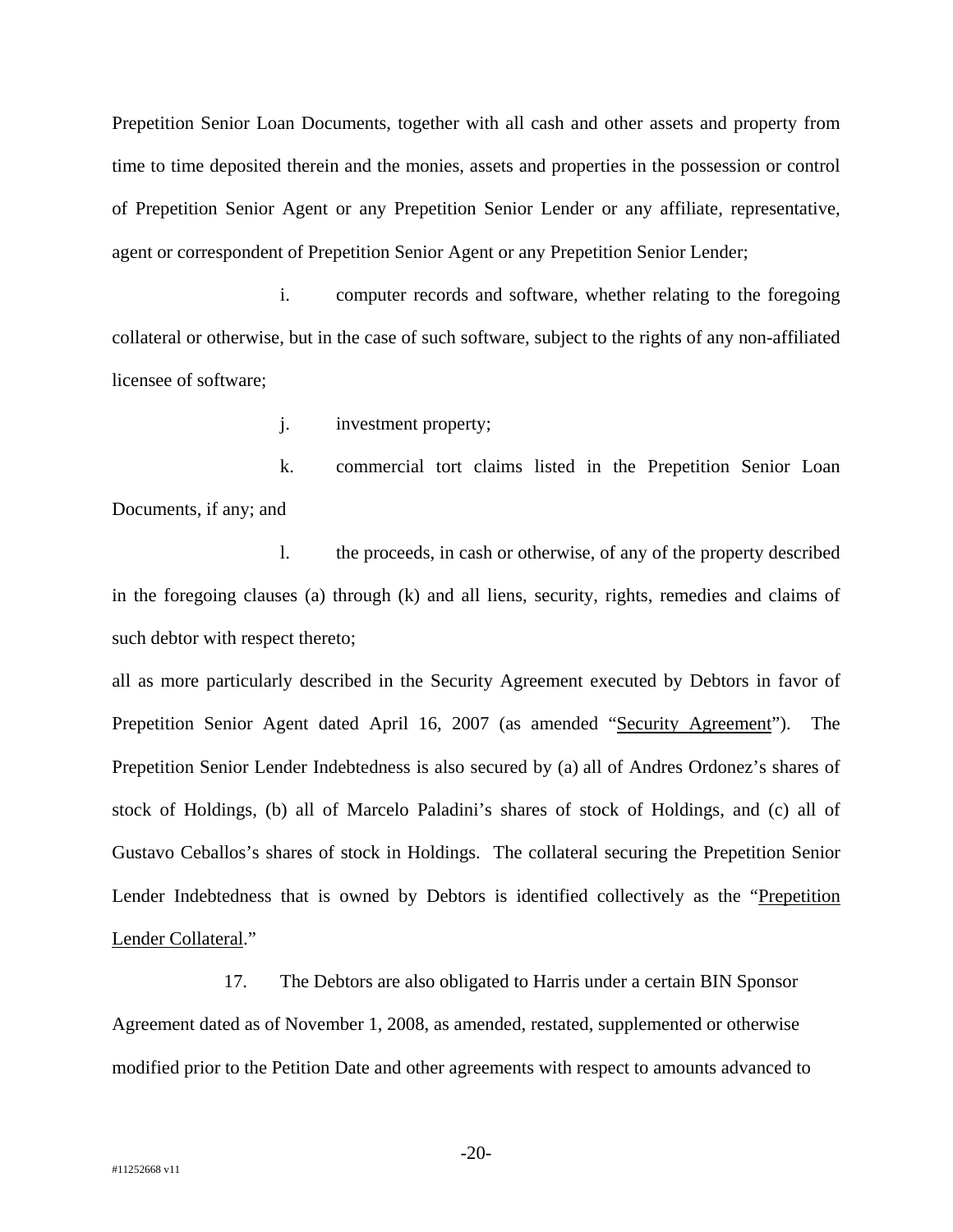Debtors by Harris to fund Interchange and Network Reimbursement Fees for Debtors and Debtors' merchants (as such term is defined in the Forbearance Agreement) (collectively, "Prepetition Harris Documents"). The indebtedness under the Prepetition Harris Documents with respect to the funding of Interchange and Network Reimbursement Fees includes principal of \$\_\_\_\_\_\_\_\_\_ and interest of \$\_\_\_\_\_\_\_\_, both as of [August \_\_, 2009], plus advances with respect to the funding of Interchange and Network Reimbursement Fees made after that date until the Petition Date. All of Debtors' obligations to Harris under the Prepetition Harris Documents, including, without limitation, all principal, accrued interest, unpaid fees and expenses (including attorneys' fees) are identified as the "Prepetition Harris Indebtedness". The Prepetition Senior Lender Indebtedness, and the Prepetition Harris Indebtedness and the indebtedness asserted by various holders of subordinated debt under the Financing Agreement with Debtors dated November 15, 2007, as amended, restated, supplemented or otherwise modified prepetition, and the documents, instruments and agreements executed in connection therewith are referred to, collectively, as the "Prepetition Indebtedness".

#### **BASIS FOR RELIEF**

18. In order for Debtors to continue to operate their business, and preserve their goodwill and going concern value, it is necessary for Debtors to obtain immediate postpetition financing and use of Cash Collateral to enable them to pay normal operating expenses (including, without limitation, wages, salaries, insurance premiums, utilities, rent and taxes). Without such postpetition financing and use of Cash Collateral, the Debtors will be unable to operate their business. The ability of the Debtors to finance their operations and the availability to the Debtors of sufficient working capital and other financial and general corporate liquidity through postpetition financing and use of Cash Collateral is in the best interests of the Debtors and their estates. The interim financing and use of Cash Collateral authorized by this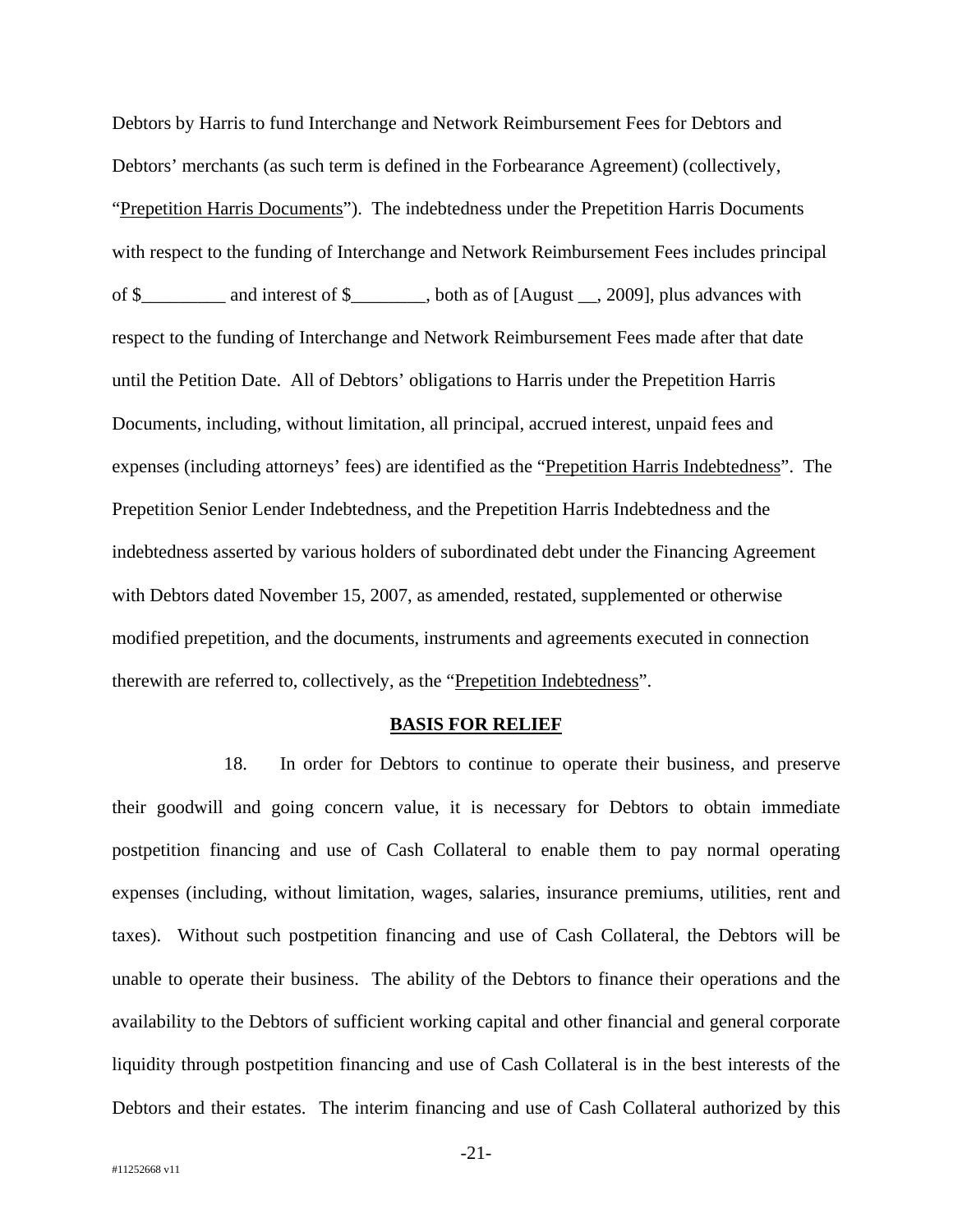Order is vital to avoid immediate and irreparable harm to the Debtors' business, property, and estates and to allow the orderly continuation of the Debtors' business.

19. Debtors are unable to obtain sufficient financing from sources other than the Working Capital DIP Lenders and the Interchange DIP Lenders on terms more favorable than the DIP Facilities described in this Order and pursuant to the DIP Facility Documents. Debtors have been unable to obtain unsecured credit solely under section 503(b)(1) of the Bankruptcy Code as an administrative expense. New credit is unavailable to Debtors without (a) providing the Working Capital DIP Agent and the Working Capital DIP Lenders (i) the Working Capital DIP Facility Superpriority Claims and (ii) the Working Capital DIP Facility Liens as provided herein and in the Working Capital DIP Facility Documents, (b) providing the Interchange DIP Lenders (i) the Interchange DIP Facility Superpriority Claims and (ii) the Interchange DIP Facility Liens as provided herein and in the Interchange DIP Facility Documents, (c) providing for the Adequate Protection of the Prepetition Secured Parties' interests in the Prepetition Collateral on the terms and conditions as set forth herein, (d) permitting the Interchange DIP Lenders to setoff or recoup amounts advanced under the Interchange DIP Facility with respect to Interchange and Network Reimbursement Fees, and (e) authorizing Debtors and the Interchange DIP Lenders to continue to perform postpetition under the Interchange DIP Facility Documents in their entirety, including authorizing the Interchange DIP Lenders to withhold amounts in accordance with the Interchange DIP Facility Documents regardless of whether such amounts pertain to prepetition or postpetition transactions.

## **A. The Debtors' Decision to Enter Into the DIP Facility Documents**

20. At the start of 2007, the Debtors' business was growing rapidly and appeared to be quite profitable. During 2007 and 2008, however, certain errors were made in the

-22-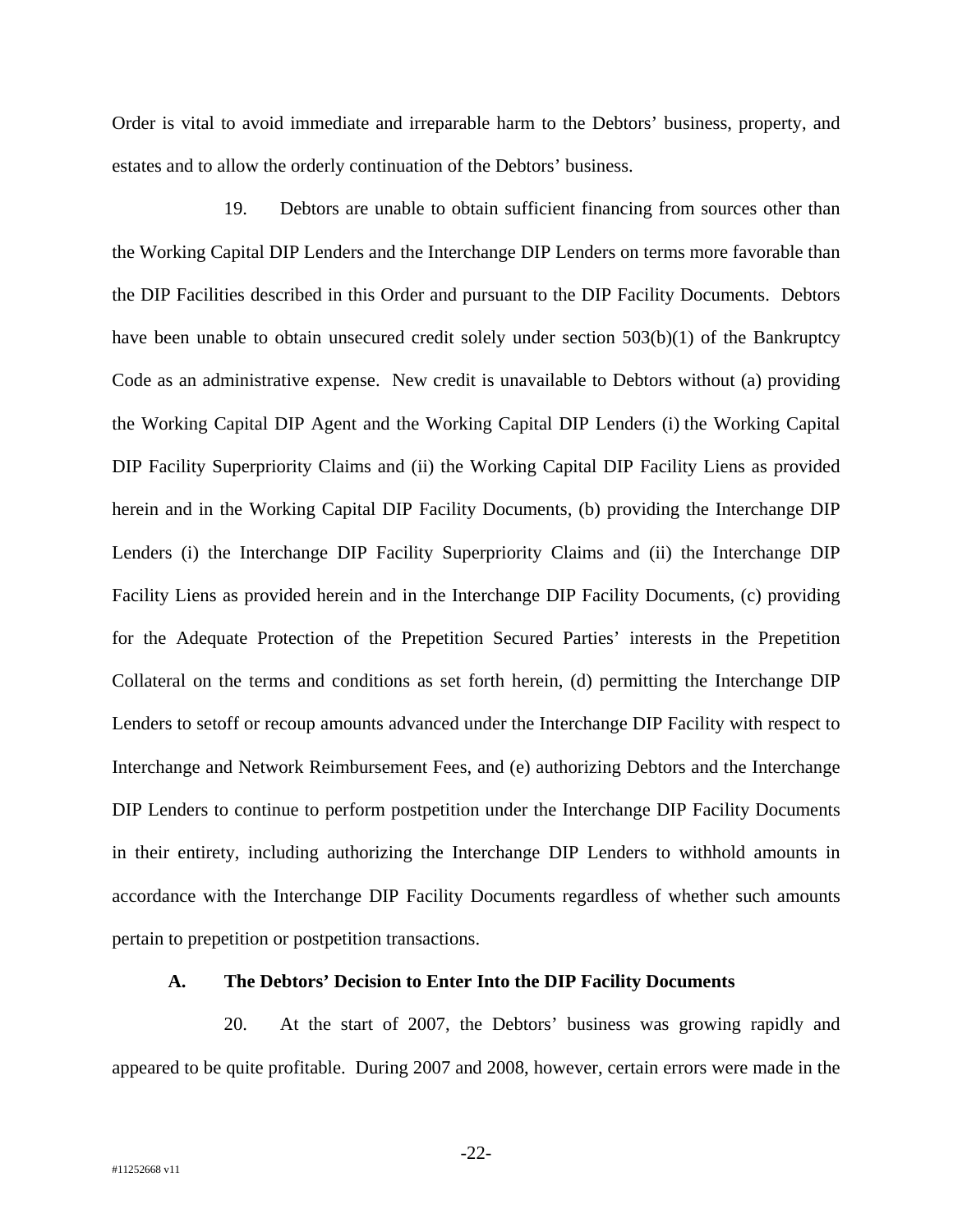internal accounting and financial reporting of the Debtors that had the effect of inflating their profitability and cash flow. These errors were discovered in March of 2009.

21. An investigation of those errors by FTI Consulting, Inc. resulted in the restatement of the Debtors' financials for both 2007 and 2008. While the operations of the Debtors were and remain profitable, the level of profitability is substantially less than previously reported and, as a result of their reliance on incorrect financial information, the management of Cynergy Data made certain decisions about the use of funds that, in hindsight, may not have been made. These expenditures have resulted in a severely strained cash flow.

22. Moreover, the errors in the financial statements have also resulted in a loss of confidence in the Debtors by the Prepetition Lenders. The Debtors hired a management consultant to perform a value assessment and also engaged financial advisors to provide investment banking services in conducting an organized process intended to identify the best financial transaction possible for the Debtors. However, due to the instability of the Debtors' business from certain errors made in the internal accounting and financing report of the Debtors, the Debtors were forced to file for relief under Chapter 11 of the Bankruptcy Code to afford themselves the opportunity to identify the optimum financial transaction.

23. Once the Debtors' business has been stabilized with the help of the DIP Facilities, the Debtors plan to pursue the effort already underway to sell substantially all of their assets pursuant to section 363 of the Bankruptcy Code.

## **B. Terms of the DIP Facility Documents**

24. The salient terms of the DIP Facility Documents are as follows: $4$ 

 $\overline{a}$ 

<sup>4</sup> This summary is qualified in its entirety by reference to the provisions of the DIP Facility Documents. The DIP Credit Agreement will control in the event of any inconsistency between this Motion and the DIP Facility (continued...)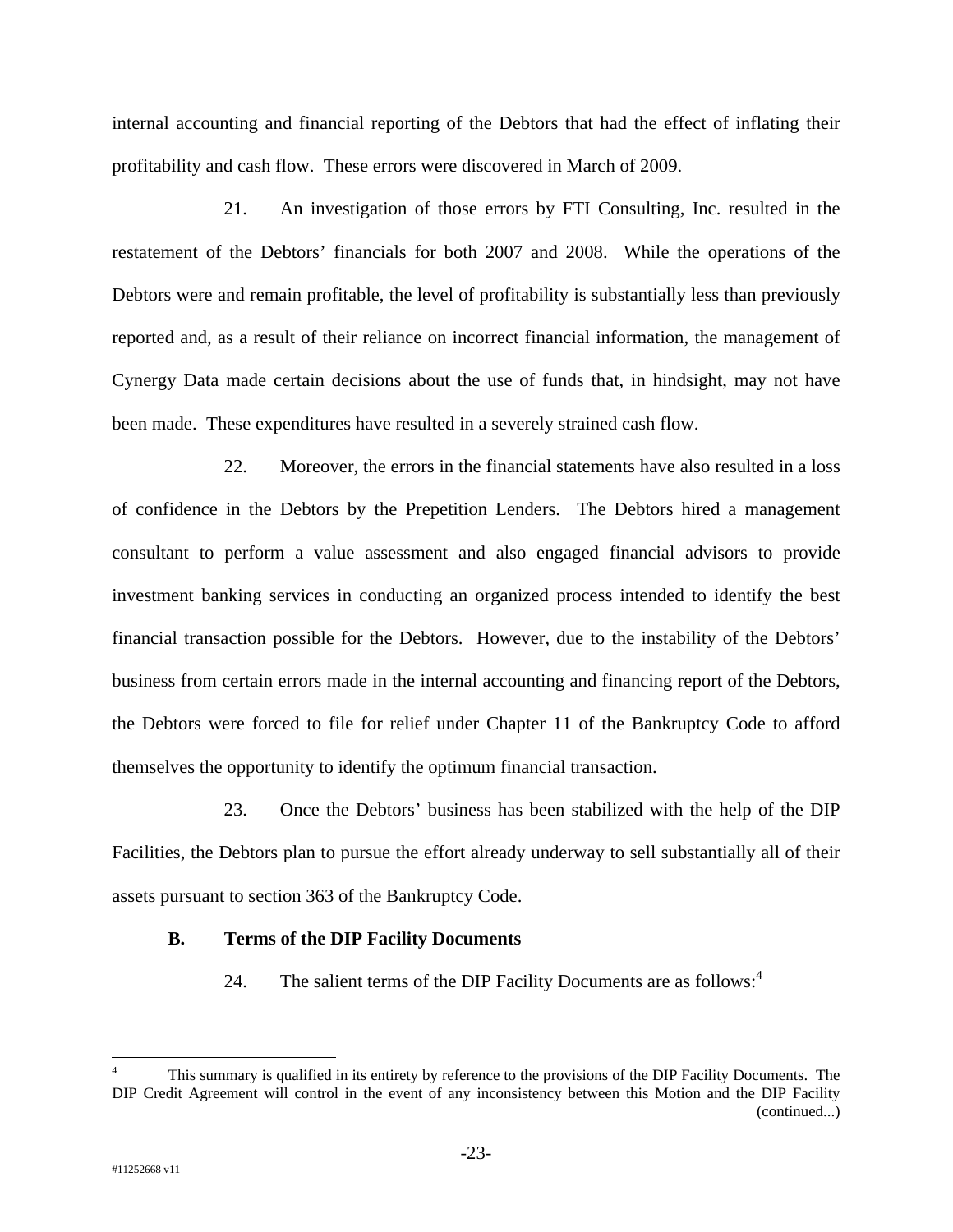| Borrower:                       | Cynergy Data, LLC as debtor and debtor in possession in a case<br>filed under chapter 11 of the Bankruptcy Code in the Bankruptcy<br>Court.                                                                                                                                                                                                                                                                                                                                          |
|---------------------------------|--------------------------------------------------------------------------------------------------------------------------------------------------------------------------------------------------------------------------------------------------------------------------------------------------------------------------------------------------------------------------------------------------------------------------------------------------------------------------------------|
| Guarantor:                      | Holdings and Prosperity acknowledge and agree that the Working<br>Capital DIP Facility Indebtedness is guaranteed under their<br>respective guaranties previously executed in favor of Prepetition<br>Senior Agent and Prepetition Senior Lenders. Marcelo Paladini<br>acknowledges and agrees that the Working Capital DIP Facility<br>Indebtedness is guaranteed under his guaranty previously<br>executed in favor of Prepetition Senior Agent and Prepetition<br>Senior Lenders. |
| Lenders:                        | Comerica Bank; Wells Fargo Foothill, LLC; Harris, N.A.;<br>Moneris Solutions, Inc.;                                                                                                                                                                                                                                                                                                                                                                                                  |
| Commitment:                     | The Working Capital DIP Facility in an amount equal to the<br>lesser of (i) the amount of (A) $$9,000,000$ less (B) the amount of<br>the outstanding Prepetition Senior Lender Forbearance<br>Indebtedness as of the Petition Date plus (C) the aggregate<br>amount of payments or proceeds of Collateral that are applied<br>after the Petition Date to reduce the amount of Prepetition Senior<br>Lender Indebtedness and (ii) \$25,000,000; and                                   |
|                                 | The Interchange DIP Facility in an aggregate principal<br>outstanding amount of up to \$7,500,000                                                                                                                                                                                                                                                                                                                                                                                    |
| Use of Proceeds:                | All proceeds of the DIP Facilities shall be used solely for working<br>capital, general corporate and other financing needs of the<br>Debtors in accordance with the Budget and any subsequent<br>budgets and Orders.                                                                                                                                                                                                                                                                |
| <b>Application of Proceeds:</b> | To fund working capital needs and to preserve asset value in<br>anticipation of proposed Section 363 sale.                                                                                                                                                                                                                                                                                                                                                                           |
| Term:                           | Upon entry of the Interim Order, the Debtors may immediately<br>request advances under the Working Capital DIP Facility.                                                                                                                                                                                                                                                                                                                                                             |
|                                 | The Termination Date is the earlier of $(A)$ the date of                                                                                                                                                                                                                                                                                                                                                                                                                             |

(continued...)

\_\_\_\_\_\_\_\_\_\_\_\_\_\_\_\_\_\_\_\_\_\_\_\_

Documents. Capitalized terms used in this summary but not otherwise defined in this Motion shall have the respective meanings ascribed to those terms in the DIP Facility Documents.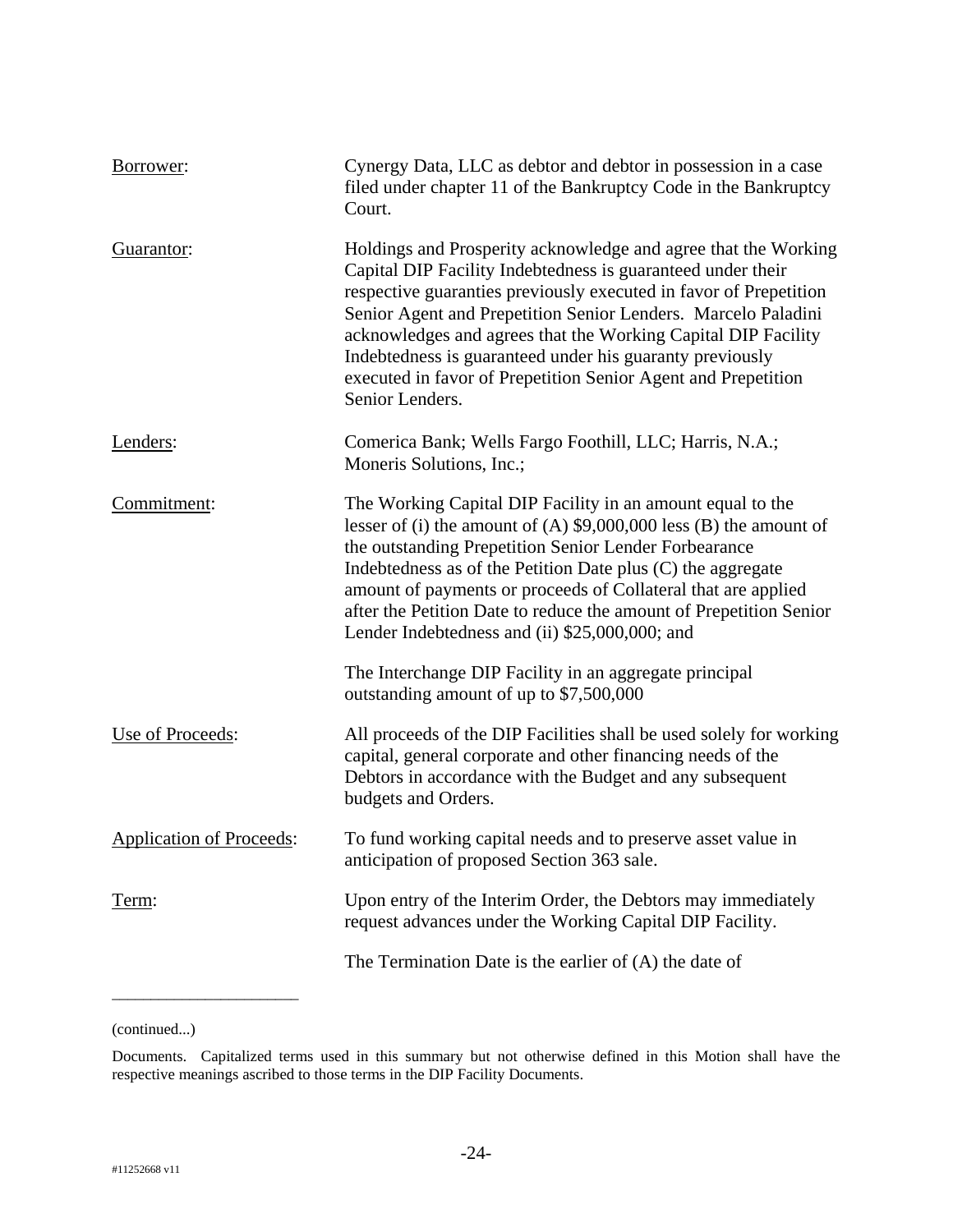|                                    | consummation of a sale of substantially all of the Debtors' assets,<br>or October 16, 2009, 2009, unless other wise extended in writing<br>by the Prepetition Senior Agent, Working Capital Lenders, and<br>Interchange DIP Lenders.                                                                                                                                                                                                                                                                                                                                                                                                                                                                                                                                                                                                                                                                                                                                                                                                                                                                                                                                                                                                                                                                                                                                                                                                                                                                                                                                                                                                                                                                                                                                                                                                                                                                                                                                                                                                                                                                                                                        |
|------------------------------------|-------------------------------------------------------------------------------------------------------------------------------------------------------------------------------------------------------------------------------------------------------------------------------------------------------------------------------------------------------------------------------------------------------------------------------------------------------------------------------------------------------------------------------------------------------------------------------------------------------------------------------------------------------------------------------------------------------------------------------------------------------------------------------------------------------------------------------------------------------------------------------------------------------------------------------------------------------------------------------------------------------------------------------------------------------------------------------------------------------------------------------------------------------------------------------------------------------------------------------------------------------------------------------------------------------------------------------------------------------------------------------------------------------------------------------------------------------------------------------------------------------------------------------------------------------------------------------------------------------------------------------------------------------------------------------------------------------------------------------------------------------------------------------------------------------------------------------------------------------------------------------------------------------------------------------------------------------------------------------------------------------------------------------------------------------------------------------------------------------------------------------------------------------------|
| <b>Priority and Liens:</b>         | DIP Facility Liens grants to the Lenders a valid, perfected<br>security interest in substantially all of the property of the Debtors<br>pursuant to Sections $364(c)(2)$ , $364(c)(3)$ and $364(d)(1)$ of the<br>Bankruptcy Code. Additionally, the DIP Facility Superpriority<br>Claims are granted pursuant to Section $365(c)(1)$ .                                                                                                                                                                                                                                                                                                                                                                                                                                                                                                                                                                                                                                                                                                                                                                                                                                                                                                                                                                                                                                                                                                                                                                                                                                                                                                                                                                                                                                                                                                                                                                                                                                                                                                                                                                                                                      |
| <b>Grant of Security Interest:</b> | The Working Capital DIP Facility is secured by valid, binding,<br>continuing, enforceable, fully perfected and unavoidable first<br>priority senior priming security interests and liens (the "Working"<br>Capital DIP Facility Liens") in and on all prepetition and<br>postpetition property and assets of the Debtors, wherever located,<br>whether real or personal, whether tangible or intangible, and<br>whether now existing or hereafter acquired, including proceeds,<br>products, offspring, rents and profits thereof, and including,<br>without limitation, (i) the Prepetition Lender; (ii) all accounts,<br>accounts receivable, instruments, documents, drafts, notes,<br>acceptances, chattel paper, general intangibles (including, without<br>limitation, all goodwill, copyrights, patents, trademarks, trade<br>names and franchises), software, contract rights, rights to<br>payment evidenced by chattel paper, documents or instruments,<br>deposit accounts, rights to payment for money or funds advanced<br>or sold, causes of action, choses in action, commercial tort claims,<br>letters of credit, letter of credit rights, supporting obligations,<br>investment property or other property in possession or control of<br>Working Capital DIP Lenders, all personal property received as<br>returns and repossessions, all other forms of receivables, tax<br>refunds of any form, all inventory, including all goods held for<br>sale and documents evidencing inventory, all equipment (together<br>with spare and repair parts, special tools and equipment and<br>replacements), the proceeds of credit and other forms of insurance<br>coverage of any of the foregoing and all books and records<br>pertaining to all of the foregoing; and (iii) all interests in real<br>property and fixtures (collectively, the "Working Capital"<br>Collateral"), subject only to the Permitted Prior Liens and the<br>Interchange DIP Facility Liens in the Interchange Collateral;<br>provided, however, that the Working Capital Collateral shall not<br>include Avoidance Actions or proceeds of any Avoidance<br>Actions. |
|                                    |                                                                                                                                                                                                                                                                                                                                                                                                                                                                                                                                                                                                                                                                                                                                                                                                                                                                                                                                                                                                                                                                                                                                                                                                                                                                                                                                                                                                                                                                                                                                                                                                                                                                                                                                                                                                                                                                                                                                                                                                                                                                                                                                                             |

The Interchange DIP Facility Liens are valid, binding, continuing, enforceable, fully perfected and unavoidable first priority senior priming security interests and liens in and on all of Debtors' ISO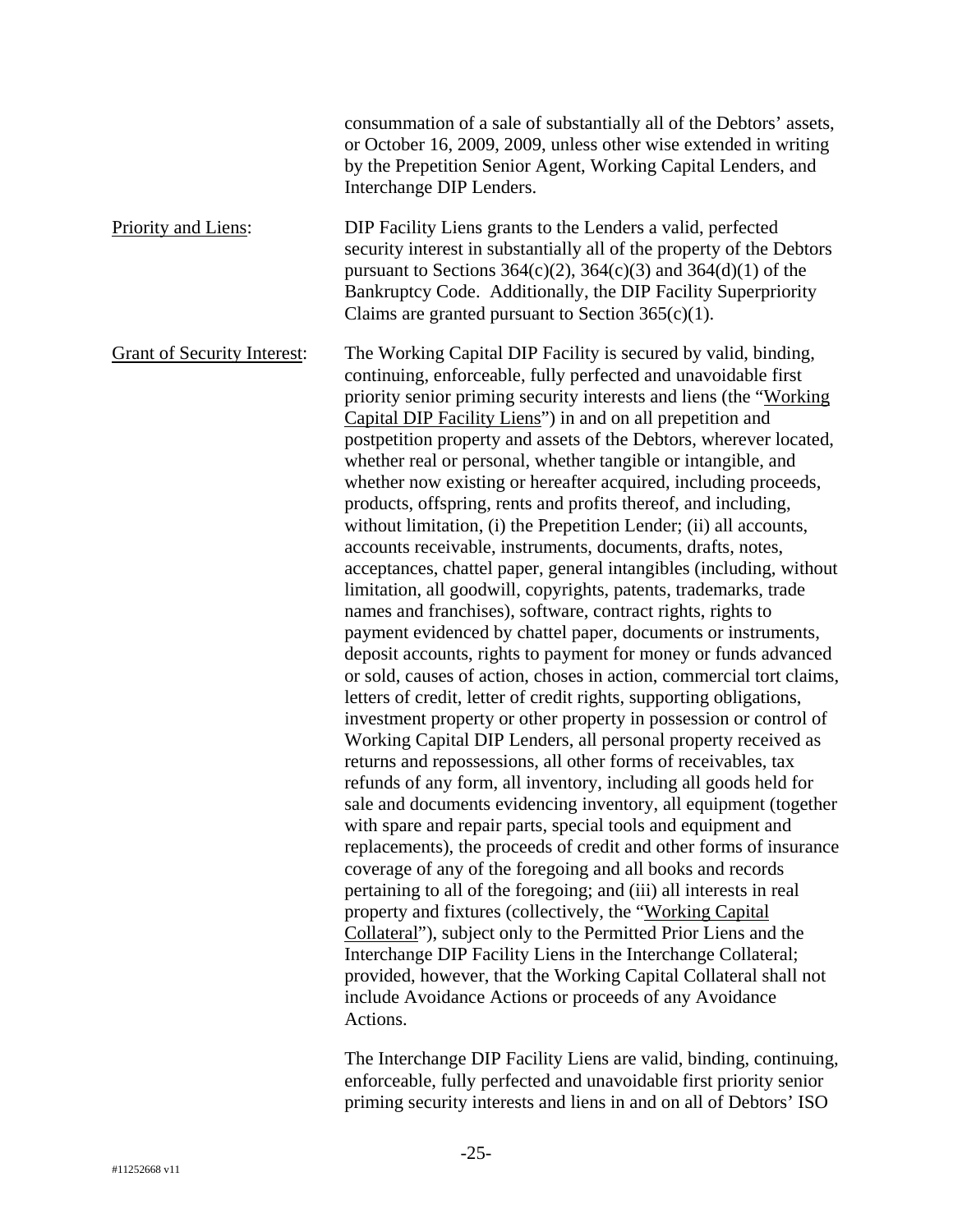Revenue (as such term is defined in the Forbearance Agreement), the Reserve Account, the ISO Operating Account, the Merchant Suspense Account, the ISO Clearing Account, the ISO Settlement Account, and all other of Debtors' deposit accounts maintained with the Interchange DIP Lenders, wherever located, and whether now existing or hereafter acquired (collectively, the "Interchange Collateral"), subject only to the Permitted Prior Liens to the extent any such Permitted Prior Liens were senior in priority to the Prepetition Harris Liens.

Fees: Debtors shall reimburse the Working Capital DIP Agent, the Working Capital DIP Lenders and the Interchange DIP Lenders for their reasonable costs, fees (including, without limitation, reasonable attorneys' and financial advisors' fees and expenses), charges, and expenses incurred in connection with the Cases or under the DIP Facility Documents, whether incurred prepetition or postpetition.

> To the extent provided in the Prepetition Senior Loan Documents, payments of the Comerica's reasonable fees and expenses for legal counsel, financial advisors, auditors and other professionals for services rendered prepetition or postpetition incurred as Prepetition Senior Agent, Working Capital DIP Agent, or in any other capacity, and payments of each of Wells Fargo's reasonable fees and expenses for legal counsel, auditors, financial advisors and other professionals for services rendered prepetition or postpetition whether incurred as Prepetition Senior Lender, Working Capital DIP Lender or in any other capacity.

The Budget shall provide for payment of (A) fees due and payable to the Clerk of the Court and the U.S. Trustee under 28 U.S.C. § 1930 and (B) fees and expenses incurred by professionals retained under an order of the Court capped at \$3.4 million (the "Professional Fees") through the closing of the sale.

No Collateral, no amounts borrowed under the DIP Facilities no amounts provided for in the Budget, including, without limitation, amounts budgeted for Professional Fees, and no proceeds of any of the foregoing shall include, apply to, or be used or available for, the payment or reimbursement of any fees or expenses incurred by any party, including, without limitation, the Credit Parties or the Committee, in connection with the assertion, initiation or prosecution of, or joinder in, any claims, causes of action, adversary proceedings, contested matters or other litigation against the Working Capital DIP Facility Agent, any of the Working Capital DIP Lenders, any of the Interchange DIP Lenders**,** Prepetition Senior Agent or any of the Prepetition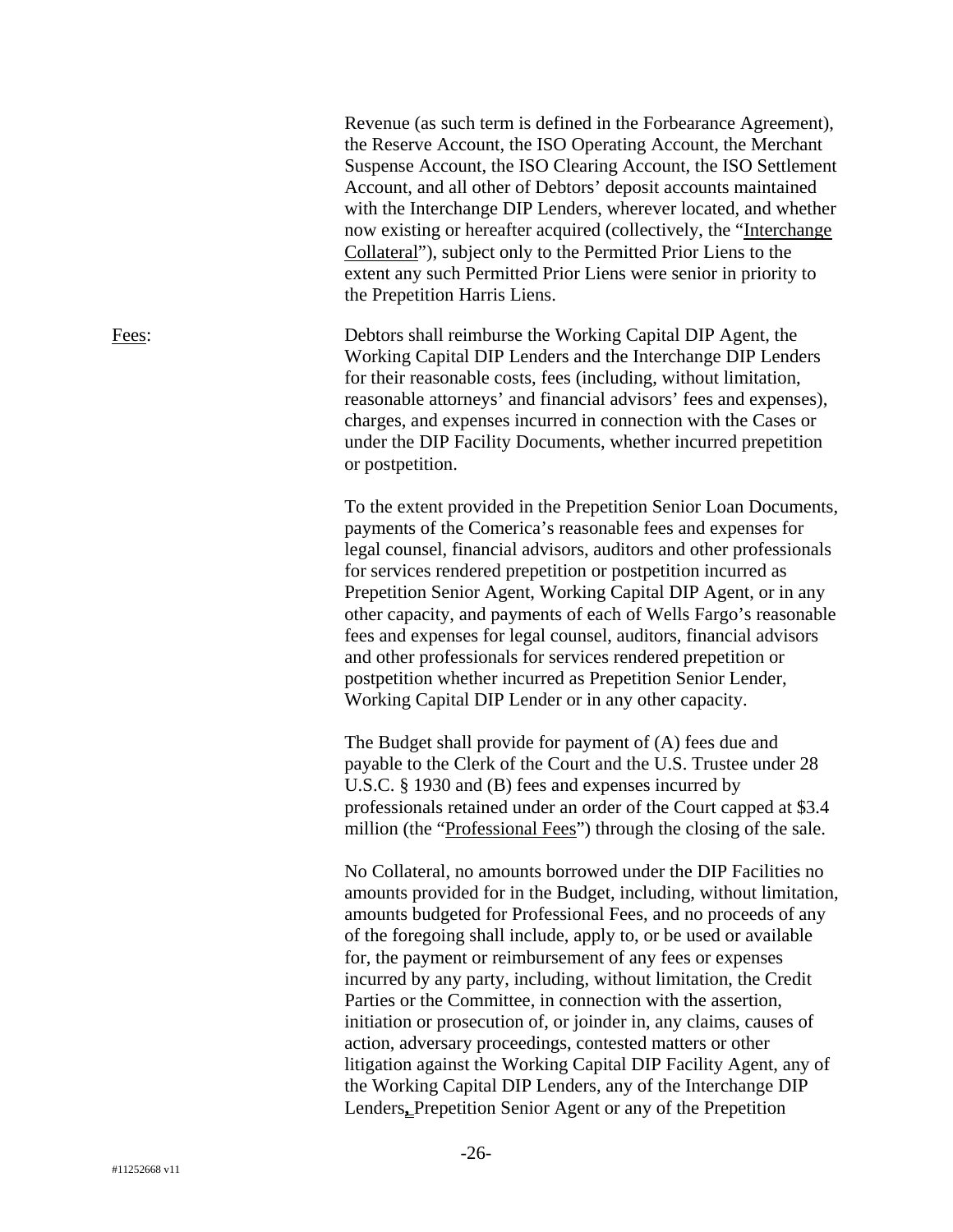Secured Parties.

| <b>Interest Rate:</b>            | Either LIBOR Based Rate or Prime Based Rate plus, in each case,<br>an applicable margin of 10%, all as further defined in the<br><b>Working Capital DIP Facility Notes</b>                                                                                                                                                                                                                                                                                                                                                                                                                                                                                                                                                                                                                                                                                                                                                                                                                                                                                                                                                                                                                                                                                                                                                                                                                 |
|----------------------------------|--------------------------------------------------------------------------------------------------------------------------------------------------------------------------------------------------------------------------------------------------------------------------------------------------------------------------------------------------------------------------------------------------------------------------------------------------------------------------------------------------------------------------------------------------------------------------------------------------------------------------------------------------------------------------------------------------------------------------------------------------------------------------------------------------------------------------------------------------------------------------------------------------------------------------------------------------------------------------------------------------------------------------------------------------------------------------------------------------------------------------------------------------------------------------------------------------------------------------------------------------------------------------------------------------------------------------------------------------------------------------------------------|
| Default Interest:                | The non-default Interest Rate described above, plus 3%                                                                                                                                                                                                                                                                                                                                                                                                                                                                                                                                                                                                                                                                                                                                                                                                                                                                                                                                                                                                                                                                                                                                                                                                                                                                                                                                     |
| Events of Default:               | A "Termination Event" is defined as (i) a default by any Debtor<br>under the Interim Order; (ii) default by any Debtor under the<br>Working Capital DIP Facility Documents or the Interchange DIP<br>Facility Documents, as amended (excluding any defaults existing<br>as of the date of entry of this Order under the Prepetition Loan<br>Documents of which the Working Capital DIP Agent has been<br>notified in writing); (iii) default by any Debtor under the<br>Forbearance Agreement; (iv) failure by Debtors to employ at any<br>time a chief restructuring office acceptable to the Working<br>Capital DIP Agent and Working Capital DIP Lenders; (v)<br>appointment of a trustee, examiner with expanded powers,<br>custodian, or receiver, (vi) conversion of any of the Cases to a<br>case under Chapter 7 of the Bankruptcy Code, (vii) dismissal of<br>any of the Cases, or (viii) with respect to the Interchange DIP<br>Facility and use of Harris' Cash Collateral (a) the unfunded<br>merchant reserve under the Prepetition Harris Documents and<br>Interchange DIP Facility Documents exceeds \$21,341,801, (b) a<br>motion to reject the Prepetition Harris Documents is filed, or (c)<br>Debtors accept a stalking horse bidder, qualified bidder, or<br>winning bidder for a Sale that does not contemplate the<br>assumption of the Prepetition Harris Documents |
| Remedies on Event of<br>Default: | The Interim Order provides that, without further order of the<br>Court, the automatic stay is vacated and modified to the extent<br>necessary to (a) permit Harris to perform under the Prepetition<br>Harris Documents and, upon the occurrence of a Termination<br>Event, to exercise all rights and remedies provided for in the<br>Prepetition Harris Documents and (b) permit the Working Capital<br>DIP Agent, Working Capital DIP Lenders and Interchange DIP<br>Lenders, upon the occurrence of a Termination Event, to exercise<br>all rights and remedies provided for in the DIP Facility<br>Documents.                                                                                                                                                                                                                                                                                                                                                                                                                                                                                                                                                                                                                                                                                                                                                                         |

# **APPLICABLE AUTHORITY**

25. If a debtor is unable to obtain unsecured credit allowable as an administrative expense under Bankruptcy Code section 503(b)(1), then the Court, after notice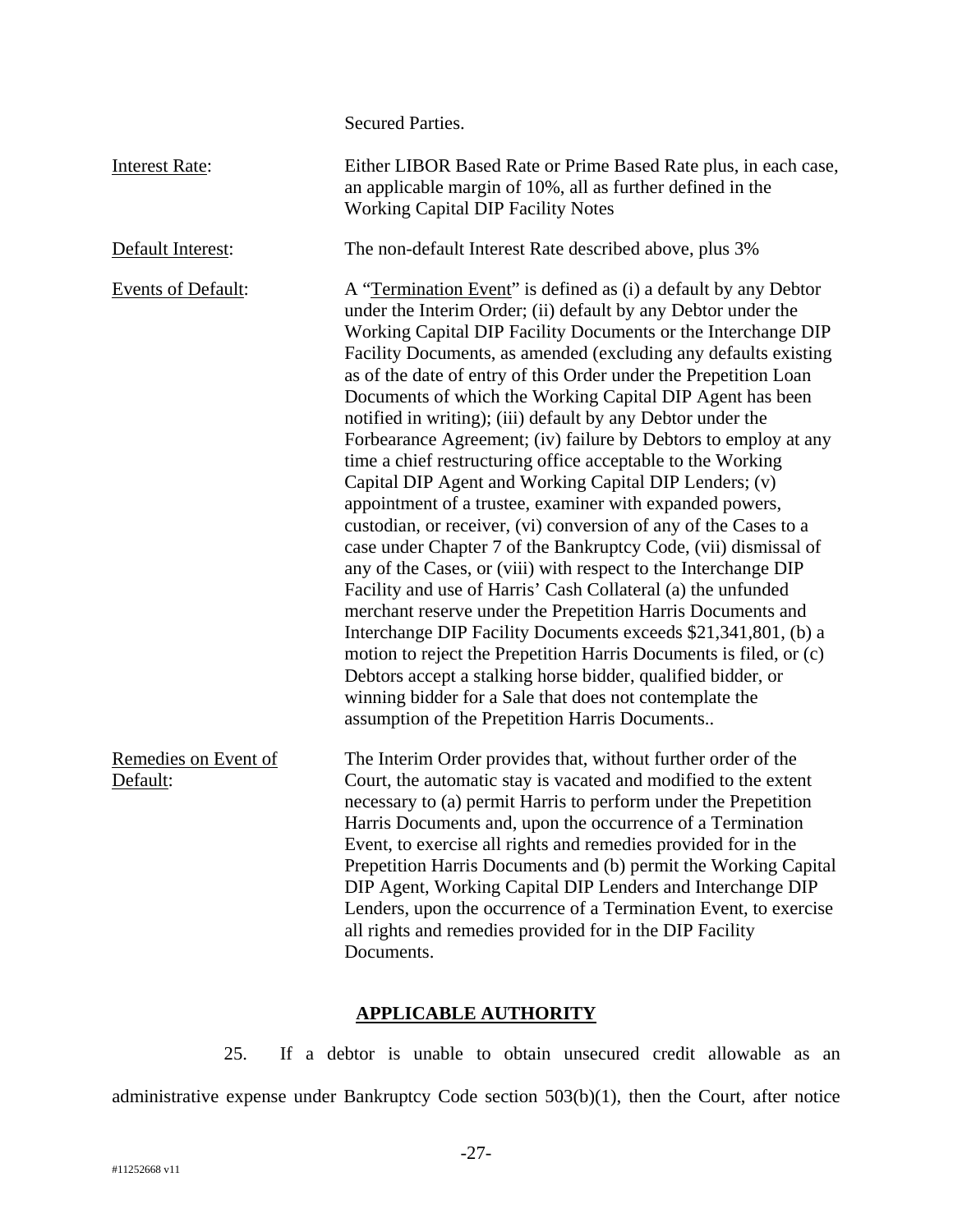and a hearing, may authorize the debtor to obtain credit or incur debt (a) with priority over any or all administrative expenses of the kind specified in Bankruptcy Code section 503(b) or 507(b); or (b) secured by a lien on property of the estate that is not otherwise subject to a lien; or (c) secured by a junior lien on property of the estate that is subject to a lien. See 11 U.S.C. § 364(c).

26. Further, if a debtor is unable to obtain credit under the provisions of Bankruptcy Code section 364(c), the debtor may obtain credit secured by a senior or equal lien on property of the estate that is already subject to a lien, commonly called a "priming lien." 11 U.S.C. § 364(d).

27. Bankruptcy Rule 4001(c)(2) governs the procedures for obtaining authorization to obtain postpetition financing and provides, in relevant part:

> The court may commence a final hearing on a motion for authority to obtain credit no earlier than 15 days after service of the motion. If the motion so requests, the court may conduct a hearing before such 15 day period expires, but the court may authorize the obtaining of credit only to the extent necessary to avoid immediate and irreparable harm to the estate pending a final hearing.

Fed. R. Bankr. P. 4001(c)(2).

## **A. The DIP Facilities Should Be Approved**

28. Before the Petition Date, the Debtors attempted to identify potential sources of postpetition financing. During that process, the Debtors contacted multiple parties, including the Prepetition Secured Parties.

29. Based on discussions with these parties, including the Prepetition Secured Parties, the Debtors determined that it was not possible to obtain postpetition financing on an unsecured basis or on a junior priority basis to the Prepetition Secured Parties within the time period that the Debtors' current liquidity situation permitted.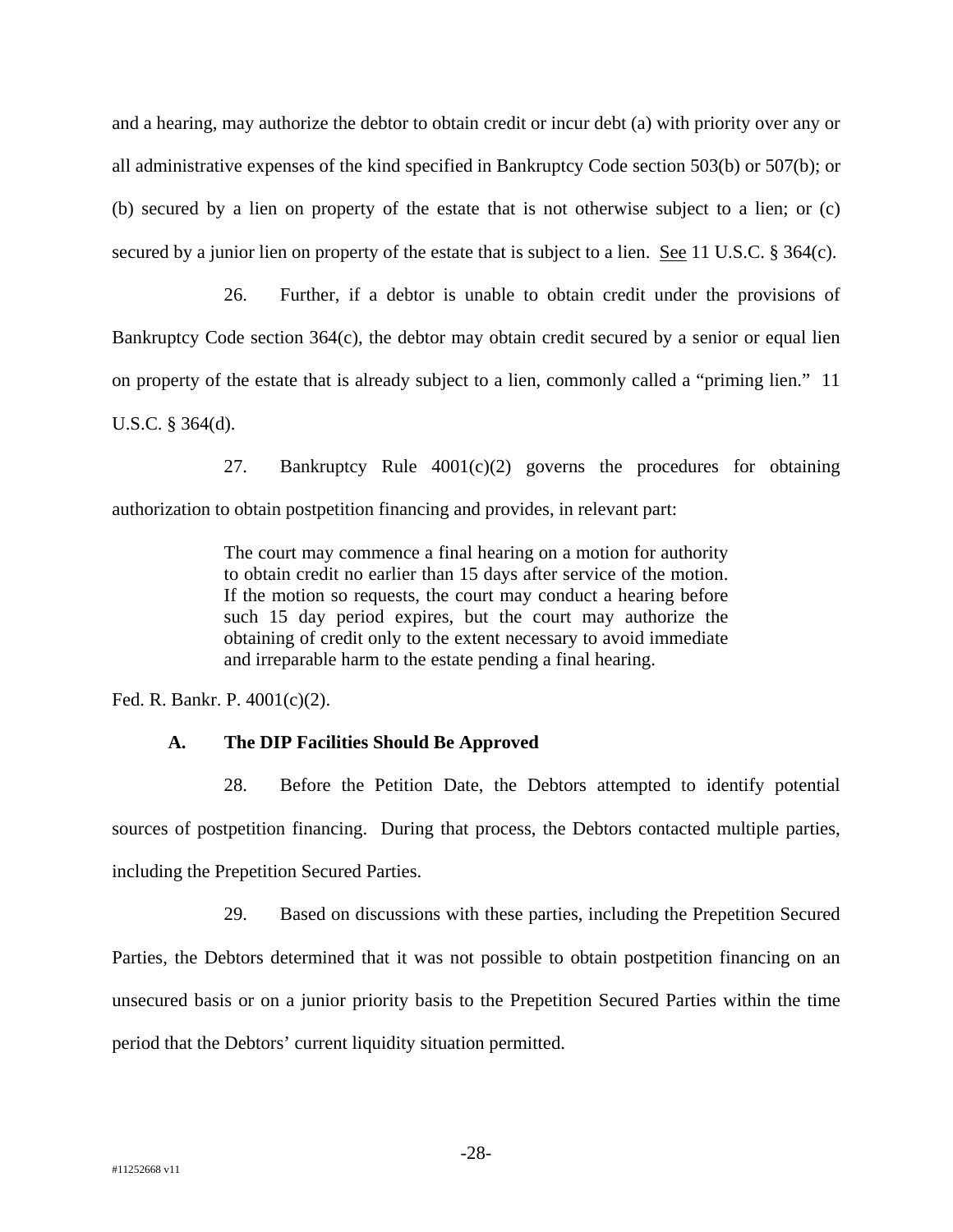30. The Debtors negotiated the DIP Facility Documents with the Working Capital DIP Lenders and the Interchange DIP Lenders at arm's length and pursuant to their business judgment. Provided that this judgment does not run afoul of the provisions of and policies underlying the Bankruptcy Code, courts grant a debtor considerable deference in acting in accordance with its business judgment. See, e.g., Brav v. Shenandoah Fed. Sav. & Loan Ass'n (In re Snowshoe Co.), 789 F.2d 1085, 1088 (4th Cir. 1986) (approving debtor in possession financing necessary to sustain seasonal business); In re Ames Department Stores, 115 B.R. 34, 40 (S.D.N.Y. 1990) ("cases consistently reflect that the court's discretion under section 364 is to be utilized on grounds that permit reasonable business judgment to be exercised so long as the financing agreement does not contain terms that leverage the bankruptcy process and powers or its purpose is not so much to benefit the estate as it is to benefit parties in interest").

31. The financing under the DIP Facility Documents provides significant new liquidity to the Debtors and thus will enable the Debtors, inter alia: (a) to minimize disruption to the Debtors' businesses and on-going operations; (b) to preserve and maximize the value of the Debtors' estates for the benefit of all the Debtors' creditors; (c) to avoid immediate and irreparable harm to the Debtors, their creditors, their businesses, their employees, and their assets; and (d) to permit the Debtors to continue to pursue a financial transaction that will provide optimal value to the estates.

32. Such financing is the sole means of preserving and enhancing the Debtors' going concern value. Indeed, without the financing provided for in the DIP Facility Documents, the Debtors will not be able to meet their direct operating expenses, will suffer irreparable harm, and their entire reorganization effort will be jeopardized.

-29-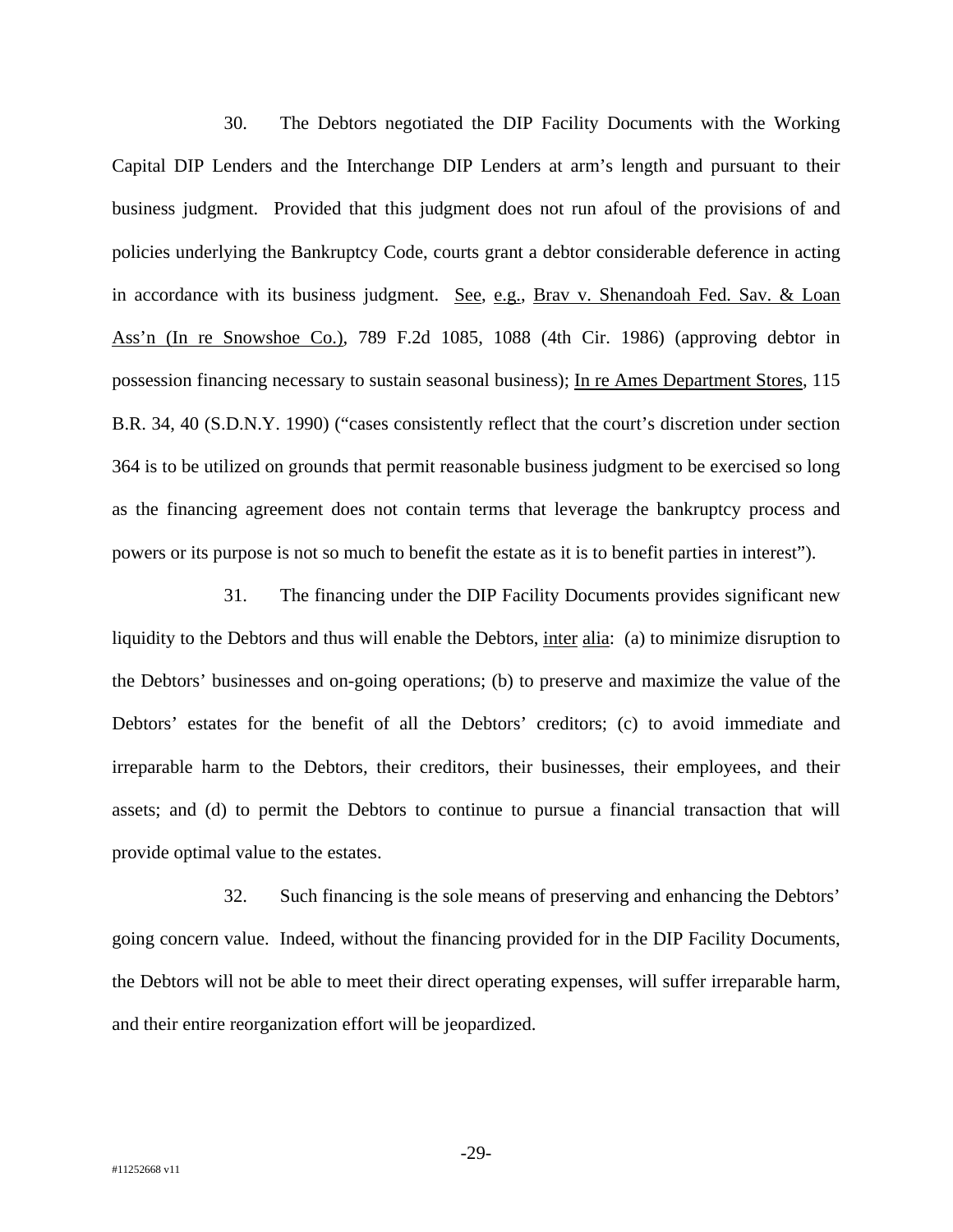33. The terms and conditions of the DIP Facility Documents are fair and reasonable and were negotiated by the parties in good faith and at arms' length. Accordingly, the Working Capital DIP Lenders and the Interchange DIP Lenders should be accorded the benefits of Bankruptcy Code section 364(e) in respect of the DIP Facility Documents.

34. Based upon the foregoing, the Debtors respectfully request that the Bankruptcy Court approve the DIP Facilities in accordance with the terms set forth in the Interim Order and the DIP Facility Documents.

### **B. The Court Should Authorize the Use of Cash Collateral**

35. In addition to the need for debtor in possession financing, the Debtors' other pressing concern is the need for immediate use of the Cash Collateral pending a final hearing on this Motion. The Debtors require the use of Cash Collateral to be able to pay operating expenses, including payroll, and to pay vendors to ensure a continued supply of goods and services essential to the Debtors' continued viability.

36. Bankruptcy Code section  $363(c)(2)$  provides that the Debtors may not use, sell or lease cash collateral unless "(a) each entity that has an interest in such cash collateral consents; or (b) the court, after notice and hearing, authorizes such use, sale, or lease in accordance with the provisions of this section." 11 U.S.C.  $\S 363(c)(2)$ .

37. The reasons underlying the Debtors' need to use Cash Collateral during the course of these chapter 11 cases are compelling. The Prepetition Secured Parties have prepetition liens on substantially all of the Debtors' assets. Accordingly, the Debtors have no unencumbered cash and the use of Cash Collateral is required to fund day-to-day operating expenses, including payments to employees, and generally to sustain and operate the Debtors' businesses. Unless the Bankruptcy Court authorizes the use of the Cash Collateral, the Debtors

-30-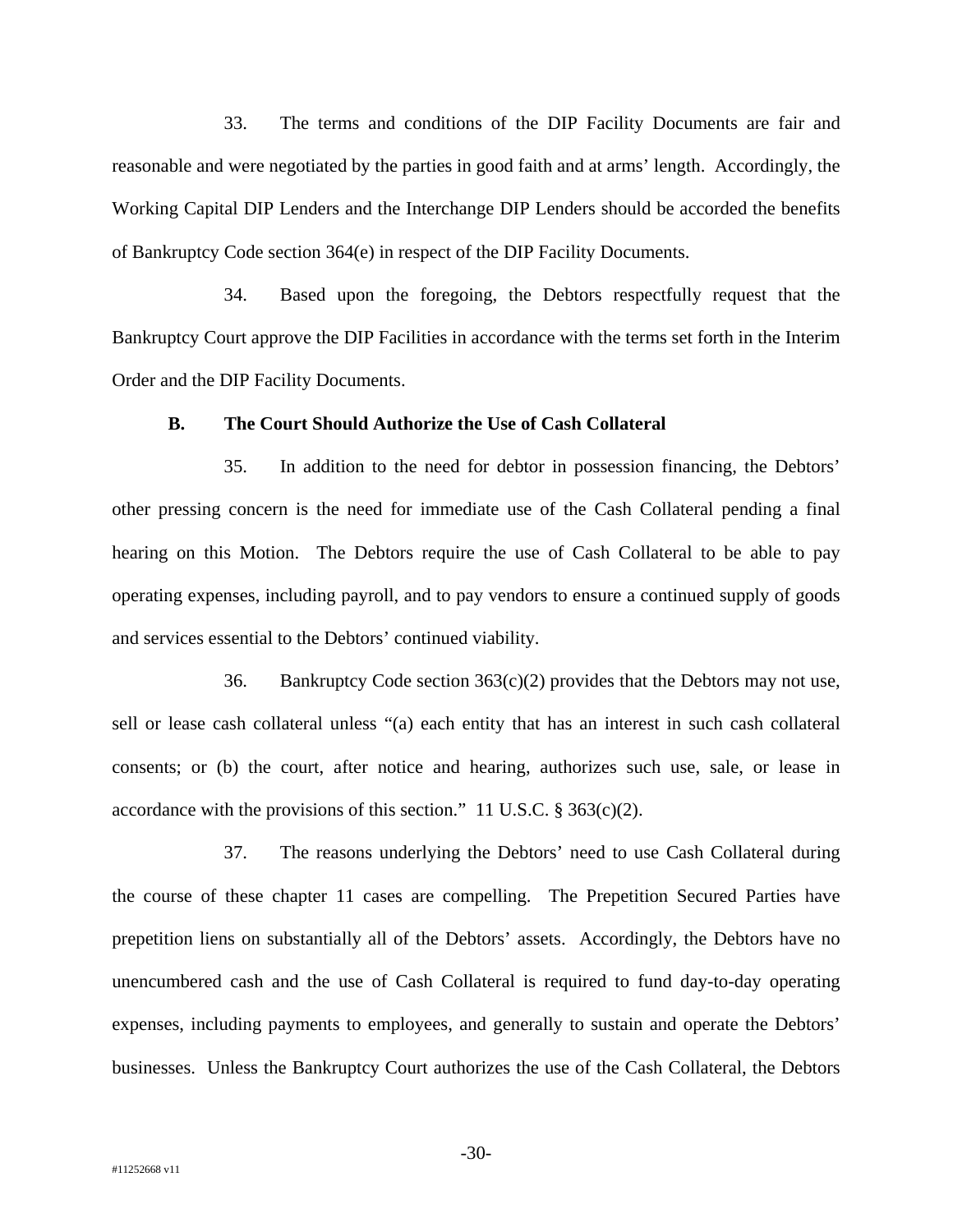will be unable to pay for services and expenses necessary to continue their business operations, pay their employees or to maintain, let alone maximize, the value of their estates. Indeed, absent sufficient funds to support the Debtors' business operations, the Debtors' ability to pursue and consummate a reorganization, including any possible sale, would be imperiled or, at the very least, the consideration the Debtors might receive could be substantially less than if at a sale contemplating anything other than a going concern. Therefore, the authority to use Cash Collateral during the interim period is in the best interests of the Debtors' estates and their creditors.

38. The Debtors have prepared a budget, a copy of which is attached to this Motion as **Exhibit B** (the "Budget"). Pursuant to the Budget, the Debtors intend to use Cash Collateral, among other things, to: (a) continue operating their businesses while in chapter 11, including purchasing inventory, paying employees and employee related costs, rent, utilities and other overhead and all other expenses arising in the ordinary course of the Debtors' businesses; and (b) fund the professional and other fees (including fees payable to the Office of the United States Trustee) associated with administering and protecting these chapter 11 cases and pursuing the effort already underway to identify the optimum financial transaction, most likely a sale under section 363 of the Bankruptcy Code, and converting the Cases to cases under chapter 7 of the Bankruptcy Code (or otherwise winding down and closing the estates). Without the use of Cash Collateral, the Debtors will likely be forced to cease operations, lay off their employees, and liquidate their assets in a very short timeframe, which would ameliorate any possibility of maximizing the value of the Debtors' assets for the benefit of all creditors.

39. As previously stated, section  $363(c)(2)$  of the Bankruptcy Code provides that a debtor in possession may not use, sell or lease cash collateral unless "(a) each entity that

-31-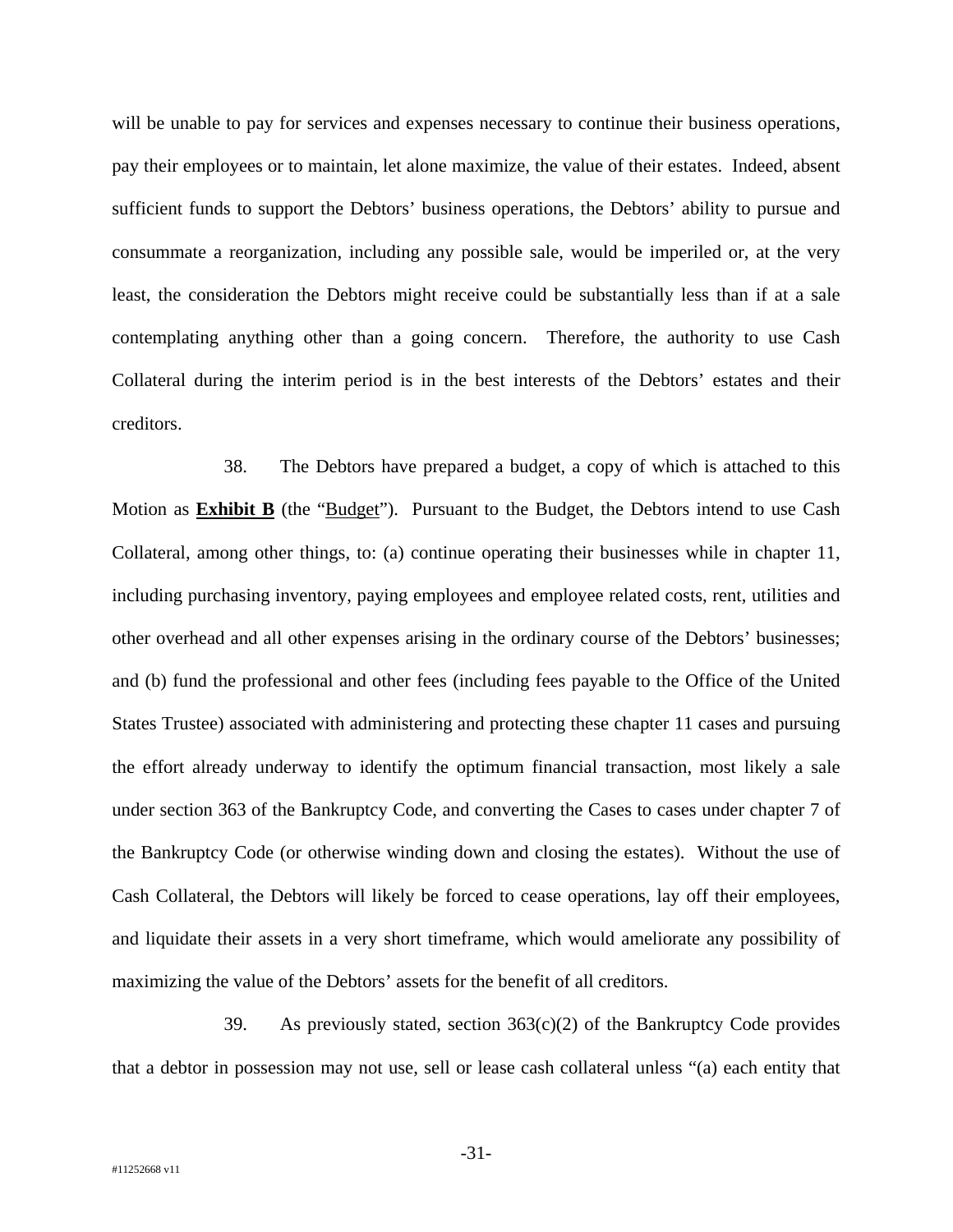has an interest in such cash collateral consents; or (b) the court, after notice and a hearing, authorizes such use, sale or lease in accordance with the provisions of this section." 11 U.S.C. § 363(c)(2). "Cash collateral" is defined as "cash, negotiable instruments, documents of title, securities, deposit accounts, or other cash equivalents whenever acquired in which the estate and an entity other than the estate have an interest …". 11 U.S.C. § 363(a). The Debtors require the use of Cash Collateral to fund their day-to-day operations. Absent such relief, the Debtors' business will be brought to an immediate halt, with significant and damaging consequences for the Debtors, their estates, and creditors. The Prepetition Secured Parties will be protected by the adequate protection discussed in this Motion. Therefore, the Bankruptcy Court should approve the Debtors' request to use Cash Collateral in the operation of their businesses and administration of these Cases.

# **C. The Bankruptcy Court should Authorize the Debtors to Provide Adequate Protection in Connection with the DIP Facilities and the Use of Cash Collateral**

40. Section 363(e) of the Bankruptcy Code provides that, "on request of an entity that has an interest in property used ... or proposed to be used ... by [a debtor in possession], the court, with or without a hearing, shall prohibit or condition such use ... as is necessary to provide adequate protection of such interest." 11 U.S.C. § 363(e). Section 364(d) of the Bankruptcy Code requires that adequate protection be provided where the liens of secured creditors are being primed to secure the obligations under a debtor-in-possession financing facility. Section 361 of the Bankruptcy Code delineates the forms of adequate protection, which include periodic cash payments, additional liens, replacement liens, and other forms of relief. 11 U.S.C. § 361.

-32-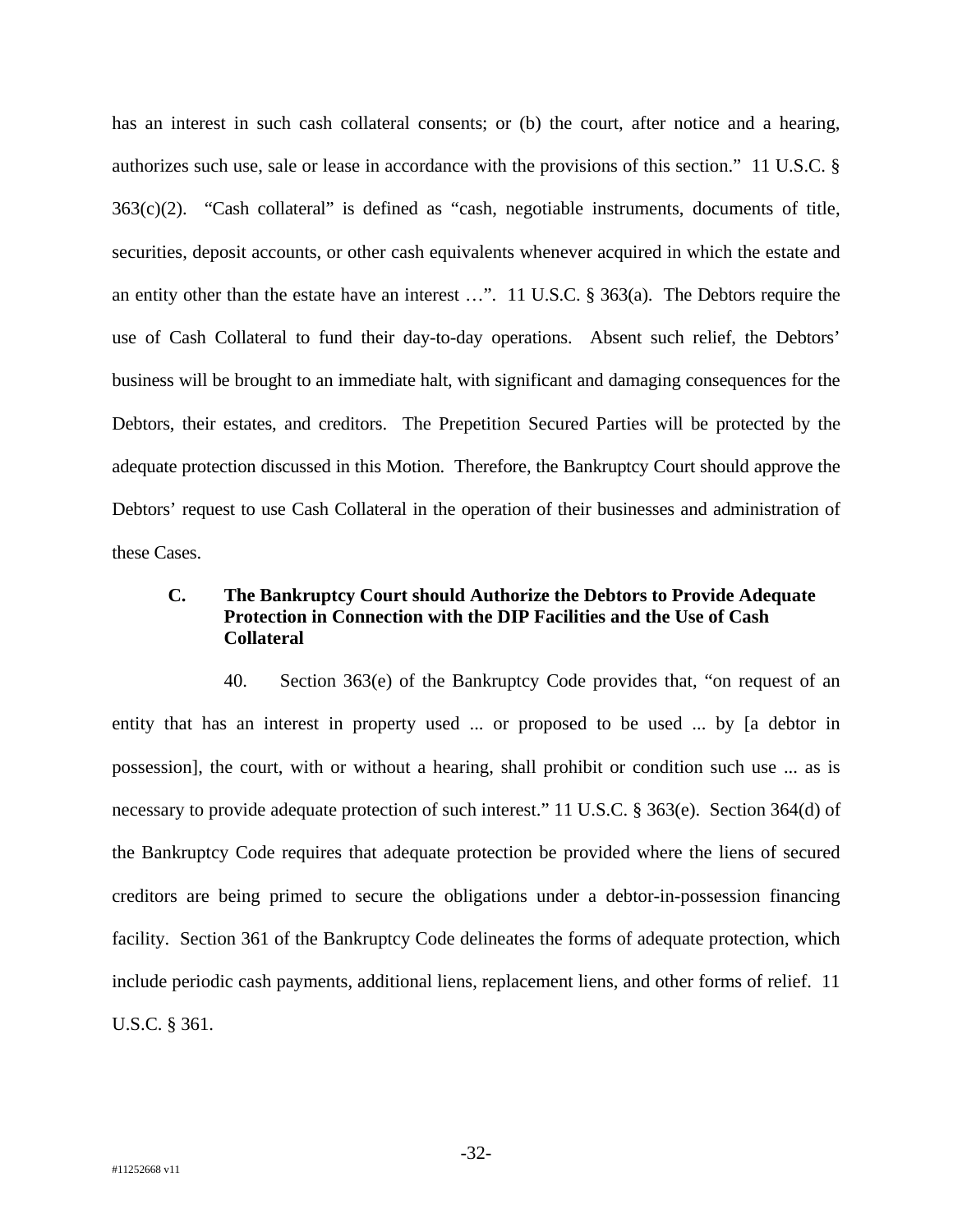41. According to the legislative history, a finding of adequate protection is "left to case-by-case interpretation and development. It is expected that the courts will apply the concept in light of facts of each case and general equitable principals." H.R. Rep. No. 595, 95th Cong., 2nd Sess. 339 (1977), reprinted in 1978 U.S.C.C.A.N. 5787, 6295. See In re O'Connor, 808 F.2d 1393, 1396-97 (10th Cir. 1987); In re Nashua Trust Co., 73 B.R. 423, 430-31 (Bankr. D. N.J. 1987). The purpose is to protect a secured creditor from diminution in the value of its interest in the particular collateral during the period of use. See In re Swedeland Dev. Group, Inc., 16 F.3d 552, 564 (3d Cir. 1994); In re Pursuit Athletic Footwear, Inc., 193 B.R. 713, 716 (Bankr. D. Del. 1996); In re Planned Sys., Inc., 78 B.R. 852, 861-62 (Bankr. S.D. Ohio 1987).

42. The proposed DIP Facility Liens, the DIP Facility Superpriority Claims, and the other protections granted pursuant to this Order and the DIP Facility Documents are sufficient to account for any diminution in the value of the Prepetition Secured Parties' interests and are fair and reasonable and thus, satisfy the standard in sections  $363(c)(2)(B)$  and  $364(d)$  of the Bankruptcy Code. Furthermore, the terms and conditions on which the Debtors may use Cash Collateral have been carefully designed to meet the goals of sections 361, 363 and 364 of the Bankruptcy Code and to avoid immediate and irreparable harm to the Debtors' estates during the Interim Period. Accordingly, based upon the foregoing, the Debtors respectfully request that the Bankruptcy Court authorize the Debtors to provide Adequate Protection to the Prepetition Secured Parties in accordance with the terms set forth in the Interim Order and DIP Facility Documents.

#### **D. Modification of the Automatic Stay Is Appropriate**

43. Section 362 of the Bankruptcy Code provides for an automatic stay upon the filing of a bankruptcy petition. The proposed DIP Facility Documents contemplate a

-33-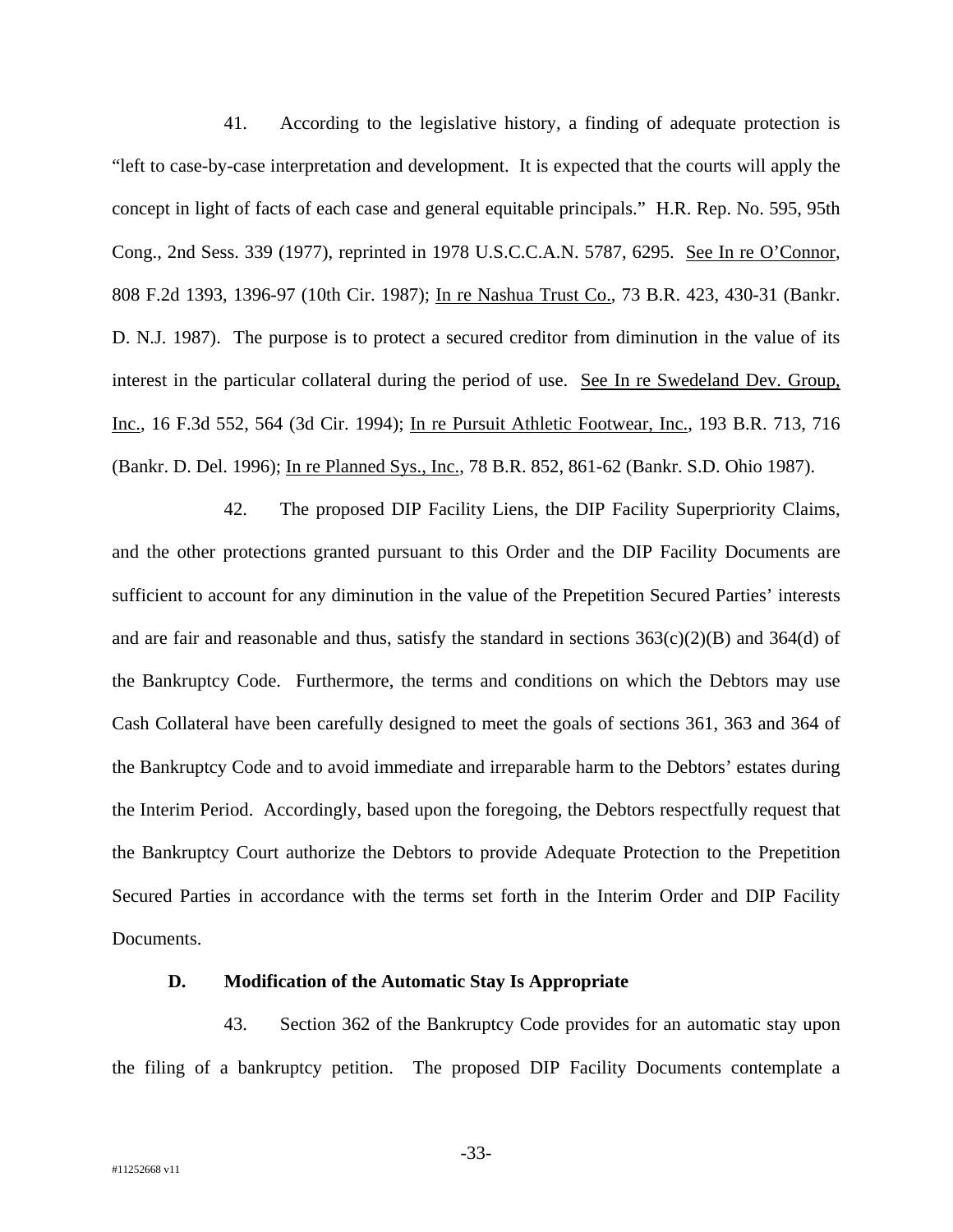modification of the automatic stay (as applicable), to the extent necessary to permit the Working Capital DIP Lenders and the Interchange DIP Lenders to perform any act authorized or permitted under or by virtue of the Interim Order or the DIP Facility Documents.

44. Stay modification provisions of this kind are ordinary and standard features of postpetition debtor in possession financing facilities and, in the Debtors' business judgment, are reasonable under the present circumstances. Accordingly, the Debtors respectfully request that the Bankruptcy Court authorize the modification of the automatic stay in accordance with the terms set forth in the Interim Order and DIP Facility Documents.

# **E. The Bankruptcy Court Should Grant Interim Approval of the DIP Credit Facilities**

45. As stated above, Bankruptcy Rules 4001(b) and (c) provide that a final hearing on a motion to use cash collateral pursuant to section 363 of the Bankruptcy Code and to obtain credit under Bankruptcy Code section 364 may not be commenced earlier than 15 days after the service of the motion. Upon request, however, the Bankruptcy Court is empowered to conduct a preliminary expedited hearing on the motion and authorize the use of cash collateral and the obtaining of credit to the extent necessary to avoid immediate and irreparable harm to the debtor's estate.

46. The Debtors request that the Bankruptcy Court schedule and conduct a preliminary hearing on the Motion and authorize the Debtors from and after the entry of the Interim Order until the Final Hearing to obtain credit under the terms contained in the DIP Facility Documents and utilize Cash Collateral. However, even with the ability to use Cash Collateral under the Interim Order, pending entry of the Final Order the Debtors will require approximately \$9 million in available financing. Such interim availability will avoid a disruption in the Debtors' operations pending the Final Hearing.

-34-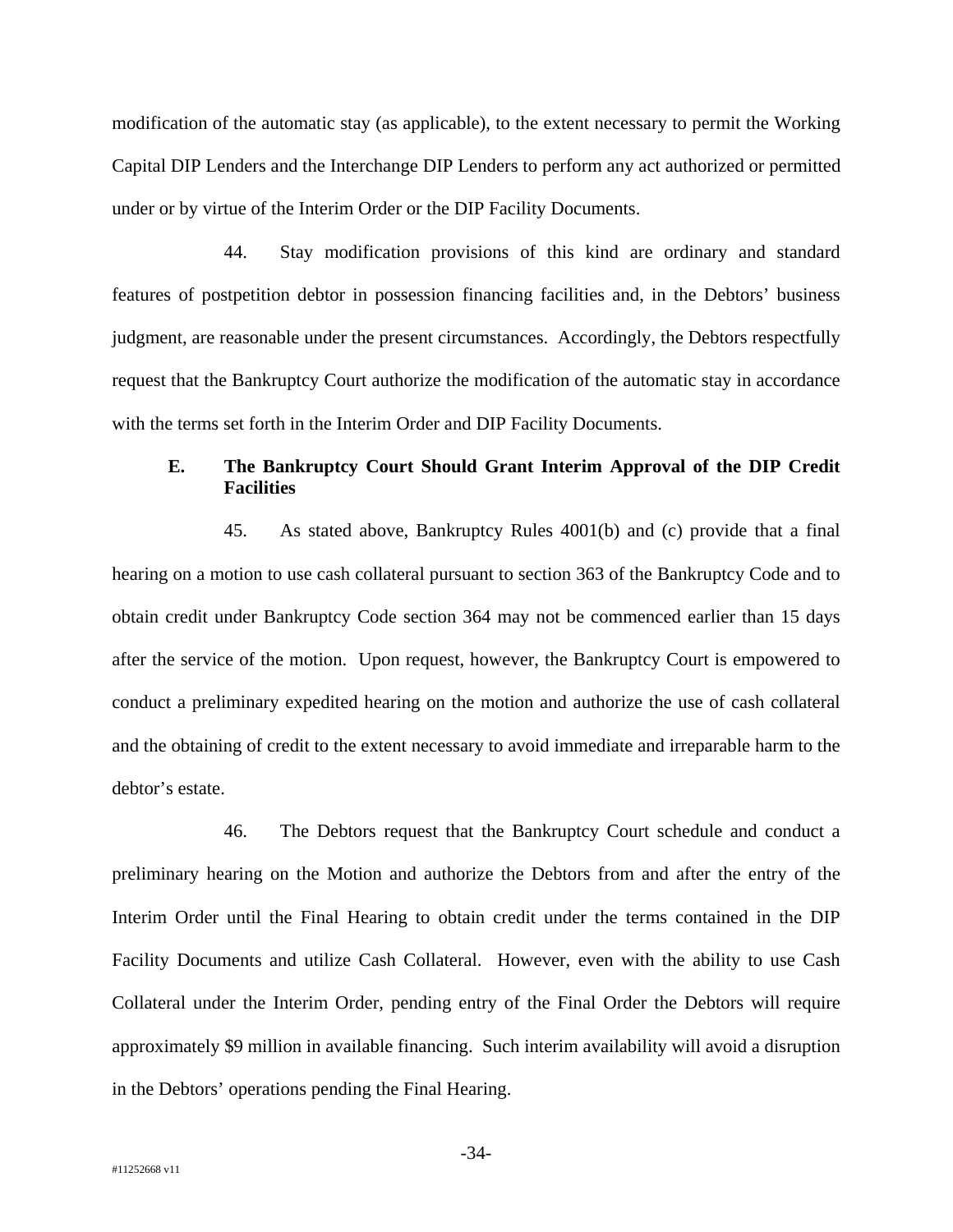47. Accordingly, based upon the foregoing, the Debtors respectfully request that the Bankruptcy Court grant interim approval of the DIP Facilities in accordance with the terms set forth in the Interim Order and the DIP Facility Documents.

#### **F. Establishing Notice Procedures and Scheduling Final Hearing**

48. The Debtors have provided notice of this Motion by facsimile, electronic transmission, overnight delivery, or hand delivery to: (a) the United States Trustee for the District of Delaware; (b) the Debtors' twenty-five (25) largest unsecured creditors on a consolidated basis; (c) counsel to Comerica Bank; (d) counsel to Wells Fargo Foothill LLC; (e) counsel to Dymas Funding Company LLC; (f) counsel to Ableco Finance LLC; (g) counsel to A3 Funding LP; (h) counsel to Garrison Credit Investments; (i) counsel to Harris, N.A. and (j) all other parties required to receive notice pursuant to Bankruptcy Rule 2002 (the "Initial Notice Parties"). The Debtors submit that, under the circumstances, no further notice of the hearing on the interim financing is necessary and request that any further noticed be dispensed with and waived.

49. The Debtors further respectfully request that the Bankruptcy Court schedule the Final Hearing and authorize them to mail copies of the signed Interim Order, which fixes the time, date and manner for the filing of objections, to the Initial Notice Parties and: (a) any party that has filed prior to such date a request for notices with the Bankruptcy Court; (b) counsel for any official committee(s) and (c) any known holders of liens. The Debtors request that the Bankruptcy Court consider such notice of the Final Hearing, including without

-35-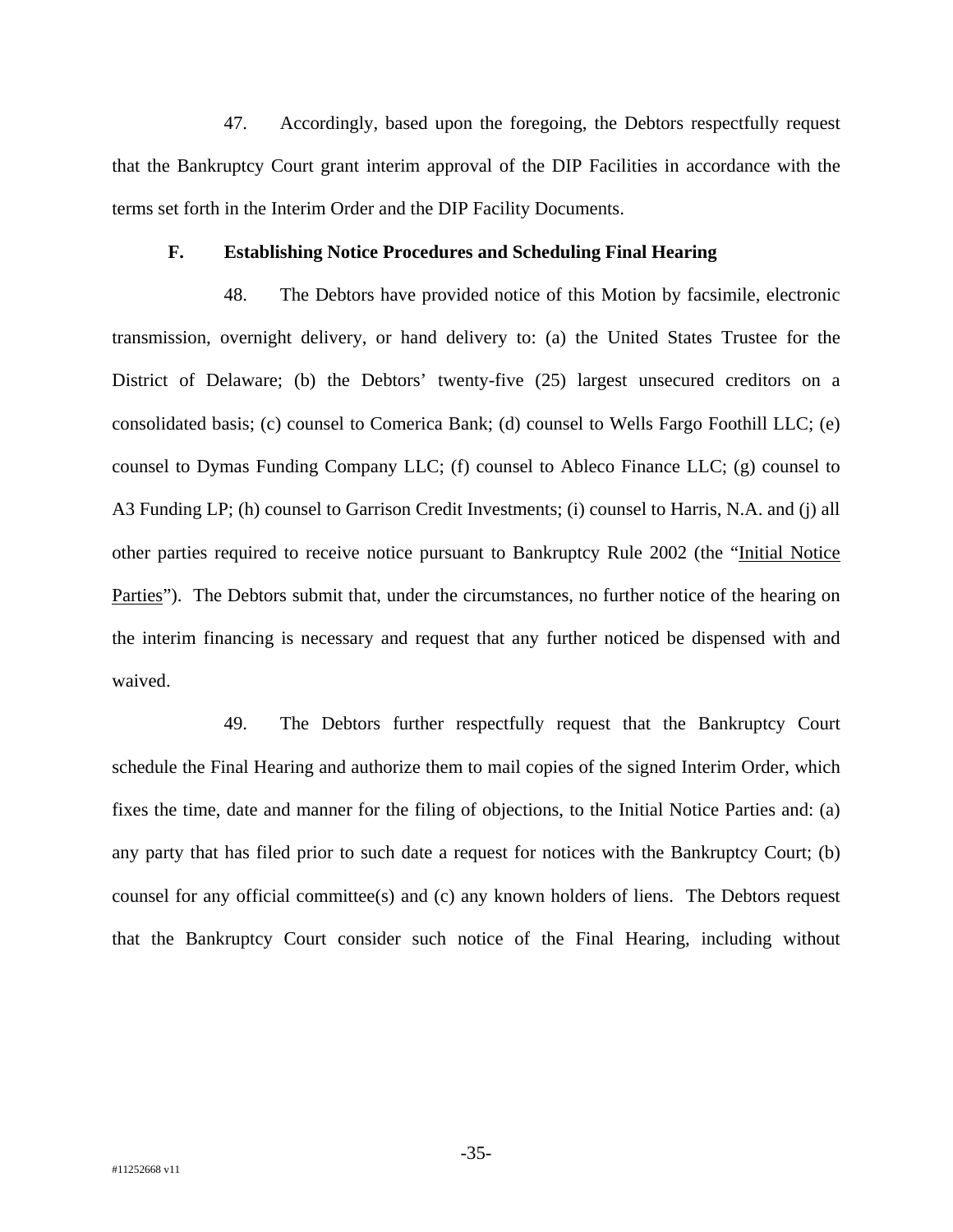limitation, notice that the Debtors will seek approval at the Final Hearing of to be sufficient notice under Bankruptcy Rule 4001 and Local Rule 2002-1.<sup>5</sup>

50. No previous request for the relief sought herein has been made to the Bankruptcy Court or any other court.

## **CONCLUSION**

WHEREFORE the Debtors respectfully request that the Bankruptcy Court (i) enter an order substantially in the form of the proposed Interim Order attached hereto as Exhibit  $\Delta$ ; (ii) after the Final Hearing, enter the Final Order substantially in the form that shall be filed with the Bankruptcy Court; and (iii) grant such other and further relief as is just and proper.

Dated: September 1, 2009 Wilmington, Delaware Respectfully submitted,

## PEPPER HAMILTON LLP

/s/ Evelyn J. Meltzer David B. Stratton (DE No. 960) Evelyn J. Meltzer (DE No. 4581) John H. Schanne, II (DE No. 5260) Hercules Plaza, Suite 5100 1313 Market Street P.O. Box 1709 Wilmington, DE 19899-1709 Telephone: (302) 777-6500 Facsimile: (302) 421-8390

-and-

 5 Local Rule 2002-1(b) provides that "[i]n cases under chapter 11, all motions . . . shall be served only upon counsel for the debtor, the United States Trustee, counsel for all official committees, all parties who file a request for service of notices pursuant to Fed. R. Bankr. P. 2002(i), and on any party whose rights are affected by the motion. If an official unsecured creditors' committee has not been appointed, service shall be made on the 25 largest unsecured creditors in the case in lieu of the committee."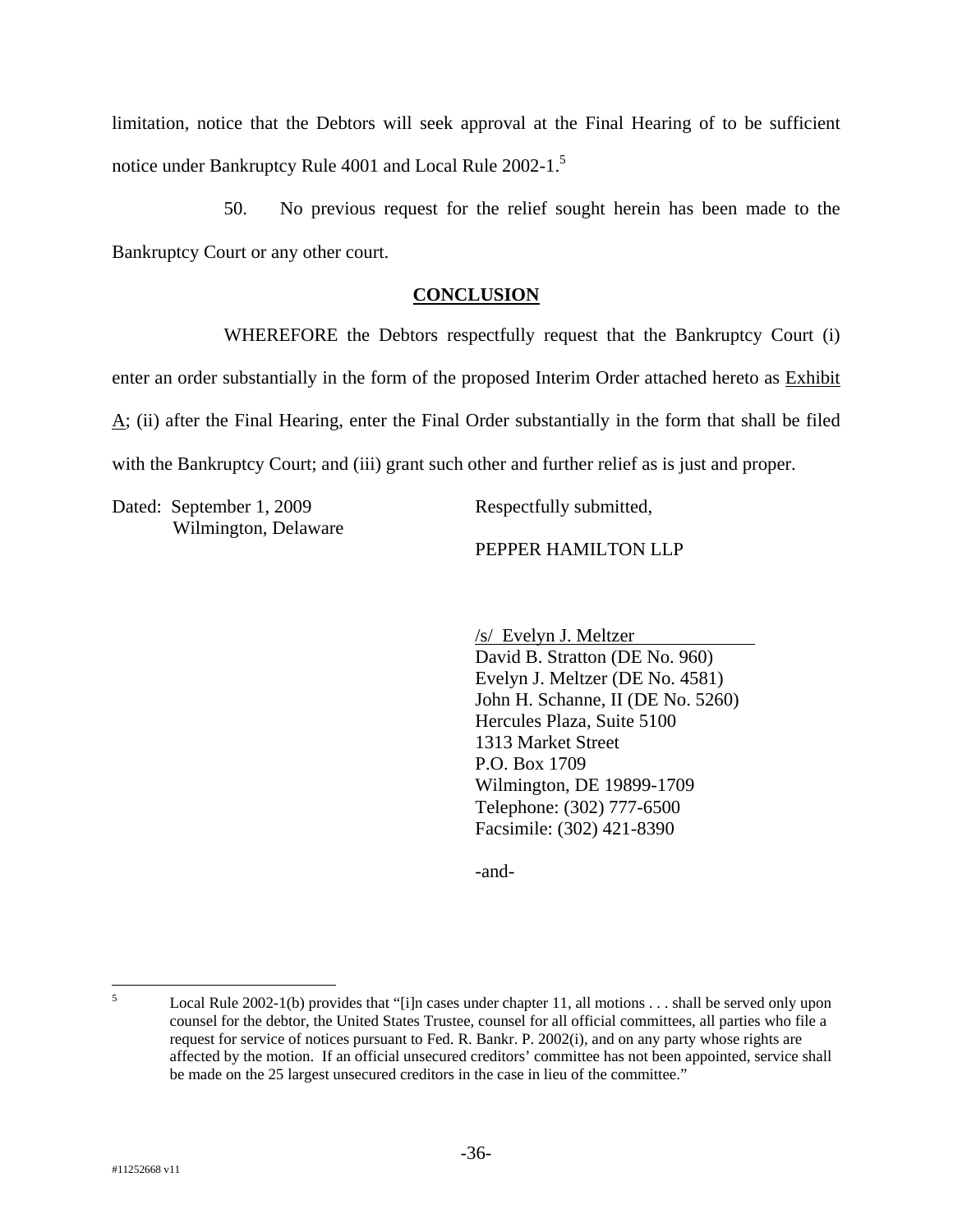NIXON PEABODY LLP Mark N. Berman Dennis J. Drebsky Lee Harrington (DE No. 4046) 437 Madison Avenue New York, New York 10022 Telephone: (212) 940-3000 Facsimile: (212) 940-3111

*Proposed Counsel for the Debtors and Debtors in Possession*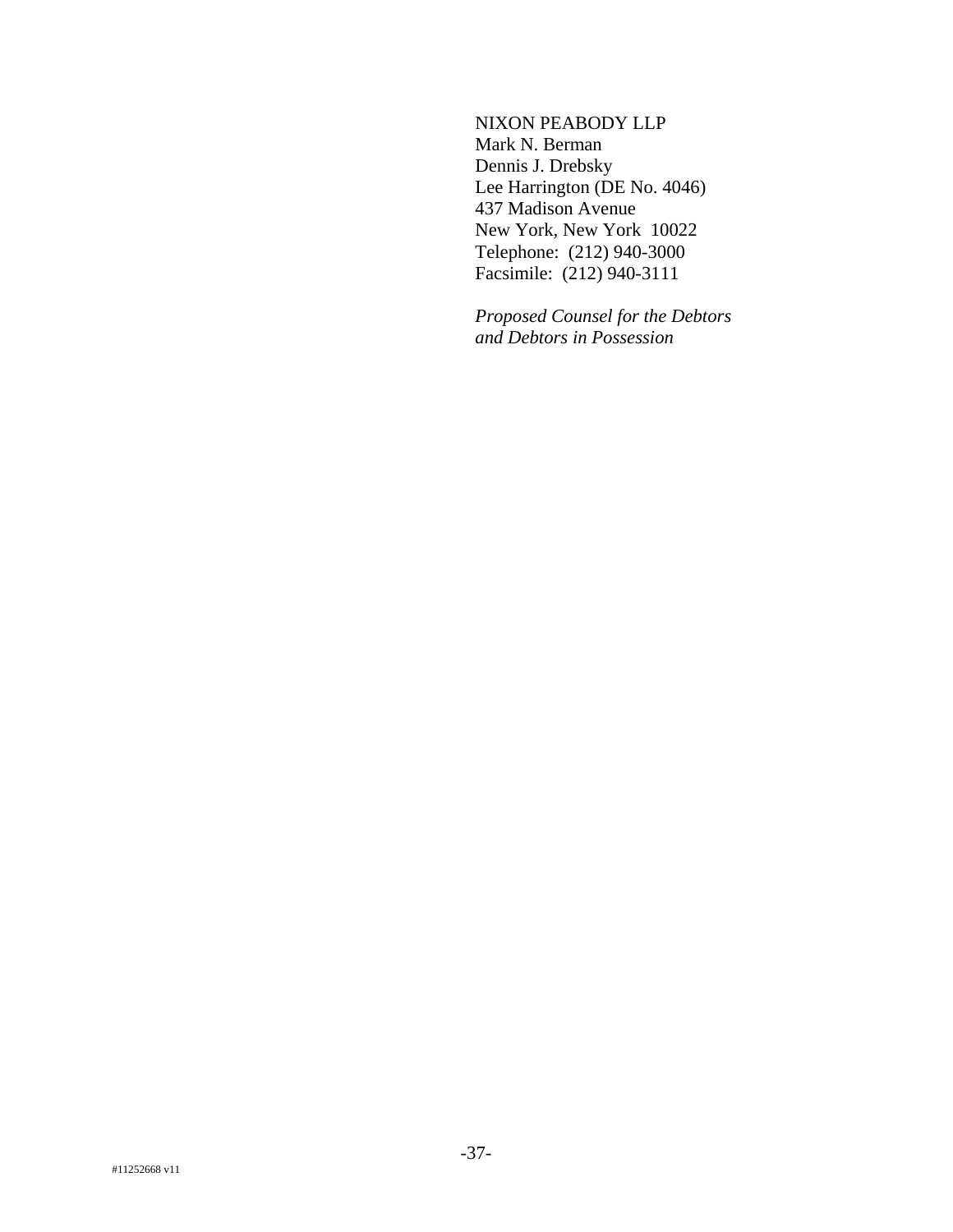## **IN THE UNITED STATES BANKRUPTCY COURT FOR THE DISTRICT OF DELAWARE**

In re:

CYNERGY DATA, LLC, *et al.*, 1

Debtors.

Chapter 11

 $Case No. 09 -$  ( )

Jointly Administered

## **INTERIM ORDER (I) AUTHORIZING USE OF CASH COLLATERAL, (II) AUTHORIZING POSTPETITION FINANCING, (III) GRANTING SENIOR PRIMING LIENS AND SUPERPRIORITY CLAIMS, (IV) GRANTING ADEQUATE PROTECTION TO THE PREPETITION SECURED PARTIES, AND (V) SCHEDULING A FINAL HEARING TO INCUR SUCH FINANCING ON A PERMANENT BASIS**

This matter having come before the Court upon the **Motion for Interim Order (I) Authorizing Use Of Cash Collateral, (II) Authorizing Postpetition Financing, (III) Granting Senior Priming Liens And Superpriority Claims, (IV) Granting Adequate Protection to the Prepetition Secured Parties and (V) Scheduling A Final Hearing to Incur Such Financing On A Permanent Basis** (the "Motion") filed on September 1, 2009 by Cynergy Data, LLC ("Cynergy"), Cynergy Data Holdings, Inc. ("Holdings"), and Cynergy Prosperity Plus, LLC ("Prosperity," and together with Cynergy and Holdings, the "Debtors"), the debtors and debtors-in-possession in the above-captioned Chapter 11 bankruptcy cases (the "Cases"), requesting entry of an interim order (the "Order"):

(1) authorizing and approving, pursuant to sections 105, 361, 362, and 364 of Title 11 of the United States Code (the "Bankruptcy Code") and Rules 2002, 4001, and 9014 of the Federal Rules of Bankruptcy Procedure (the "Bankruptcy Rules"), (x) Debtors to obtain postpetition financing up to the Working Capital DIP Facility Cap (as defined below) (the

1

<sup>&</sup>lt;sup>1</sup> The Debtors are the following entities (with the last four digits of their federal tax identification numbers in parentheses): Cynergy Data, LLC (8677); Cynergy Data Holdings, Inc. (8208); Cynergy Prosperity Plus, LLC (4265). The mailing address for the Debtors is 30-30 47th Avenue, 9th Floor, Long Island City, New York 11101.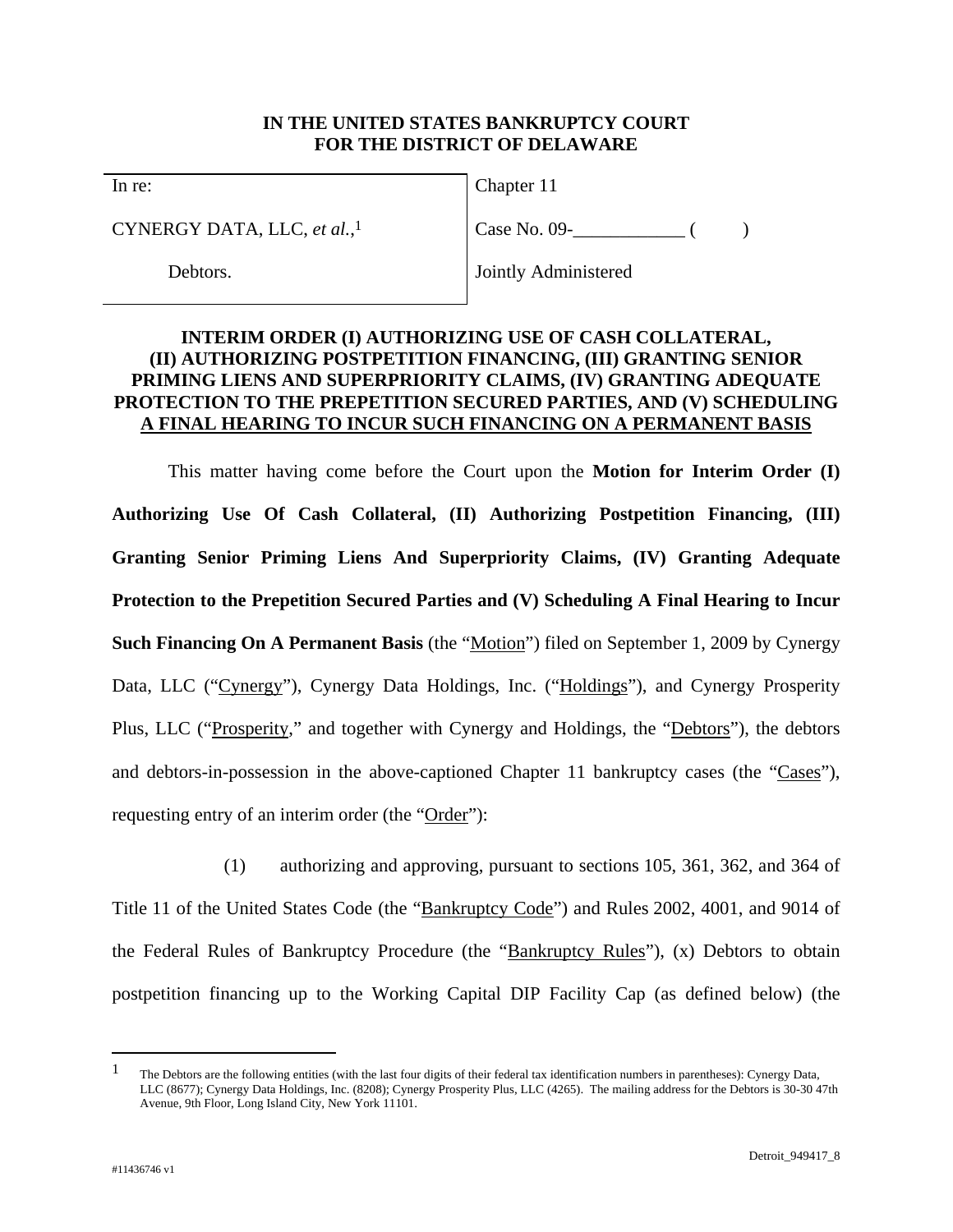"Working Capital DIP Facility") from Comerica Bank ("Comerica"), as agent to the Working Capital DIP Lenders (as defined below) (in such capacity, the "Working Capital DIP Agent"), and Comerica and Wells Fargo Foothill, LLC ("Wells Fargo"), in their respective capacities as lenders under the Working Capital DIP Facility (in such capacities, collectively, the "Working Capital DIP Lenders"), pursuant to the Working Capital DIP Facility Notes (as defined below) and the other Working Capital DIP Facility Documents (as defined below) and (y) Debtors to obtain postpetition financing in an aggregate principal outstanding amount of up to \$7,500,000 (the "Interchange DIP Facility," and together with the Working Capital DIP Facility, the "DIP Facilities") from Harris, N.A. and Moneris Solutions, Inc. (collectively, "Harris" or the "Interchange DIP Lenders"), pursuant to the Prepetition Harris Documents as supplemented or modified by this Order (the "Interchange DIP Facility Documents"), and together with the Working Capital DIP Facility Documents, the "DIP Facility Documents"), to (A) fund, among other things, Interchange and Network Reimbursement Fees (as defined below) and ongoing working capital, general corporate, and other financing needs of Debtors, (B) provide the Prepetition Senior Agent, First Out Banks and Harris (collectively, the "Prepetition Secured Parties") Adequate Protection (as defined below), and (C) pay fees and expenses owed under the DIP Facility Documents to the Working Capital DIP Agent, the Working Capital DIP Lenders and the Interchange DIP Lenders (other than attorney fees owed under the DIP Facility Documents, which, notwithstanding anything to the contrary in this Order, shall be accrued and included in the respective claims of those parties in accordance with their respective priority, but not paid (by transfer, setoff, recoupment or in any other manner) until the earlier of a Termination Event or the Termination Date;

-2-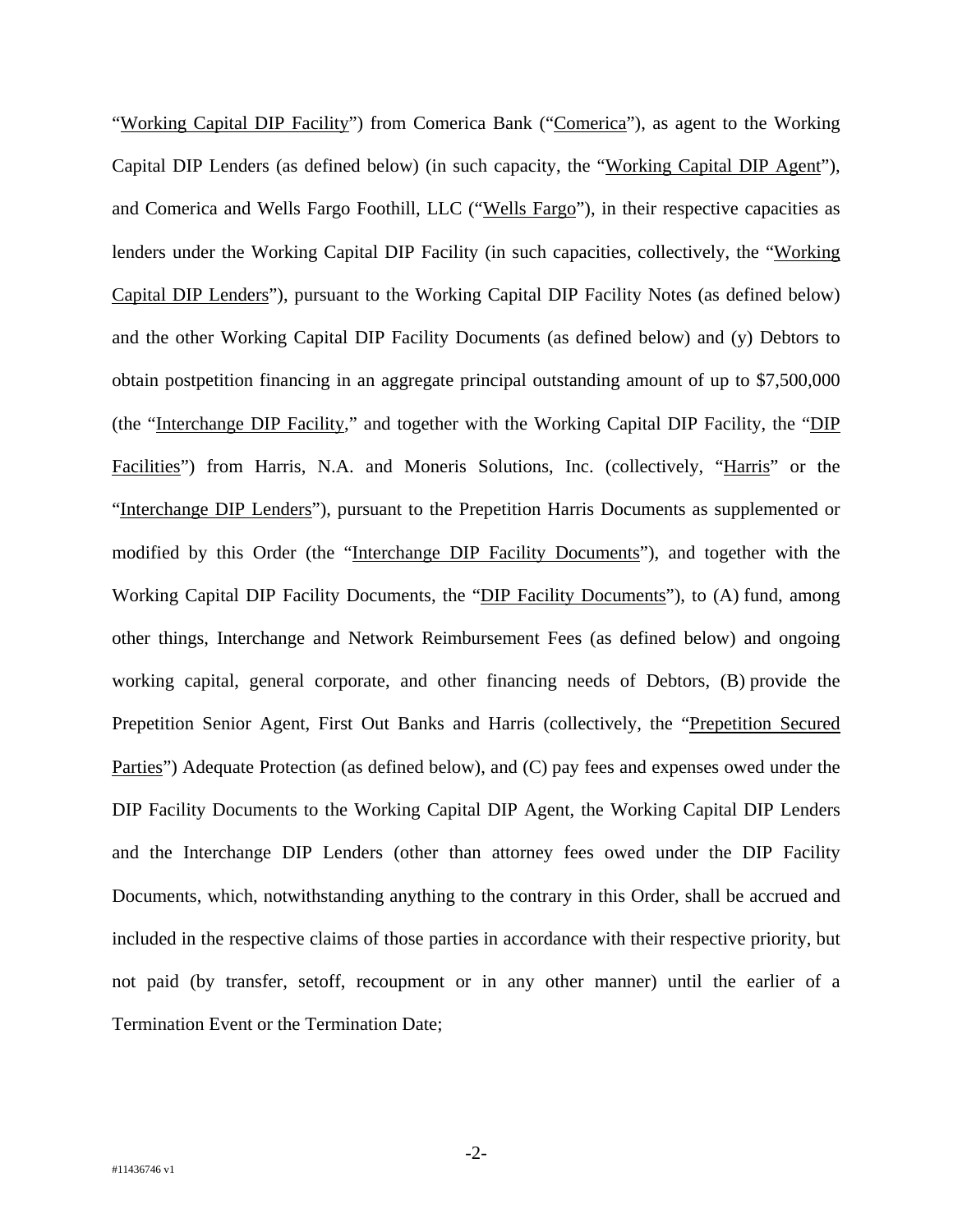(2) authorizing and empowering Debtors to execute and enter into the DIP Facility Documents and to perform such other and further acts as may be required in connection with the DIP Facility Documents;

(3) providing, pursuant to section 364(c) and (d) of the Bankruptcy Code, that the financing under the Working Capital DIP Facility:

a. has priority over any and all administrative expenses, including, without limitation, the kind specified in sections 105, 326, 328, 330, 331, 503(b), 506(c), 507(a), 507(b), 546(c), 726, 1113, or 1114 of the Bankruptcy Code, whether or not such expenses or claims may become secured by a judgment lien or other consensual or non-consensual lien, levy or attachment, whether incurred in the Cases or any successor case (the "Working Capital DIP Facility Superpriority Claims"); provided, however, that the Working Capital DIP Facility Superpriority Claims shall be *pari passu* with the Interchange DIP Facility Superpriority Claims (as defined below) and shall be payable from, and have recourse to, all prepetition and postpetition property of Debtors, and

b. be and be deemed immediately secured by valid, binding, continuing, enforceable, fully perfected and unavoidable first priority senior priming security interests and liens (the "Working Capital DIP Facility Liens") in and on all prepetition and postpetition property and assets of Debtors, wherever located, whether real or personal, whether tangible or intangible, and whether now existing or hereafter acquired, including, without limitation, proceeds, products, offspring, rents and profits thereof, and including, without limitation, (i) the Prepetition Lender Collateral (as defined below); (ii) all accounts, accounts receivable, instruments, documents, drafts, notes, acceptances, chattel paper, general intangibles (including, without limitation, all goodwill, copyrights, patents, trademarks, trade names and

-3-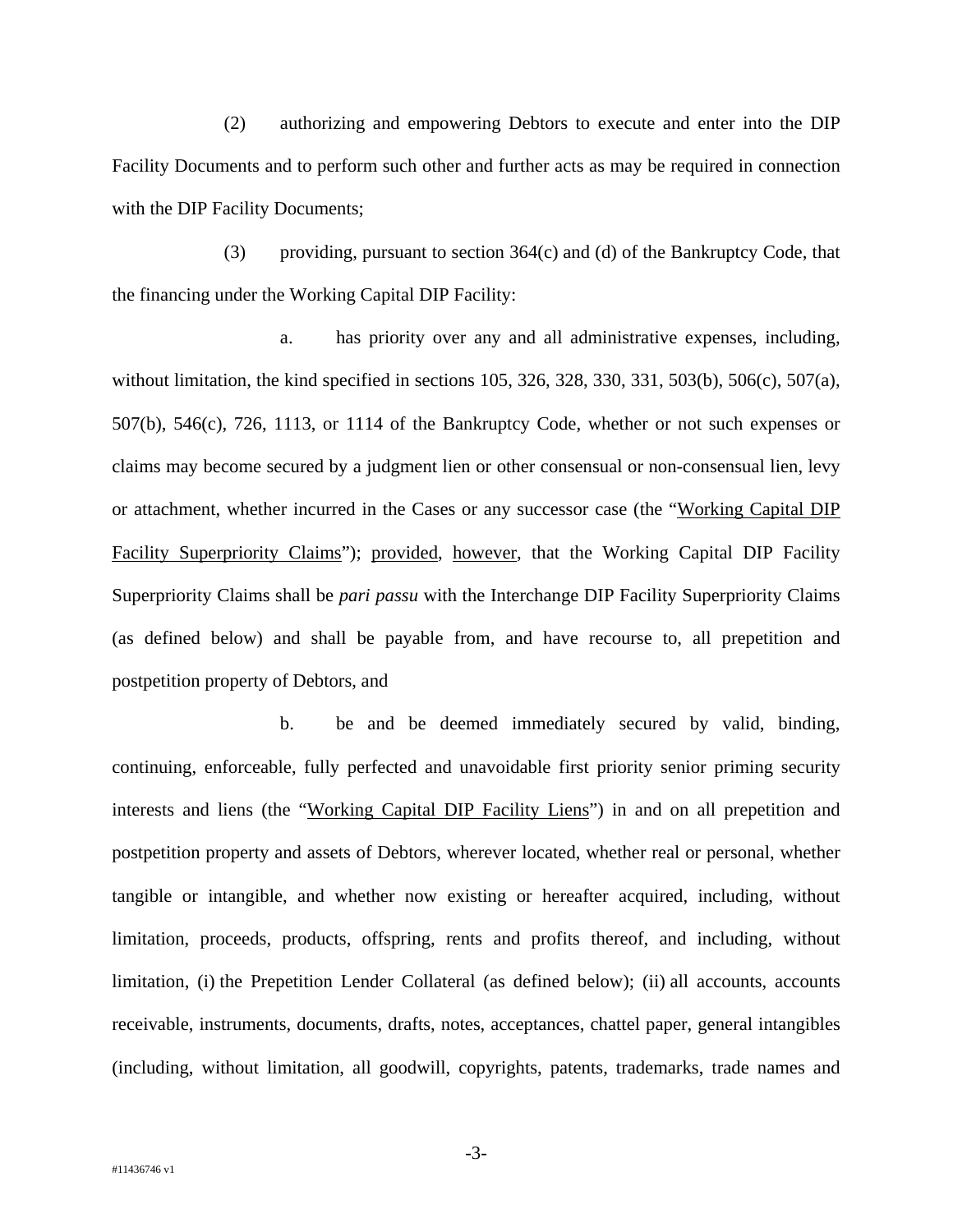franchises), software, contract rights, rights to payment evidenced by chattel paper, documents or instruments, deposit accounts, rights to payment for money or funds advanced or sold, causes of action, choses in action, commercial tort claims, letters of credit, letter of credit rights, supporting obligations, investment property or other property in possession or control of Working Capital DIP Lenders, all personal property received as returns and repossessions, all other forms of receivables, tax refunds of any form, all inventory, including all goods held for sale and documents evidencing inventory, all equipment (together with spare and repair parts, special tools and equipment and replacements), the proceeds of credit and other forms of insurance coverage of any of the foregoing and all books and records pertaining to all of the foregoing; and (iii) all interests in real property and fixtures (collectively, the "Working Capital Collateral"), subject only to the Permitted Prior Liens (as defined below) and the Interchange DIP Facility Liens (as defined below) in the Interchange Collateral (as defined below); provided, however, that the Working Capital Collateral shall not include avoidance actions pursuant to sections 502(d), 544, 545, 547, 548, 549, 550 or 553 of the Bankruptcy Code (the "Avoidance" Actions") or proceeds of any Avoidance Actions unless approved in the Final Order (as defined below) (terms used but not defined herein that are defined in the Michigan Uniform Commercial have the meaning set forth therein in the Michigan Uniform Commercial Code);

(4) providing, pursuant to section 364(c) and (d) of the Bankruptcy Code, that the financing under the Interchange DIP Facility:

a. has priority over any and all administrative expenses, including, without limitation, the kind specified in sections 105, 326, 328, 330, 331, 503(b), 506(c), 507(a), 507(b), 546(c), 726, 1113, or 1114 of the Bankruptcy Code, whether or not such expenses or claims may become secured by a judgment lien or other consensual or non-consensual lien, levy

-4-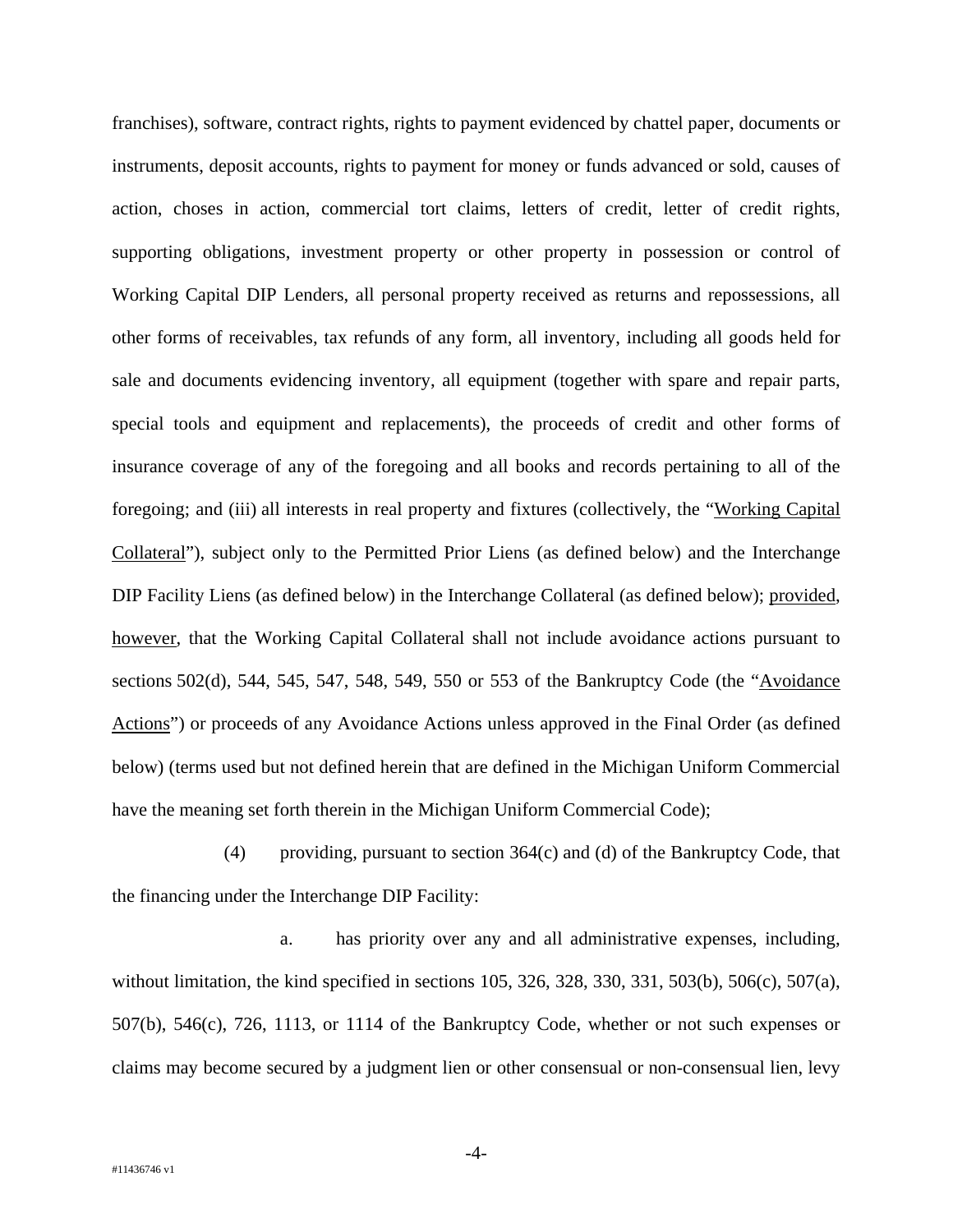or attachment, whether incurred in the Cases or any successor case (the "Interchange DIP Facility Superpriority Claims," and together with the Working Capital DIP Facility Superpriority Claims, the "DIP Facility Superpriority Claims"); provided, however, that the Interchange DIP Facility Superpriority Claims shall be *pari passu* with the Working Capital DIP Facility Superpriority Claims and shall be payable from and have recourse to all prepetition and postpetition property of Debtors, and

b. be and be deemed immediately secured by valid, binding, continuing, enforceable, fully perfected and unavoidable first priority senior priming security interests and liens (the "Interchange DIP Facility Liens," and together with the Working Capital DIP Facility Liens, the "DIP Facility Liens") in and on all of Debtors' ISO Revenue (as such term is defined in the Forbearance Agreement (as defined below)), the Reserve Account, the ISO Operating Account, the Merchant Suspense Account, the ISO Clearing Account, and all other of Debtors' deposit accounts maintained with the Interchange DIP Lenders, wherever located, whether now existing or hereafter acquired (collectively, the "Interchange Collateral"), subject only to the Permitted Prior Liens (as defined below) to the extent any such Permitted Prior Liens on such Interchange Collateral were senior in priority to the Prepetition Harris Liens (as defined below) on such Interchange Collateral. Terms used but not defined herein that are defined in the Interchange DIP Facility Documents shall have the meaning set forth in the Interchange DIP Facility Documents.

(5) authorizing Debtors, pursuant to sections 361, 363(c) and (e), and 364(d)(1) of the Bankruptcy Code, to use "cash collateral" as defined under section 363 of the Bankruptcy Code (the "Cash Collateral") to pay, first, the Prepetition Senior Lender Forbearance Indebtedness (as defined below); second, the Prepetition Senior Lender Non-Forbearance

-5-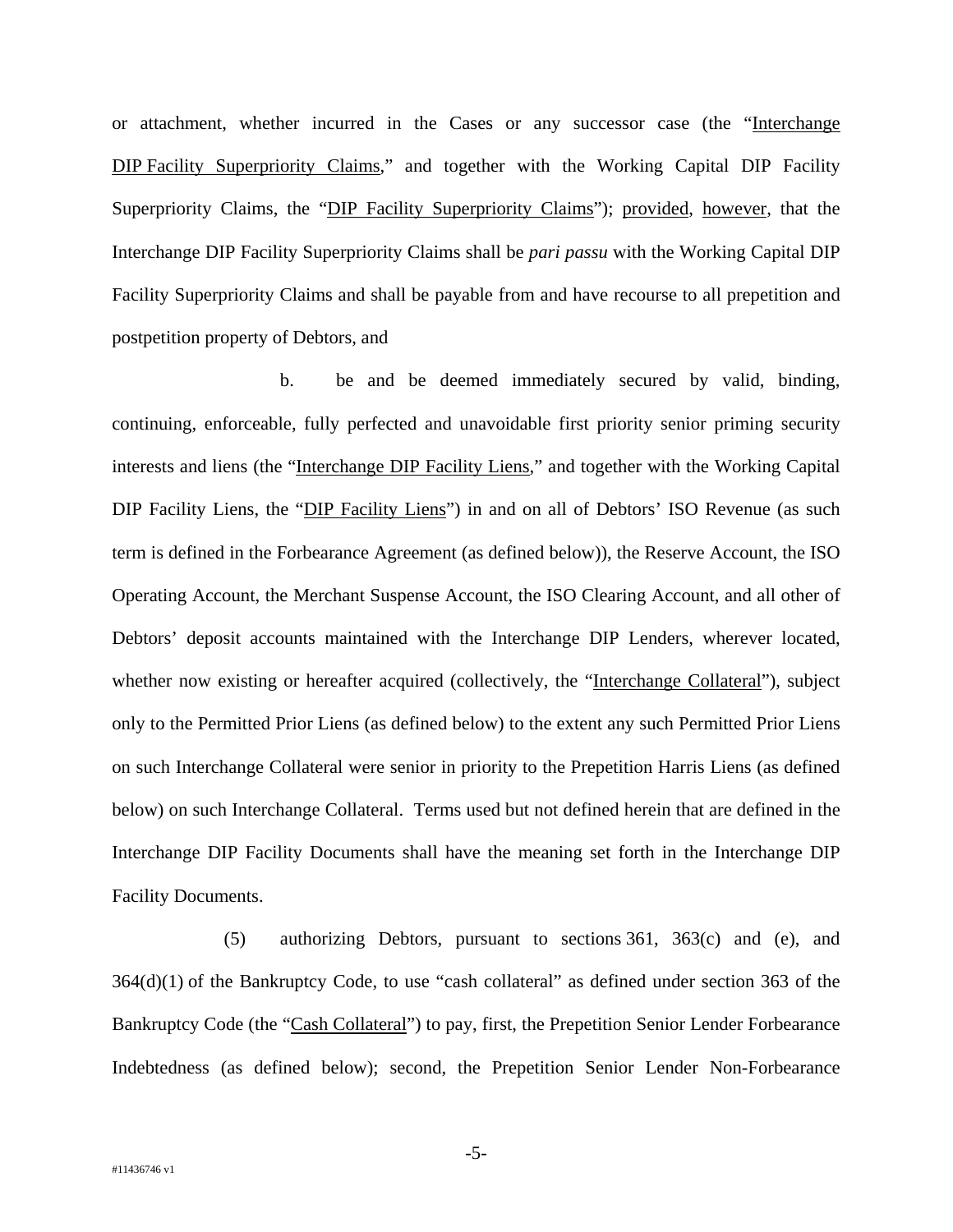Indebtedness (as defined below); and, third, the Working Capital DIP Facility Indebtedness (as defined below), and to provide Adequate Protection to the Prepetition Secured Parties on account of their claims under the Prepetition Loan Documents (as defined below) for any diminution to the Prepetition Collateral (as defined below) caused by the use of Cash Collateral and the terms of the financing being granted herein; provided, however, that with respect to Cash Collateral arising from ISO Revenue (the "Interchange Cash Collateral"), the application of Cash Collateral provided in this subparagraph shall be net of such Interchange Cash Collateral that is used to pay the indebtedness under the Prepetition Harris Documents with respect to the funding of Interchange and Network Reimbursement Fees and the Interchange DIP Facility Indebtedness (defined below);

(6) pending approval at the Final Hearing (as defined below), authorizing Debtors, pursuant to sections  $363$  and  $364(d)(1)$  of the Bankruptcy Code, to borrow under the Working Capital DIP Facility in an aggregate outstanding principal amount at any one time of up to an amount equal to the lesser of (i) the amount of (A) \$9,000,000 less (B) the amount of the outstanding Prepetition Senior Lender Forbearance Indebtedness as of the Petition Date plus (C) the aggregate amount of payments or proceeds of Collateral that are applied after the Petition Date to reduce the amount of Prepetition Senior Lender Indebtedness and (ii) \$25,000,000 (the "Working Capital DIP Facility Cap") (together with interest, fees, charges and expenses payable under the Working Capital DIP Facility Notes (as defined below)), in each case, pursuant to the terms and conditions of the Working Capital DIP Facility Documents, and to use the amounts borrowed to fund Debtors' working capital and other general corporate needs, in accordance with the terms of the Working Capital DIP Facility Documents and this Order; and

-6-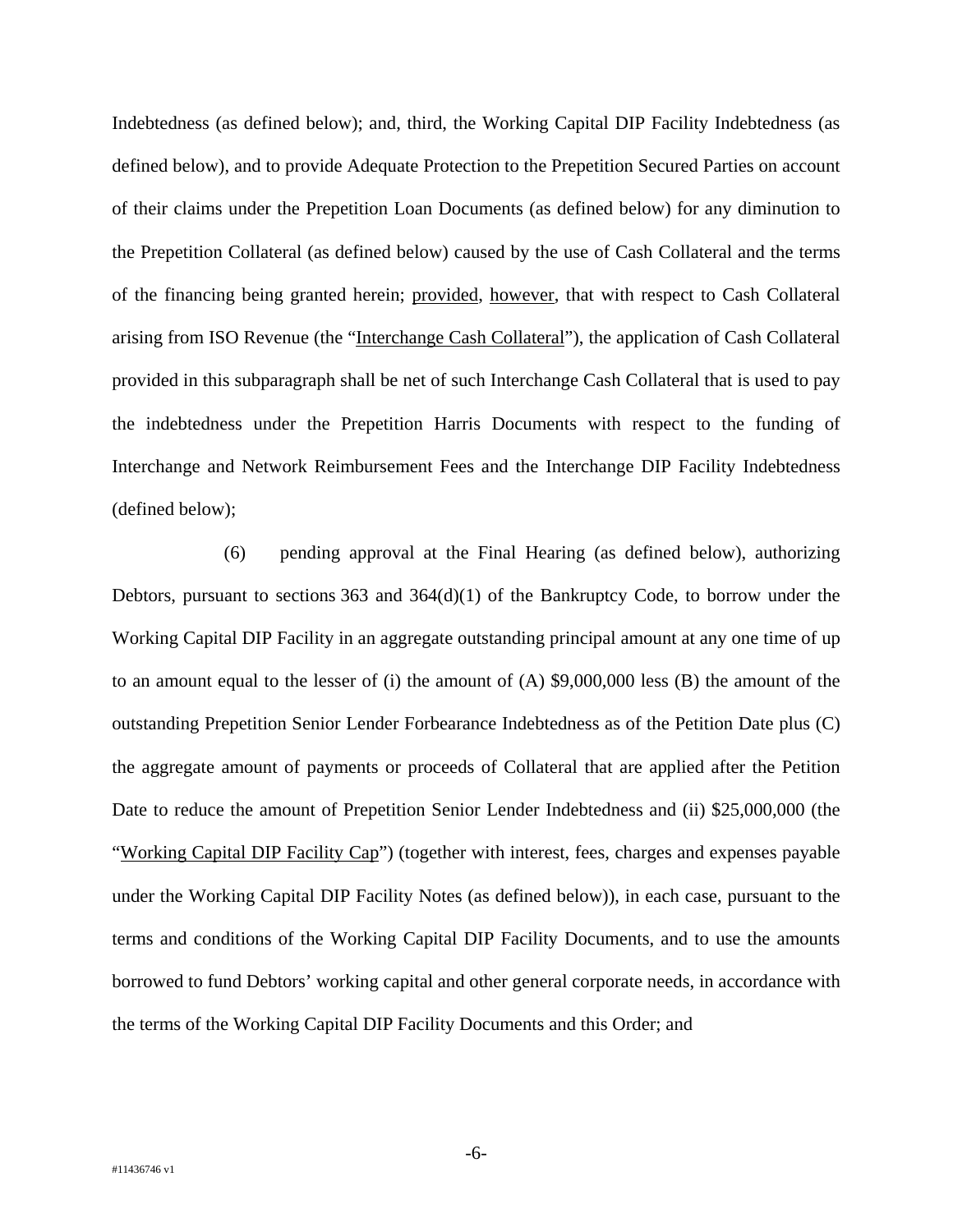(7) pending approval at the Final Hearing, authorizing Debtors, pursuant to sections  $363$  and  $364(d)(1)$  of the Bankruptcy Code, to borrow under the Interchange DIP Facility to fund Debtors' Interchange and Network Reimbursement Fees in an aggregate outstanding principal amount at any one time of up to \$7,500,000 (together with interest, fees, charges and expenses payable under the Interchange DIP Facility Documents) pursuant to the terms and conditions of the Interchange DIP Facility Documents and this Order;

(8) authorizing Debtors and the Interchange DIP Lenders, pursuant to sections 105, 363 and 365 of the Bankruptcy Code, to perform under the Interchange DIP Facility Documents in their entirety, including authorizing Interchange DIP Lenders to withhold amounts to the extent permitted under the Forbearance Agreement in accordance with the Interchange DIP Facility Documents regardless of whether such amounts pertain to prepetition or postpetition transactions;

(9) pending approval at the Final Hearing, authorizing the waiver by Debtors of any right to surcharge against the Working Capital Collateral and Interchange Collateral;

(10) scheduling, pursuant to Bankruptcy Rule 4001, a final hearing (the "Final Hearing") before this Court to consider entry of an order (a) approving the DIP Facilities and authorizing Debtors to borrow all amounts available under the DIP Facilities and use such borrowed amounts (i) from the Working Capital DIP Facility, to fund Debtors' working capital and other general corporate needs and pay such other amounts required or allowed to be paid pursuant to the Working Capital DIP Facility Documents, this Order and any other order of this Court, and (ii) from the Interchange DIP Facility, to fund Debtors' Interchange and Network Reimbursement Fees and pay such other amounts required or allowed to be paid pursuant to the Interchange DIP Facility Documents, this Order and any other order of this Court,

-7-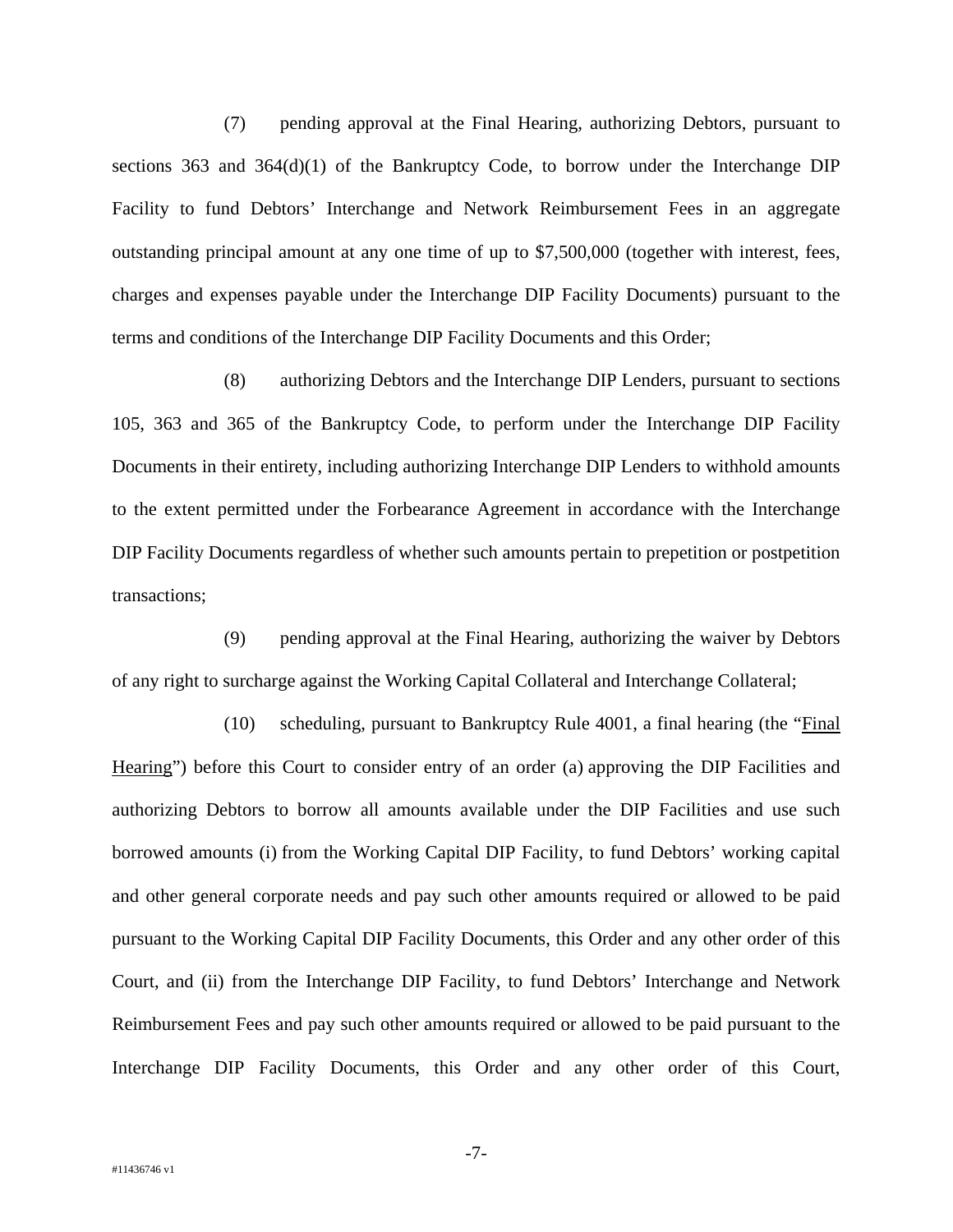(b) authorizing the use of Cash Collateral first to pay the Prepetition Senior Lender Indebtedness until paid in full and thereafter to pay the Working Capital DIP Facility Indebtedness; provided, however, that with respect to Interchange Cash Collateral, the application of Cash Collateral provided in this Order shall be net of such Interchange Cash Collateral that is used to pay the indebtedness under the Prepetition Harris Documents with respect to the funding of Interchange and Network Reimbursement Fees and the Interchange DIP Facility Indebtedness, and (c) authorizing the grant of Adequate Protection to the Prepetition Secured Parties, all on a final basis (the "Final Order"), as set forth in the Motion; and

(11) modifying the automatic stay imposed under section 362 of the Bankruptcy Code to the extent necessary to permit Debtors, the Working Capital DIP Agent, the Working Capital DIP Lenders, and the Interchange DIP Lenders to implement the terms of this Order.

Pursuant to Bankruptcy Rules 4001(b) and 4001(c)(1), due and sufficient notice under the circumstances of the Motion and the interim hearing on the Motion before this Court to consider entry of this Order (the "Interim Hearing") having been provided by Debtors as set forth in paragraph L below, and the Interim Hearing having been held on September \_\_\_, 2009, and upon consideration of all the pleadings filed with this Court; and any objections to the relief requested in the Motion that have not been resolved are hereby overruled; and upon the record made by Debtors at the Interim Hearing and the Declaration of Charles M. Moore in Support of Chapter 11 Petitions and First Day Pleadings, and after due deliberation and consideration and good and sufficient cause appearing therefor;

## THE COURT FINDS THAT:

-8-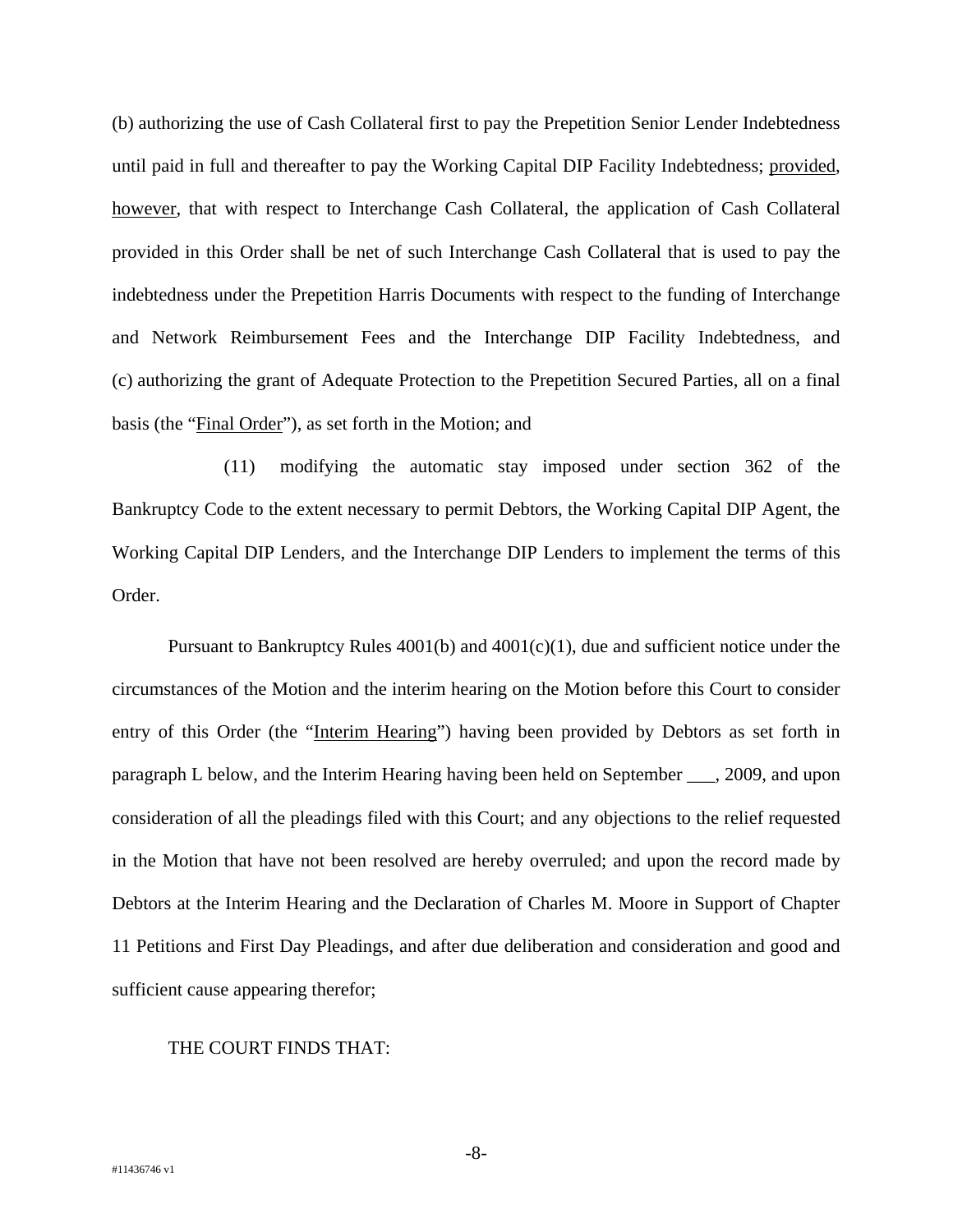A. Debtors filed voluntary petitions for relief under Chapter 11 of the Bankruptcy Code on September 1, 2009 (the "Petition Date"). Debtors are continuing to operate their business and manage their properties as debtors-in-possession pursuant to sections 1107 and 1108 of the Bankruptcy Code.

B. Debtors have filed a motion requesting that the Cases be jointly administered. No request has been made for the appointment of a trustee or examiner and no official committees have been appointed in these Cases.

C. This Court has subject matter jurisdiction to consider this matter pursuant to 28 U.S.C. § 1334. This is a core proceeding pursuant to 28 U.S.C. § 157(b). Venue is proper before this Court pursuant to 28 U.S.C. §§ 1408 and 1409.

D. Subject to the rights of any party in interest (other than the Credit Parties (as defined below)) as provided in paragraph 7 herein, each of the Credit Parties acknowledges and stipulates that:

(1) Debtors are indebted to Comerica, as agent to the Prepetition Senior Lenders (as defined below) (in such capacity, the "Prepetition Senior Agent"), and to Comerica, Wells Fargo (Comerica and Wells Fargo, in their capacity as Prepetition Senior Lenders, are referred to collectively as the "First Out Banks"), A3 Funding LP (" $\underline{A3}$ "), Ableco Finance LLC ("Ableco"), Garrison Credit Investments I, LLC ("GCI") and Garrison Credit Opportunities Holdings L.P. ("GCH", together with A3, Ableco and GCI, the "Term Loan B Banks" and together with First Out Banks, the "Prepetition Senior Lenders"), as follows:

a. under a certain Master Revolving Note executed by Cynergy to the order of Comerica on July 24, 2009 in the original principal amount of \$4,316,807.50

-9-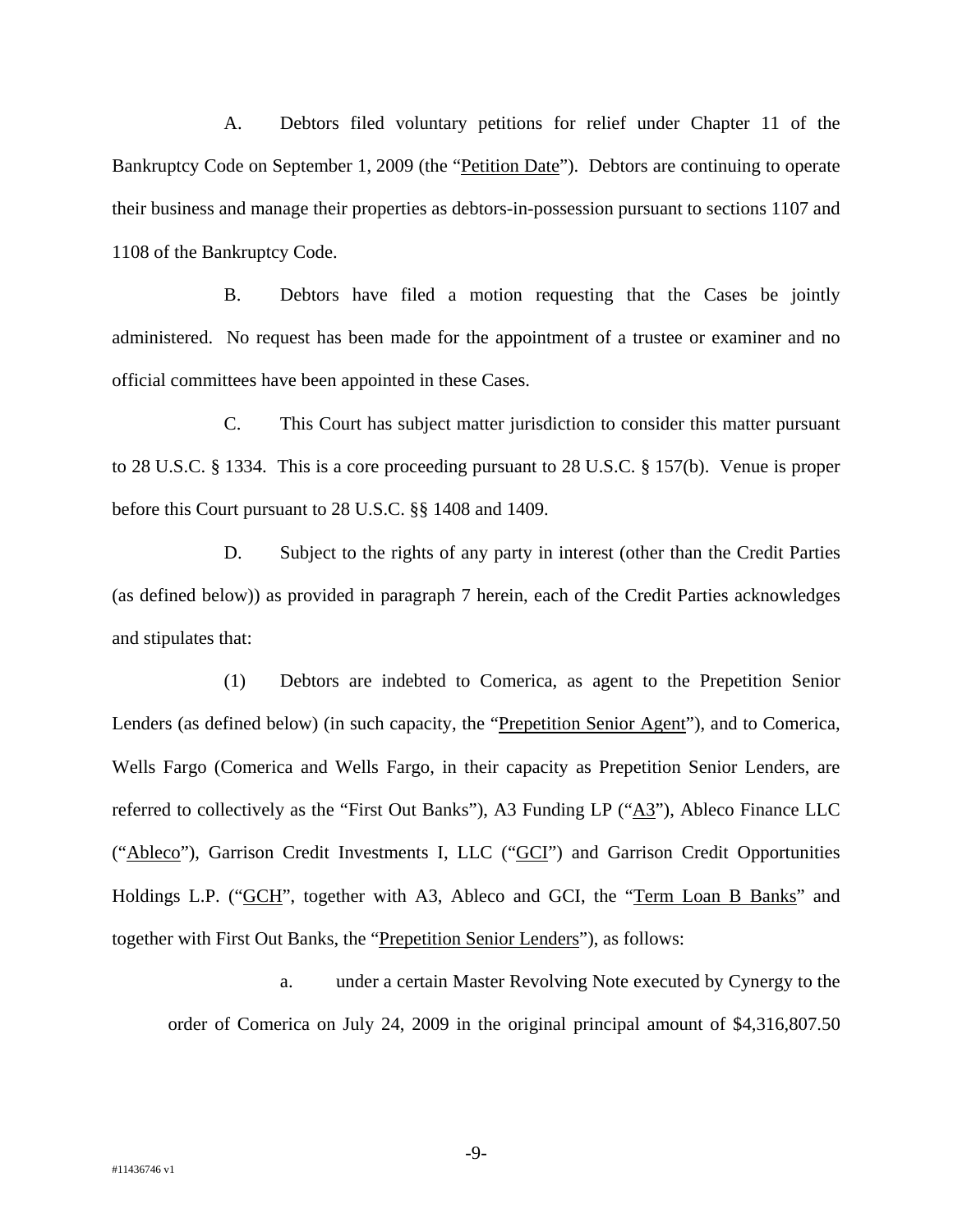("Comerica Revolving Note  $#1$ "). The indebtedness under the Comerica Revolving Note #1 as of the Petition Date includes principal of \$4,316,807.50, and interest of \$28,509.70;

b. under a certain Master Revolving Note executed by Cynergy to the order of Wells Fargo on July 24, 2009 in the original principal amount of \$4,683,192.50 ("Wells Fargo Revolving Note  $#1$ "). The indebtedness under the Wells Fargo Revolving Note #1 as of the Petition Date includes principal of \$4,683,192.50, and interest of \$30,929.44;

c. under a certain Revolving Credit Note executed by Cynergy to the order of Comerica on December 15, 2008 in the original principal amount of \$10,704,245.28 ("Comerica Revolving Note #2"). The indebtedness under the Comerica Revolving Note #2 as of the Petition Date includes principal of \$10,514,549.09, and interest of \$130,993.76;

d. under a certain Revolving Credit Note executed by Cynergy to the order of Wells Fargo on December 15, 2008 in the original principal amount of \$8,195,754.72 ("Wells Fargo Revolving Note #2"). The indebtedness under the Wells Fargo Revolving Note #2 as of the Petition Date includes principal of \$7,318,126.16, and interest of \$91,171.66. The Comerica Revolving Note #1, Comerica Revolving Note #2, the Wells Fargo Revolving Note #1 and the Wells Fargo Revolving Note #2 are identified collectively as the "Prepetition Revolving Notes";

e. under a certain Term Loan A Note executed by Cynergy to the order of Comerica on August 1, 2008 in the original principal amount of \$11,695,754.71 ("Comerica Term Loan A Note"). The indebtedness under the Comerica Term Loan A

-10-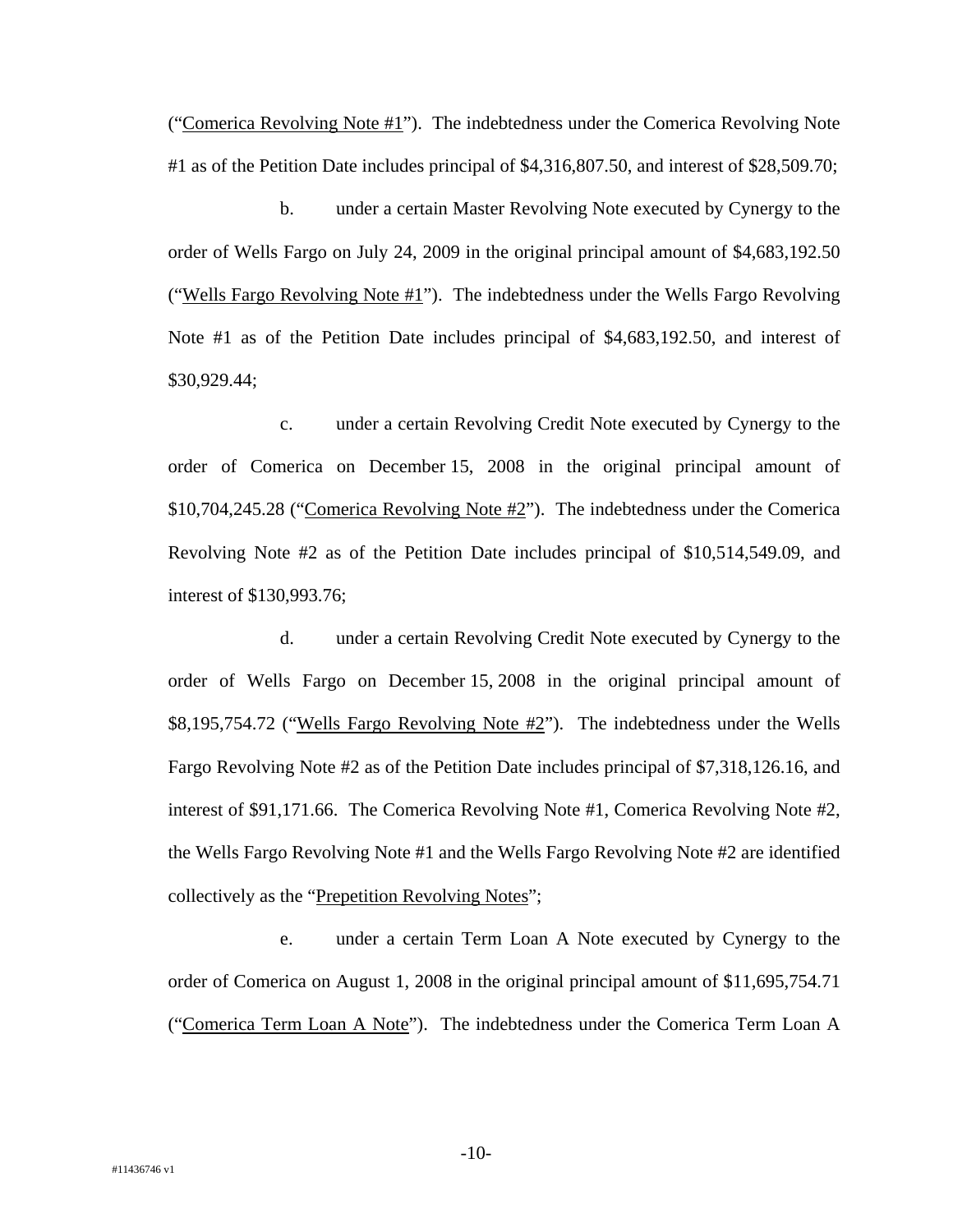Note as of the Petition Date includes principal of \$9,155,772.78, and interest of \$114,065.66;

f. under a certain Term Loan A Note executed by Cynergy to the order of Wells Fargo on August 1, 2008 in the original principal amount of \$16,804,245.29 ("Wells Fargo Term Loan A Note"). The indebtedness under the Wells Fargo Term Loan A Note as of the Petition Date includes principal of \$13,154,845.97, and interest of \$163,887.45. The Comerica Term Loan A Note and the Wells Fargo Term Loan A Note are identified collectively as the "Prepetition Term Loan A Notes";

g. under a certain Term Loan B Facility in the original principal amount of \$26,500,000 ("Term Loan B Facility"). The indebtedness under the Term Loan B Facility as of the Petition Date includes principal of \$26,901,732.65, and interest of \$429,867.28;

h. under a Revolving Credit Note dated December 15, 2008 in the principal amount of \$10,100,000 (the "Prosperity Note") executed by Prosperity to the order of Comerica, and guaranteed under a guaranty (the "Prosperity Guaranty") dated as of September 20, 2007 by Cynergy in favor of Comerica. The indebtedness under the Prosperity Note and Prosperity Guaranty as of the Petition Date includes principal of \$9,050,000, and interest of \$237,059.72; and

i. in respect of each of the foregoing, accruing interest, costs, fees and expenses.

As used herein, the Prepetition Revolving Notes, the Prepetition Term Loan A Notes, the Term Loan B Facility and the Prosperity Notes are identified collectively as the "Prepetition Notes." All of Debtors' obligations to the Prepetition Senior Agent and the Prepetition Senior Lenders

-11-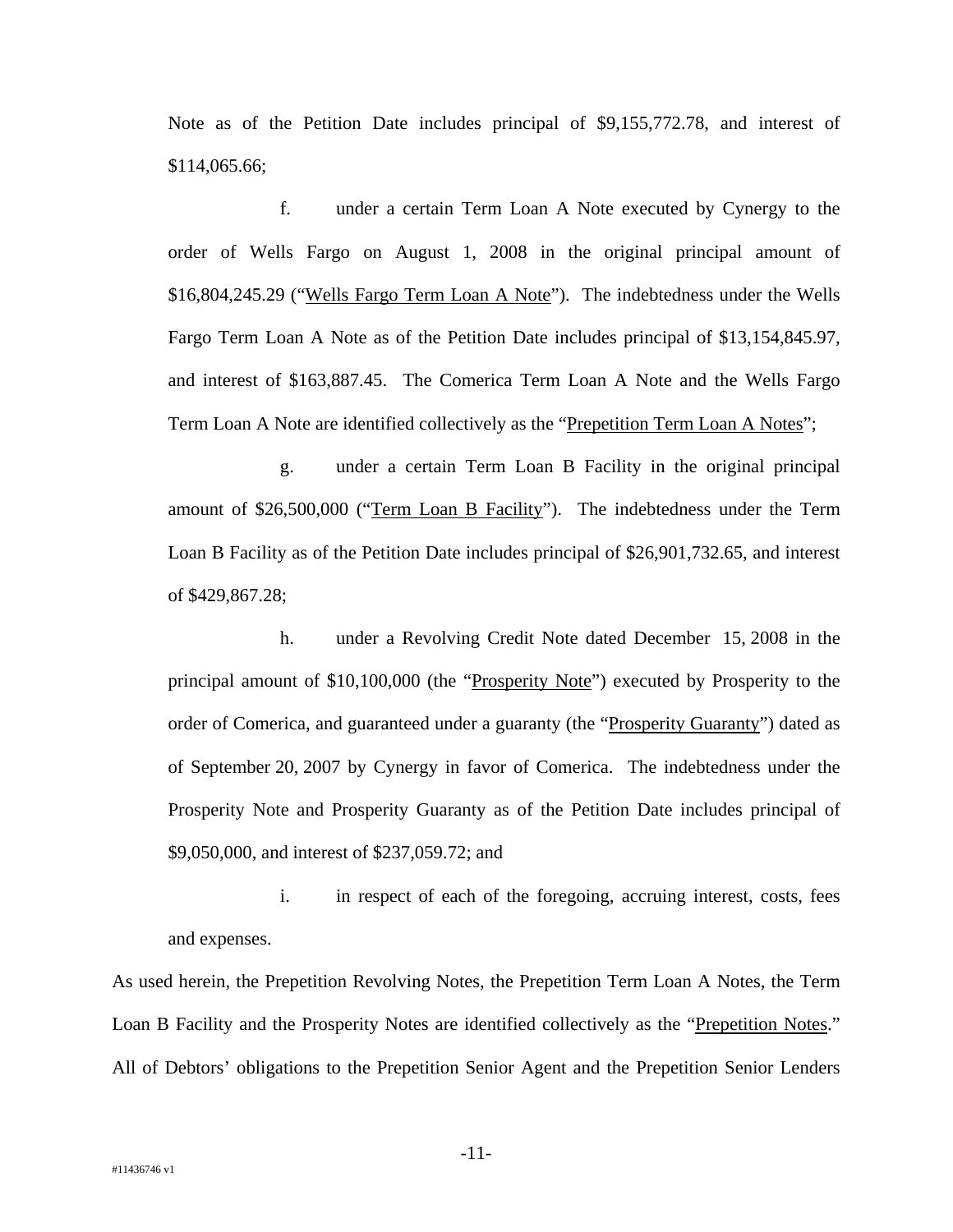under the Prepetition Notes, the Prosperity Guaranty, and the other documents, instruments and agreements related to or executed in connection with the Prepetition Notes and the Prosperity Guaranty (collectively, the "Prepetition Senior Loan Documents," which includes, without limitation, that certain Amended and Restated Credit Agreement dated as of August 1, 2008 by and among Cynergy, the Prepetition Senior Agent and the Prepetition Senior Lenders (the "Cynergy Prepetition Credit Agreement"), that certain Credit Agreement dated as of September 20, 2007 between Comerica (as Agent and lender) and Prosperity (the "Prosperity Prepetition Credit Agreement"), and that certain Forbearance Agreement dated as of July 24, 2009 (the "Forbearance Agreement") among the Credit Parties, the Prepetition Senior Agent, the Prepetition Senior Lenders, and Harris) including, without limitation, all principal, accrued interest, unpaid fees and expenses (including attorneys' fees) are identified as the "Prepetition Senior Lender Indebtedness." All of Debtors' obligations to the Prepetition Senior Lenders under Comerica Revolving Credit Note #1 and Wells Fargo Revolving Credit Note #1, including, without limitation, all principal, accrued interest, and unpaid fees and expenses (including attorneys' fees), are identified as the "Prepetition Senior Lender Forbearance Indebtedness." All of Debtors' obligations to the Prepetition Senior Lenders under Comerica Revolving Note #2, Wells Fargo Revolving Note #2, Comerica Term Loan A Note, Wells Fargo Term Loan A Note and Prosperity Note including, without limitation, all principal, accrued interest, and unpaid fees and expenses (including attorneys' fees), are identified as the "Prepetition Senior Lender Non-Forbearance Indebtedness."

(2) The Prepetition Senior Lender Indebtedness is guaranteed by Prosperity and Holdings. The Prepetition Senior Lender Indebtedness, except for the amounts advanced under Comerica Revolving Note #1 and Wells Fargo Revolving Note #1, is guaranteed by

-12-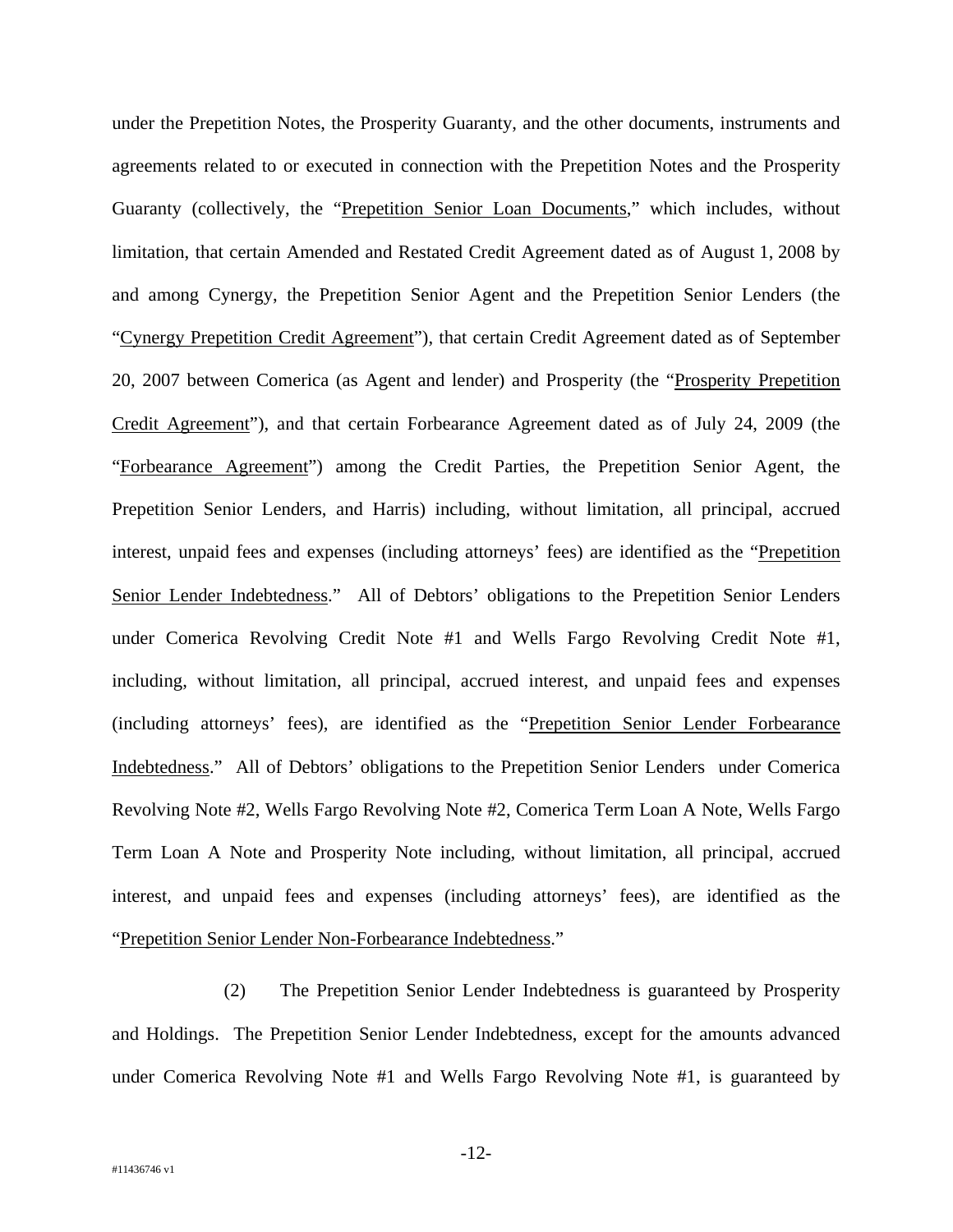Marcelo Paladini. Debtors and Marcelo Paladini are identified collectively as the "Credit Parties."

(3) The Prepetition Senior Lender Indebtedness is secured by all assets of Debtors, including without limitation, all of their respective now owned or after acquired:

a. accounts;

paper);

b. chattel paper (whether tangible chattel paper or electronic chattel

c. general intangibles (including, without limitation, payment intangibles);

- d. equipment;
- e. inventory and goods;
- f. documents;
- g. instruments (including, without limitation, promissory notes);

h. deposit accounts and any other cash collateral, deposit or investment accounts, including all cash collateral, deposit or investment accounts established or maintained pursuant to the terms of the Security Agreement (as defined below) or the other Prepetition Senior Loan Documents, together with all cash and other assets and property from time to time deposited therein and the monies, assets and properties in the possession or control of Prepetition Senior Agent or any Prepetition Senior Lender or any affiliate, representative, agent or correspondent of Prepetition Senior Agent or any Prepetition Senior Lender;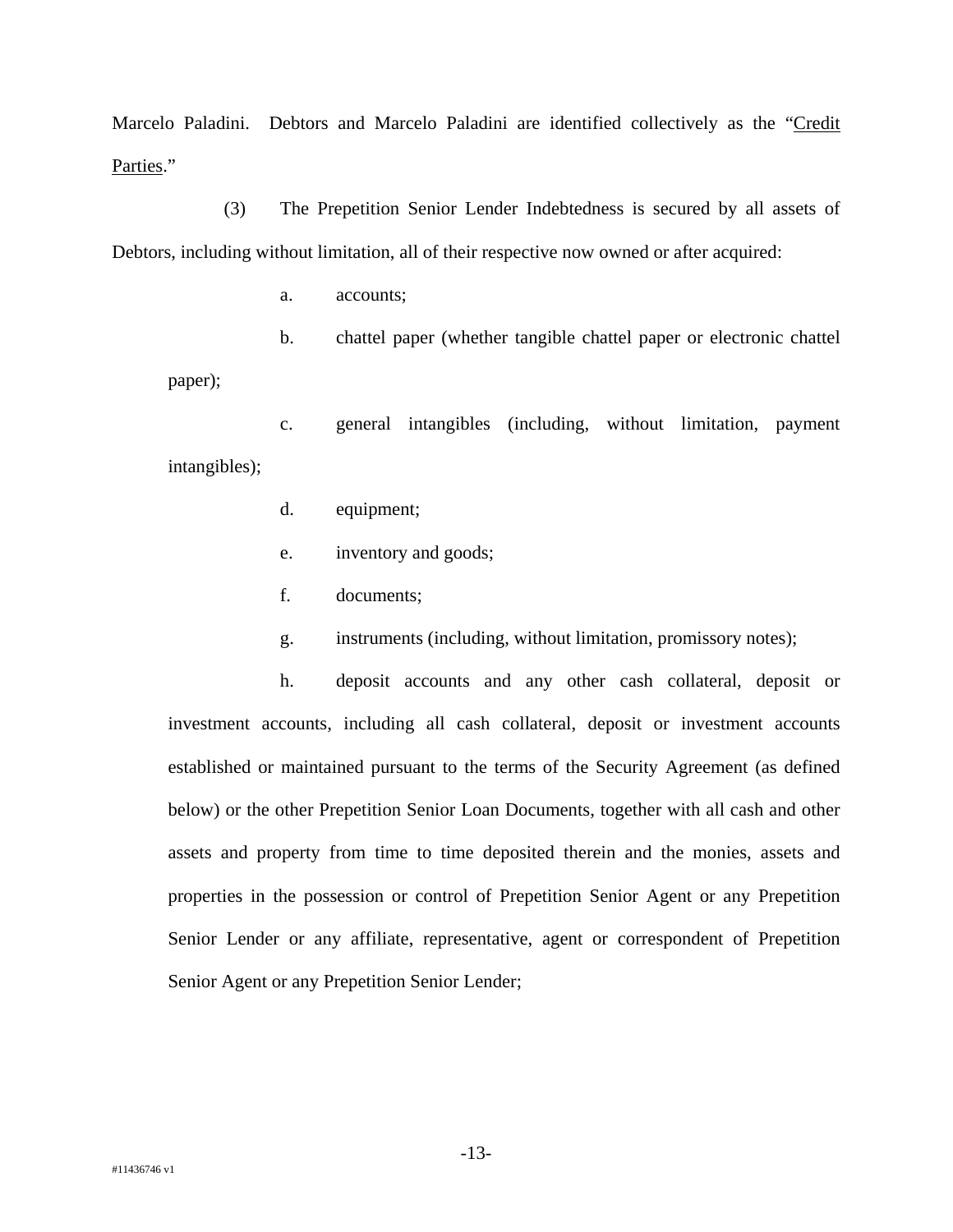i. computer records and software, whether relating to the foregoing collateral or otherwise, but in the case of such software, subject to the rights of any nonaffiliated licensee of software;

j. investment property;

k. commercial tort claims listed in the Prepetition Senior Loan Documents, if any; and

l. the proceeds, in cash or otherwise, of any of the property described in the foregoing clauses (a) through (k) and all liens, security, rights, remedies and claims of such debtor with respect thereto;

all as more particularly described in the Security Agreement executed by Debtors in favor of Prepetition Senior Agent dated April 16, 2007 (as amended "Security Agreement"). The Prepetition Senior Lender Indebtedness is also secured by (a) all of Andres Ordonez's shares of stock of Holdings, (b) all of Marcelo Paladini's shares of stock of Holdings, and (c) all of Gustavo Ceballos's shares of stock in Holdings. The collateral securing the Prepetition Senior Lender Indebtedness that is owned by Debtors is identified collectively as the "Prepetition Lender Collateral."

(4) As of the Petition Date and immediately prior to giving effect to this Order, (a) the Prepetition Senior Loan Documents are valid and binding agreements and obligations of Debtors and are enforceable against Debtors in accordance with their terms, (b) the first priority and continuing pledges, liens and security interests granted by Debtors to and/or for the benefit of the Prepetition Senior Agent and Prepetition Senior Lenders (the "Prepetition Senior Lenders' Liens") (i) constitute valid, binding, enforceable and perfected first priority security interests and liens, subject only to the liens permitted under the Prepetition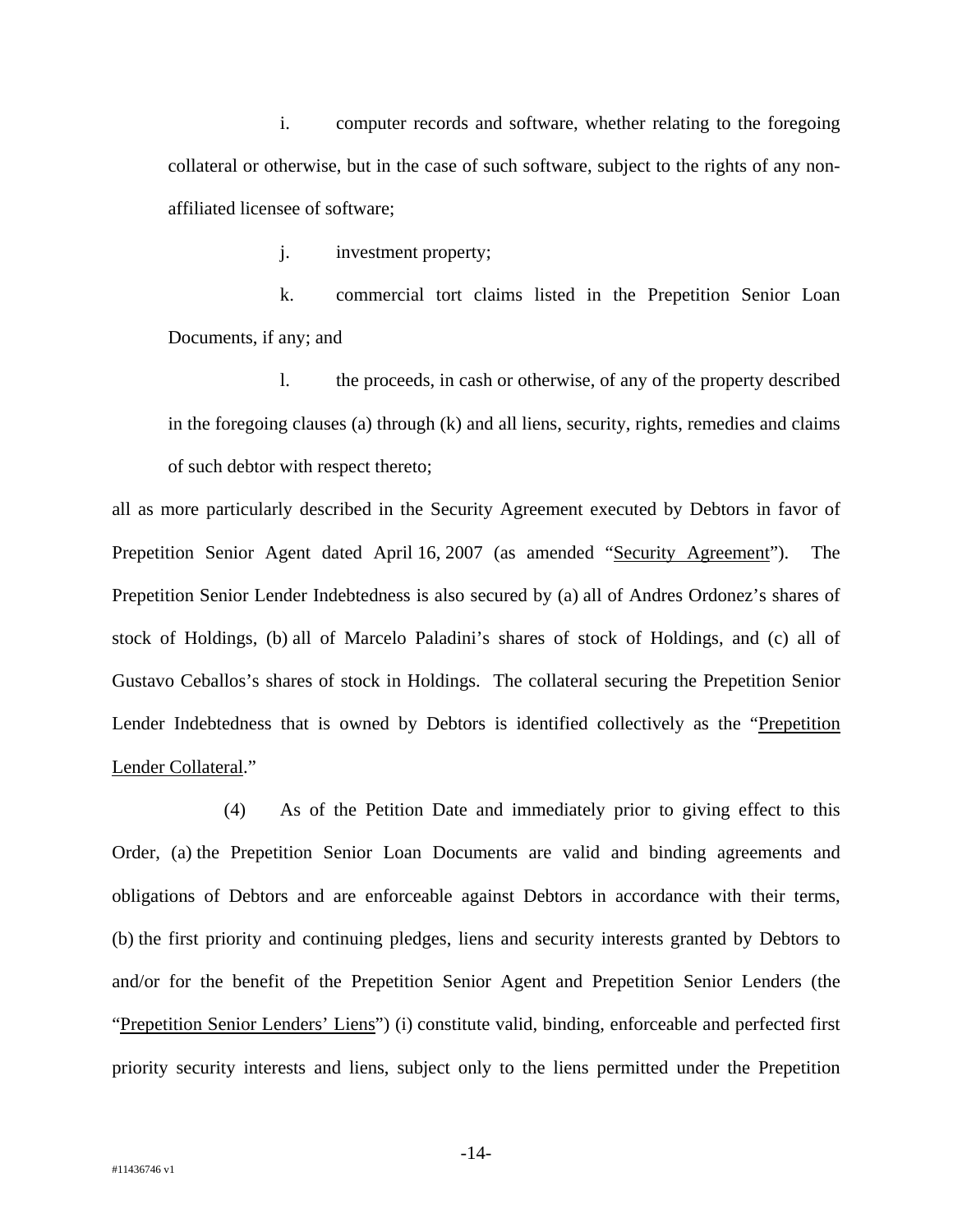Senior Loan Documents, but only to the extent such permitted liens (including the Prepetition Harris Liens, solely to the extent (including as to scope of collateral and obligations secured) that the Prepetition Harris Liens are senior in priority to the Prepetition Lenders' Liens with respect to any Prepetition Harris Collateral that also constitutes Prepetition Lender Collateral (the "Prepetition Common Collateral") pursuant to the terms of the Harris Intercreditor Agreement (defined below)) are (x) valid, enforceable, non-avoidable liens and security interests that are perfected prior to the Petition Date (or perfected after the Petition Date to the extent permitted by section 546(b) of the Bankruptcy Code), (y) not subject to avoidance, reduction, disallowance, impairment or subordination pursuant to the Bankruptcy Code or applicable non-bankruptcy law, and (z) senior in priority to the Prepetition Senior Lenders' Liens under applicable law and after giving effect to any applicable subordination or intercreditor agreements, including the Harris Intercreditor Agreement and the Subordination Agreement (each as defined below) (such permitted liens that meet the requirements of clauses (x), (y) and (z) above, the "Permitted Prior Liens" (for the avoidance of doubt, the Prepetition Senior Lenders' Liens shall not constitute Permitted Prior Liens)), and (ii) are not subject to avoidance, reduction, disallowance, impairment or subordination pursuant to the Bankruptcy Code or applicable non-bankruptcy law except as provided by the Harris Intercreditor Agreement and the Subordination Agreement, (c) the Prepetition Senior Lender Indebtedness constitutes legal, valid and binding obligations of Debtors, and the Prepetition Senior Lender Indebtedness, and any amounts paid at any time to the Prepetition Senior Agent or any Prepetition Senior Lender on account thereof or with respect thereto, are not subject to (i) any objection, offset, defense or counterclaim of any kind or nature, or (ii) avoidance, reduction, disallowance, impairment, recharacterization or subordination pursuant to the Bankruptcy Code or applicable non-bankruptcy law except as provided by Harris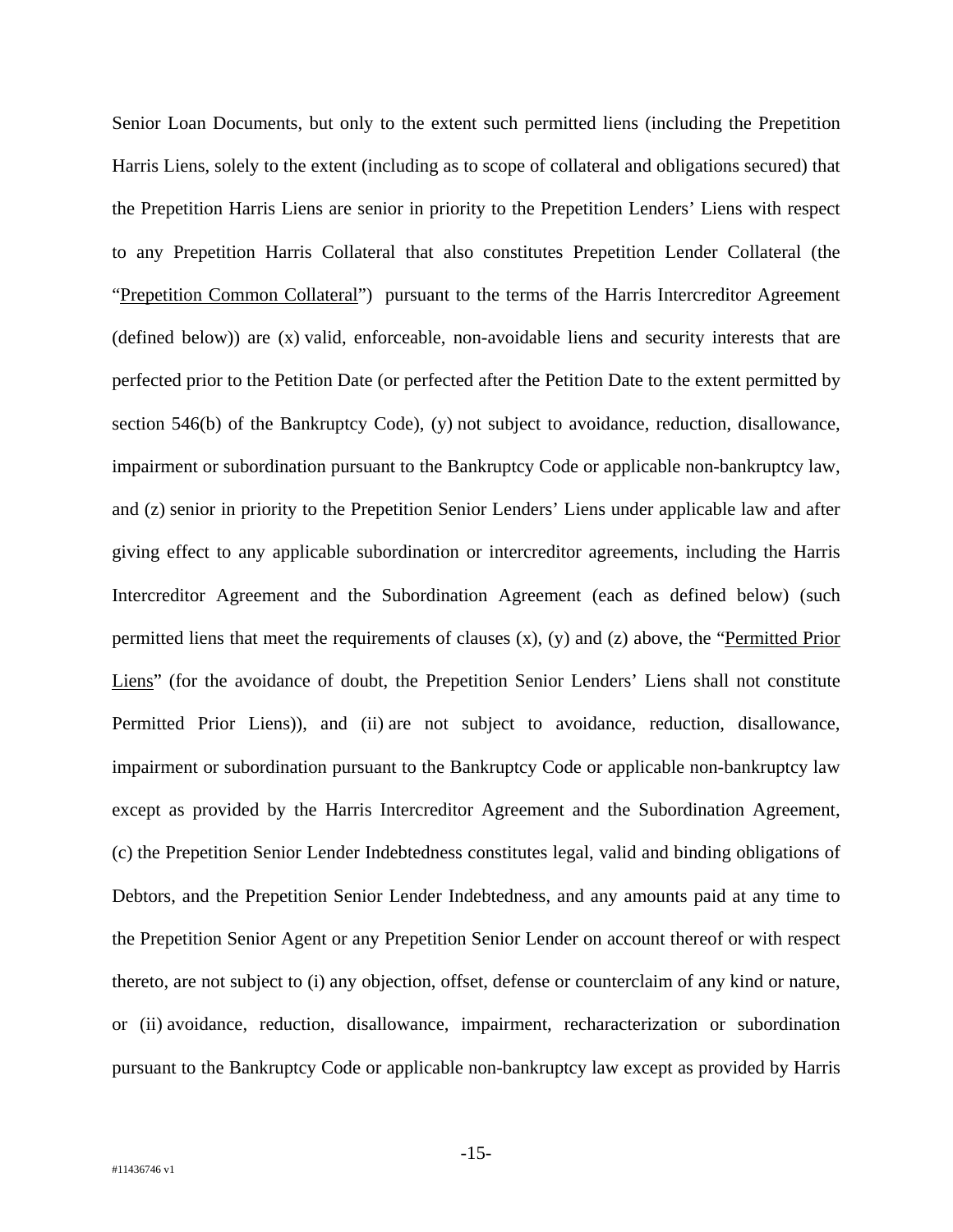Intercreditor Agreement and the Subordination Agreement, and (d) no claims exist against the Prepetition Senior Agent or any of or any Prepetition Secured Lender under any contract or tort (including, without limitation, lender liability) theories of recovery or pursuant to section 105 of the Bankruptcy Code.

(5) The Credit Parties have waived, discharged and released any and all rights to challenge any of the Prepetition Senior Lender Indebtedness and the security for those obligations, and to assert any offsets, defenses, claims, objections, challenges, causes of action and/or choses of action against the Prepetition Senior Agent or any Prepetition Senior Lender and/or any of their respective affiliates, parents, subsidiaries, agents, attorneys, advisors, professionals, officers, directors and employees.

E. Subject to the rights of any party in interest (other than the Credit Parties) as provided in paragraph 7 herein, each of the Credit Parties acknowledges and stipulates that:

(1) Debtors are also obligated to Harris under a certain BIN Sponsor Agreement dated as of November 1, 2008, as amended, restated, supplemented or otherwise modified prior to the Petition Date and other agreements with respect to amounts advanced to Debtors by Harris to fund Interchange and Network Reimbursement Fees for Debtors and Debtors' merchants (as such term is defined in the Forbearance Agreement (collectively, "Prepetition Harris Documents"). The indebtedness under the Prepetition Harris Documents with respect to the funding of Interchange and Network Reimbursement Fees includes principal of \$\_\_\_\_\_\_\_\_\_ and interest of \$\_\_\_\_\_\_\_\_, both as of [August \_\_, 2009], plus advances with respect to the funding of Interchange and Network Reimbursement Fees made after that date until the Petition Date. All of Debtors' obligations to Harris under the Prepetition Harris Documents, including, without limitation, all principal, accrued interest, unpaid fees and

-16-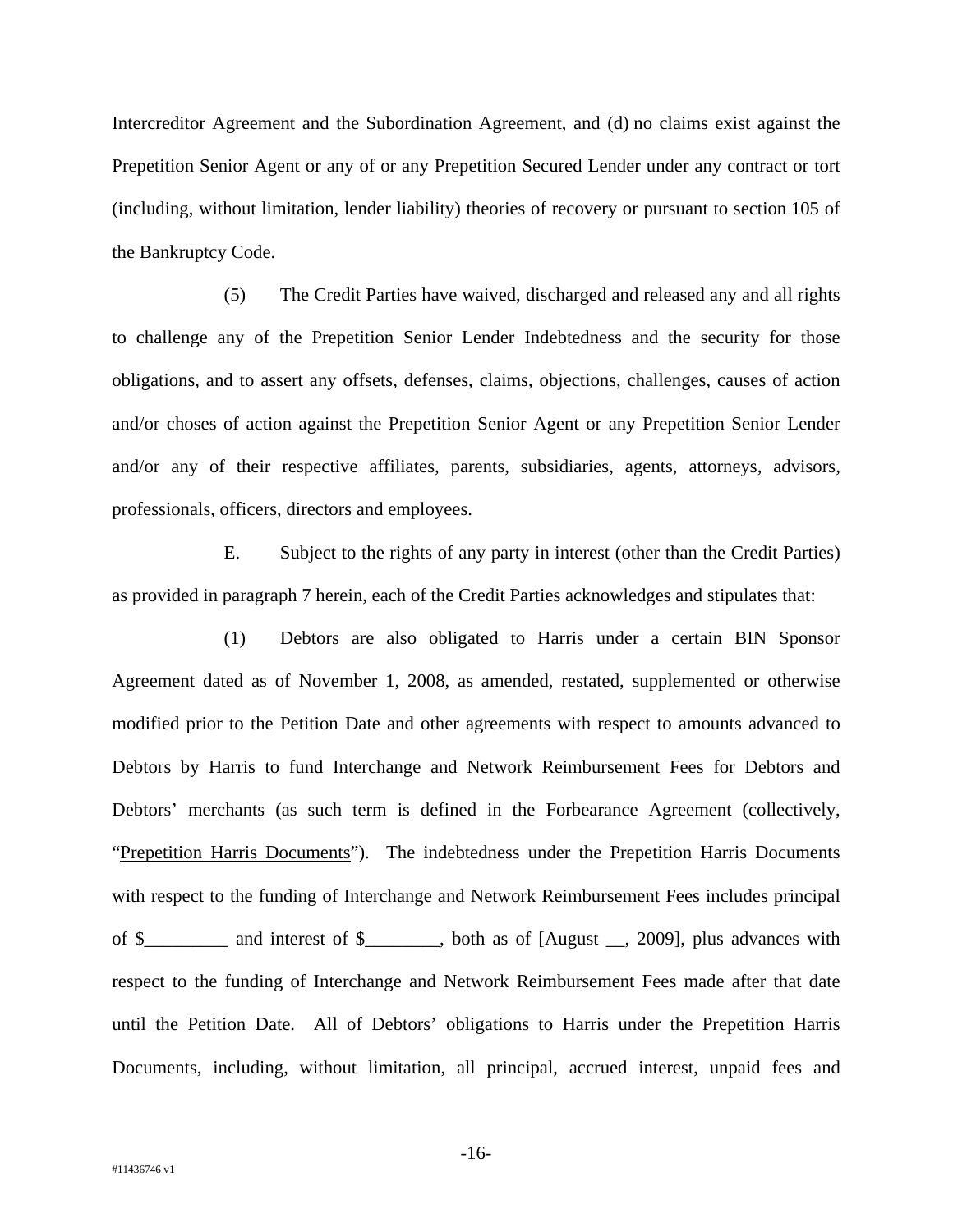expenses (including attorneys' fees) are identified as the "Prepetition Harris Indebtedness". The Prepetition Senior Lender Indebtedness, and the Prepetition Harris Indebtedness and the indebtedness asserted by various holders of subordinated debt under the Financing Agreement with Debtors dated November 15, 2007, as amended, restated, supplemented or otherwise modified prepetition, and the documents, instruments and agreements executed in connection therewith are referred to, collectively, as the "Prepetition Indebtedness".

(2) Debtors derive a substantial portion of their revenue from merchants whose customers pay with VISA U.S.A. Inc. or MasterCard International Incorporated and possibly other credit cards' associations (the "Associations"). Debtors' ability to provide merchants with access to any process merchant payment transactions with the Associations is vital to their ongoing business as an independent sales organization. In order to be in a position to accept and receive credit for purchases made with a VISA or MasterCard credit card, merchants must be a party to a merchant services agreement or similar agreement with a party that has access to the VISA/MasterCard payment and collection systems. Harris currently is such a party that has access to the VISA/MasterCard payment and collection systems.

(3) Pursuant to the Interchange DIP Facility Documents, among other things (a) Harris accepts sales slips submitted by Debtors' merchants whose customers use their VISA or MasterCard credit cards; (b) Harris sponsors Debtors into the Associations as an independent sales organization and establishes and maintains a dedicated, segregated Association Bank Identification Number (BIN) and Interbank Card Association (ICA) for Debtors; (c) Harris makes payment to VISA or MasterCard for fees; and (d) Harris then makes certain settlement payments to Debtors, subject to, among other things, Harris's rights of recoupment, retention, offset, and other rights set forth in the Interchange DIP Facility Documents.

-17-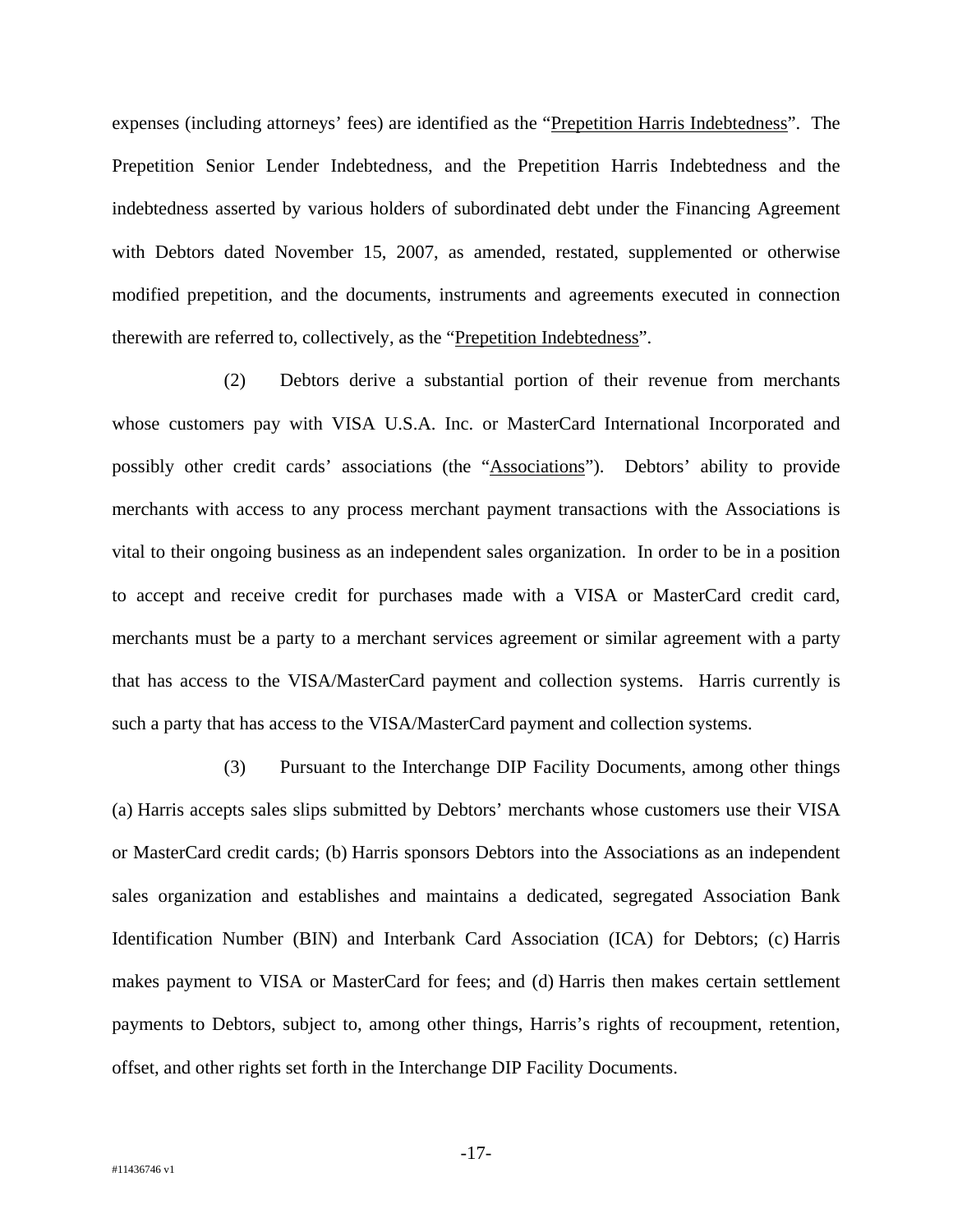(4) Due to the nature of the above-described transaction, Harris contends that it is at risk for Debtors' future performance because it is liable to the customers who make purchases with the VISA or MasterCard credit cards and have a right to receive a credit if Debtors and/or their merchants fail to perform and that Debtors are then ultimately liable to Harris.

(5) Pursuant to the Prepetition Harris Documents, Debtors granted to and for the benefit of Harris, to secure the Prepetition Harris Indebtedness (subject, however, to the terms of the Harris Intercreditor Agreement), rights of offset and recoupment and liens and security interests (the "Prepetition Harris Liens," and together with the Prepetition Senior Lenders' Liens, the "Prepetition Liens") on and in all of Debtors' right, title and interest, whether now owned or existing or hereafter acquired or arising, in, to or under the ISO Revenue, the Reserve Account, the ISO Operating Account, the Merchant Suspense Account, the ISO Clearing Account, and the funds and proceeds thereof, the "Prepetition Harris Collateral," and together with the Prepetition Lender Collateral, the "Prepetition Collateral"). The Prepetition Harris Liens shall only be senior to the Prepetition Senior Lenders' Liens for and to the extent (including as to scope of collateral and obligations secured) that such liens would be senior to the Prepetition Senior Lenders' Liens under the Harris Intercreditor Agreement with respect to the Prepetition Common Collateral as of the Petition Date and otherwise in the absence of the commencement of these Cases.

(6) The Credit Parties have acknowledged and agreed to duly perform all of their obligations under, and stay in full compliance with, the Interchange DIP Facility Documents (provided, however, that Debtors have not yet determined whether they will assume or reject the BIN Sponsor Agreement or each and every Merchant Agreement and the documents

-18-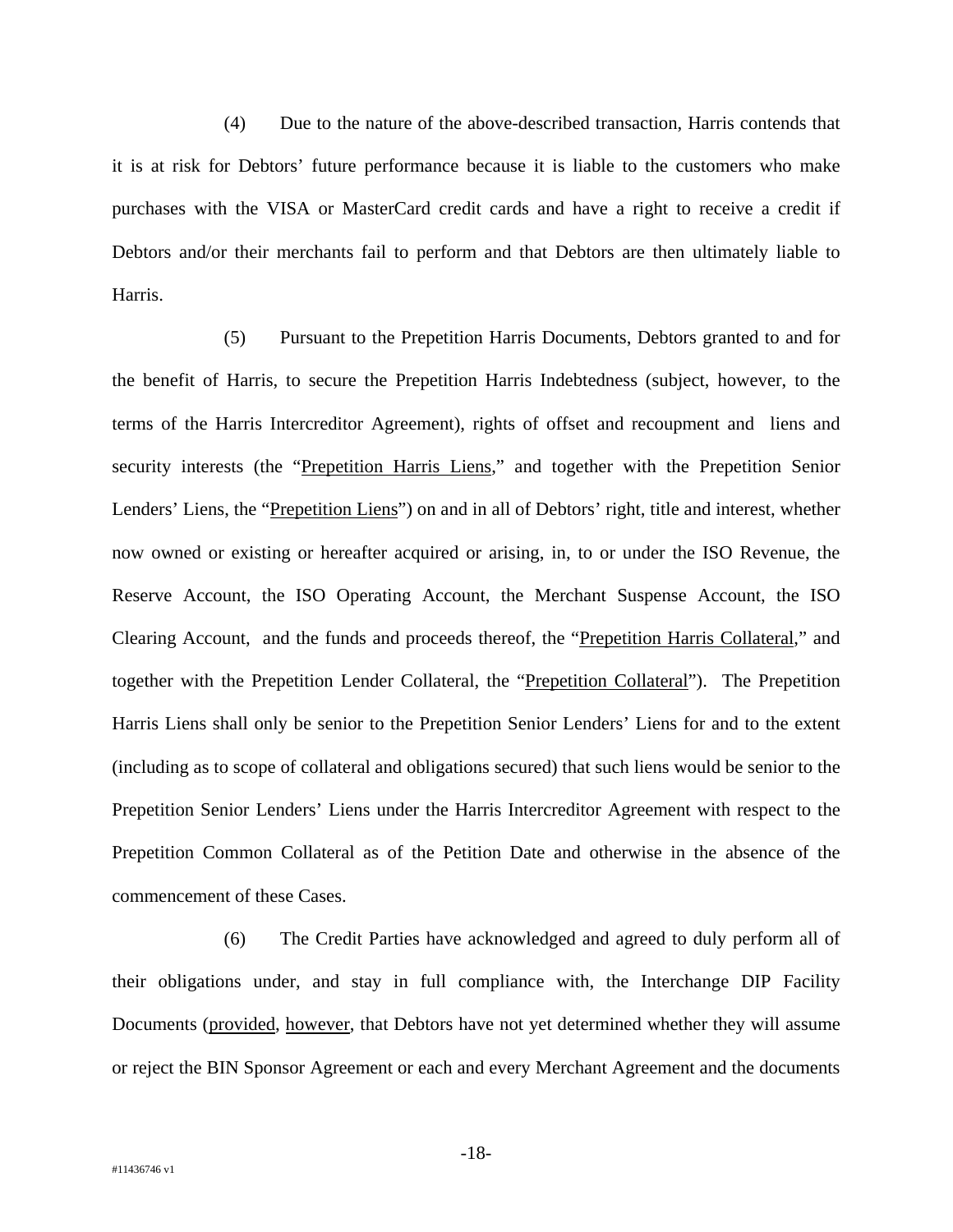related thereto), and have agreed to maintain and preserve the Prepetition Harris Collateral securing the Prepetition Harris Liens in accordance with the terms of the applicable documents.

(7) Pursuant to that certain letter agreement dated as of April 28, 2009 by and among the Prepetition Senior Agent, Harris and others (as amended, supplemented, restated or otherwise modified prior to the Petition Date, the "Harris Intercreditor Agreement"; the Prepetition Senior Loan Documents, the Prepetition Senior Debt Documents, the Subordination Agreement, the Prepetition Harris Documents and the Harris Intercreditor Agreement are referred to, collectively, as the "Prepetition Loan Documents"), the Prepetition Harris Liens on the Prepetition Harris Collateral are senior to the Prepetition Senior Lenders' Liens and other liens, to the extent (including as to scope of collateral and obligations secured) set forth in the Harris Intercreditor Agreement.

(8) As of the Petition Date and immediately prior to giving effect to this Order, (a) the Prepetition Harris Documents are valid and binding agreements and obligations of Debtors and are enforceable against Debtors in accordance with their terms, (b) the Prepetition Harris Liens (i) constitute valid, binding, enforceable and perfected security interests and liens and (ii) are not subject to avoidance, reduction, disallowance, impairment or subordination pursuant to the Bankruptcy Code or applicable non-bankruptcy law except as provided by the Harris Intercreditor Agreement, (c) the Prepetition Harris Indebtedness constitutes legal, valid and binding obligations of Debtors, and the Prepetition Harris Indebtedness, and any amounts paid at any time to Harris on account thereof or with respect thereto, are not subject to (i) any objection, offset, defense or counterclaim of any kind or nature, or (ii) avoidance, reduction, disallowance, impairment, recharacterization or subordination pursuant to the Bankruptcy Code or applicable non-bankruptcy law except as provided by the Harris Intercreditor Agreement and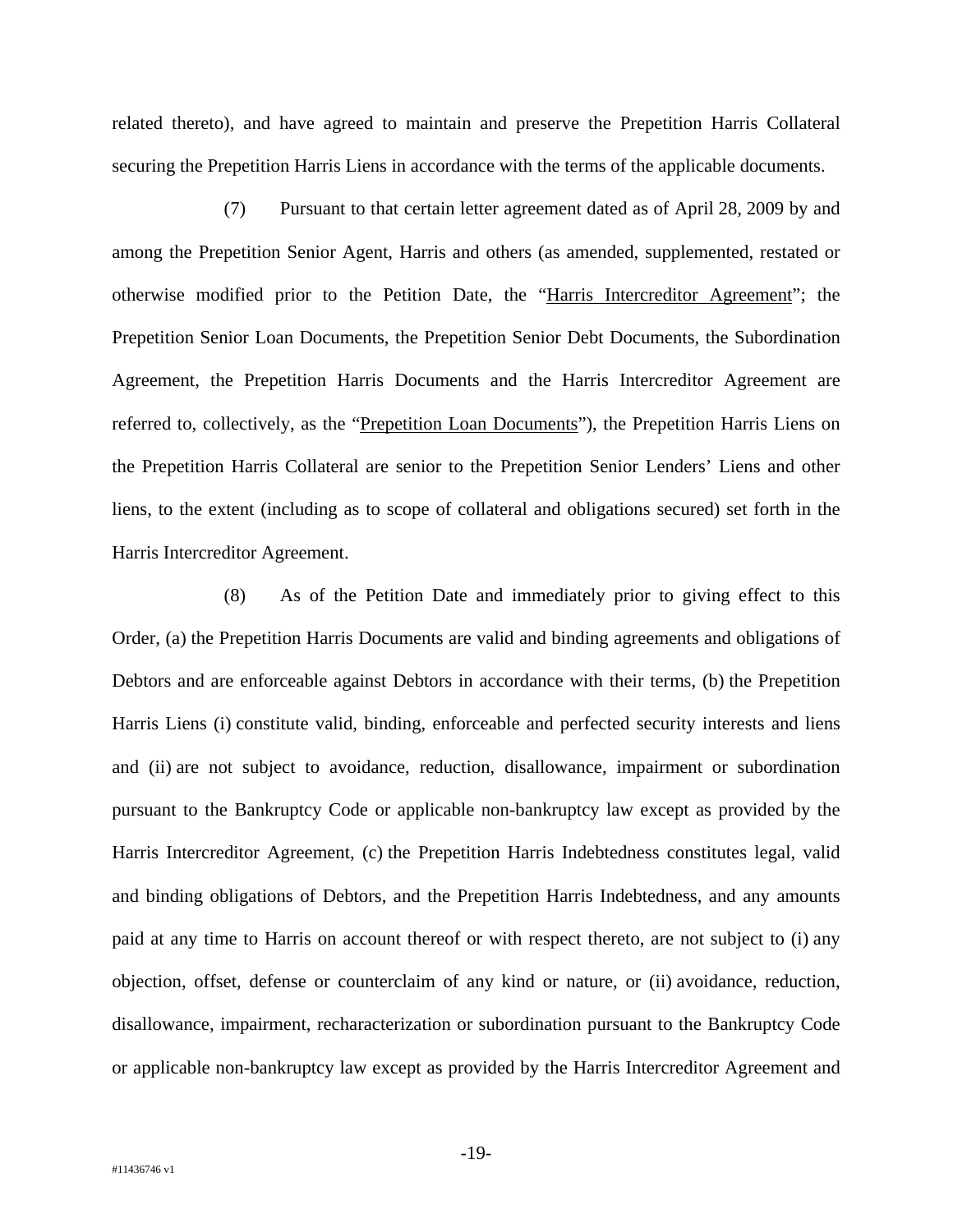the Subordination Agreement, and (d) no claims exist against Harris under any contract or tort (including, without limitation, lender liability) theories of recovery or pursuant to section 105 of the Bankruptcy Code.

(9) The Credit Parties have waived, discharged and released any and all rights to challenge any of the Prepetition Harris Indebtedness and the security for those obligations, and to assert any offsets, defenses, claims, objections, challenges, causes of action and/or choses of action against Harris and/or any of its respective affiliates, parents, subsidiaries, agents, attorneys, advisors, professionals, officers, directors and employees.

F. In order for Debtors to continue to operate their businesses, and preserve their goodwill and going concern value, it is necessary for Debtors to obtain immediate postpetition financing and use of Cash Collateral to enable it to pay normal operating expenses (including, without limitation, wages, salaries, insurance premiums, utilities, rent and taxes). Without such postpetition financing and use of Cash Collateral, Debtors will be unable to operate their business. The ability of Debtors to finance their operations and the availability to Debtors of sufficient working capital and other financial and general corporate liquidity through postpetition financing and use of Cash Collateral is in the best interests of Debtors and their estates. The interim financing and use of Cash Collateral authorized by this Order are vital to avoid immediate and irreparable harm to Debtors' businesses, properties and estates and to allow the orderly continuation of Debtors' businesses. Among other things, Debtors must be able to process VISA and/or MasterCard credit cards and obtain funds to continue the operation of their businesses. The continued performance under the Prepetition Harris Documents is vital to Debtors' continued and ongoing business operations and it is in the best interests of Debtors to continue to perform thereunder.

-20-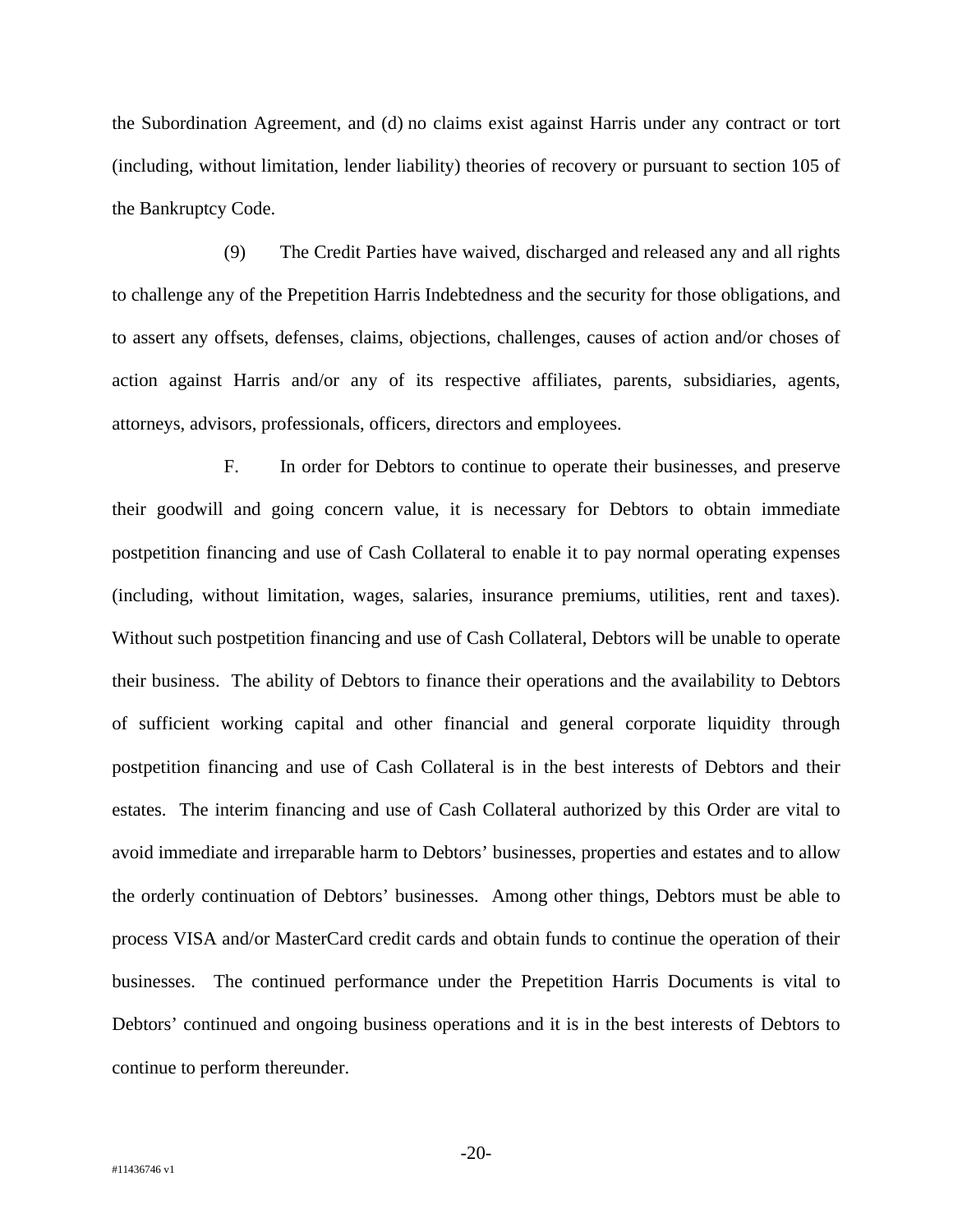G. Debtors are unable to obtain sufficient financing from sources other than Working Capital DIP Lenders and the Interchange DIP Lenders on terms more favorable than the DIP Facilities described in this Order and pursuant to the DIP Facility Documents. Debtors have been unable to obtain unsecured credit solely under section 503(b)(1) of the Bankruptcy Code as an administrative expense. New credit is unavailable to Debtors without (a) providing the Working Capital DIP Agent and the Working Capital DIP Lenders (i) the Working Capital DIP Facility Superpriority Claims and (ii) the Working Capital DIP Facility Liens as provided herein and in the Working Capital DIP Facility Documents, (b) providing the Interchange DIP Lenders (i) the Interchange DIP Facility Superpriority Claims and (ii) the Interchange DIP Facility Liens as provided herein and in the Interchange DIP Facility Documents, (c) providing for the Adequate Protection of the Prepetition Secured Parties' interests in the Prepetition Collateral on the terms and conditions as set forth herein, (d) permitting the Interchange DIP Lenders to setoff or recoup amounts advanced under the Interchange DIP Facility with respect to Interchange and Network Reimbursement Fees, and (e) authorizing Debtors and the Interchange DIP Lenders to continue to perform postpetition under the Interchange DIP Facility Documents in their entirety, including authorizing the Interchange DIP Lenders to withhold amounts in accordance with the Interchange DIP Facility Documents to the extent permitted under the Forbearance Agreement regardless of whether such amounts pertain to prepetition or postpetition transactions.

H. Based upon the record presented by Debtors to this Court: (i) the terms of the DIP Facilities and use of Cash Collateral described in this Order are the best available under the circumstances, reflect Debtors' exercise of prudent business judgment consistent with their fiduciary duty, and are supported by reasonably equivalent value and fair consideration; and (ii) the DIP Facilities and use of Cash Collateral described in this Order have been negotiated in

-21-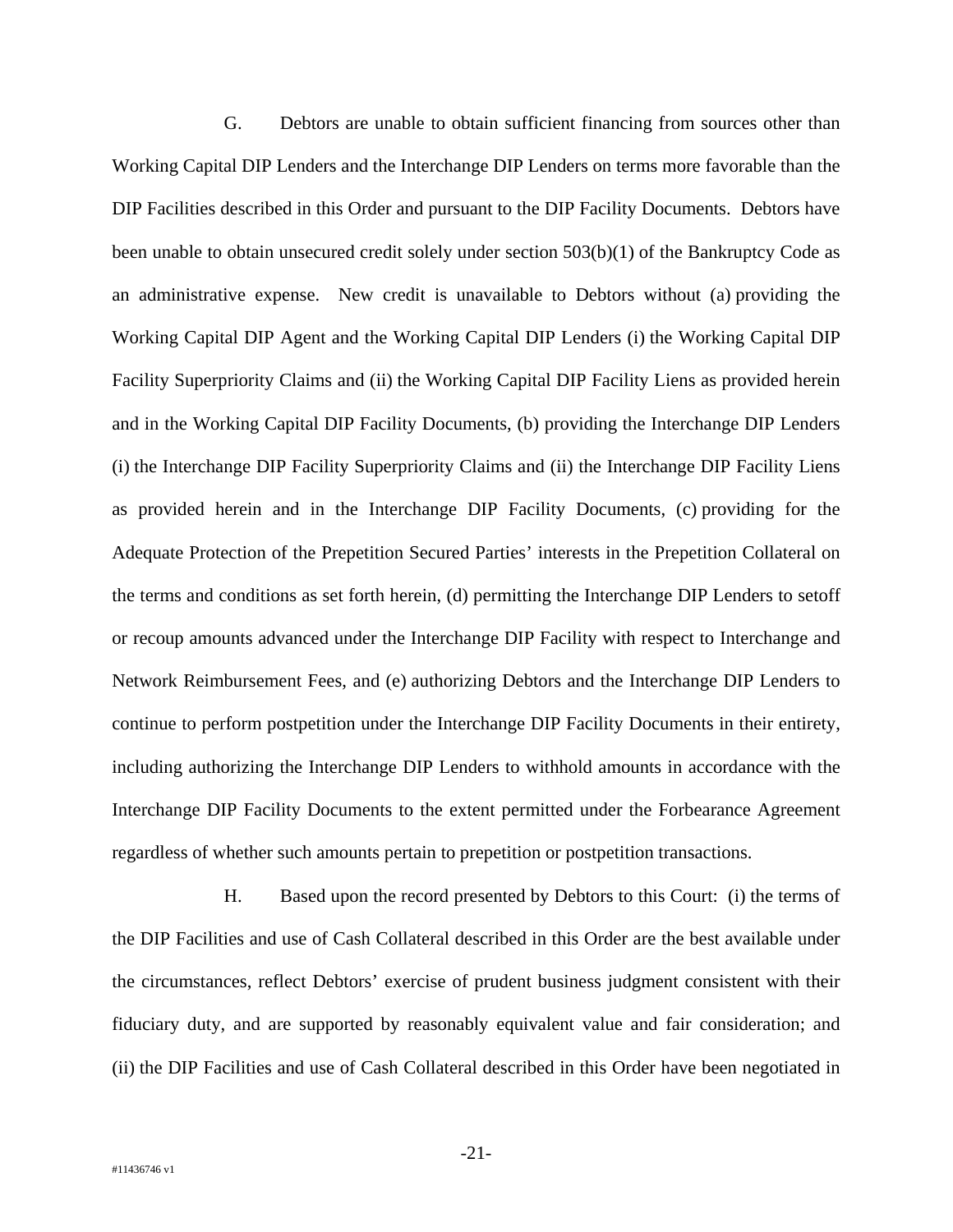good faith and at arm's length among Debtors, Working Capital DIP Agent, Working Capital DIP Lenders, Interchange DIP Lenders, Prepetition Senior Agent, and Prepetition Senior Lenders, and any loans, use of Cash Collateral or other financial accommodations set forth in this Order shall be deemed to have been extended, issued, made, or consented to, as the case may be, in "good faith" within the meaning of section 364(e) of the Bankruptcy Code.

I. The Working Capital DIP Agent, Working Capital DIP Lenders, Interchange DIP Lenders, and Prepetition Secured Parties have indicated a willingness to provide financing to Debtors and/or permit the use of Cash Collateral by Debtors (or to otherwise refrain from objecting to such financing or use of Cash Collateral) subject to (i) the entry of this Order, (ii) the terms and conditions of the DIP Facility Documents, and (iii) findings by the Court that such postpetition financing and use of Cash Collateral is essential to Debtors' estates, that the terms of such financing and use of Cash Collateral were negotiated in good faith and at arm's length, and that the DIP Facility Liens, the DIP Facility Superpriority Claims, and the other protections granted pursuant to this Order and the DIP Facility Documents will not be affected by any subsequent reversal, modification, vacatur, or amendment of this Order or any other order, as provided in section 364(e) of the Bankruptcy Code. The Working Capital DIP Agent, Working Capital DIP Lenders, Interchange DIP Lenders and Prepetition Secured Parties have each acted in good faith in, as applicable, negotiating, consenting to and agreeing to provide the postpetition financing arrangements and/or use of Cash Collateral (or otherwise not opposing such financing or use of Cash Collateral) contemplated by this Order and the other DIP Facility Documents, and the reliance of Working Capital DIP Agent, Working Capital DIP Lenders, Interchange DIP Lenders and Prepetition Secured Parties on the assurances referred to above is in good faith.

-22-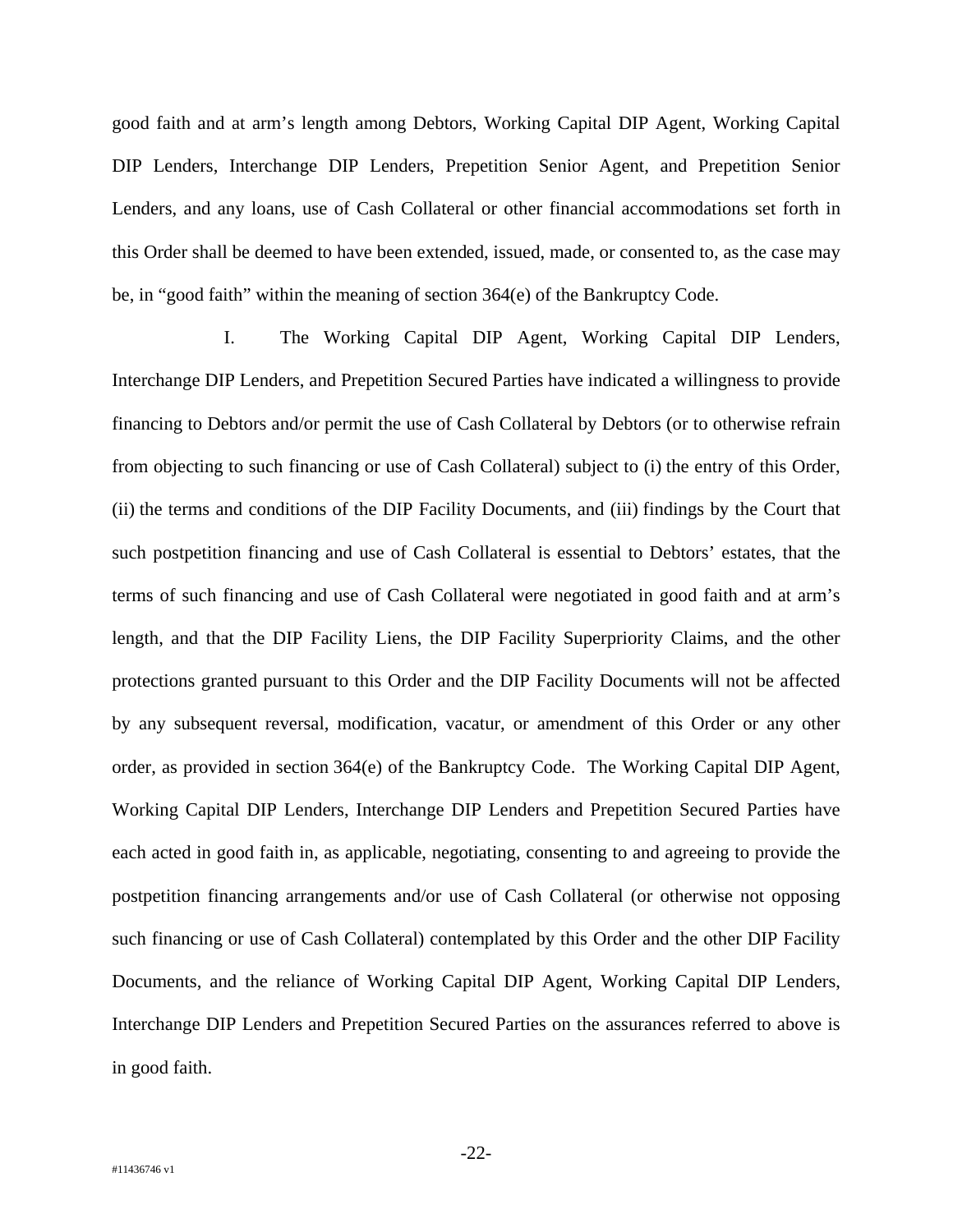J. The Budget (as defined below), is achievable and will allow Debtors to operate in the Case, sell certain assets and pay administrative expenses as they become due. The Working Capital DIP Agent, Working Capital DIP Lenders, Interchange DIP Lenders, First Out Banks and Prepetition Secured Parties are relying upon Debtors' compliance with the Budget in accordance with this Order in determining to enter into the DIP Facility Documents and consent to the use of Cash Collateral.

K. The Credit Parties consent to the terms and conditions of this Order.

L. Telephonic, facsimile or overnight mail notice of the Interim Hearing and the proposed entry of this Order has been provided to (i) the thirty (30) largest creditors of Debtors on a consolidated basis, (ii) the Office of the United States Trustee for the District of Delaware (the "U.S. Trustee"), (iii) counsel to the official committee of unsecured creditors, if appointed (the "Committee"), (iv) counsel to the Working Capital DIP Agent, (v) counsel to the Interchange DIP Lenders and Harris, (vi) counsel to the Prepetition Senior Agent, (vii) each of Debtors' cash management banks, (viii) all known parties asserting a lien against the Collateral, and (ix) any other party that has filed a request for notice pursuant to Bankruptcy Rule 2002 or is required to receive notice under the Bankruptcy Rules (collectively, the "Notice Parties"). Under the exigent circumstances of this case, the requisite notice of the Motion and the relief requested thereby and this Order has been provided in accordance with Bankruptcy Rule 4001 and Local Bankruptcy Rule 9013-1(m), which notice is sufficient for all purposes under the Bankruptcy Code, including, without limitation, sections 102(1) and 364 of the Bankruptcy Code, and no other notice need be provided for entry of this Order.

M. Debtors have requested immediate entry of this Order under Rules 4001(b)(2) and 4001(c)(2) of the Federal Rules of Bankruptcy Procedure. Absent

-23-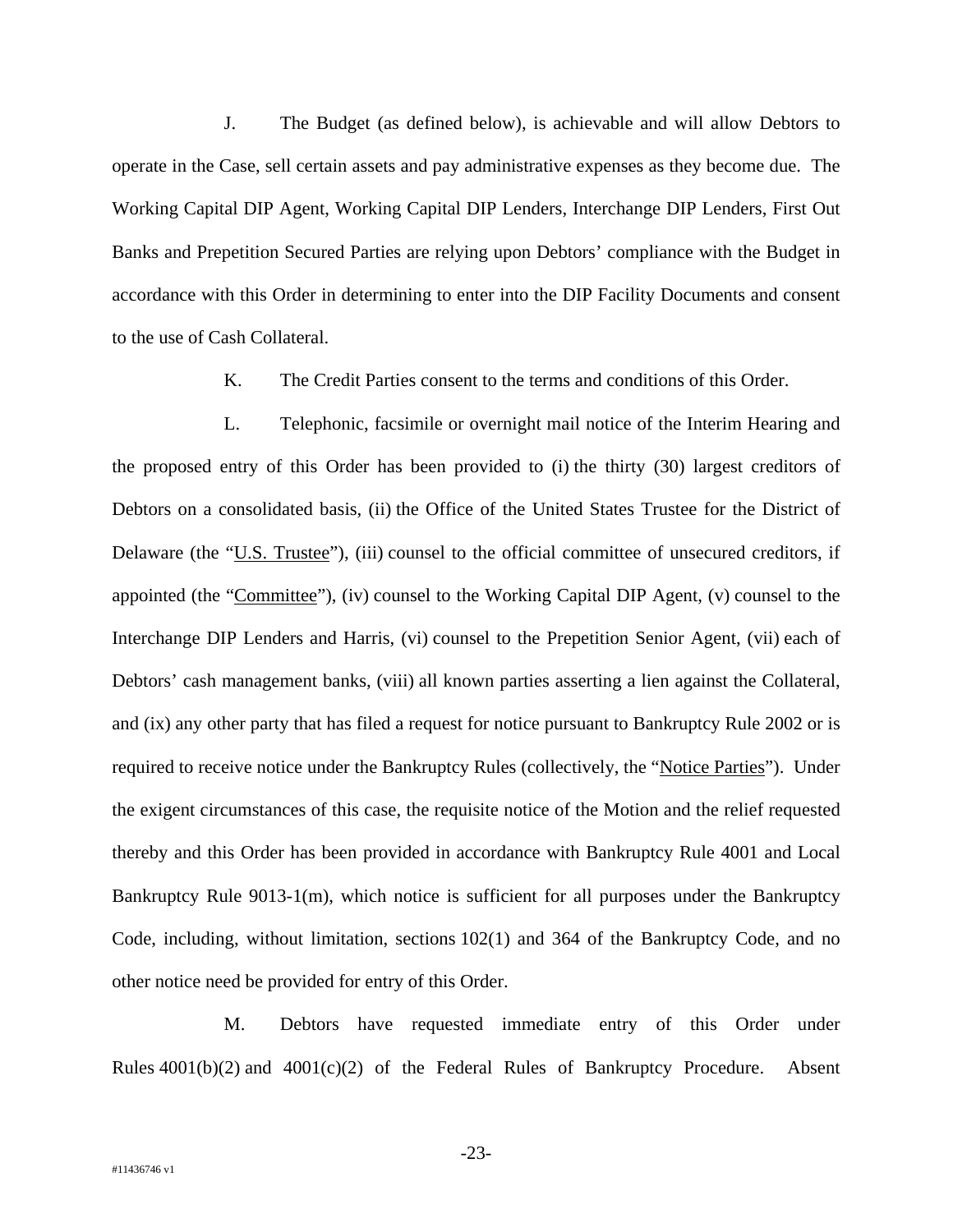immediate entry of this Order, Debtors' businesses, properties and estates will be irreparably harmed.

N. None of the Prepetition Secured Parties have opposed the terms and conditions of this Order, including the priming under section 364(d) of the Bankruptcy Code as provided for herein. The consent of the Prepetition Secured Parties is expressly limited to (i) Debtors' use of Cash Collateral solely on the terms and conditions set forth in this Order (ii) the postpetition financing being provided by the Working Capital DIP Agent and Working Capital DIP Lenders as contemplated by this Order and the Working Capital DIP Facility Documents and (iii) the postpetition financing being provided by the Interchange DIP Lenders as contemplated by this Order and the Interchange DIP Facility Documents. The Adequate Protection granted in this Order constitutes "adequate protection necessary" of the Prepetition Secured Parties' interests in the Prepetition Collateral, including Cash Collateral, with respect to Debtors' use of Cash Collateral, the Postpetition Indebtedness (as defined below) and the priming of the Prepetition Liens as authorized herein. This Order is in lieu of all further hearings on the issue of Adequate Protection with respect to the Prepetition Secured Parties unless there is a material adverse change postpetition, in which case nothing in this Order shall preclude any Prepetition Secured Party from asserting that it is entitled to more or different adequate protection. Nothing in this Order, including, without limitation, any of the provisions herein with respect to Adequate Protection, shall constitute, or be deemed to constitute, a finding that the interests of any Prepetition Secured Party are or will be adequately protected with respect to any non-consensual use of Cash Collateral or priming of the Prepetition Liens.

Under consideration of the above findings, which are incorporated into this Order, IT IS THEREFORE ORDERED:

-24-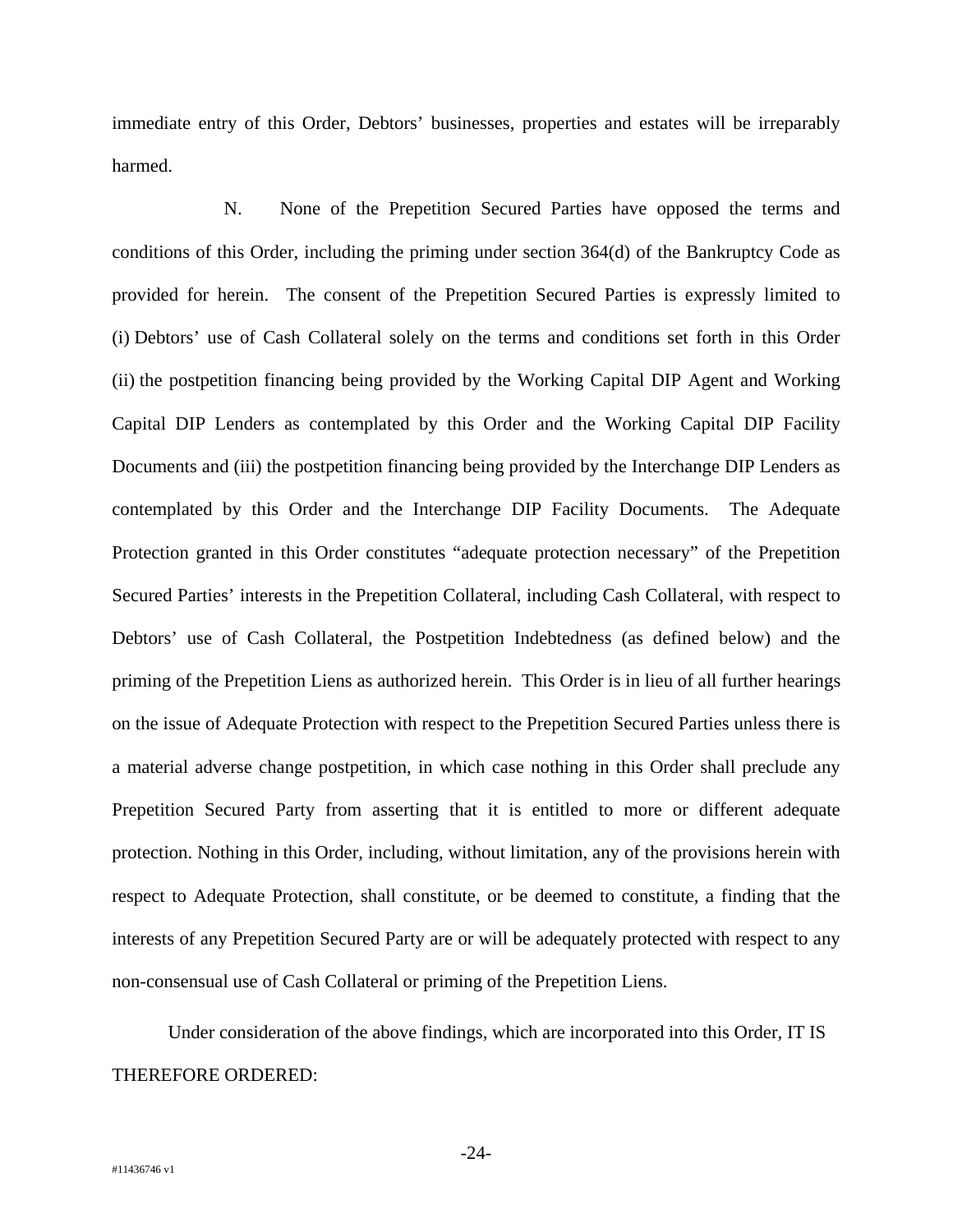1. Disposition. The Motion is granted as set forth in this Order. Any objections that have not previously been withdrawn are hereby overruled. The Order shall immediately become effective upon its entry pursuant to Rules  $4001(b)(2)$  and  $4001(c)(2)$  of the Bankruptcy Rules.

2. Authorization to Borrow and Use Cash Collateral. Subject to the terms and conditions of this Order and the DIP Facility Documents, Debtors may use Cash Collateral and obtain postpetition financing from the Working Capital DIP Lenders and the Interchange DIP Lenders as follows:

(a) Working Capital DIP Facility.

 (i) The Working Capital DIP Facility will be governed by the Prepetition Senior Loan Documents, as supplemented or modified by this Order, and the other Working Capital DIP Facility Documents.

 (ii) Under no circumstances will there be any further advances or other extensions of credit under the Prepetition Notes.

 (iii) The postpetition revolving credit in the total amount of the Working Capital DIP Facility Cap shall be evidenced by a \$\_\_\_\_\_\_\_\_\_\_\_ revolving credit note in favor of Comerica in the form attached as Exhibit A for \_\_\_% of the Working Capital DIP Facility Cap and a \$\_\_\_\_\_\_\_\_\_\_ revolving credit note in favor of Wells Fargo in the form attached as Exhibit B for \_\_\_% of the Working Capital DIP Facility Cap (collectively, the "Working Capital DIP Facility Notes"). All of Debtors' obligations arising under the Working Capital DIP Facility, including, without limitation, all principal, interest, attorneys' fees and other expenses are identified as the "Working Capital DIP Facility Indebtedness." The Working Capital DIP Facility Notes and all other documents related to or executed in connection with the

-25-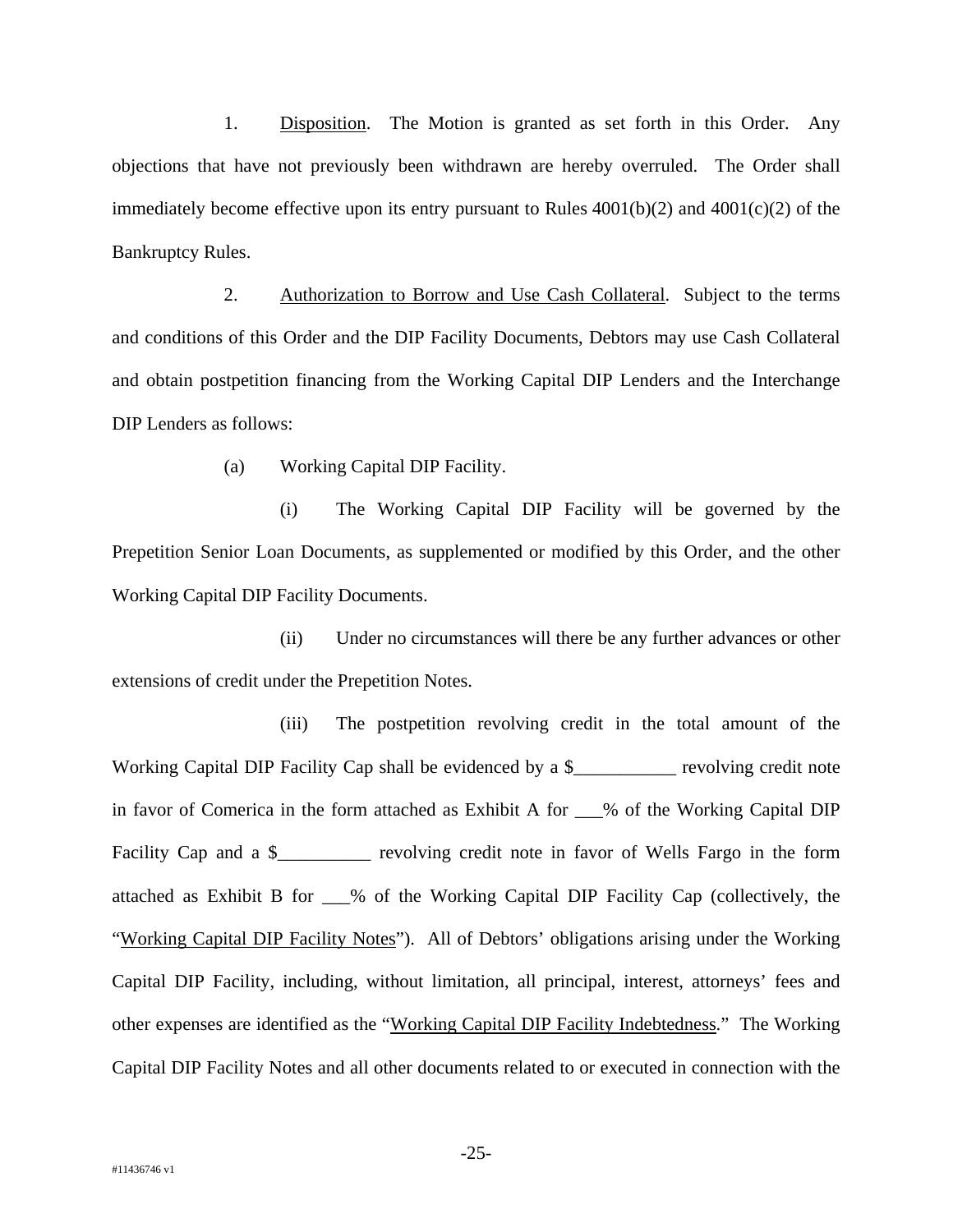Working Capital DIP Facility, as they may be amended, restated, supplemented or otherwise modified from time to time, including, without limitation, the Prepetition Senior Loan Documents, shall be identified collectively as the "Working Capital DIP Facility Documents."

 (iv) Subject to the terms and conditions of the Working Capital DIP Facility Documents and this Order, Debtors are authorized to receive advances under the Working Capital DIP Facility, and the DIP Lenders are authorized to fund advances under the Working Capital DIP Facility, notwithstanding (A) that the provisions of Section 5.16 of the Prepetition Credit Agreement may not be satisfied at the time of any such advances due to defaults existing as of the date of entry of this Order under the Prepetition Senior Loan Documents of which Working Capital DIP Lenders have been notified in writing, and (B) any notice that the Term Loan B Banks have provided to Prepetition Senior Agent under Section 2.17 of the Prepetition Credit Agreement.

 (v) Debtors may immediately request advances under the Working Capital DIP Facility; provided, that the principal amount of each such requested advance and all other postpetition advances outstanding as of the date of such request, are consistent with the budget attached as Exhibit E, as modified from time to time with the prior consent of the Working Capital DIP Agent and the Working Capital DIP Lenders (the "Budget"), do not exceed the budgeted DIP Balance referenced in the Budget for such period, and the total amount advanced does not exceed the Working Capital DIP Facility Cap.

 (vi) Commencing on September 1, 2009, and continuing each Tuesday thereafter, Debtors shall deliver to the Working Capital DIP Agent and Harris a report regarding actual collections and disbursements for the previous week, including a comparison to the projections for such week provided in the Budget. 100% of Debtors' cash inflows (net of (i)

-26-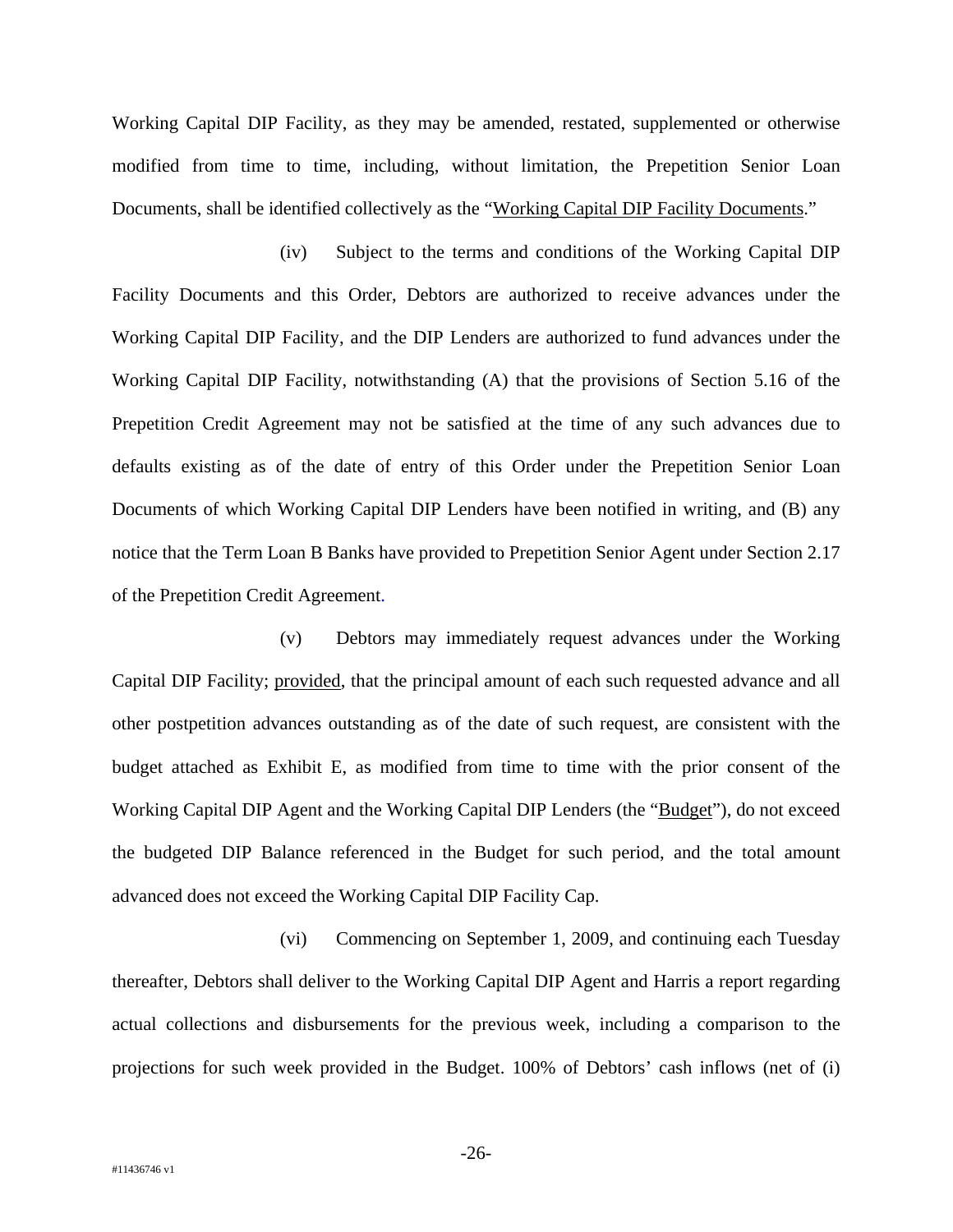certain fees and processing charges due to First Data and amounts due to Harris as provided in the Prepetition Harris Documents, subject to and as modified by the Forbearance Agreement dated July 24, 2009, and this Order, and (ii) unless and until the earliest of a Termination Event, the Termination Date or notification by Working Capital DIP Agent to Debtors to the contrary, up to a maximum of \$1,500,000 cash (the "Permitted Working Capital Amount")) will be applied as follows: first, to the Prepetition Senior Agent for application to the Prepetition Senior Lender Forbearance Indebtedness in accordance with the Prepetition Senior Loan Documents until paid in full; second, to the Prepetition Senior Agent for application to the Prepetition Senior Non-Forbearance Indebtedness in accordance with the applicable Prepetition Senior Loan Documents until paid in full; third, to the Working Capital DIP Agent for application to the Working Capital DIP Facility Indebtedness, in accordance with the Working Capital DIP Facility Documents until paid in full; and thereafter, to any other Prepetition Senior Lender Indebtedness and Working Capital DIP Facility Indebtedness in accordance with the respective lien priorities of the holders of such indebtedness in such Collateral as set forth in this Order or any Prepetition Senior Loan Document. Any Advances under the Working Capital DIP Facility Notes that are made from time to time by the Working Capital DIP Lenders, may be used by Debtors solely and exclusively as provided for in the Budget as and when budgeted, measured weekly for total budgeted disbursements only (with an adverse variance on budgeted disbursements measured on a cumulative basis of up to 10% but in no event shall the cumulative variance on all budgeted disbursements exceed \$1 million; provided, however, Debtors cannot use a positive variance in one line item to increase the budgeted amount for professional fees in aggregate or individually). The "working capital" line item which covers reserves, chargebacks, rejects and merchant finance and the debit network line which covers inflows and outflows related to the debit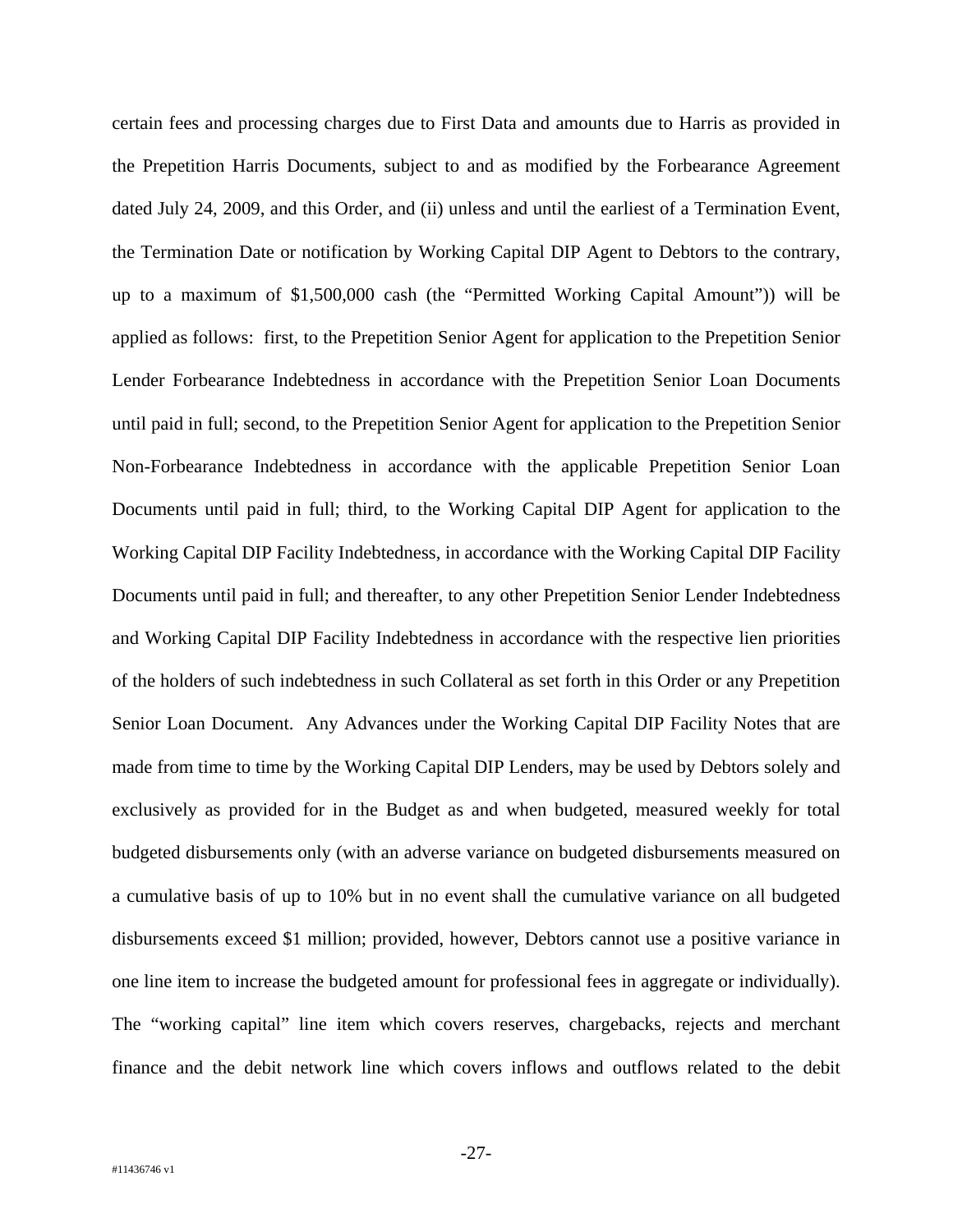network are not subject to the budget variance test, unless there is a permanent, material adverse change in the working capital line item. Debtors warrant and represent that the Budget includes all reasonable, necessary, and foreseeable expenses to be incurred in the ordinary course of business in connection with the operation of their businesses for the period set forth in the Budget. Without limitation, the failure to comply with any covenant set forth in this paragraph, including the use of Advances for any other purposes or in amounts in excess of the Budget shall constitute an immediate default under this Order.

 (vii) The Budget shall provide for payment of (A) fees due and payable to the Clerk of the Court and the U.S. Trustee under 28 U.S.C. § 1930 and (B) fees and expenses incurred by professionals retained under an order of the Court capped at the amounts set forth in the Budget (the "Professional Fees"), which fees and expenses may only be paid by Debtors to the extent accrued before the earlier of  $(x)$  the occurrence of a default by any Debtors under this Order which is not waived by the Working Capital DIP Lenders; provided, that accrued and unpaid fees and expenses incurred after a default that is waived or cured, shall also be payable under the Budget (so long as no unwaived or uncured default has occurred and is continuing) or (y) the conversion of any of the Cases to a case under chapter 7 of the Bankruptcy Code; provided, that the payment of such fees and expenses must be in accordance with any other order of this Court. In no event shall any amount budgeted for Professional Fees be used to pay any fees or expenses of any person retained in a chapter 7 case under sections 326, 327 or 328 of the Bankruptcy Code. Any amounts budgeted for Professional Fees or otherwise provided for in the Budget are subject to the restrictions set forth in paragraph 7(d) of this Order. Nothing contained in this paragraph shall (i) be construed to exempt those attorneys, accountants, and other professionals retained in this case under sections 327 and 1103 of the Bankruptcy Code by

-28-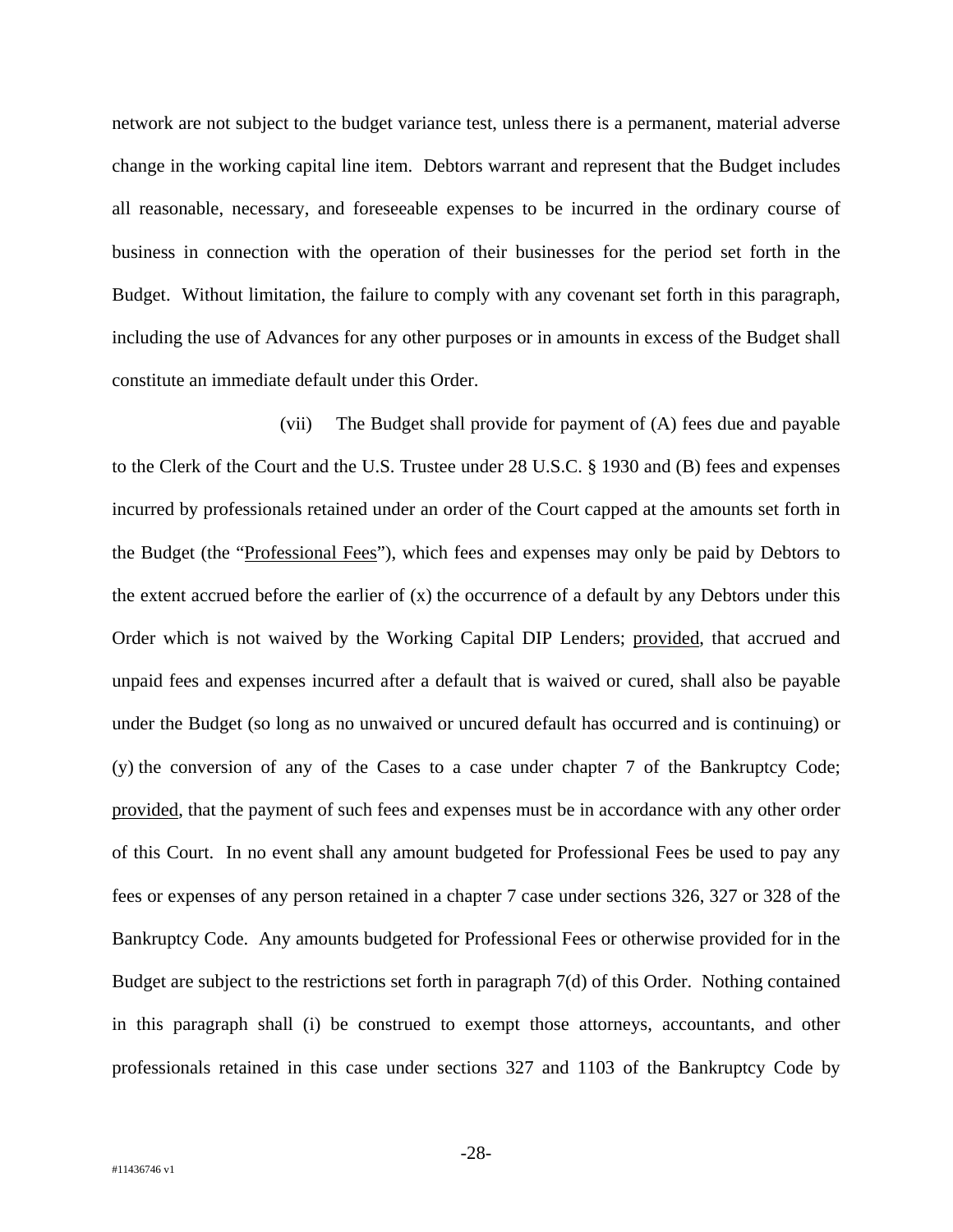Debtors and by the Committee receiving interim compensation payments or reimbursement of expenses from compliance with any Court approved procedure for compensation or otherwise from applicable provisions of bankruptcy law, including but not limited to requirements that such compensation or reimbursement be allowed on a final basis after the filing of appropriate fee applications, and when applicable, any subsequent order of this Court requiring that such payments be disgorged, (ii) be construed as consent to the allowance of any fees and expenses referred to above, or (iii) be construed to affect any right of any person to object to the reasonableness of such amounts.

(b) Interchange DIP Facility.

 (i) The Interchange DIP Facility will by governed by the Interchange DIP Facility Documents.

 (ii) Subject to the terms and conditions of the Interchange DIP Facility Documents and this Order, Debtors are authorized to receive postpetition advances of Interchange and Network Reimbursement Fees up to \$7,500,000 under the Interchange DIP Facility, and the Interchange DIP Lenders are authorized and agree to fund the advances and settle by setoff, recoupment or otherwise from ISO Revenue or any of Debtors' accounts maintained with any Interchange DIP Lender on a monthly basis, in accordance with past practice and the Interchange DIP Facility Documents, provided, however, that the setoff and recoupment rights of the Interchange DIP Lenders with respect to postpetition advances of Interchange and Network Reimbursement Fees are not greater than the prepetition rights of Harris under paragraph 2 of the Forbearance Agreement for setoff or recoupment for the Interchange and Network Reimbursement Fees advanced prepetition.

-29-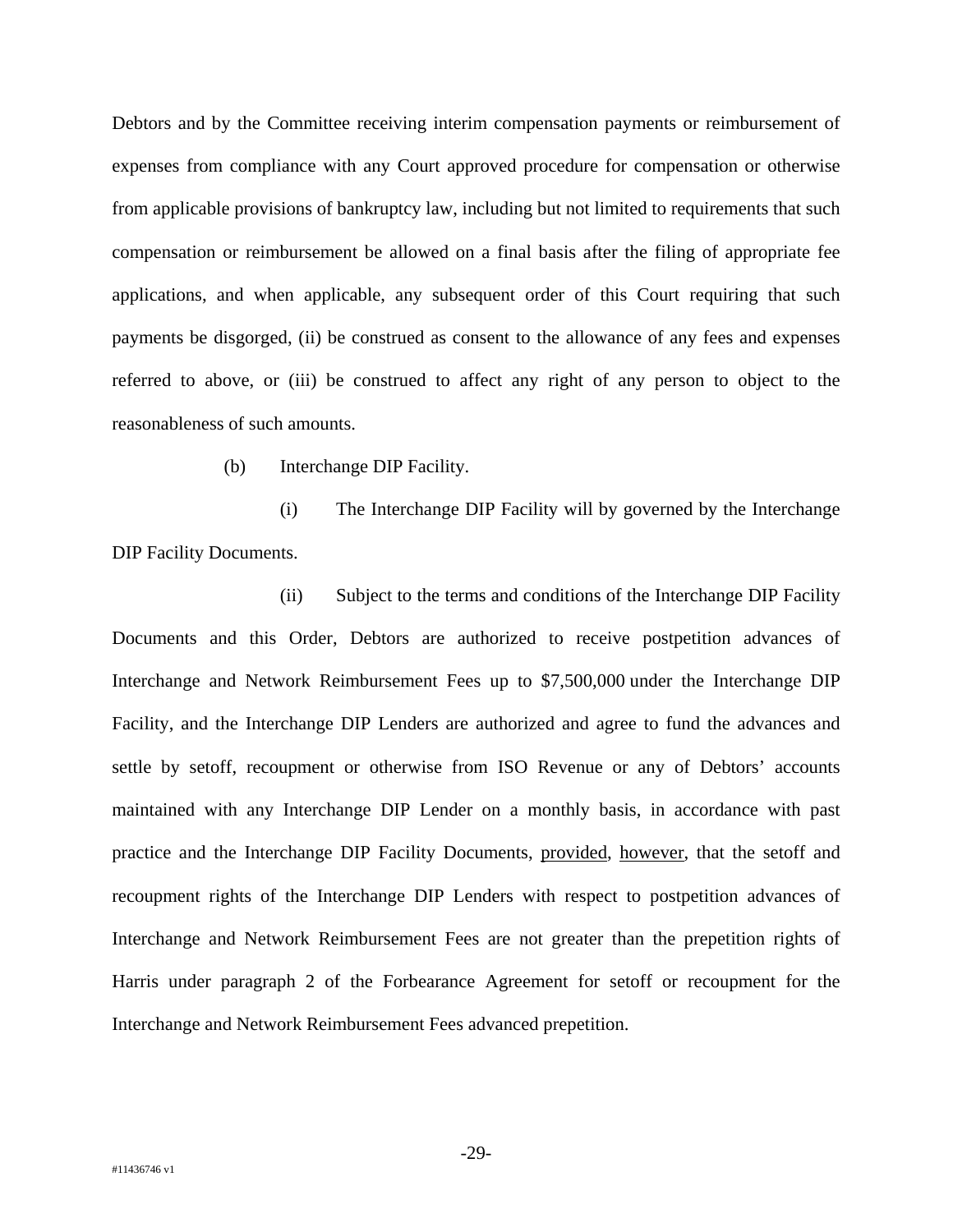(iii) All of Debtors' postpetition obligations to the Interchange DIP Lenders under the Interchange DIP Facility Documents and this Order, including, without limitation, all principal, accrued interest, unpaid fees and expenses (including attorneys' fees) are identified, collectively, as the "Interchange DIP Facility Indebtedness" (the Interchange DIP Facility Indebtedness and the Working Capital DIP Facility Indebtedness are, collectively, the "Postpetition Indebtedness").

 (iv) Interchange DIP Lenders are allowed to set off, recoup or otherwise collect against the ISO Revenue or amounts maintained in Debtors' accounts at any Interchange DIP Lender, in the ordinary course of business, all Interchange DIP Facility Indebtedness as and when such amounts are due; provided, however, that the setoff and recoupment rights of the Interchange DIP Lenders with respect to postpetition advances of Interchange and Network Reimbursement Fees are not greater than the prepetition rights of Harris under paragraph 2 of the Forbearance Agreement for setoff or recoupment for the Interchange and Network Reimbursement Fees advanced prepetition. To the extent necessary, Interchange DIP Lenders are granted relief from the automatic stay to set off or recoup such amounts.

(c) General.

 (i) Debtors' ability to request advances under the Working Capital DIP Facility and the Interchange DIP Facility shall terminate upon a Termination Event (as defined below) or on the "Termination Date," which is the earlier of (A) the date of consummation of a sale of substantially all of Debtors' assets ("Sale"), or (B) October 16, 2009, unless otherwise extended in writing by Prepetition Senior Agent, Working Capital DIP Lenders, and Interchange DIP Lenders. "Termination Event" is defined as (i) a default by any Debtor

-30-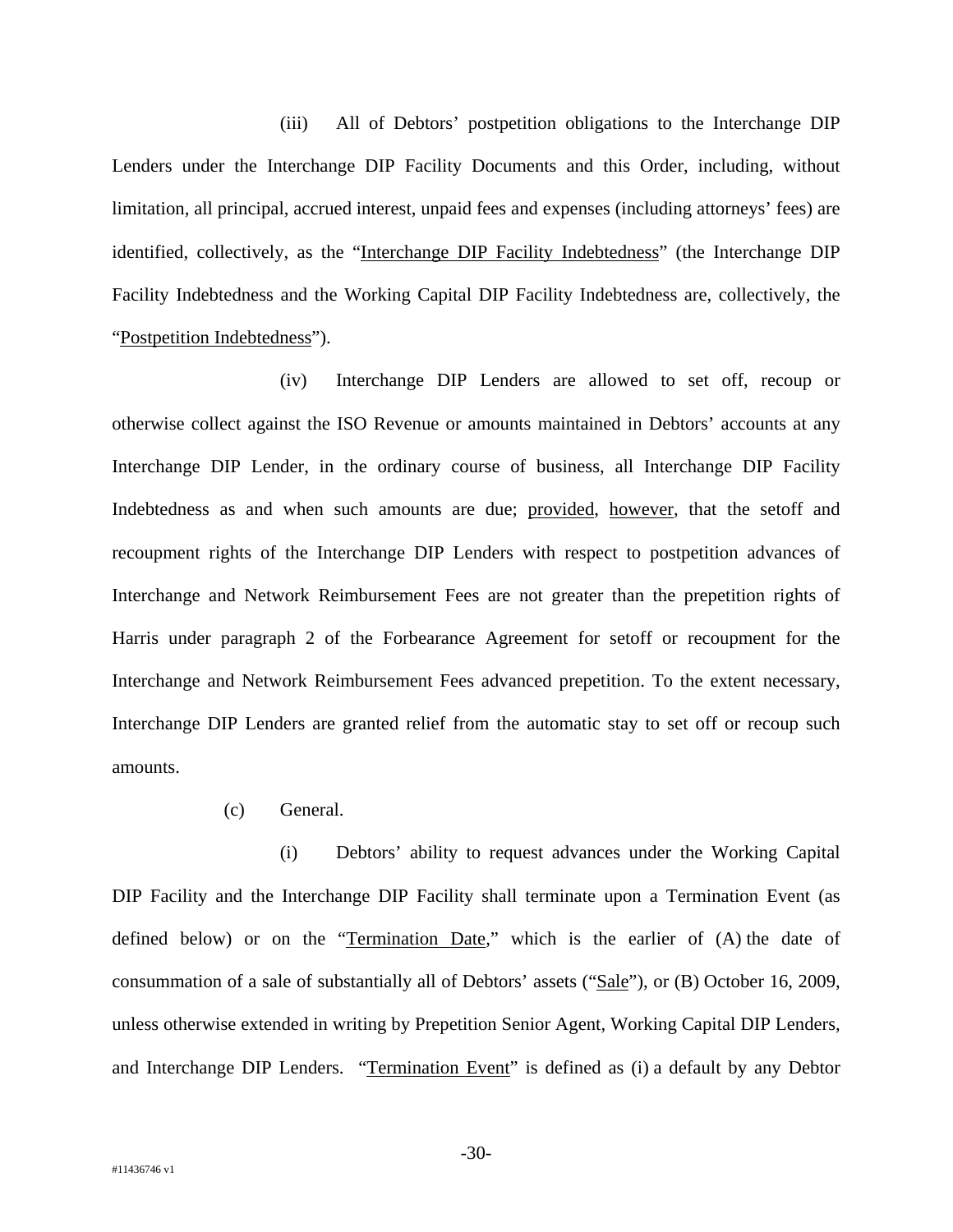under this Order; (ii) default by any Debtor under the Working Capital DIP Facility Documents or the Interchange DIP Facility Documents, as amended (excluding any defaults existing as of the date of entry of this Order under the Prepetition Loan Documents of which the Working Capital DIP Agent has been notified in writing); (iii) default by any Debtor under the Forbearance Agreement; (iv) failure by Debtors to employ at any time a chief restructuring officer acceptable to the Working Capital DIP Agent and Working Capital DIP Lenders; (v) appointment of a trustee, examiner with expanded powers, custodian or receiver, (vi) conversion of any of the Cases to a case under Chapter 7 of the Bankruptcy Code, (vii) dismissal of any of the Cases, or (viii) with respect to the Interchange DIP Facility and use of Harris' Cash Collateral (a) the unfunded merchant reserve under the Prepetition Harris Documents and Interchange DIP Facility Documents exceeds \$21,341,801, (b) a motion to reject the Prepetition Harris Documents is filed, or (c) Debtors accept a winning bidder for a Sale that does not contemplate the assumption of the Prepetition Harris Documents, provided however, notwithstanding anything in this Order to the contrary, the Debtor may continue to holdback and use cash collateral to the extent necessary to allow it to pay all expenses incurred prior to the Termination Event or Termination Date to the extent such expenses have been provided for in the Budget through such date.

 (ii) Debtors shall provide Working Capital DIP Lenders and Interchange DIP Lenders, on or before the following dates, all of the following with respect to the Sale:

 (A) On or before September [30], 2009, Debtors shall obtain entry of an order ("Sale Procedures Order"), by the Court approving the procedures governing the Sale, substantially in the form and content approved prepetition by the Working Capital DIP

-31-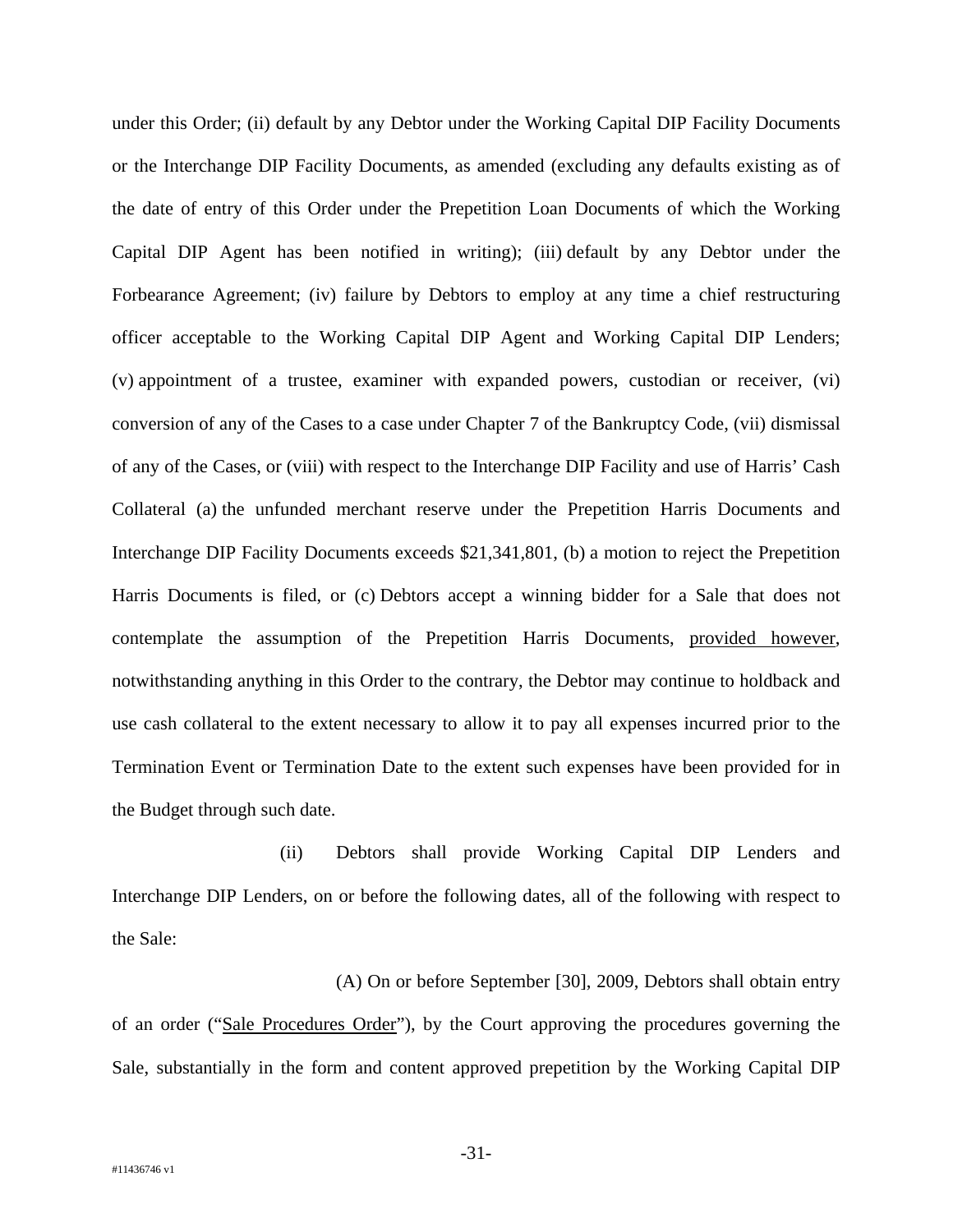Lenders, Interchange DIP Lenders, with a closing date for the Sale on or before October 16, 2009;

(B) Debtors shall close the Sale on or before October 16, 2009.

Without limitation, Debtors will be in default under this Order if it fails to meet any of the deadlines referenced in this paragraph  $2(c)(ii)$ , unless it receives the prior written extension or waiver of the Prepetition Senior Agent, Working Capital DIP Lenders, Term Loan B Banks and Interchange DIP Lenders.

 (iii) On the date of entry of this Order, Debtors shall pay to Working Capital DIP Agent the Revolving Credit Commitment Fee (as defined in the Cynergy Prepetition Credit Agreement) for the pro rata benefit of Working Capital DIP Lenders.

 (iv) Debtors shall supply financial information and information relating to the Collateral as required by any of the DIP Facility Documents or at the request of Working Capital DIP Agent, Working Capital DIP Lenders, Term Loan B Agent or Interchange DIP Lenders. Without limitation, Debtors shall deliver to Working Capital DIP Agent, Working Capital DIP Lenders, Term Loan B Agent and Interchange DIP Lenders: (A) as and when filed, all reports and other documents and pleadings filed by Debtors with the Court or the U.S. Trustee; (B) a weekly cash flow statement, comparing actual receipts and disbursements to the projected receipts and disbursements set forth in the Budget; (C) daily reconciliations regarding the unfunded rolling merchant reserve; and (D) daily merchant activity reports.

 (v) Upon the occurrence of the Termination Date pursuant to clause (A) of the definition thereof, all cash and cash equivalents (including any Cash Collateral) shall be applied as follows: first, to fund a reserve equal to the amount provided for in the Budget with respect to all unpaid expenses incurred through that date in accordance with the Budget plus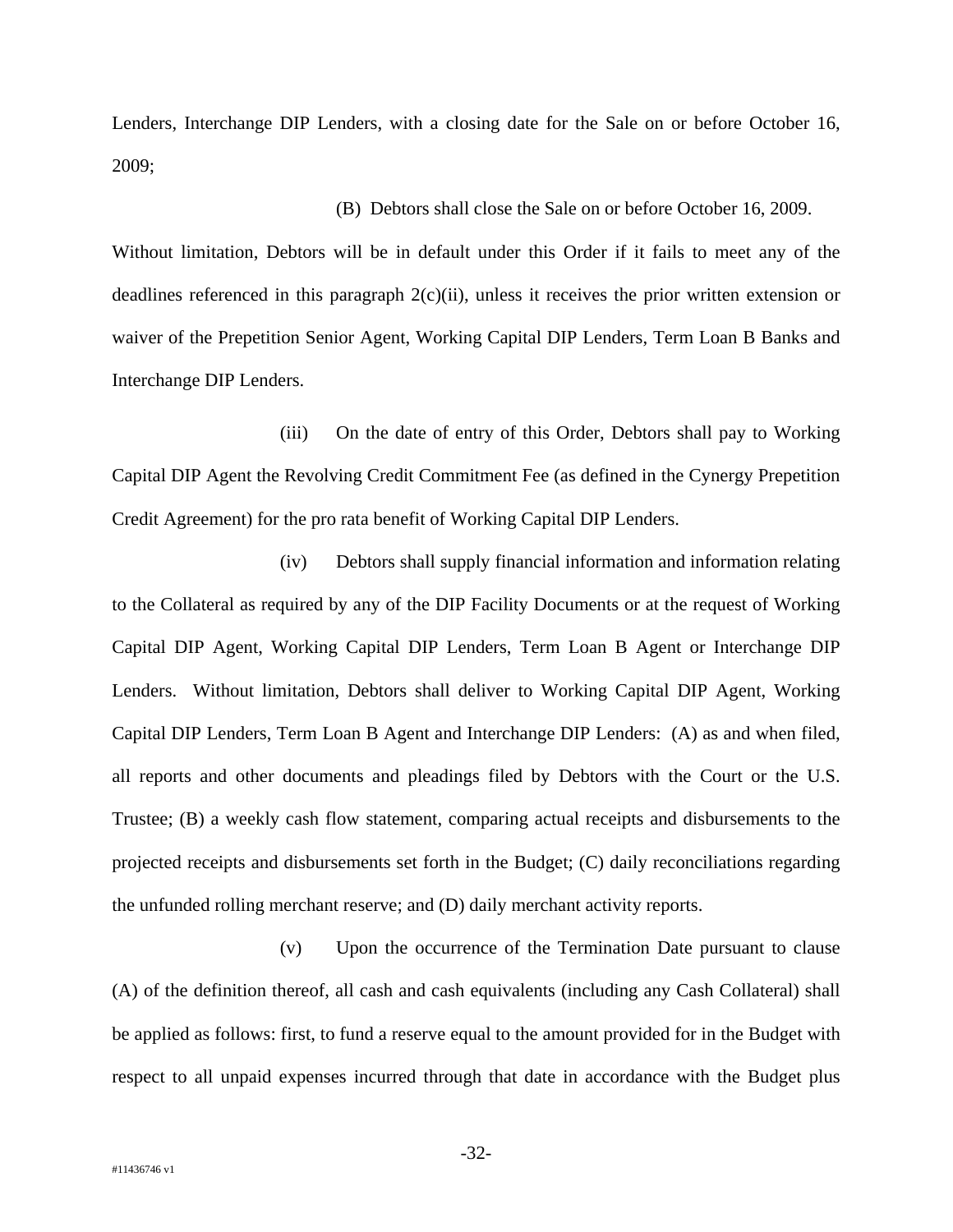wind down expenses from and after the occurrence of such Termination Date; and thereafter, to the Prepetition Senior Lender Indebtedness and the Working Capital DIP Facility Indebtedness in accordance with the respective lien priorities of the holders of such indebtedness in such Collateral.

 (vi) Except as modified by the DIP Facility Documents or this Order, all of the provisions of the Prepetition Senior Loan Documents and Prepetition Harris Documents are ratified and confirmed by Debtors and the other Credit Parties.

 (vii) Debtors are authorized to perform all of their obligations under the Prepetition Harris Documents, and Harris shall perform all of its obligations thereunder and, except as otherwise set forth in this Order or the Forbearance Agreement, retain all of its rights, privileges, priorities and benefits under the Prepetition Harris Documents (provided, that Debtors and their merchants are in compliance with their respective obligations thereunder as modified by the Forbearance Agreement and this Order) for a limited time pending assumption of the Prepetition Harris Documents, pursuant to a final order acceptable to Harris. Harris is authorized in accordance with the Prepetition Harris Documents to settle, withhold, setoff and recoup amounts in accordance with the Prepetition Harris Documents regardless of whether such amounts pertain to prepetition or postpetition transactions; provided, however, that the setoff and recoupment rights of Harris are as provided under paragraph 2 of the Forbearance Agreement. Except as set forth in this Order, nothing herein shall be construed to alter the liens, rights and priorities granted to, and obligations of, Harris under the Prepetition Harris Documents, which liens, rights and priorities and obligations shall continue postpetition.

 (viii) Marcelo Paladini, by his consent to this Order, affirms and ratifies his guaranty to Prepetition Senior Agent. Holdings and Prosperity acknowledge and agree that

-33-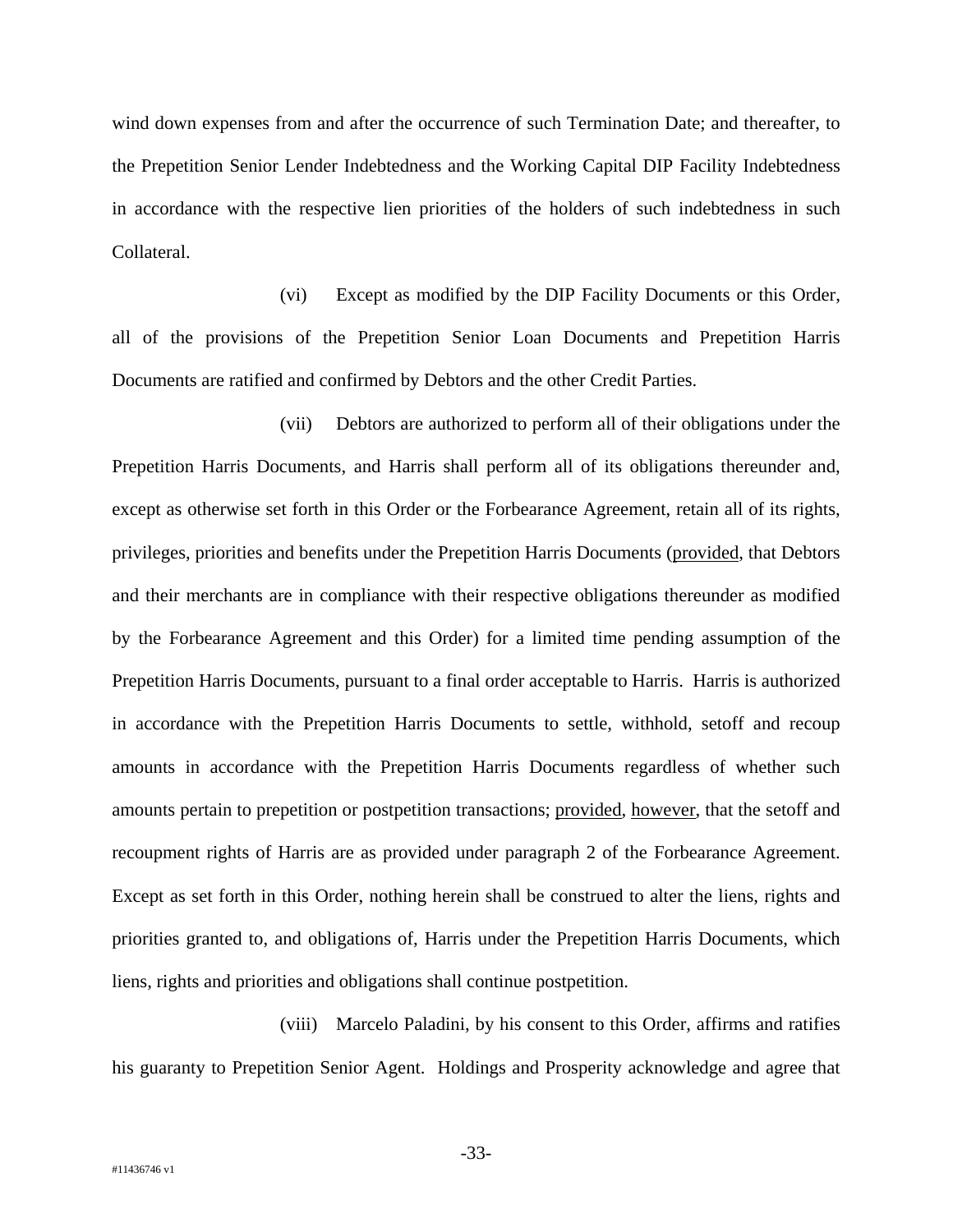the Prepetition Senior Lender Indebtedness and the Working Capital DIP Facility Indebtedness are guaranteed under their respective guaranties previously executed in favor of Prepetition Senior Agent and Prepetition Senior Lenders. Marcelo Paladini acknowledges and agrees that the Prepetition Senior Lender Indebtedness (except, however, for amounts advanced under Comerica Revolving Note #1 and Wells Fargo Revolving Note #1) and the Working Capital DIP Facility Indebtedness are guaranteed under his guaranty previously executed in favor of Prepetition Senior Agent and Prepetition Senior Lenders.

3. Working Capital DIP Facility Superpriority Claims. For all of the Working Capital DIP Facility Indebtedness, the Working Capital DIP Agent and Working Capital DIP Lenders are each granted, pursuant to section  $364(c)(1)$  of the Bankruptcy Code, the allowed Working Capital DIP Facility Superpriority Claims, which claims shall be payable from and have recourse to, in addition to the Collateral, any unencumbered prepetition or postpetition property of Debtors whether now existing or hereafter acquired. The Working Capital DIP Facility Superpriority Claims shall be deemed legal, valid, binding, enforceable, and perfected claims, not subject to subordination, impairment or avoidance other than as specifically provided for herein, for all purposes in the Cases and any successor case.

4. Working Capital DIP Facility Liens. Under section 364(c)(2), (c)(3), and (d) of the Bankruptcy Code, the Working Capital DIP Facility Indebtedness shall be secured by, and Working Capital DIP Agent, for the benefit of itself and the Working Capital DIP Lenders, and Working Capital DIP Lenders are hereby granted (without the necessity of the execution by Debtors, or the filing or recordation, of mortgages, security agreements, account control agreements, financing statements, or otherwise), the Working Capital DIP Facility Liens. The Working Capital DIP Facility Liens are valid, binding, enforceable and fully perfected as of the

-34-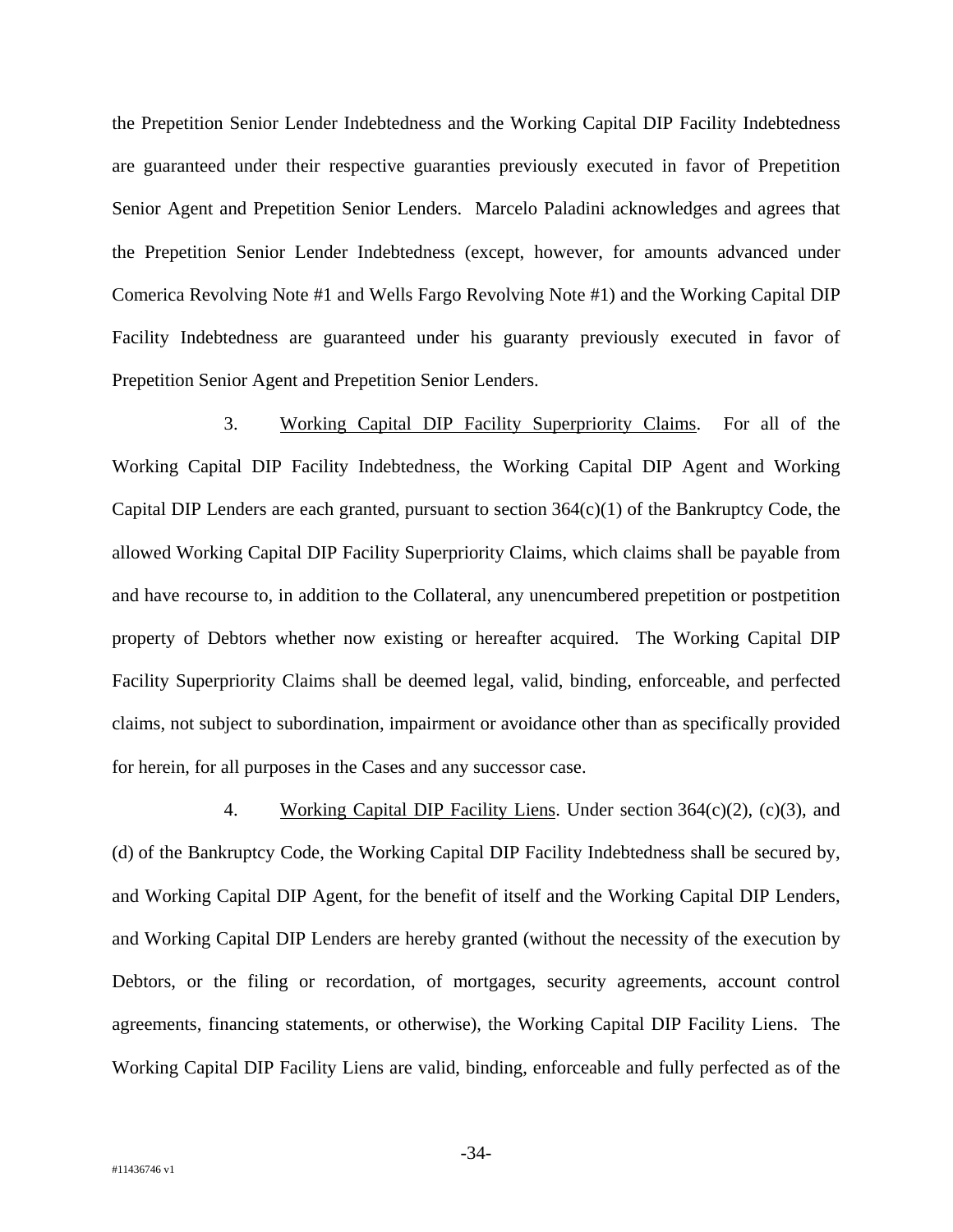date hereof, not subject to subordination, impairment or avoidance other than as specifically provided for herein, for all purposes in these Cases and any successor case. The Working Capital DIP Facility Liens granted herein shall prime and be senior in all respects to the Prepetition Liens (other than the Permitted Prior Liens) and the Replacement Liens (as defined below) pursuant to section 364(d) of the Bankruptcy Code; provided, however, that the priority of Working Capital DIP Facility Liens and the Interchange DIP Facility Liens with respect to the Working Capital Collateral that is also Interchange Collateral (the "DIP Common Collateral") shall be subject to the same order of priority that the Prepetition Harris Liens and the Prepetition Lenders' Liens are subject to in accordance with the terms of the Harris Intercreditor Agreement. Upon entry of this Order, all possessory collateral held by the Prepetition Senior Agent shall be deemed to have been transferred to the Working Capital DIP Agent, and all lockbox, blocked account or similar control agreements shall be deemed assigned to the Working Capital DIP Agent, on behalf of the Working Capital DIP Lenders.

5. Interchange DIP Facility Superpriority Claims. For all of the Interchange DIP Facility Indebtedness, the Interchange DIP Lenders are each granted, pursuant to section 364(c)(1) of the Bankruptcy Code, the allowed Interchange DIP Facility Superpriority Claims, which claims shall be payable from and have recourse to, in addition to the Collateral, any unencumbered prepetition or postpetition property of Debtors whether now existing or hereafter acquired. The Interchange DIP Facility Superpriority Claims shall be deemed legal, valid, binding, enforceable, and perfected claims, not subject to subordination, impairment or avoidance other than as specifically provided for herein, for all purposes in these Cases and any successor case.

-35-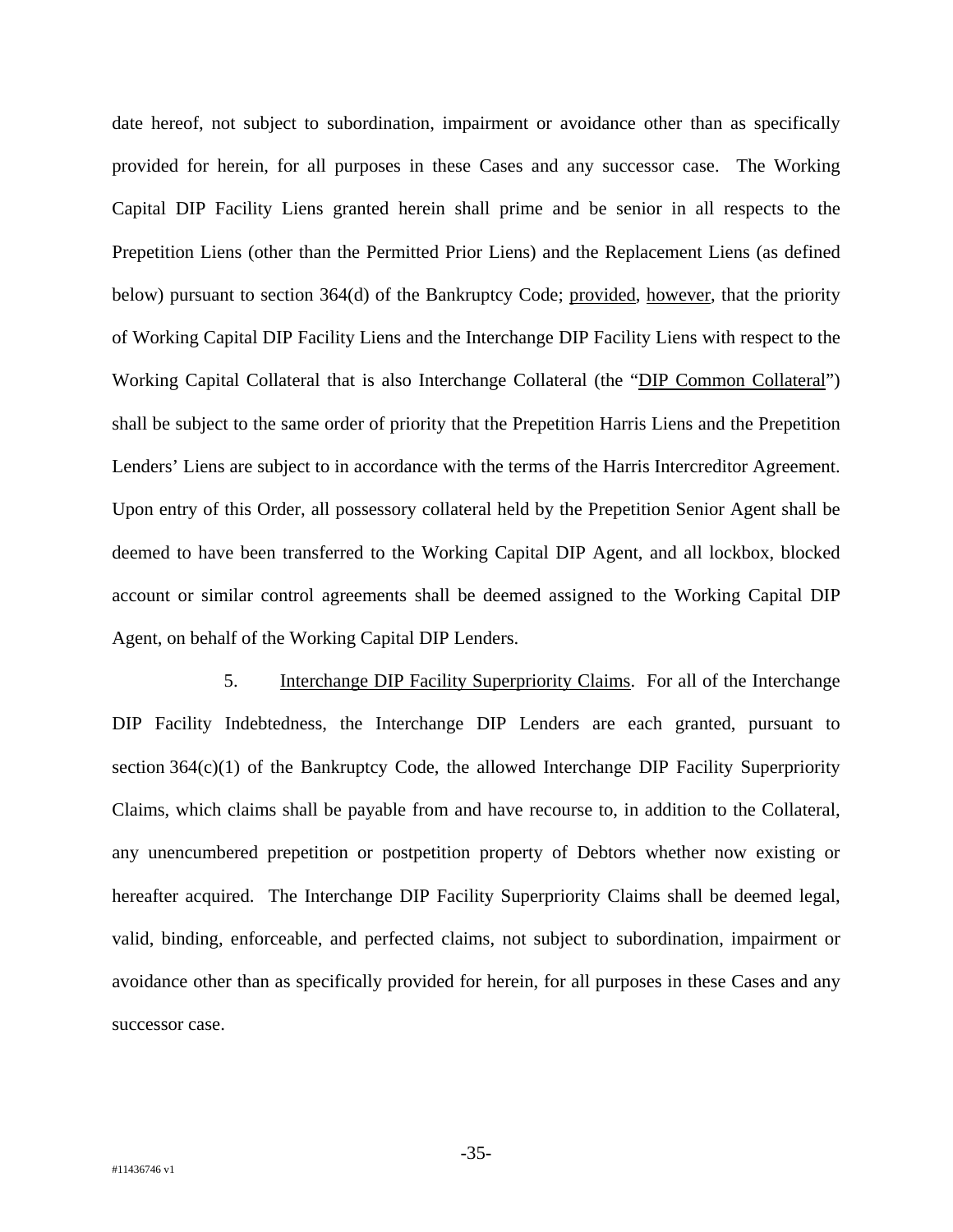6. Interchange DIP Facility Liens. Under section  $364(c)(2)$ , (c)(3), and (d) of the Bankruptcy Code, the Interchange DIP Facility Indebtedness shall be secured by, and the Interchange DIP Lender are hereby granted (without the necessity of the execution by Debtors, or the filing or recordation, of mortgages, security agreements, account control agreements, financing statements, or otherwise), the Interchange DIP Facility Liens. The Interchange DIP Facility Liens are valid, binding, enforceable and fully perfected as of the date hereof, not subject to subordination, impairment or avoidance other than as specifically provided for herein, for all purposes in these Cases and any successor case. The Interchange DIP Facility Liens granted herein shall prime and be senior (subject, however, to the Prepetition Lenders' Liens and the Working Capital DIP Facility Liens on the same basis as, and to the same extent that, the Prepetition Harris Liens are subject to the Prepetition Lenders' Liens pursuant to the terms of the Harris Intercreditor Agreement) in all respects to the Prepetition Liens (other than the Permitted Prior Liens) and the Replacement Liens (as defined below) pursuant to section 364(d) of the Bankruptcy Code; provided, however, that the priority of Working Capital DIP Facility Liens and the Interchange DIP Facility Liens with respect to the DIP Common Collateral shall be subject to the same order of priority that the Prepetition Harris Liens and the Prepetition Lenders' Liens are subject to in accordance with the terms of the Harris Intercreditor Agreement.

7. Investigation Rights.

(a) Investigation Rights With Respect to Prepetition Senior Agent and Prepetition Senior Lenders. Notwithstanding anything herein to the contrary, including the Credit Parties' stipulations and releases herein solely as they relate to the Prepetition Secured Parties (i) the Committee, if appointed, shall have until the later of (x) 60 days from the date of appointment of the Committee and (y) 75 days from the entry of this Order, and (ii) any other

-36-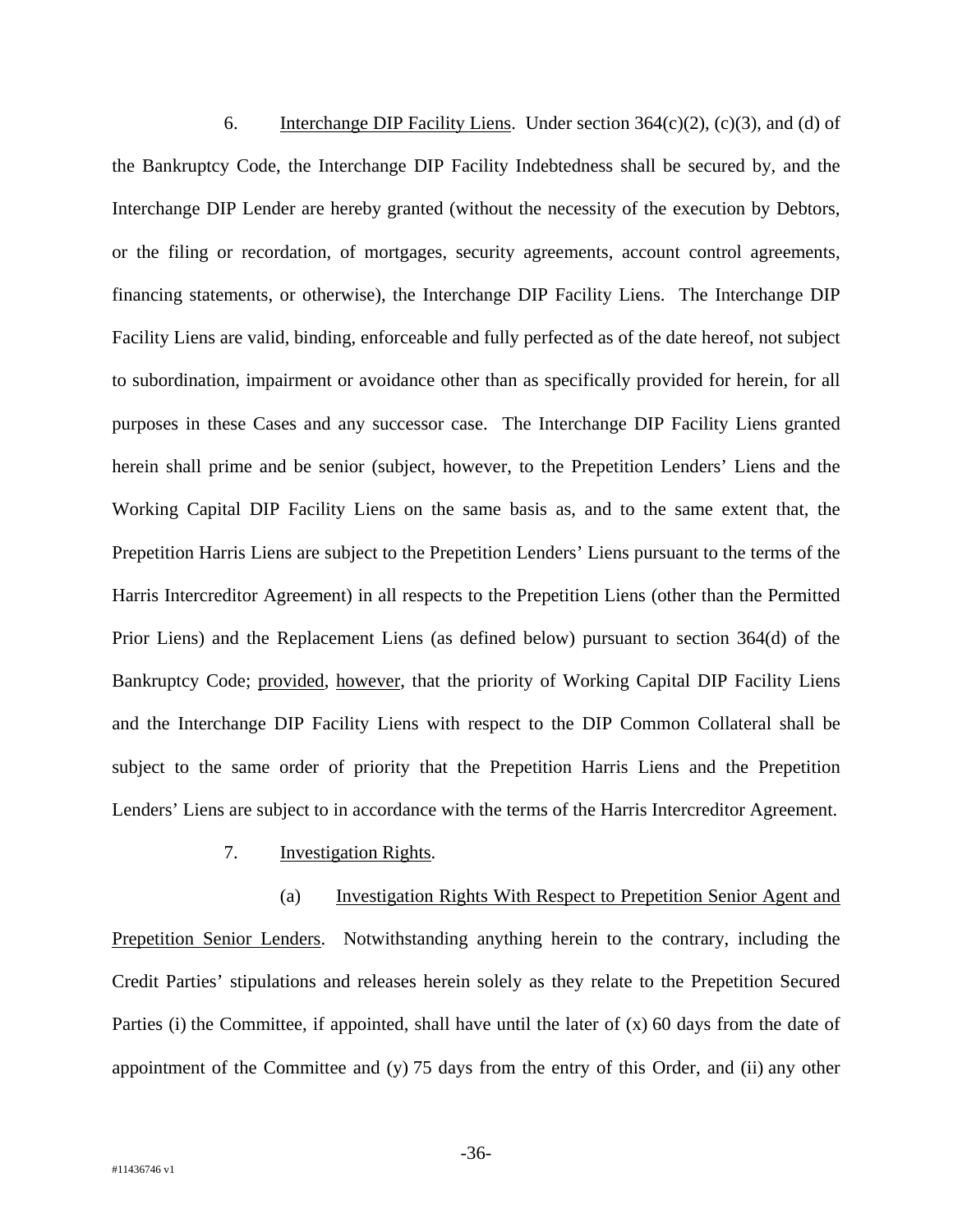party in interest (including, without limitation, any receiver, administrator or trustee appointed or elected in any of the Cases or any successor case or in any jurisdiction) (other than the Credit Parties) shall have until 75 days from the entry of this Order (the applicable date, the "Prepetition Senior Investigation Termination Date") to investigate the validity, perfection, and enforceability of the Prepetition Senior Lenders' Liens and the amount and allowability of the Prepetition Senior Lender Indebtedness, or to assert any other claims or causes of action against the Prepetition Senior Agent or any of the Prepetition Senior Lenders. If the Committee (if appointed), or any other party in interest (other than the Credit Parties), determines that there may be a challenge by the Prepetition Senior Investigation Termination Date, upon five (5) days' written notice to Debtors and the Prepetition Senior Agent, such Committee (if appointed) or other party in interest (other than the Credit Parties) shall have only until the Prepetition Senior Investigation Termination Date to commence an adversary proceeding or contested matter (each, a "Challenge"), as required by the applicable Bankruptcy Rules, on behalf of Debtors' estates setting forth the basis of any such Challenge. In no event shall the filing of any such Challenge affect any of the rights, privileges, powers or remedies of the Prepetition Secured Parties under this Order or the Prepetition Loan Documents pending a ruling on such Challenge. If no Challenge is filed on or before the Prepetition Senior Investigation Termination Date (or such other later date as extended by the written consent of Debtors and the Prepetition Senior Agent), then the agreements, acknowledgements, releases and stipulations contained in this Order shall be irrevocably binding on the estate, the Committee (if appointed) and all other parties in interest (including, without limitation, any receiver, administrator, or trustee appointed in any of these Cases or any successor case or in any jurisdiction) without further action by any party or this Court, and the Committee and any other party in interest (including without limitation a receiver,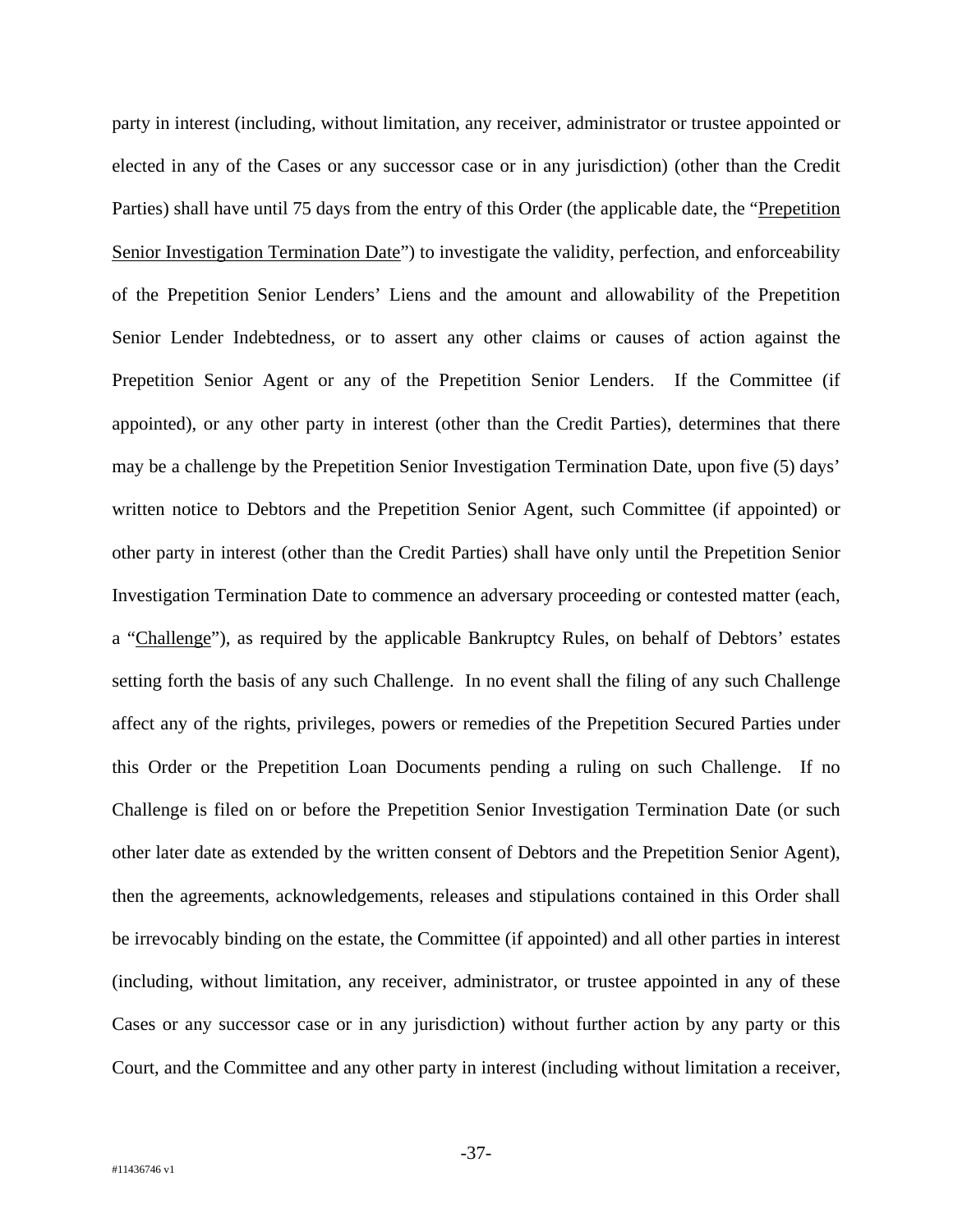administrator, or trustee appointed in any of the Cases or any successor case or in any jurisdiction) shall thereafter be forever barred from bringing any Challenge with respect to the Prepetition Senior Agent, or any Prepetition Senior Lender. If a Challenge is timely filed on or before the Prepetition Senior Investigation Termination Date, all claims and actions against the Prepetition Senior Agent or any Prepetition Senior Lender not expressly asserted in such Challenge shall be deemed, immediately and without further notice, motion or application to, order of, or hearing before, this Court, to have been forever relinquished, discharged, released and waived. Nothing in this Order (I) confers standing on any party to file or prosecute such Challenge or (II) precludes the Prepetition Senior Agent or any Prepetition Senior Lenders from seeking allowance of all or any portion of the Prepetition Senior Lender Indebtedness prior to the occurrence of the Prepetition Senior Investigation Termination Date. If a Challenge is successful, the rights of parties to request a remedy from the Court is reserved.

(b) Investigation Rights With Respect to Harris. Notwithstanding anything herein to the contrary, including the Credit Parties' stipulations and releases herein solely as they relate to the Prepetition Secured Parties, (i) the Committee, if appointed, shall have until the later of  $(x)$  60 days from the date of appointment of the Committee and  $(y)$  75 days from the entry of this Order, and (ii) any other party in interest (including, without limitation, any receiver, administrator or trustee appointed or elected in any of the Cases or any successor case or in any jurisdiction) (other than the Credit Parties) shall have until 75 days from the entry of this Order (the applicable date, the "Harris Investigation Termination Date") to investigate the validity, perfection, and enforceability of the Prepetition Harris Liens and the amount and allowability of the Prepetition Harris Indebtedness, or to assert any other claims or causes of action against Harris. If the Committee (if appointed), or any other party in interest (other than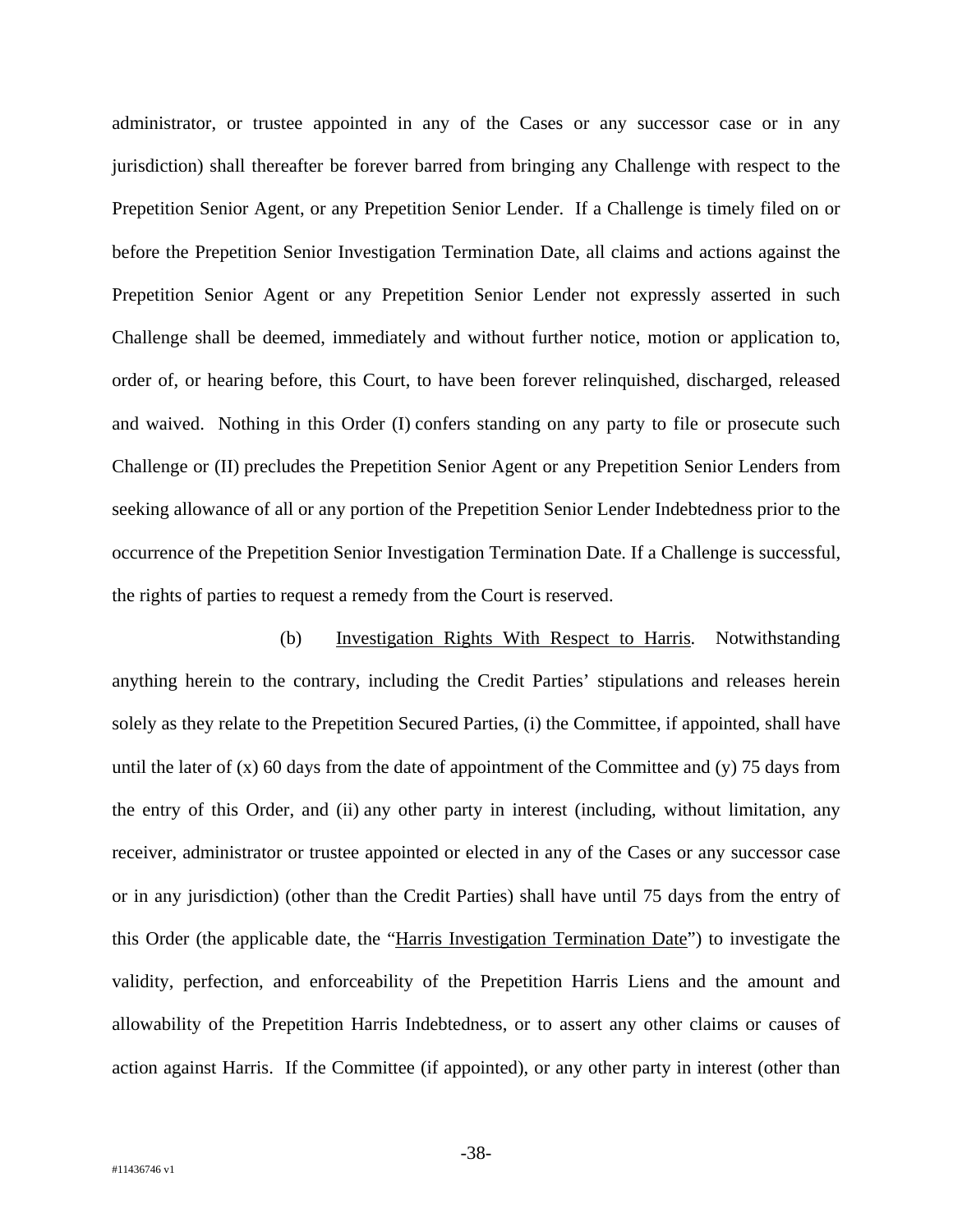the Credit Parties), determines that there may be a challenge by the Harris Investigation Termination Date, upon five (5) days' written notice to Debtors and Harris, such Committee (if appointed) or other party in interest (other than the Credit Parties) shall have only until the Harris Investigation Termination Date to commence a Challenge as required by the applicable Bankruptcy Rules, on behalf of Debtors' estates setting forth the basis of any such Challenge. In no event shall the filing of any such Challenge affect any of the rights, privileges, powers or remedies of the Prepetition Secured Parties under this Order or the Prepetition Loan Documents pending a ruling on such Challenge. If no Challenge is filed on or before the Harris Investigation Termination Date (or such other later date as extended by the written consent of Debtors and Harris), then the agreements, acknowledgements, releases and stipulations contained in this Order shall be irrevocably binding on the estates, the Committee (if appointed) and all other parties in interest (including, without limitation, any receiver, administrator, or trustee appointed in any of the Cases or any successor case or in any jurisdiction) without further action by any party or this Court, and the Committee and any other party in interest (including without limitation a receiver, administrator, or trustee appointed in any of the Cases or any successor case or in any jurisdiction) shall thereafter be forever barred from bringing any Challenge with respect to Harris. If a Challenge is timely filed on or before the Harris Investigation Termination Date, all claims and actions against Harris not expressly asserted in such Challenge shall be deemed, immediately and without further notice, motion or application to, order of, or hearing before, this Court, to have been forever relinquished, discharged, released and waived. Nothing in this Order (iii) confers standing on any party to file or prosecute such Challenge or (iv) precludes Harris from seeking allowance of all or any portion of the Prepetition Harris Indebtedness prior to the occurrence of the Harris Investigation Termination Date.

-39-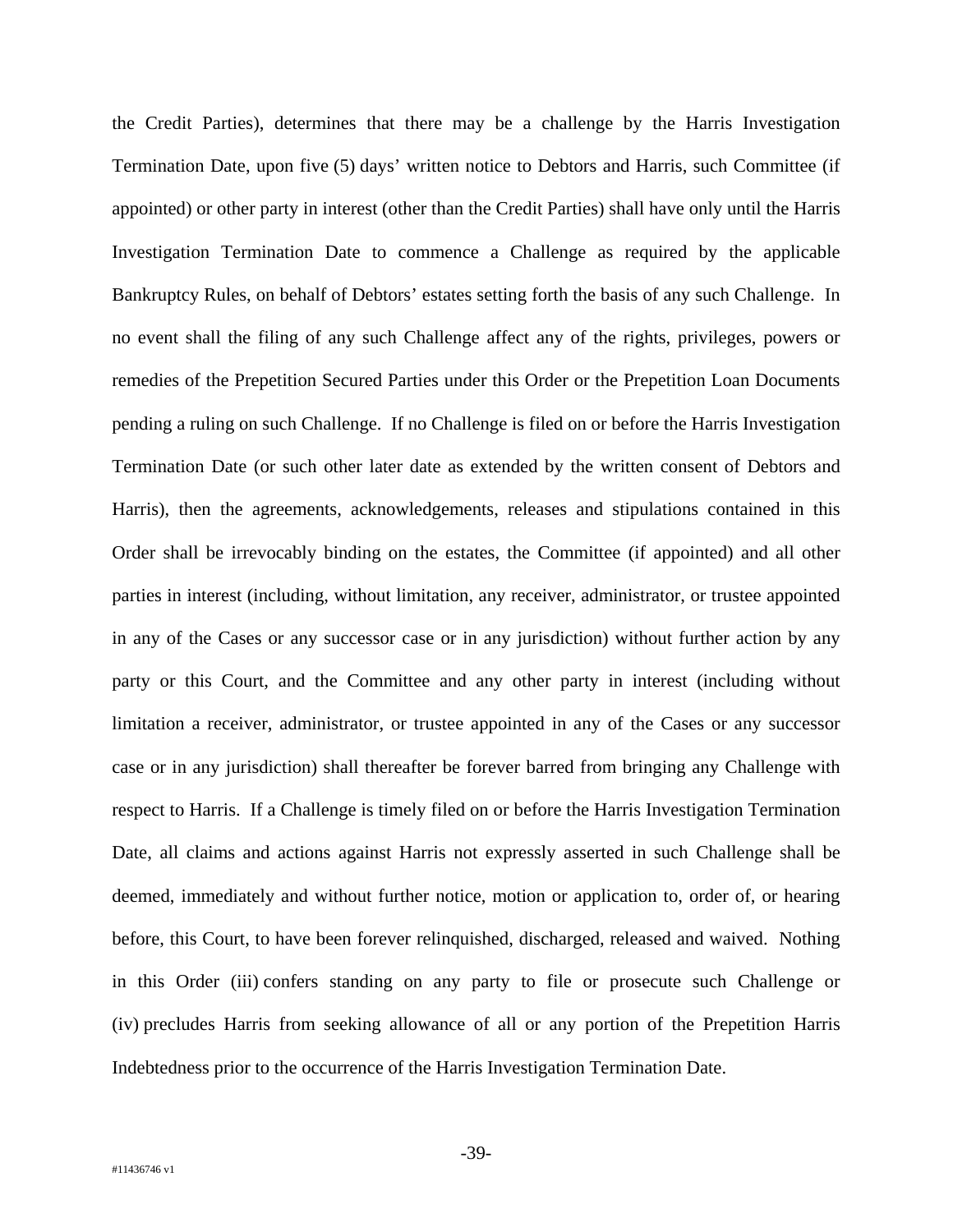(c) Notwithstanding anything herein to the contrary, no Prepetition Collateral, Working Capital Collateral, Interchange Collateral, or Cash Collateral (collectively, the "Collateral"), no amounts borrowed under the DIP Facilities, no amounts provided for in the Budget, including, without limitation, amounts budgeted for Professional Fees, and no proceeds of any of the foregoing shall include, apply to, or be used or available for, the payment or reimbursement of any fees or expenses incurred by any party, including, without limitation, the Credit Parties or the Committee, in connection with (i) the assertion, initiation or prosecution of, or joinder in, any claims, causes of action, adversary proceedings, contested matters or other litigation against the Working Capital DIP Facility Agent, any of the Working Capital DIP Lenders, any of the Interchange DIP Lenders, Prepetition Senior Agent or any of the Prepetition Secured Parties, including, without limitation, challenging the amount, validity, extent, perfection, priority, characterization, or enforceability of, or asserting any defense, counterclaim, or offset to, the Prepetition Indebtedness, the Prepetition Liens, the Adequate Protection, the Postpetition Indebtedness, the DIP Facility Superpriority Claims, or the DIP Facility Liens, (ii) any claims or causes of action, seeking to hinder or delay the assertion or enforcement of the DIP Facility Liens, the Prepetition Senior Lenders' Liens or the Replacement Liens, or realization on the Collateral, by the Working Capital DIP Facility Agent, any Working Capital DIP Facility Lender, any Interchange DIP Facility Lender, Prepetition Senior Agent or any Prepetition Secured Party, in accordance with the DIP Facility Documents or this Order, or (iii) any Avoidance Actions.

8. Section 506(c) and 552(b) Waivers. Upon entry of a Final Order, no cost or expenses of administration shall be imposed against the Working Capital DIP Agent, the Working Capital DIP Lenders, the Interchange DIP Lenders, any of their claims, or the

-40-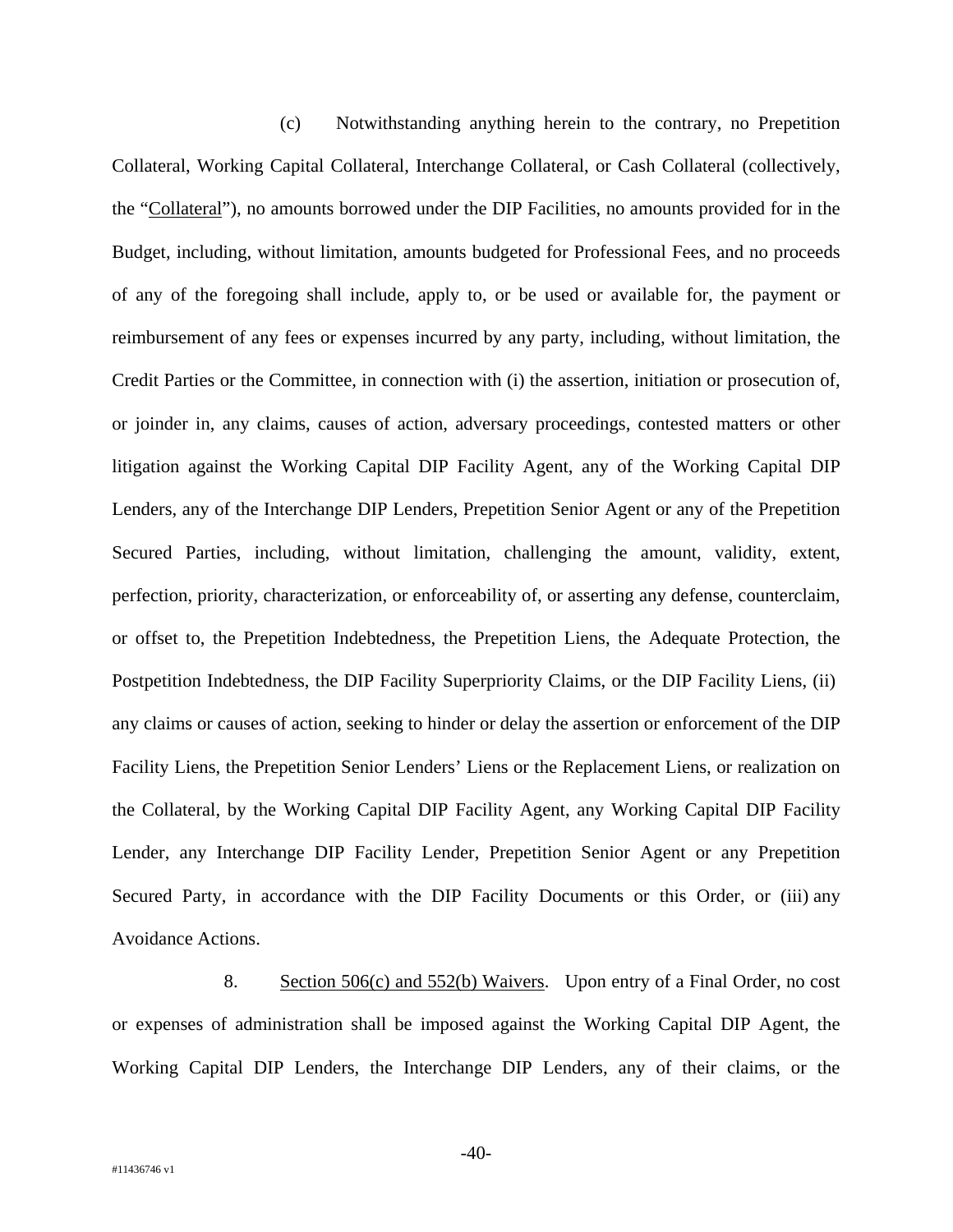Collateral under sections 105, 506(c) or 552 of the Bankruptcy Code, or otherwise, by Debtors or any other party in interest without the prior written consent of the Prepetition Senior Agent, the Working Capital DIP Agent and the Interchange DIP Lenders, and no such consent shall be implied from any action, inaction, or acquiescence by any party, including, but not limited to, funding of Debtors' ongoing operations by the Working Capital DIP Agent, Working Capital DIP Lenders and Interchange DIP Lenders. The "equities of the case" exception contained in section 552(b) of the Bankruptcy Code shall be deemed waived. Neither the Working Capital DIP Agent, nor any of the Working Capital DIP Lenders, Interchange DIP Lenders or Prepetition Secured Parties, shall be subject to the equitable doctrine of "marshaling" or any similar doctrine with respect to the Collateral.

9. Prepetition Senior Agent and Prepetition Senior Lenders' Adequate Protection. In consideration for the use of Cash Collateral and the priming of the Prepetition Senior Lenders' Liens (solely upon the terms and conditions of this Order), the Prepetition Senior Agent and Prepetition Senior Lenders shall receive the following (collectively, the "Prepetition Senior Lender Adequate Protection"):

(a) To the extent there is any diminution in Prepetition Lenders' interest in the Prepetition Lender Collateral (whether the reason for such diminution is as a result of, arises from, or is attributable to, the imposition of the automatic stay, the priming of the Prepetition Senior Lenders' Liens, the use of Cash Collateral, or the physical deterioration, consumption, use, sale, lease, disposition, shrinkage, or decline in market value of the Prepetition Lender Collateral), the Prepetition Senior Agent, for the benefit of itself and the Prepetition Senior Lenders, and the Prepetition Senior Lenders are each granted continuing replacement liens and security interests on and in all of the Collateral, subject to the Harris Intercreditor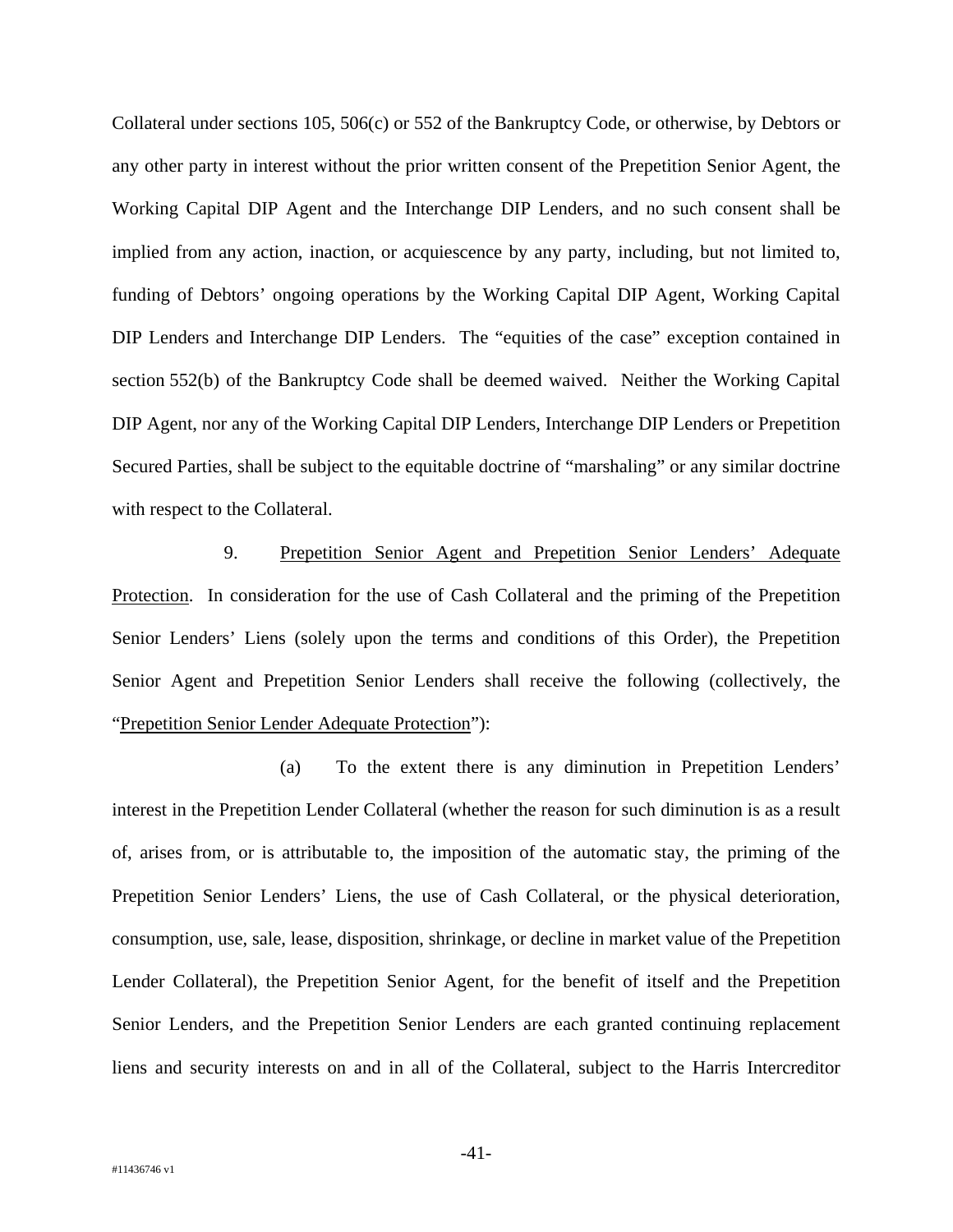Agreement (the "Prepetition Senior Lender Replacement Liens"), which liens are valid, binding, enforceable and fully perfected as of the date hereof and shall be subordinate only to the DIP Facility Liens, Permitted Prior Liens, Prepetition Harris Liens (solely to the extent (including as to scope of collateral and obligations secured) that Prepetition Lenders' Liens are subordinate to the Prepetition Harris Liens in the Prepetition Common Collateral pursuant to the terms of the Harris Intercreditor Agreement), Harris Replacement Liens (solely to the extent (including as to scope of collateral and obligations secured) that the Prepetition Lenders' Liens are subordinate to the Prepetition Harris Liens in the Prepetition Common Collateral pursuant to the terms of the Harris Intercreditor Agreement), and Prepetition Senior Lenders' Liens; and

(b) An allowed administrative claim in favor of the Prepetition Senior Lenders, or any of them, (the "Prepetition Senior Lender Administrative Claim") against Debtors' estates under section 507(b) of the Bankruptcy Code to the extent that the Prepetition Senior Lender Replacement Liens do not adequately protect the diminution in the value of the Prepetition Lender Collateral, which Prepetition Senior Lender Administrative Claim, if any, shall be junior and subordinate only to the DIP Facility Superpriority Claims and shall be *pari passu* with the Harris Administrative Claim (as defined below).

10. Harris Adequate Protection. In consideration for the use of Cash Collateral and the priming of the Prepetition Harris Liens (solely upon the terms and conditions of this Order), Harris shall receive the following (collectively the "Harris Adequate Protection", and together with the Prepetition Senior Adequate Protection, the "Adequate Protection"):

(a) To the extent there is a diminution in Harris' interests in the Prepetition Harris Collateral (whether the reason for such diminution is as a result of, arises from, or is attributable to, the imposition of the automatic stay, the priming of the Prepetition

-42-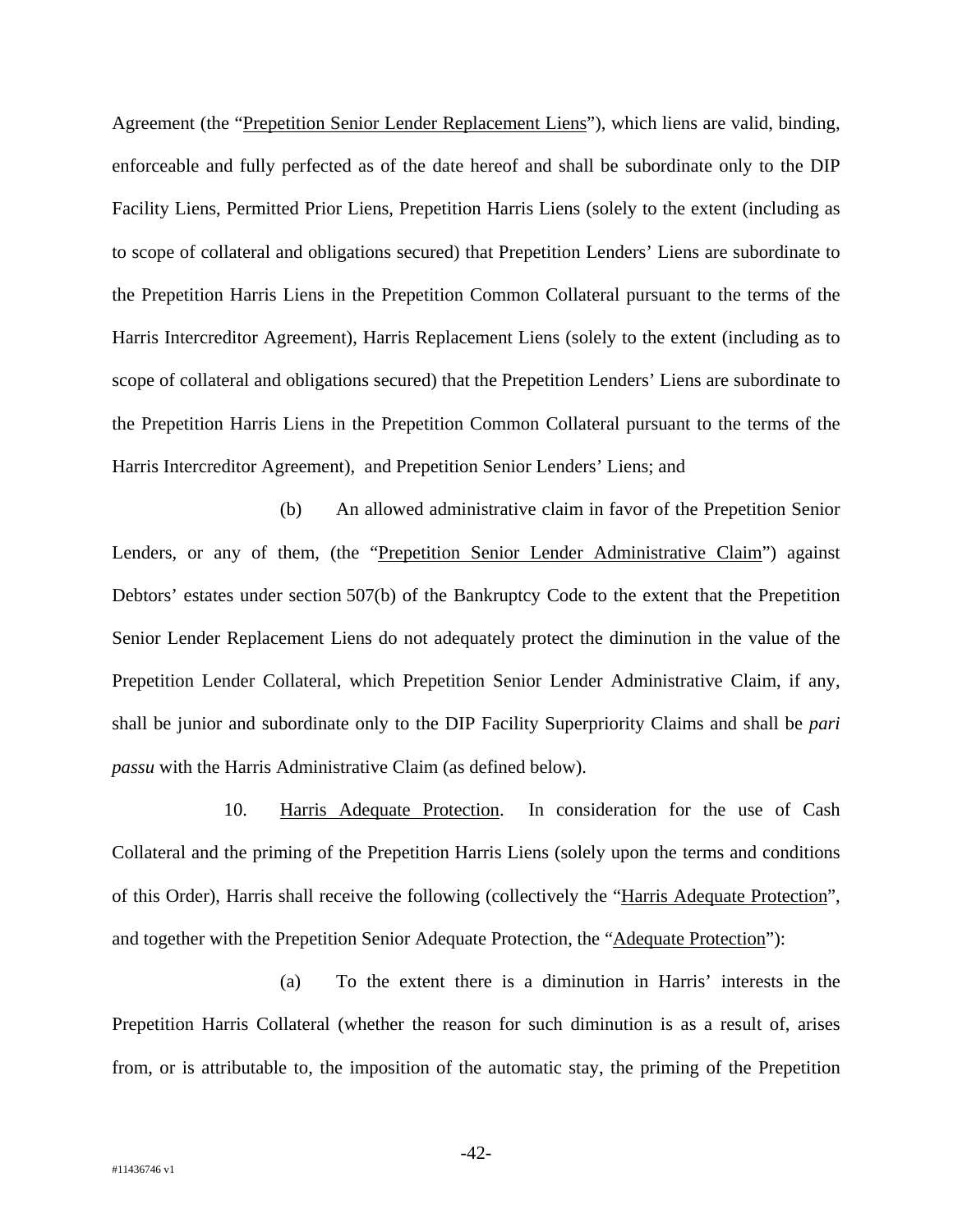Harris Liens, the use of Cash Collateral or the physical deterioration, consumption, use, sale, lease, disposition, shrinkage, or decline in market value of the Prepetition Harris Collateral), Harris is granted continuing replacement liens and security interests on and in all of the Interchange Collateral, subject to the Harris Intercreditor Agreement (the "Harris Replacement Liens", and together with the Prepetition Senior Replacement Liens, the "Replacement Liens"), which liens are valid, binding, enforceable and fully perfected as of the date hereof and shall be subordinate, subject to the Harris Intercreditor Agreement, only to the DIP Facility Liens (to the extent that Prepetition Senior Lenders' Liens are senior to the Prepetition Harris Liens in the Prepetition Common Collateral pursuant to the terms of the Harris Intercreditor Agreement (including as to scope of collateral and obligations secured)), Permitted Prior Liens, Prepetition Senior Lenders' Liens (to the extent that Prepetition Senior Lenders' Liens are senior to the Prepetition Harris Liens in the Prepetition Common Collateral pursuant to the terms of the Harris Intercreditor Agreement (including as to scope of collateral and obligations secured)) and Prepetition Senior Lender Replacement Liens (to the extent that Prepetition Senior Lenders' Liens are senior to the Prepetition Harris Liens in the Prepetition Common Collateral pursuant to the terms of the Harris Intercreditor Agreement (including as to scope of collateral and obligations secured));

(b) The right to continue to withdraw, setoff or recoup from ISO Revenue or any of Debtors' accounts maintained at Harris amounts advanced by Harris in accordance with the Prepetition Harris Documents, including, without limitation, with respect to Interchange and Network Reimbursement Fees whether such amounts were advanced prepetition or postpetition or whether such amounts pertain to prepetition or postpetition transactions;

-43-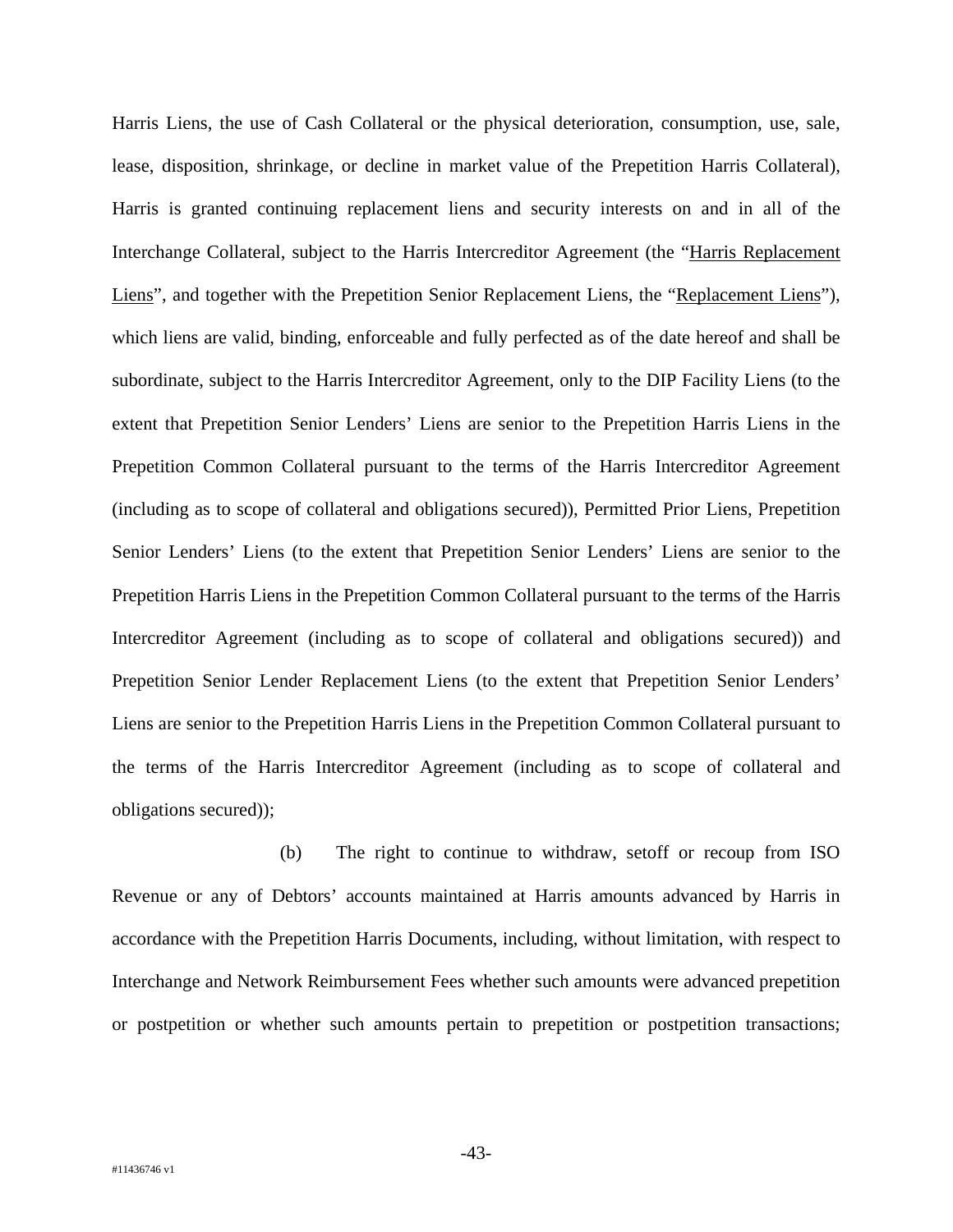provided, however, that the setoff and recoupment rights of Harris are as provided under paragraph 2 of the Forbearance Agreement;

(c) An allowed administrative claim in favor of Harris (the "Harris Administrative Claim") against Debtors' estates under section 507(b) of the Bankruptcy Code to the extent the Harris Replacement Liens do not adequately protect Harris for any diminution in the value of the Prepetition Harris Collateral, which Harris Administrative Claim, if any, shall be junior and subordinate only to the DIP Facility Superpriority Claims and shall be *pari passu* with the Prepetition Senior Lender Administrative Claim.

11. Restrictions on Debtors. Other than the Permitted Prior Liens, no claim or lien having a priority superior or *pari passu* with those granted by this Order to the Working Capital DIP Agent, the Working Capital DIP Lenders, the Interchange DIP Lenders or any of the Prepetition Senior Secured Parties shall be granted by any Debtor, while any portion of the Postpetition Indebtedness (or refinancing thereof) or the Prepetition Indebtedness, or any commitment under the DIP Facilities, remains outstanding, without the written consent of the Working Capital DIP Agent, the Working Capital DIP Lenders, the Interchange DIP Lenders and the Prepetition Senior Agent. Except as expressly permitted by the DIP Facility Documents and this Order, Debtors will not, at any time during the Case, grant mortgages, security interests, or liens in the Collateral or any portion thereof pursuant to section 364(d) of the Bankruptcy Code or otherwise.

12. Additional Perfection Measures. Neither the Working Capital DIP Agent, nor any of the Working DIP Lenders, Interchange DIP Lenders or Prepetition Secured Parties, shall be required to file financing statements, mortgages, deeds of trust, security deeds, notices of lien, or similar instruments in any jurisdiction, or take any other action, to attach or perfect the

-44-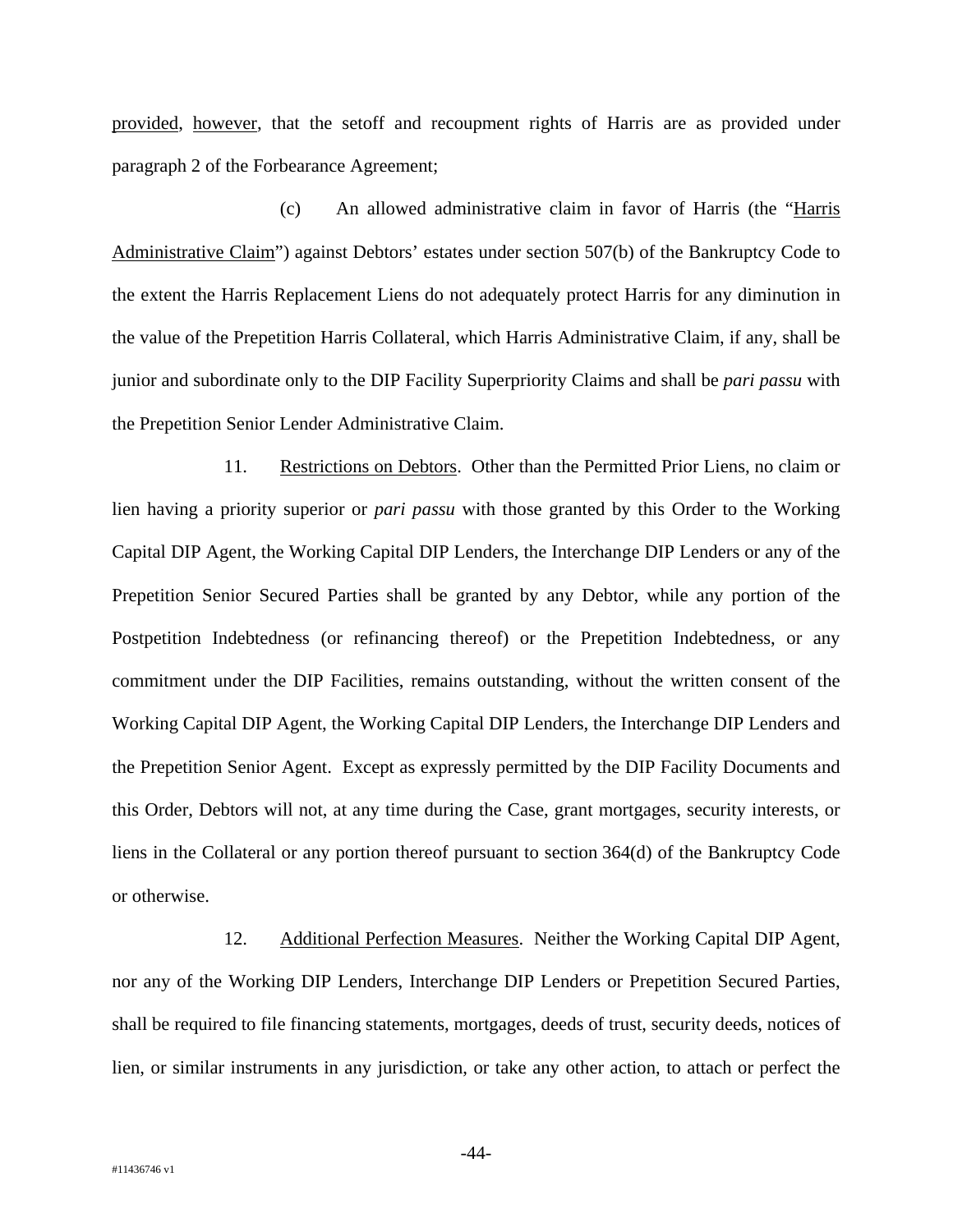security interests and liens granted under the DIP Facility Documents and this Order (including, without limitation, the taking possession of any of the Collateral, or the taking of any action to have security interests or liens noted on certificates of title or similar documents). Notwithstanding the foregoing, the Working Capital DIP Agent, any Working Capital DIP Lender, any Interchange DIP Lender, and/or any Prepetition Secured Party may, in their sole discretion, file this Order or such financing statements, mortgages, deeds of trust, notices of lien, or similar instruments, or otherwise confirm perfection of such liens, security interests, and mortgages, without seeking modification of the automatic stay under section 362 of the Bankruptcy Code, and all such documents shall be deemed to have been filed or recorded on the Petition Date, with the priorities set forth herein.

13. Access to Collateral – No Landlord's Liens. Upon approval at the Final Hearing, notwithstanding anything contained herein to the contrary and without limiting any other rights or remedies of the Working Capital DIP Agent, for the ratable benefit of the Working Capital DIP Lenders, contained in this Order or the Working Capital DIP Facility Documents, or otherwise available at law or in equity, and subject to the terms of the Working Capital DIP Facility Documents, upon written notice to the landlord of any leased premises that an Event of Default has occurred and is continuing under the Working Capital DIP Facility Documents, the Working Capital DIP Agent may, subject to any separate agreement by and between such landlord and the Working Capital DIP Agent (the "Separate Agreement"), enter upon any leased premises of Debtors for the purpose of exercising any remedy with respect to Collateral located thereon and, subject to the Separate Agreement, shall be entitled to all of Debtors' rights and privileges as lessee under such lease without interference from such landlord; provided, that, subject to the Separate Agreement, the Working Capital DIP Agent shall only pay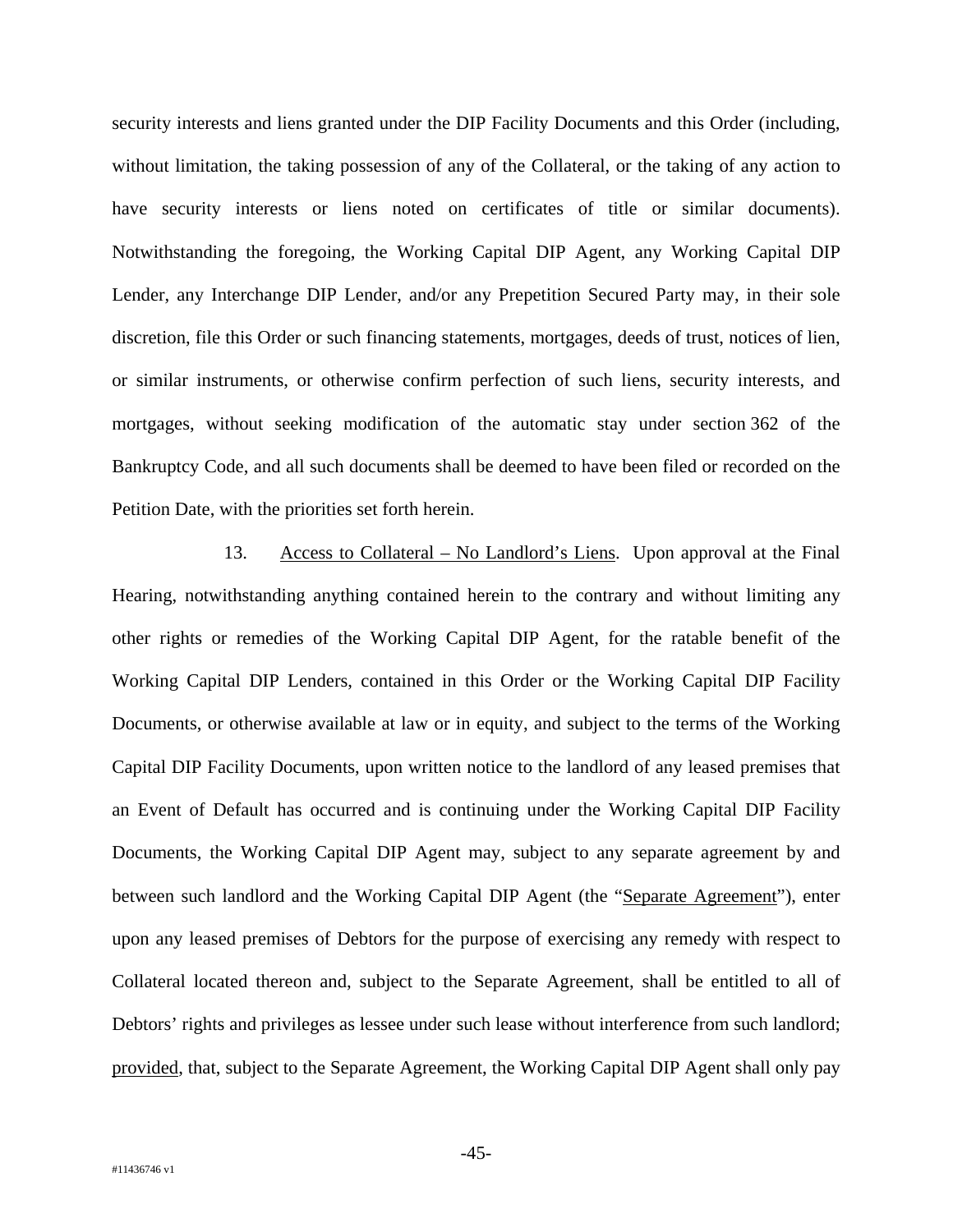rent of Debtors that first accrues after the written notice referenced above and that is payable during the period of such occupancy by the Working Capital DIP Agent, calculated on a per diem basis. Nothing herein shall require the Working Capital DIP Agent to assume any lease as a condition to the rights afforded to the Working Capital DIP Agent in this paragraph.

14. Automatic Stay. Without further order from this Court, the automatic stay provisions of section 362 of the Bankruptcy Code are hereby vacated and modified to the extent necessary to (a) permit Harris to perform under the Prepetition Harris Documents and, upon the occurrence of a Termination Event, to exercise all rights and remedies provided for in the Prepetition Harris Documents and (b) permit the Working Capital DIP Agent, Working Capital DIP Lenders and Interchange DIP Lenders, upon the occurrence of a Termination Event, to exercise all rights and remedies provided for in the DIP Facility Documents; provided*,* however, that prior to the exercise of any enforcement or liquidation remedies against the Collateral, the party exercising such rights or remedies shall be required to give three (3) business days' prior written notice to Debtors, counsel to Debtors, counsel to the Committee (if appointed), counsel to the Prepetition Senior Agent, counsel to Harris, and the U.S. Trustee; provided, however, that such notice shall not be required prior to the exercise of any right or remedy to (i) freeze monies or balances in Debtors' accounts, (ii) set off monies or balances of Debtors in accounts maintained by Harris, the Working Capital DIP Agent, any Working Capital DIP Lender or any Interchange DIP Lender, (iii) charge default rates of interest, (iv) terminate commitments and cease funding under the DIP Facility Documents, or (v) revoke consent to the use of Cash Collateral; provided, further, however, that except as set forth in the Harris Intercreditor Agreement or the Forbearance Agreement no notice is required for Harris or any Interchange DIP Lender to exercise any and all contractual rights under the Prepetition Harris Documents or

-46-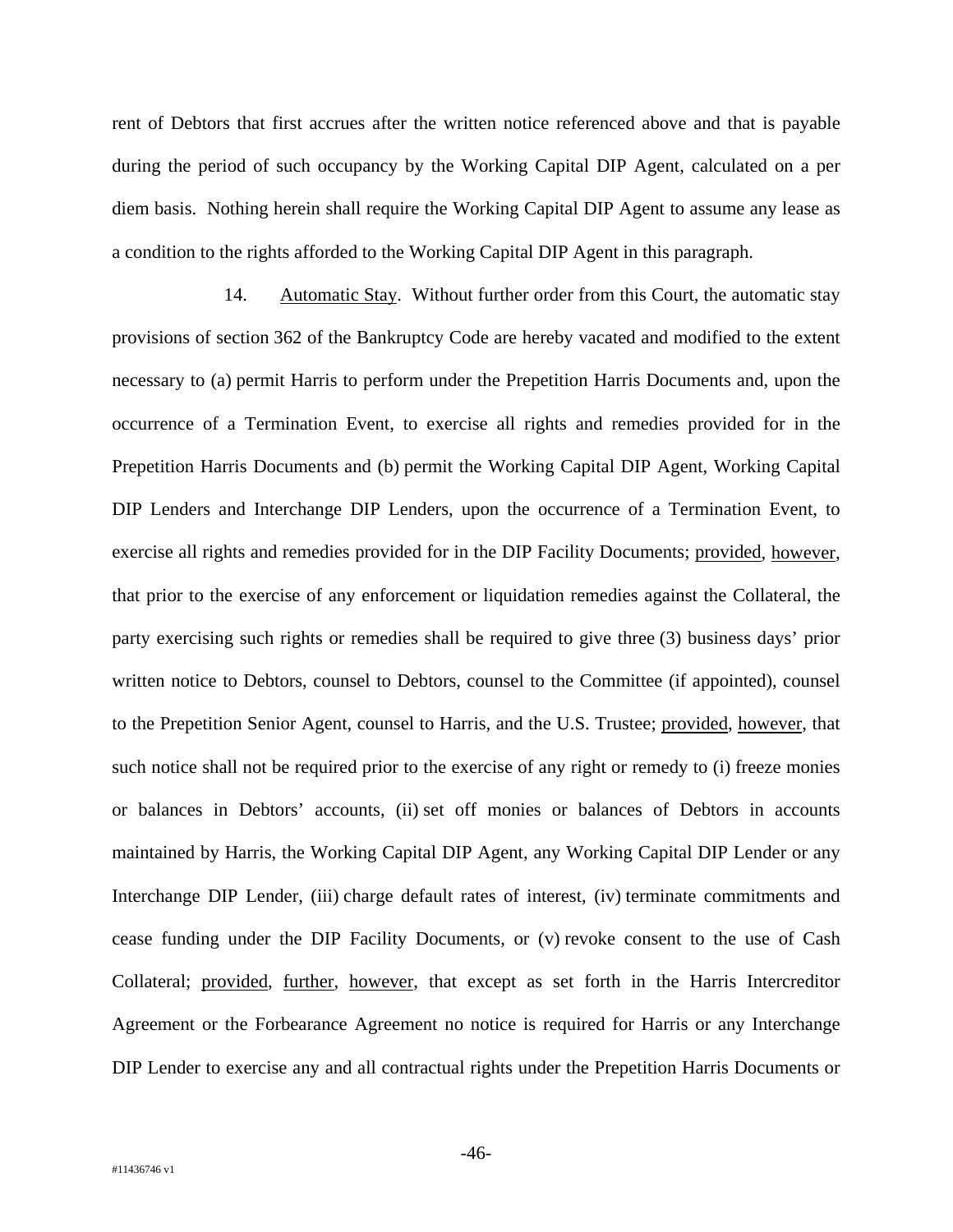the Interchange DIP Facility Documents, including, without limitation, the withholding and retention of all amounts under such documents, to the extent permitted therein, whether before or after the Petition Date, the assessment of fees, adjustments, chargebacks, charges and/or credits permitted by such documents, and the exercise of the rights of recoupment, setoff and the like that may be exercised in the ordinary course of performance under said documents. Notwithstanding the occurrence of a Termination Event, all of the rights, remedies, benefits, and protections provided to Harris, the Working Capital DIP Agent, the Working Capital Lenders, and the Interchange DIP Lenders under the DIP Facility Documents and this Order shall survive the Termination Date. Debtors and/or the Committee (if appointed) shall have the initial burden of proof at any hearing on any request by Debtors and/or the Committee to re-impose or continue the automatic stay with respect to Harris, the Working Capital DIP Agent, the Working Capital DIP Lenders or the Interchange DIP Lenders; provided, however, that the only issue to be determined at such hearing shall be whether a Termination Event has occurred, and if a Termination Event is determined to have occurred, the automatic stay will not be re-imposed or continue with respect to Harris, the Working Capital DIP Agent, the Working Capital DIP Lenders, and the Interchange DIP Lenders. This Court shall retain exclusive jurisdiction to hear and resolve any disputes and enter any orders required by the provisions of this paragraph and relating to the application, re-imposition or continuance of the automatic stay with respect to Harris, the Working Capital DIP Agent, Working Capital DIP Lenders, or Interchange DIP Lenders.

15. Binding Effect. The provisions of this Order shall be binding upon and inure to the benefit of the Working Capital DIP Agent, the Working Capital DIP Lenders, the Interchange DIP Lenders, the Prepetition Senior Lenders, Debtors, the Committee (if appointed),

-47-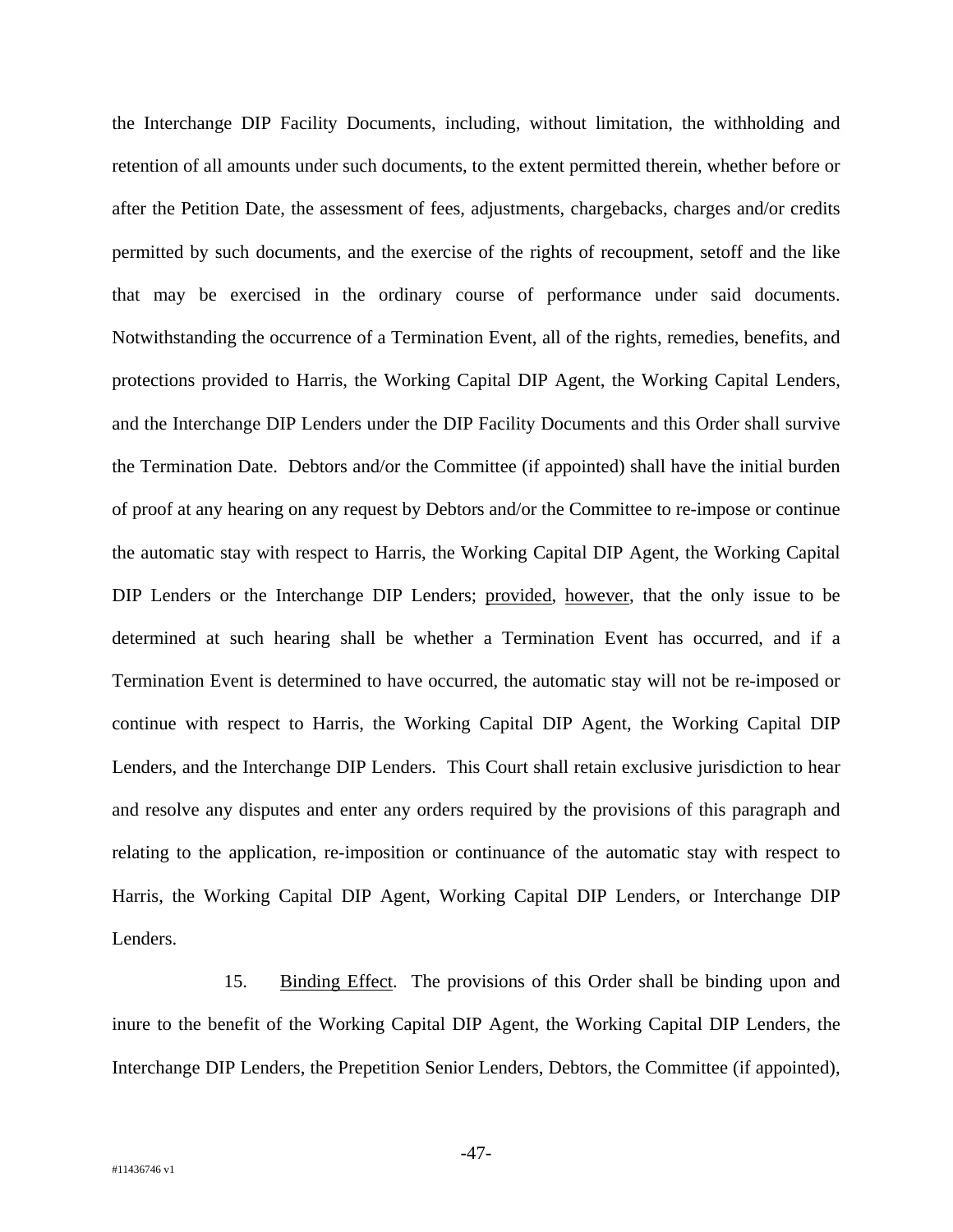and their respective successors and assigns, including any trustee hereafter appointed for the estates of Debtors, whether in these Cases or any successor case, including the conversion of any of the Cases to a case under Chapter 7 of the Bankruptcy Code. Such binding effect is an integral part of this Order.

16. Survival. Except as otherwise provided in this Order, the provisions of this Order and any actions taken pursuant hereto shall survive the Termination Date and the entry of any order (a) confirming any plan under Chapter 11 of the Bankruptcy Code in the Cases (and, to the extent not satisfied in full in cash, the Postpetition Indebtedness shall not be discharged by the entry of any such order, or pursuant to section  $1141(d)(4)$  of the Bankruptcy Code, each Debtor having hereby waived such discharge); (b) approving any sale under section 363 of the Bankruptcy Code, (c) converting any of the Cases to a Chapter 7 case unless permitted under the Working Capital DIP Facility Documents, or (d) dismissing any of the Cases unless permitted under the Working Capital DIP Facility Documents; and, notwithstanding the entry of any such order, the terms and provisions of this Order shall continue in full force and effect, and the DIP Facility Superpriority Claims, DIP Facility Liens, and Adequate Protection granted pursuant to this Order and/or the DIP Facility Documents shall continue in full force and effect and shall maintain their priority as provided by this Order and the DIP Facility Documents to the maximum extent permitted by law until all of the Postpetition Indebtedness is indefeasibly paid in full in cash.

17. After-Acquired Property. Except as otherwise provided in this Order, pursuant to section 552(a) of the Bankruptcy Code, all property acquired by Debtors after the Petition Date, including, without limitation, all Collateral pledged or otherwise granted to (x) the Working Capital DIP Agent, on behalf of the Working Capital DIP Lenders, pursuant to the

-48-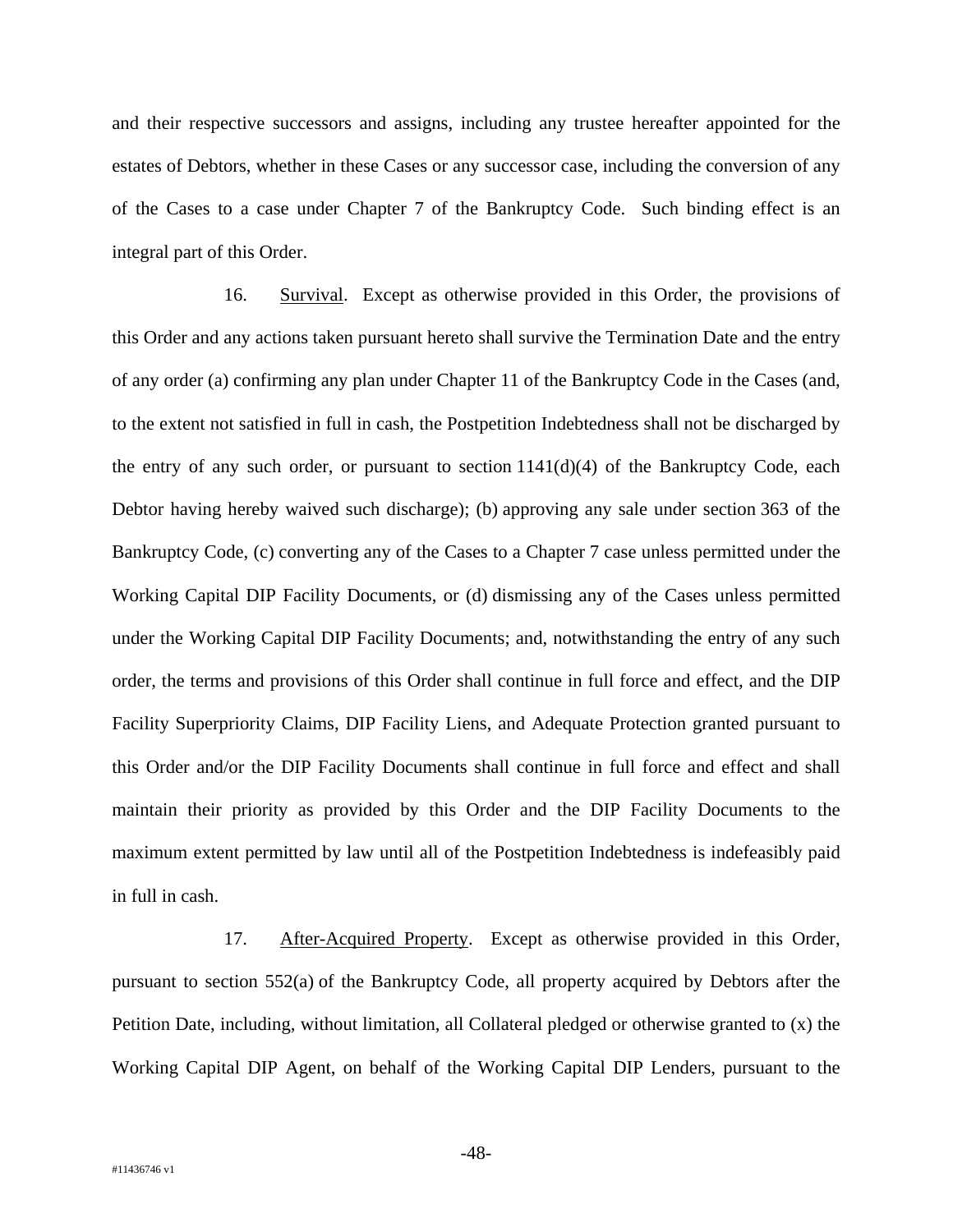Working Capital DIP Facility Documents and this Order, and (y) the Interchange DIP Lenders pursuant to the Interchange DIP Facility Documents and the Order, is not and shall not be subject to any lien of any person or entity resulting from any security agreement entered into by any Debtor prior to the Petition Date, except to the extent that such property constitutes proceeds, products, offspring or profits of property of Debtors that is subject to a valid, enforceable, perfected, and unavoidable lien as of the Petition Date which is not subject to subordination under section 510(c) of the Bankruptcy Code or other provision or principles of applicable law.

18. Access to Debtors. Debtors shall provide the Working Capital DIP Agent, the Working Capital DIP Lenders, the Interchange DIP Lenders, and each of their respective attorneys, accountants, representatives, agents, and/or employees reasonable access to Debtors' premises and books and records during normal business hours (without unreasonable interference with the proper operation of Debtors' businesses) for the purpose of audit, examination, and inspection thereof, and observation of Debtors' operations, and shall provide all reasonable information and documents requested by the Working Capital DIP Agent, the Working Capital DIP Lenders, or the Interchange DIP Lenders, or their designated agents. Without limiting the generality of the foregoing, Working Capital DIP Agent, the Working Capital DIP Lenders, the Interchange DIP Lenders and their attorneys, accountants, representatives, agents, and/or employees shall have the right to enter Debtors' business premises during reasonable business hours for the purpose of examining and appraising the Collateral. Debtors shall pay the cost of any audit requested or performed by Working Capital DIP Agent, the Working Capital DIP Lenders, or the Interchange DIP Lenders.

19. Authorization to Act. Debtors are authorized to do and perform all acts, to make, execute and deliver all instruments and documents (including, without limitation, the

-49-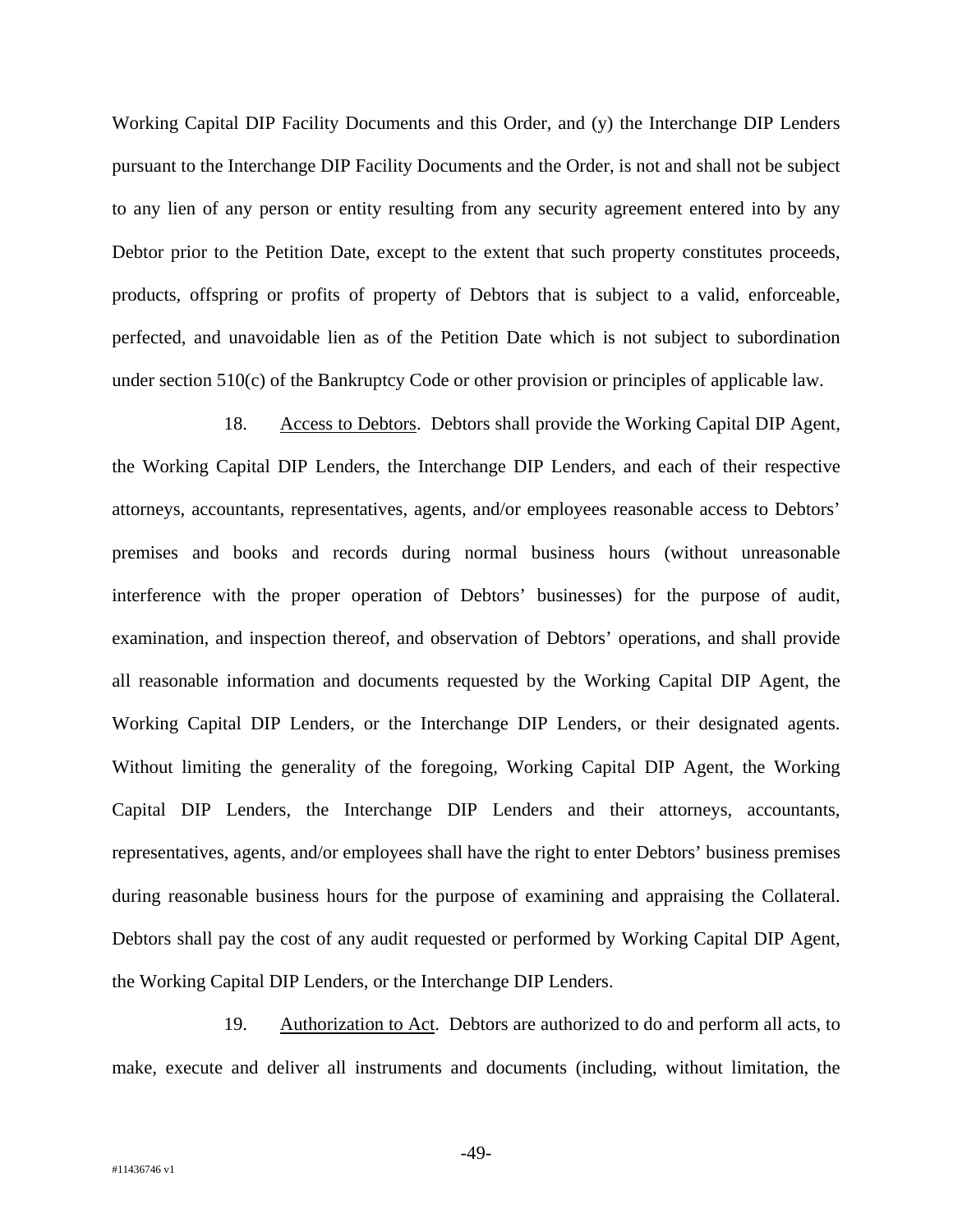execution of security agreements, mortgages and financing statements), and to pay interest, fees and all other amounts as provided under this Order and the DIP Facility Documents, which may be reasonably required or necessary for Debtors' full and timely performance under the DIP Facility Documents and this Order, including, without limitation:

(a) the execution of the Working Capital DIP Facility Documents and the Interchange DIP Facility Documents;

(b) the modification or amendment of the DIP Facility Documents without further order of this Court, in such form as Debtors, the Working Capital DIP Agent, and the Working Capital DIP Lenders may agree in the case of the Working Capital DIP Facility Documents, or Debtors and Interchange DIP Lenders may agree in the case of the Interchange DIP Facility Documents, in each case in accordance with the terms of the applicable DIP Facility Documents; provided, however, that notice of any material modification or amendment shall be provided to counsel for the Committee (if appointed), counsel for the Prepetition Senior Agent, counsel for Harris, and the U.S. Trustee, each of which will have five (5) days from the date of delivery of such notice within which to object in writing; provided, further, that if such objection is timely provided, then such modification or amendment shall be permitted only pursuant to an order of the Court; and

(c) the non-refundable payments to the Working Capital DIP Agent, the Working Capital DIP Lenders or the Interchange DIP Lenders, as the case may be, of the fees referred to in this Order and the DIP Facility Documents, and of the reasonable costs and expenses as may be due from time to time, including, without limitation, reasonable attorneys' and other professional fees and disbursements as provided in the DIP Facility Documents.

-50-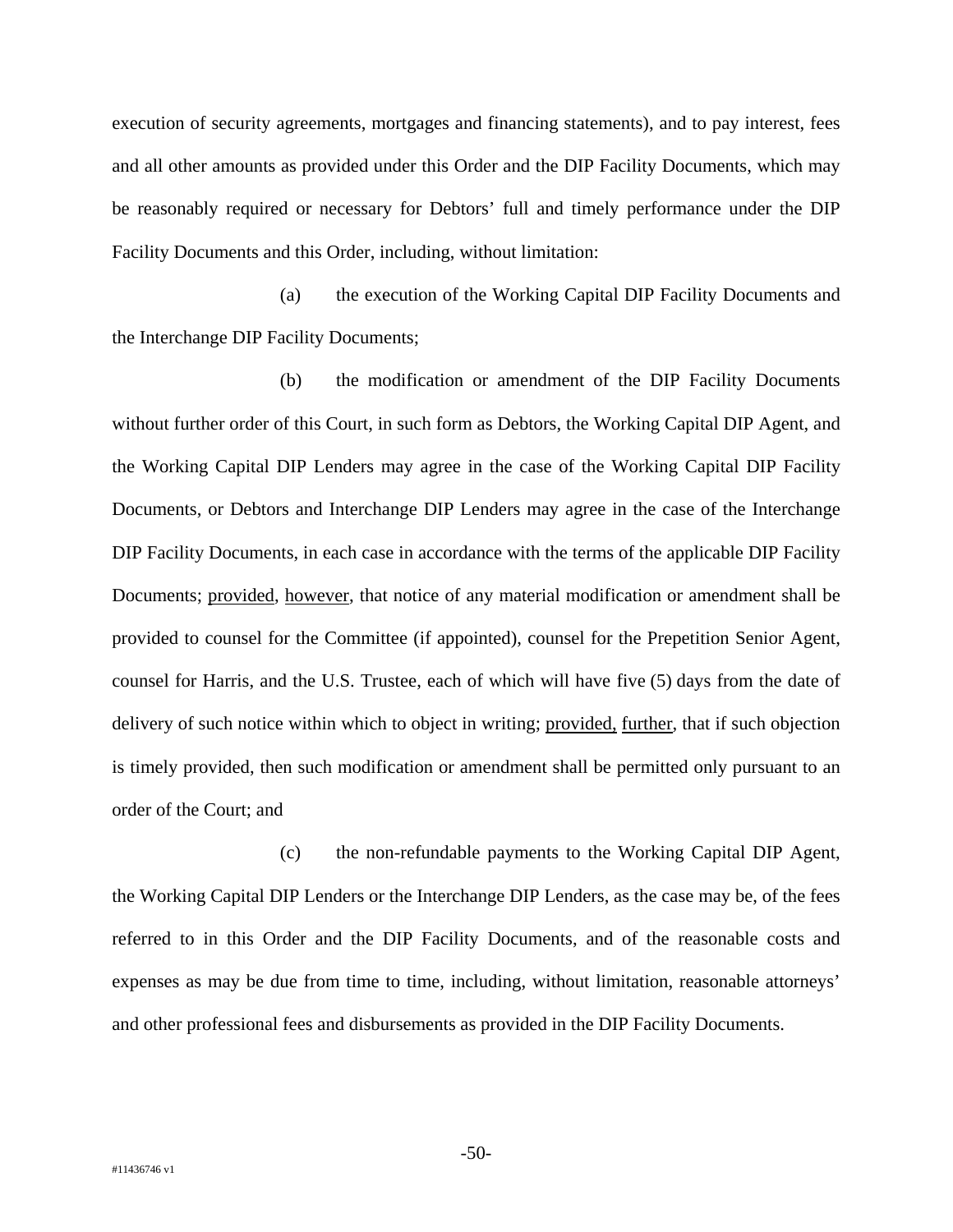20. Insurance Policies. Upon entry of this Order, the Working Capital DIP Agent and Working Capital DIP Lenders shall be, and shall be deemed to be, without any further action or notice, named as additional insureds and loss payees on each insurance policy maintained by Debtors which in any way relates to the Collateral. Any insurance proceeds or other receipts from any source that relate to the Collateral and are paid to any Prepetition Secured Party shall be immediately delivered to Debtors and subject to the DIP Facility Liens and the terms of this Order and the DIP Facility Documents.

21. Waiver. Working Capital DIP Agent, Working Capital DIP Lenders and Interchange DIP Lenders, in their sole discretion, may in writing waive any covenant or term of this Order imposed upon Debtors for the benefit of Working Capital DIP Agent, Working Capital DIP Lenders or Interchange DIP Lenders.

22. Harris Disgorgement. To the extent that Harris or the Interchange DIP Lenders are required to disgorge amounts received or recouped with respect to the Interchange and Network Reimbursement Fees, Prepetition Senior Agent, Prepetition Senior Lenders, Working Capital DIP Agent and Working Capital DIP Lenders, each acknowledge and agree that it will transfer to Harris or the Interchange DIP Lenders, as applicable, any amounts received by it with respect to such disgorged amounts.

23. Subsequent Reversal. If any or all of the provisions of this Order or the DIP Facility Documents are hereafter modified, vacated, amended or stayed by subsequent order of this Court or any other court: (a) such modification, vacatur, amendment or stay shall not affect: (i) the validity of any obligation of Debtors to the Working Capital DIP Agent, Working Capital DIP Lenders, Interchange DIP Lenders, Prepetition Senior Agent or any Prepetition Secured Party that is or was incurred prior to such party receiving written notice of the effective

-51-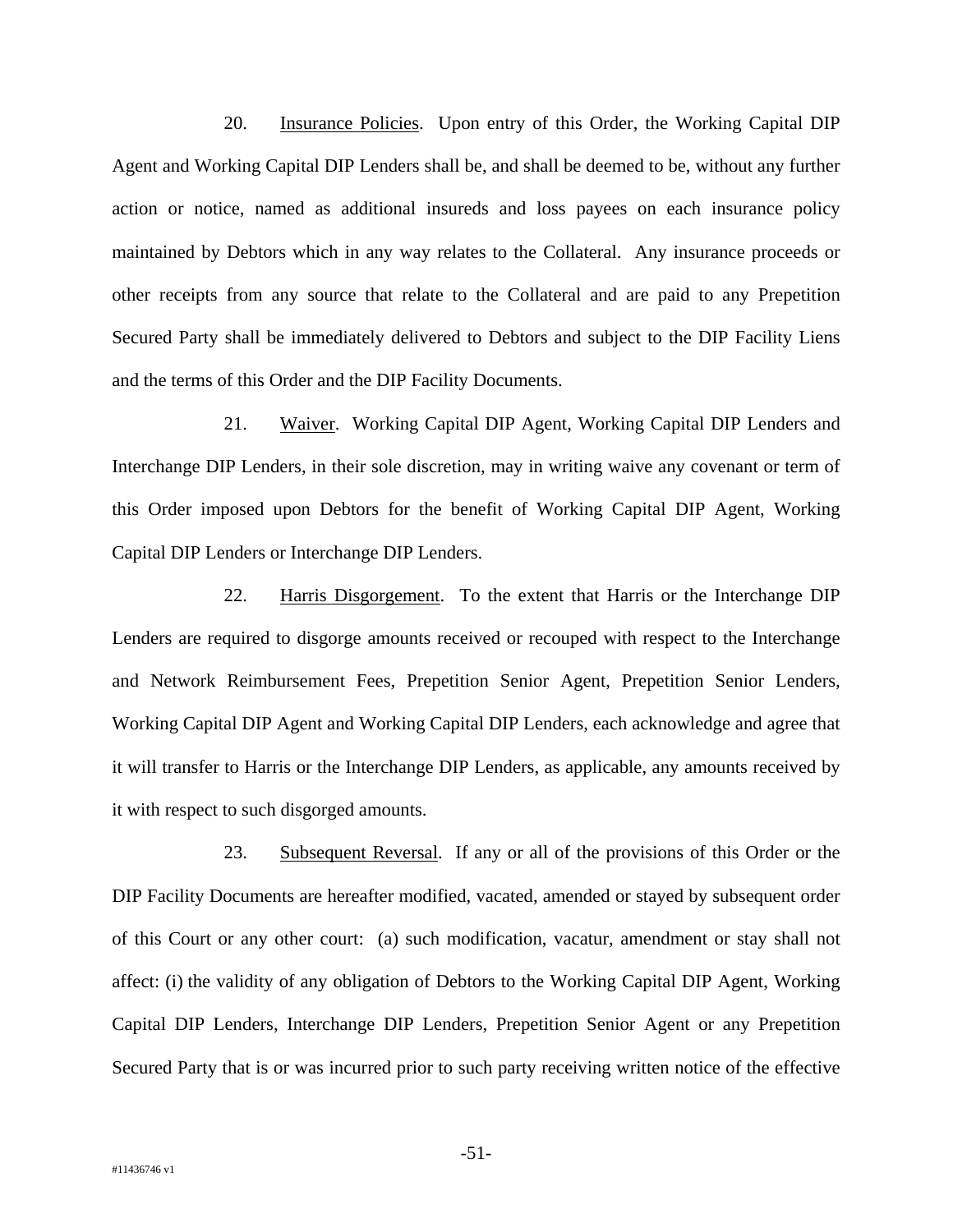date of such modification, vacatur, amendment, or stay (the "*Effective Date*"), or (ii) the validity, enforceability or priority of the DIP Facility Superpriority Claims, DIP Facility Liens, Adequate Protection or other grant authorized or created by this Order and the DIP Facility Documents; (b) the Postpetition Indebtedness and Adequate Protection pursuant to this Order and the DIP Facility Documents arising prior to the Effective Date; and (c) the use of Cash Collateral and the validity of any financing provided or security interest granted pursuant to this Order and the DIP Facility Documents, each of which are and shall be protected by section 364(e) of the Bankruptcy Code; or (d) the conduct of Prepetition Senior Agent, Working Capital DIP Agent, Working Capital DIP Lenders and Interchange DIP Lenders with respect to the rights granted to Prepetition Senior Agent, Working Capital DIP Agent, Working Capital DIP Lenders and Interchange DIP Lenders in this Order prior to the Effective Date, all amounts owed to Prepetition Senior Agent, Working Capital DIP Agent, Working Capital DIP Lenders and Interchange DIP Lenders by Debtors under this Order prior to the Effective Date, shall be governed in all respects by the original provisions of this Order in effect immediately prior to the Effective Date and Prepetition Senior Agent, Working Capital DIP Agent, Working Capital DIP Lenders and Interchange DIP Lenders shall be entitled to all the rights, privileges and benefits, including the security interests and priorities granted herein, with respect to all such advances and the course of conduct established in connection therewith.

24. Effect of Dismissal of Cases. If the Cases, or any of them, is dismissed, converted or substantively consolidated, then neither the entry of this Order nor such dismissal, conversion or substantive consolidation of shall affect the rights of the Working Capital DIP Agent, Working Capital DIP Lenders, Interchange DIP Lenders, and Prepetition Secured Parties (to the extent of Adequate Protection provided hereunder) under their respective documents or

-52-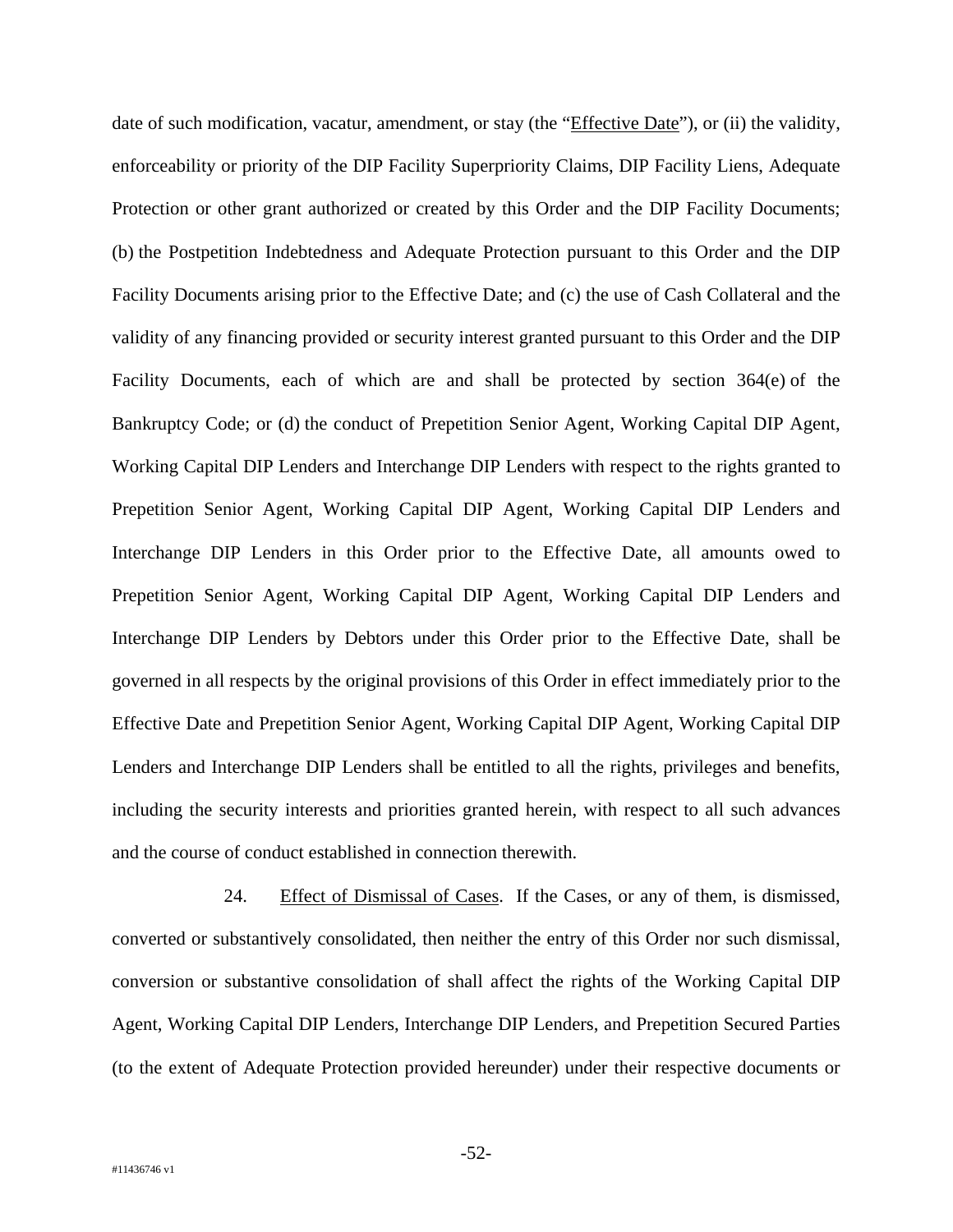this Order, and all of the respective rights and remedies thereunder of the Working Capital DIP Agent, Working Capital DIP Lenders, Interchange DIP Lenders, and Prepetition Secured Parties (to the extent of Adequate Protection provided hereunder) shall remain in full force and effect as if none of the Cases had been dismissed, converted, or substantively consolidated. If an order dismissing any of the Cases is at any time entered, such order shall provide (in accordance with sections 105 and 349 of the Bankruptcy Code) that (a) the DIP Facility Liens and DIP Facility Superpriority Claims granted to and conferred upon the Working Capital DIP Agent, Working Capital DIP Lenders and/or Interchange DIP Lenders DIP Agent and the protections afforded to the Working Capital DIP Agent, Working Capital DIP Lenders and/or Interchange DIP Lenders pursuant to this Order and the DIP Facility Documents shall continue in full force and effect and shall maintain their priorities as provided in this Order until all Postpetition Indebtedness shall have been paid and satisfied in full in cash and that such DIP Facility Liens, DIP Facility Superpriority Claims, and other protections shall, notwithstanding such dismissal, remain binding on all interested parties, (b) the Adequate Protection granted to and conferred upon the Prepetition Secured Parties shall continue in full force and effect and shall maintain their priorities as provided in this Order until such Adequate Protection has been satisfied, (c) this Court shall retain jurisdiction, notwithstanding such dismissal, for the purpose of enforcing the DIP Facility Liens, Prepetition Liens, DIP Facility Superpriority Claims, and Adequate Protection, and (d) any hearing on any motion to dismiss any of the Cases shall require at least twenty (20) days' prior notice to the Working Capital DIP Agent, Interchange DIP Lenders and the Prepetition Senior Agent.

25. Certain Rights under the Bankruptcy Code. Notwithstanding anything to the contrary herein or in any DIP Facility Document nothing shall waive, prejudice or modify

-53-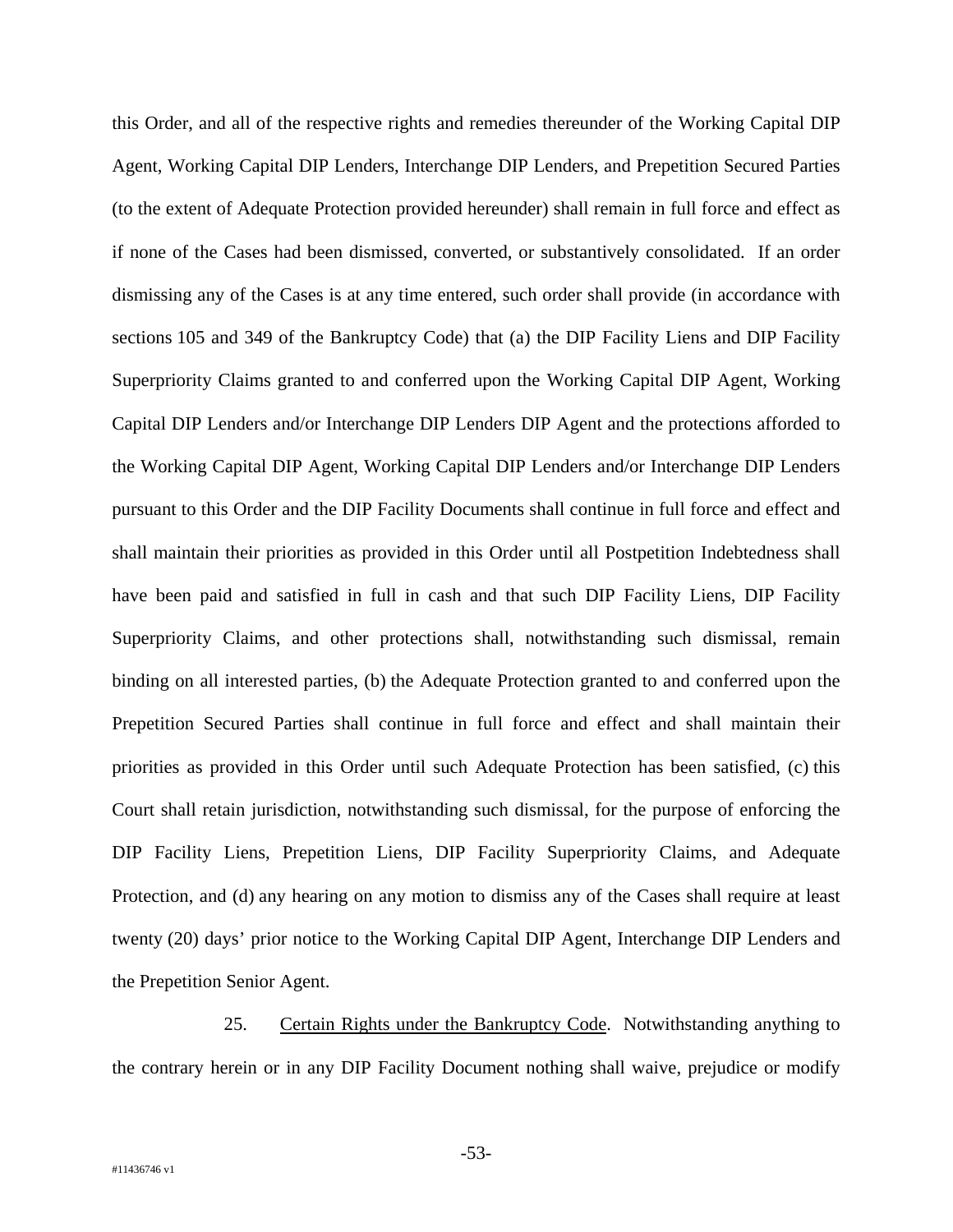any interested parties rights under section 363 or 365 of the Bankruptcy Code with respect to any sale of the Debtors' assets.

26. Findings of Fact and Conclusions of Law. This Order constitutes findings of fact and conclusions of law and shall take effect and be fully enforceable *nunc pro tunc* to the Petition Date immediately upon the entry thereof.

27. Controlling Effect of Order. To the extent any provision of this Order conflicts with any provision of the Motion, any documents executed or delivered prior to the Petition Date, or any DIP Facility Documents, the provisions of this Order shall control.

28. Final Hearing. If an objection is timely filed, the Final Hearing on the Motion shall be heard before this Court on September **\_\_\_, 2009 at \_\_\_\_ \_\_ .m. (eastern)** at the United States Bankruptcy Court for the District of Delaware, Bankruptcy Court, 824 North Market Street, 6th Floor, Courtroom #2, Wilmington, Delaware 19801. If no objections are timely filed, this Order shall become the Final Order.

29. Adequate Notice.The notice given by Debtors of the Interim Hearing was given in accordance with Bankruptcy Rule  $4001(c)(2)$ . Within three (3) business days after the Court's entry of this Order, Debtors shall mail copies of this Order and notice of the Final Hearing to the Notice Parties. Any party-in-interest objecting to the relief sought in the Final Order shall file a written objection with the Court (with a courtesy copy to chambers) by, and serve such objection so as to be received no later than, **September \_\_\_, 2009 at \_\_\_\_\_\_ \_\_.m. (eastern)** on the following:

(a) **Nixon Peabody LLP**, 437 Madison Avenue, New York, New York 10022 (Attn: Mark N. Berman, Dennis J. Drebsky, and Lee Harrington), and **Pepper Hamilton LLP**, Hercules Plaza, Suite 5100, 1313 Market Street, P.O. Box 1709, Wilmington,

-54-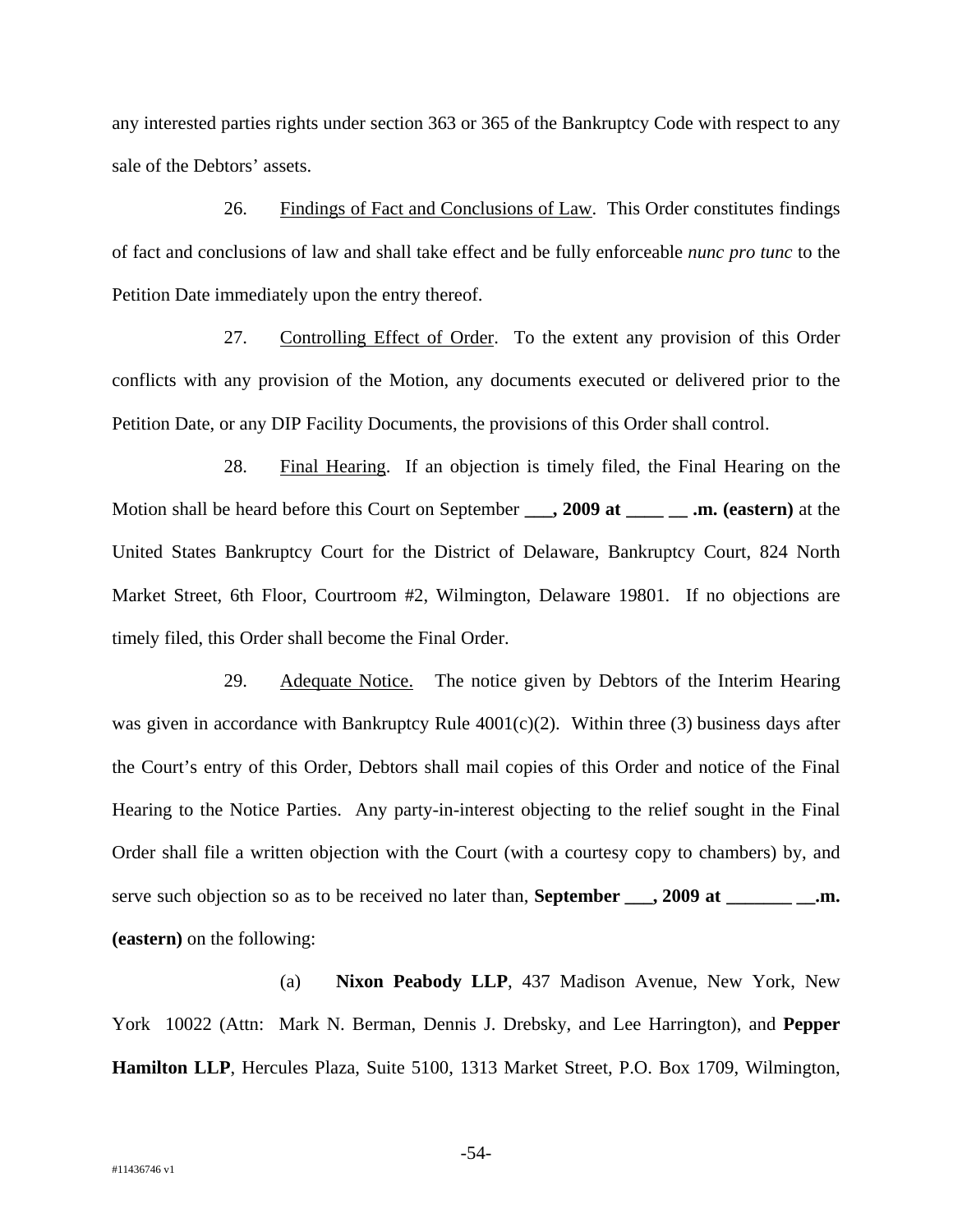Delaware 19899-1709 (Attn: David B. Stratton, Evelyn J. Meltzer, and John H. Schanne), proposed counsel to Debtors;

(b) **Bodman LLP**, 6th Floor at Ford Field, 1901 St. Antoine Street, Detroit, Michigan 48226 (Attn: Robert J. Diehl, Jr.), and **Buchanan Ingersoll & Rooney PC**, The Brandywine Building, 1000 West Street, Suite 1410, Wilmington, Delaware 19801-1054 (Attn: Mary F. Caloway), counsel to the Working Capital DIP Agent and Prepetition Senior Agent;

(c) **Torys LLP**, 237 Park Avenue, New York, New York 10017

(Attn: Alison D. Bauer and William F. Gray, Jr.) and **Drinker, Biddle & Reath LLP**, 1100 N. Market Street, Wilmington, Delaware 19801-1254 (Attn: Howard A. Cohen and David P. Primack), counsel to Harris and the Interchange DIP Lenders;

(d) **Office of the United States Trustee for the District of Delaware**, 844 King Street, Suite 2207, Lockbox 35, Wilmington, Delaware 19801 .

Dated: September \_\_\_, 2009 Wilmington, Delaware

United States Bankruptcy Judge